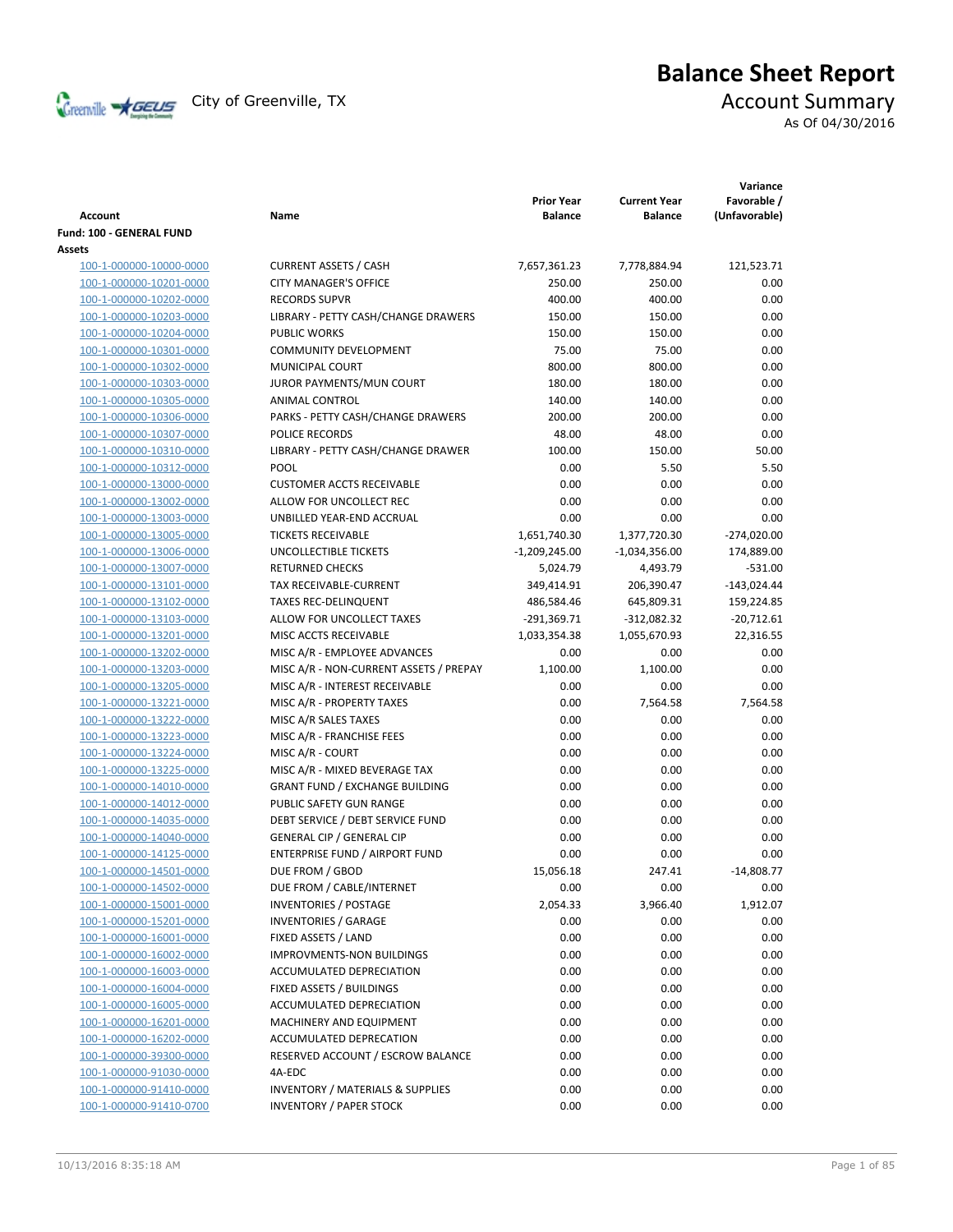| <b>Account</b>                                     | Name                                                  | <b>Prior Year</b><br><b>Balance</b> | <b>Current Year</b><br><b>Balance</b> | Variance<br>Favorable /<br>(Unfavorable) |
|----------------------------------------------------|-------------------------------------------------------|-------------------------------------|---------------------------------------|------------------------------------------|
| 100-1-000000-91430-0000                            | NON-CURRENT ASSETS / PREPAYMENTS                      | 0.00                                | 0.00                                  | 0.00                                     |
|                                                    | <b>Total Assets:</b>                                  | 9,703,568.87                        | 9,737,958.31                          | 34,389.44                                |
| Liability                                          |                                                       |                                     |                                       |                                          |
| 100-1-000000-20101-0000                            | <b>ACCOUNTS PAYABLE</b>                               | $-3,846.30$                         | $-50.00$                              | $-3,796.30$                              |
| 100-1-000000-20102-0000                            | <b>CREDIT CARD PAYABLE</b>                            | 0.00                                | 0.00                                  | 0.00                                     |
| 100-1-000000-20103-0000                            | ACCRUED ACCOUNTS PAYABLE                              | 11,560.60                           | 11,560.60                             | 0.00                                     |
| 100-1-000000-20114-0000                            | <b>INVESTMENT ADVISORY FEES</b>                       | 0.00                                | 0.00                                  | 0.00                                     |
| 100-1-000000-20115-0000                            | PD EMP COMMISSION                                     | 248.87                              | 937.56                                | $-688.69$                                |
| 100-1-000000-20116-0000                            | POLICE DONATIONS                                      | 10,069.05                           | 11,582.06                             | $-1,513.01$                              |
| 100-1-000000-20117-0000                            | <b>FIRE DONATIONS</b>                                 | 2,798.26                            | 9,668.12                              | $-6,869.86$                              |
| 100-1-000000-20118-0000                            | <b>COMBAT CHALLENGE</b>                               | 6,361.27                            | 6,361.27                              | 0.00                                     |
| 100-1-000000-20119-0000                            | <b>CEMETERIES DONATIONS</b>                           | 61.79                               | 61.79                                 | 0.00                                     |
| 100-1-000000-20120-0000                            | <b>LIBRARY DONATIONS</b>                              | 13,068.29                           | 14,667.43                             | $-1,599.14$                              |
| 100-1-000000-20121-0000                            | ANIMAL SHELTER DONATIONS                              | 564.91                              | 1,095.85                              | $-530.94$                                |
| 100-1-000000-20122-0000                            | <b>PARKS DONATIONS</b>                                | 0.00                                | 2,000.00                              | $-2,000.00$<br>$-10.08$                  |
| 100-1-000000-20125-0000<br>100-1-000000-20127-0000 | SALES TAX PAYABLE / IN THE CITY                       | 0.00                                | 10.08                                 | $-121.28$                                |
| 100-1-000000-20128-0000                            | STATE COURT COST/FEE PAYB<br>SEATBELT&CHILD RESTRAINT | 15,491.65<br>3,371.95               | 15,612.93<br>6,067.82                 | $-2,695.87$                              |
| 100-1-000000-20129-0000                            | MUNICIPAL COURT CLEARING                              | 2,728.15                            | 896.00                                | 1,832.15                                 |
| 100-1-000000-20130-0000                            | 3RD PARTY FTA FEE PAYABLE                             | 870.55                              | 534.93                                | 335.62                                   |
| 100-1-000000-20131-0000                            | REFUNDS / OVERPAYMENTS                                | $-100.00$                           | $-100.00$                             | 0.00                                     |
| 100-1-000000-20132-0000                            | <b>COURT COLL AGENCY FEES</b>                         | 1,018.46                            | 549.44                                | 469.02                                   |
| 100-1-000000-20136-0000                            | <b>ATTORNEY COLLECTION FEES</b>                       | 0.00                                | 0.00                                  | 0.00                                     |
| 100-1-000000-20137-0000                            | PLAT FILING FEES PAYABLE                              | 7,849.95                            | 18,658.74                             | $-10,808.79$                             |
| 100-1-000000-20138-0000                            | COMMUNITY DEV TRUST ACCT                              | 1,463.50                            | 1,153.50                              | 310.00                                   |
| 100-1-000000-20139-0000                            | RETAINAGES PAYABLE                                    | 0.00                                | 0.00                                  | 0.00                                     |
| 100-1-000000-20141-0000                            | <b>TELEPHONE CLEARING</b>                             | 14,323.43                           | 1,574.34                              | 12,749.09                                |
| 100-1-000000-20143-0000                            | POLICE PROPERTY ROOM CLEARING                         | 10,775.99                           | 10,775.99                             | 0.00                                     |
| 100-1-000000-20146-0000                            | MAIN ST / FARMERS MRKT RESALE                         | 362.12                              | 100.12                                | 262.00                                   |
| 100-1-000000-20155-0000                            | MAIN ST / FARMERS MARKET DONATIONS                    | 0.00                                | 1,538.42                              | $-1,538.42$                              |
| 100-1-000000-20160-0000                            | <b>UNAPPLIED CREDIT</b>                               | 0.00                                | 0.00                                  | 0.00                                     |
| 100-1-000000-20201-0000                            | <b>DEFERRED REVENUE</b>                               | 0.00                                | 0.00                                  | 0.00                                     |
| 100-1-000000-20203-0000                            | <b>DEFERRED TAX REVENUE</b>                           | 564,094.38                          | 528,648.26                            | 35,446.12                                |
| 100-1-000000-20204-0000                            | <b>DEFERRED TICKET REVENUE</b>                        | 368,746.30                          | 286,137.30                            | 82,609.00                                |
| 100-1-000000-21040-0000                            | DUE TO / GENERAL CIP FUND                             | 0.00                                | 0.00                                  | 0.00                                     |
| 100-1-000000-21201-0000                            | DUE TO / CENTRAL SERVICE FUND                         | 0.00                                | 0.00                                  | 0.00                                     |
| 100-1-000000-21401-0000                            | DUE TO / ELECTRIC OPERATING FUND                      | 0.00                                | 0.00                                  | 0.00                                     |
| 100-1-000000-21506-0000                            | DUE TO / 4A-EDC                                       | 2,317.90                            | 1,729.56                              | 588.34                                   |
| 100-1-000000-21507-0000                            | DUE TO / BOARD OF DEVELOPMENT                         | 0.00                                | 0.00                                  | 0.00                                     |
| 100-1-000000-22001-0000                            | SALARIES PAYABLE                                      | 386,095.86                          | 532,230.43                            | $-146, 134.57$                           |
| 100-1-000000-23001-0000                            | CAPITAL LEASE PAYABLE                                 | 0.00                                | 0.00                                  | 0.00                                     |
| 100-1-000000-23101-0000                            | CAPITAL LEASE PAYABLE<br>O/S CHECKS PAYABLE           | 0.00                                | 0.00<br>0.00                          | 0.00<br>0.00                             |
| 100-1-000000-24001-0000<br>100-1-000000-24004-0000 | <b>INTEREST PAYABLE ON DEP</b>                        | 0.00<br>0.00                        | 0.00                                  | 0.00                                     |
| 100-1-000000-24007-0000                            | <b>BILLED DEPOSITS SUSPENSE</b>                       | 0.00                                | 0.00                                  | 0.00                                     |
| 100-1-000000-24008-0000                            | <b>CUSTOMER DEPOSITS / ANIMAL SHELTER</b>             | 0.00                                | 0.00                                  | 0.00                                     |
| 100-1-000000-24009-0000                            | LIBRARY MEETING ROOM DEPOSITS                         | 501.20                              | 501.20                                | 0.00                                     |
| 100-1-000000-24010-0000                            | <b>CIVIC CENTER DEPOSITS</b>                          | 0.00                                | 0.00                                  | 0.00                                     |
| 100-1-000000-24011-0000                            | <b>AUDITORIUM DEPOSITS</b>                            | 0.00                                | 0.00                                  | 0.00                                     |
| 100-1-000000-26001-0000                            | COMPENSATED ABSENCES PAY                              | 0.00                                | 0.00                                  | 0.00                                     |
| 100-1-000000-29000-0000                            | MISC LIABILITY - GREENVILLE ENERGY LLC                | 0.00                                | 0.00                                  | 0.00                                     |
| 100-1-000000-29001-0000                            | RESALE                                                | 0.00                                | 0.00                                  | 0.00                                     |
| 100-1-000000-29300-0000                            | <b>ENCUMBRANCE SUMMARY</b>                            | 0.00                                | 0.00                                  | 0.00                                     |
| 100-1-000000-29400-0000                            | RESERVED ACCOUNT / ENCUMBRANCES                       | 0.00                                | 0.00                                  | 0.00                                     |
| 100-1-000000-29400-0900                            | RESERVED ACCOUNT / ENCUMBRANCES                       | 0.00                                | 0.00                                  | 0.00                                     |
| 100-1-000000-92190-1202                            | <b>LABORATORY CLEARING</b>                            | 0.00                                | 0.00                                  | 0.00                                     |
| 100-1-000000-92191-0000                            | <b>SPONSORS - PARKS</b>                               | 0.00                                | 0.00                                  | 0.00                                     |
| 100-1-000000-92200-0000                            | MISCELLANEOUS LIABILITIES                             | 0.00                                | 0.00                                  | 0.00                                     |
|                                                    |                                                       |                                     |                                       |                                          |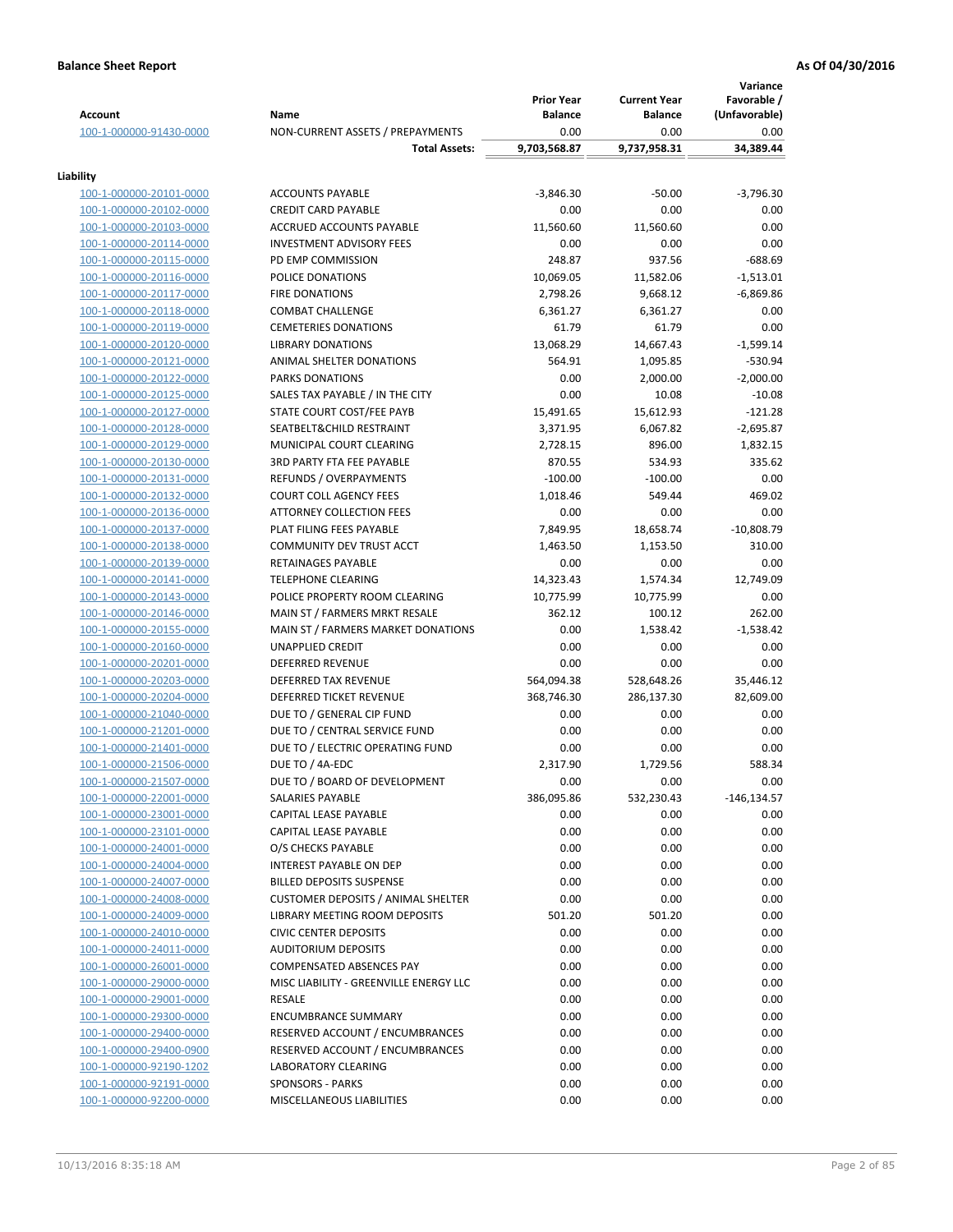| <b>Account</b>                        | Name                                                     | <b>Prior Year</b><br><b>Balance</b> | <b>Current Year</b><br><b>Balance</b> | Variance<br>Favorable /<br>(Unfavorable) |
|---------------------------------------|----------------------------------------------------------|-------------------------------------|---------------------------------------|------------------------------------------|
| 100-1-000000-92270-1600               | <b>CREDIT CARD FEES PAYABLE</b>                          | 0.00                                | 0.00                                  | 0.00                                     |
|                                       | <b>Total Liability:</b>                                  | 1,420,798.13                        | 1,464,503.74                          | $-43,705.61$                             |
| <b>Equity</b>                         |                                                          |                                     |                                       |                                          |
| 100-1-000000-39000-0000               | UNRESERVED-FUND BALANCE                                  | 4,623,342.64                        | 5,954,215.54                          | 1,330,872.90                             |
|                                       | <b>Total Beginning Equity:</b>                           | 4,623,342.64                        | 5,954,215.54                          | 1,330,872.90                             |
| <b>Total Revenue</b>                  |                                                          | 16,310,552.70                       | 15,191,402.91                         | $-1,119,149.79$                          |
| <b>Total Expense</b>                  |                                                          | 12,651,124.60                       | 12,872,163.88                         | $-221,039.28$                            |
| <b>Revenues Over/(Under) Expenses</b> |                                                          | 3,659,428.10                        | 2,319,239.03                          | $-1,340,189.07$                          |
|                                       | <b>Total Equity and Current Surplus (Deficit):</b>       | 8,282,770.74                        | 8,273,454.57                          | $-9,316.17$                              |
|                                       | Total Liabilities, Equity and Current Surplus (Deficit): | 9,703,568.87                        | 9,737,958.31                          | 34,389.44                                |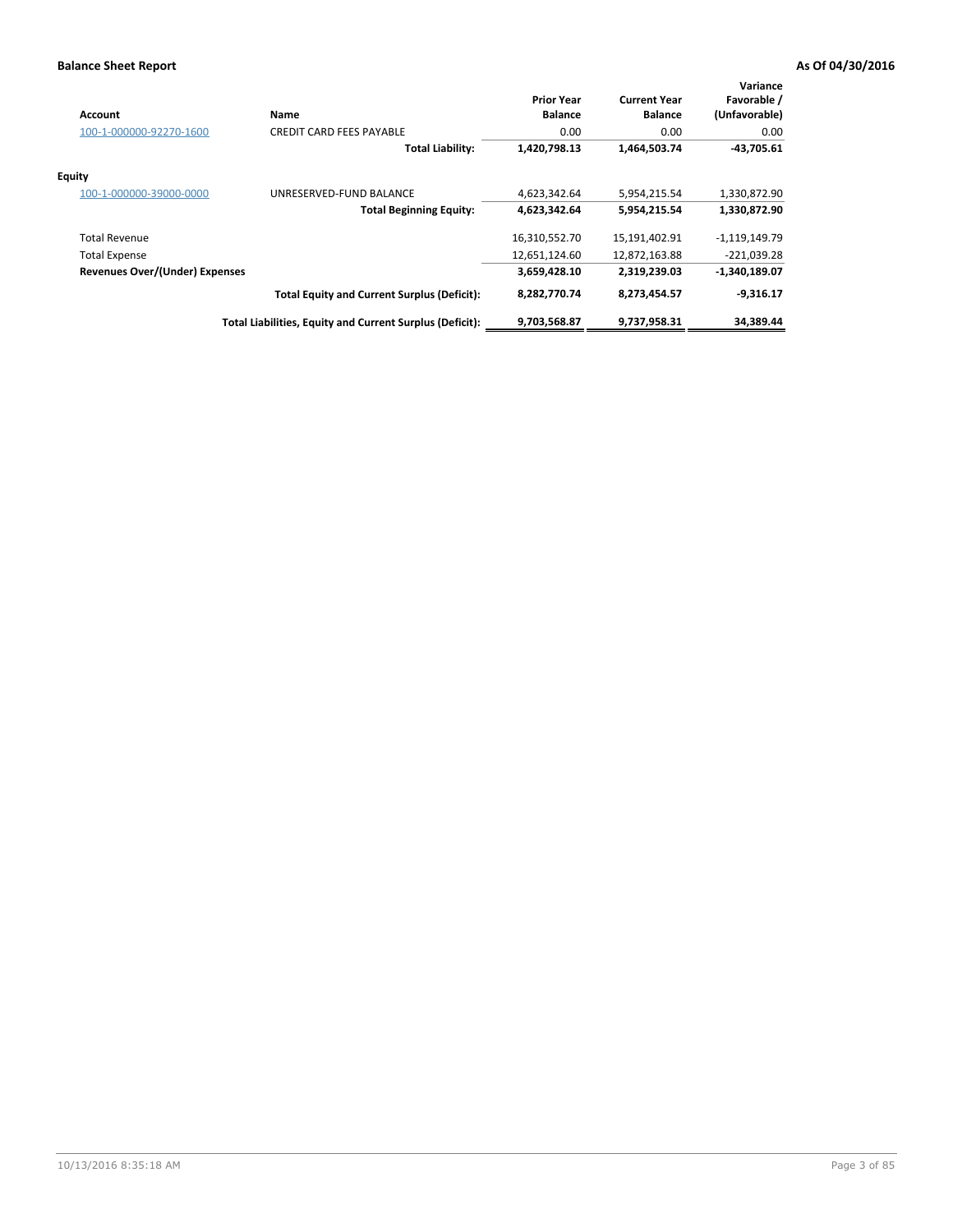| <b>Account</b>                                            | Name                                                     | <b>Prior Year</b><br><b>Balance</b> | <b>Current Year</b><br><b>Balance</b> | Variance<br>Favorable /<br>(Unfavorable) |
|-----------------------------------------------------------|----------------------------------------------------------|-------------------------------------|---------------------------------------|------------------------------------------|
| <b>Fund: 101 - MUNICIPAL COURT BUILDING SECURITY FEES</b> |                                                          |                                     |                                       |                                          |
| Assets                                                    |                                                          |                                     |                                       |                                          |
| 101-1-000000-10000-0000                                   | <b>CURRENT ASSETS / CASH</b>                             | 29,923.67                           | 36,936.56                             | 7,012.89                                 |
| 101-1-000000-13201-0000                                   | MISC ACCTS RECEIVABLE                                    | 0.00                                | 0.00                                  | 0.00                                     |
| 101-1-000000-13203-0000                                   | NON-CURRENT ASSETS / PREPAYMENTS                         | 0.00                                | 0.00                                  | 0.00                                     |
| 101-1-000000-13205-0000                                   | <b>INTEREST RECEIVABLE</b>                               | 0.00                                | 0.00                                  | 0.00                                     |
|                                                           | <b>Total Assets:</b>                                     | 29,923.67                           | 36,936.56                             | 7,012.89                                 |
| Liability                                                 |                                                          |                                     |                                       |                                          |
| 101-1-000000-20101-0000                                   | <b>ACCOUNTS PAYABLE</b>                                  | 0.00                                | 0.00                                  | 0.00                                     |
| 101-1-000000-20102-0000                                   | <b>CREDIT CARD PAYABLE</b>                               | 0.00                                | 0.00                                  | 0.00                                     |
| 101-1-000000-20103-0000                                   | <b>ACCRUED ACCOUNTS PAYABLE</b>                          | 0.00                                | 0.00                                  | 0.00                                     |
| 101-1-000000-29300-0000                                   | <b>ENCUMBRANCE SUMMARY</b>                               | 0.00                                | 0.00                                  | 0.00                                     |
| 101-1-000000-29400-0000                                   | RESERVED ACCOUNT / ENCUMBRANCES                          | 0.00                                | 0.00                                  | 0.00                                     |
|                                                           | <b>Total Liability:</b>                                  | 0.00                                | 0.00                                  | 0.00                                     |
| Equity                                                    |                                                          |                                     |                                       |                                          |
| 101-1-000000-39000-0000                                   | UNRESERVED-FUND BALANCE                                  | 26,589.87                           | 32,257.51                             | 5,667.64                                 |
|                                                           | <b>Total Beginning Equity:</b>                           | 26,589.87                           | 32,257.51                             | 5,667.64                                 |
| <b>Total Revenue</b>                                      |                                                          | 3,342.02                            | 4,710.83                              | 1,368.81                                 |
| <b>Total Expense</b>                                      |                                                          | 8.22                                | 31.78                                 | $-23.56$                                 |
| <b>Revenues Over/(Under) Expenses</b>                     |                                                          | 3,333.80                            | 4,679.05                              | 1,345.25                                 |
|                                                           | <b>Total Equity and Current Surplus (Deficit):</b>       | 29,923.67                           | 36.936.56                             | 7,012.89                                 |
|                                                           | Total Liabilities, Equity and Current Surplus (Deficit): | 29,923.67                           | 36,936.56                             | 7,012.89                                 |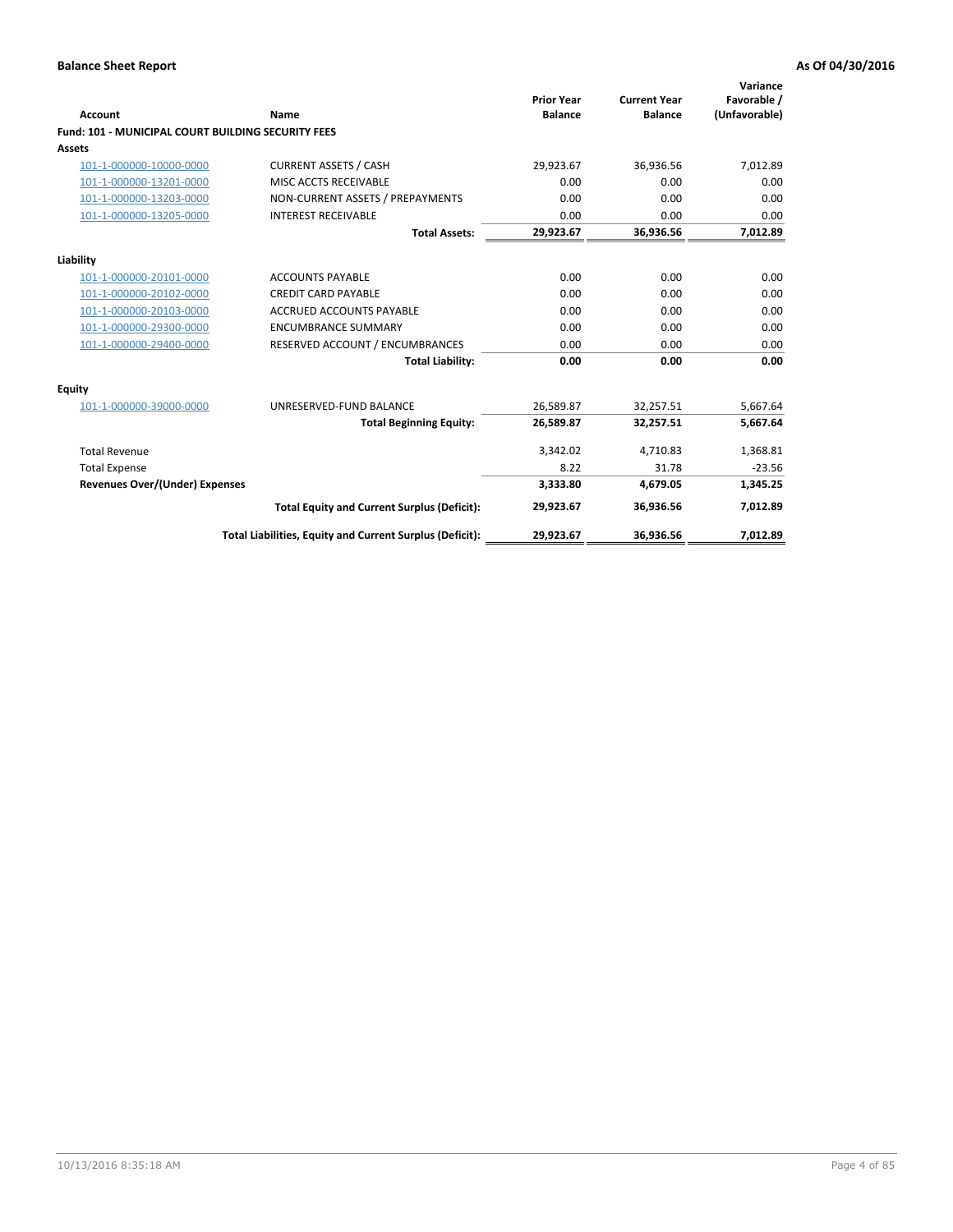| <b>Account</b>                        | Name                                                     | <b>Prior Year</b><br><b>Balance</b> | <b>Current Year</b><br><b>Balance</b> | Variance<br>Favorable /<br>(Unfavorable) |
|---------------------------------------|----------------------------------------------------------|-------------------------------------|---------------------------------------|------------------------------------------|
| Fund: 102 - MUNICIPAL COURT TECH FUND |                                                          |                                     |                                       |                                          |
| Assets                                |                                                          |                                     |                                       |                                          |
| 102-1-000000-10000-0000               | <b>CURRENT ASSETS / CASH</b>                             | 9,993.21                            | 6,320.09                              | $-3,673.12$                              |
| 102-1-000000-13201-0000               | MISC ACCTS RECEIVABLE                                    | 0.00                                | 0.00                                  | 0.00                                     |
|                                       | <b>Total Assets:</b>                                     | 9,993.21                            | 6,320.09                              | $-3,673.12$                              |
| Liability                             |                                                          |                                     |                                       |                                          |
| 102-1-000000-20101-0000               | <b>ACCOUNTS PAYABLE</b>                                  | 0.00                                | 0.00                                  | 0.00                                     |
| 102-1-000000-20102-0000               | <b>CREDIT CARD PAYABLE</b>                               | 0.00                                | 0.00                                  | 0.00                                     |
| 102-1-000000-20103-0000               | <b>ACCRUED ACCOUNTS PAYABLE</b>                          | 0.00                                | 0.00                                  | 0.00                                     |
| 102-1-000000-23001-0000               | CAPITAL LEASE PAYABLE                                    | 0.00                                | 0.00                                  | 0.00                                     |
| 102-1-000000-23101-0000               | <b>CAPITAL LEASE PAYABLE</b>                             | 0.00                                | 0.00                                  | 0.00                                     |
| 102-1-000000-29300-0000               | <b>ENCUMBRANCE SUMMARY</b>                               | 0.00                                | 0.00                                  | 0.00                                     |
| 102-1-000000-29400-0000               | RESERVED ACCOUNT / ENCUMBRANCES                          | 0.00                                | 0.00                                  | 0.00                                     |
|                                       | <b>Total Liability:</b>                                  | 0.00                                | 0.00                                  | 0.00                                     |
| <b>Equity</b>                         |                                                          |                                     |                                       |                                          |
| 102-1-000000-39000-0000               | UNRESERVED-FUND BALANCE                                  | 16,394.38                           | 6,761.69                              | $-9,632.69$                              |
|                                       | <b>Total Beginning Equity:</b>                           | 16,394.38                           | 6,761.69                              | $-9,632.69$                              |
| <b>Total Revenue</b>                  |                                                          | 4,378.84                            | 6,185.75                              | 1,806.91                                 |
| <b>Total Expense</b>                  |                                                          | 10,780.01                           | 6,627.35                              | 4,152.66                                 |
| <b>Revenues Over/(Under) Expenses</b> |                                                          | $-6,401.17$                         | $-441.60$                             | 5,959.57                                 |
|                                       | <b>Total Equity and Current Surplus (Deficit):</b>       | 9,993.21                            | 6,320.09                              | $-3,673.12$                              |
|                                       | Total Liabilities, Equity and Current Surplus (Deficit): | 9,993.21                            | 6,320.09                              | $-3,673.12$                              |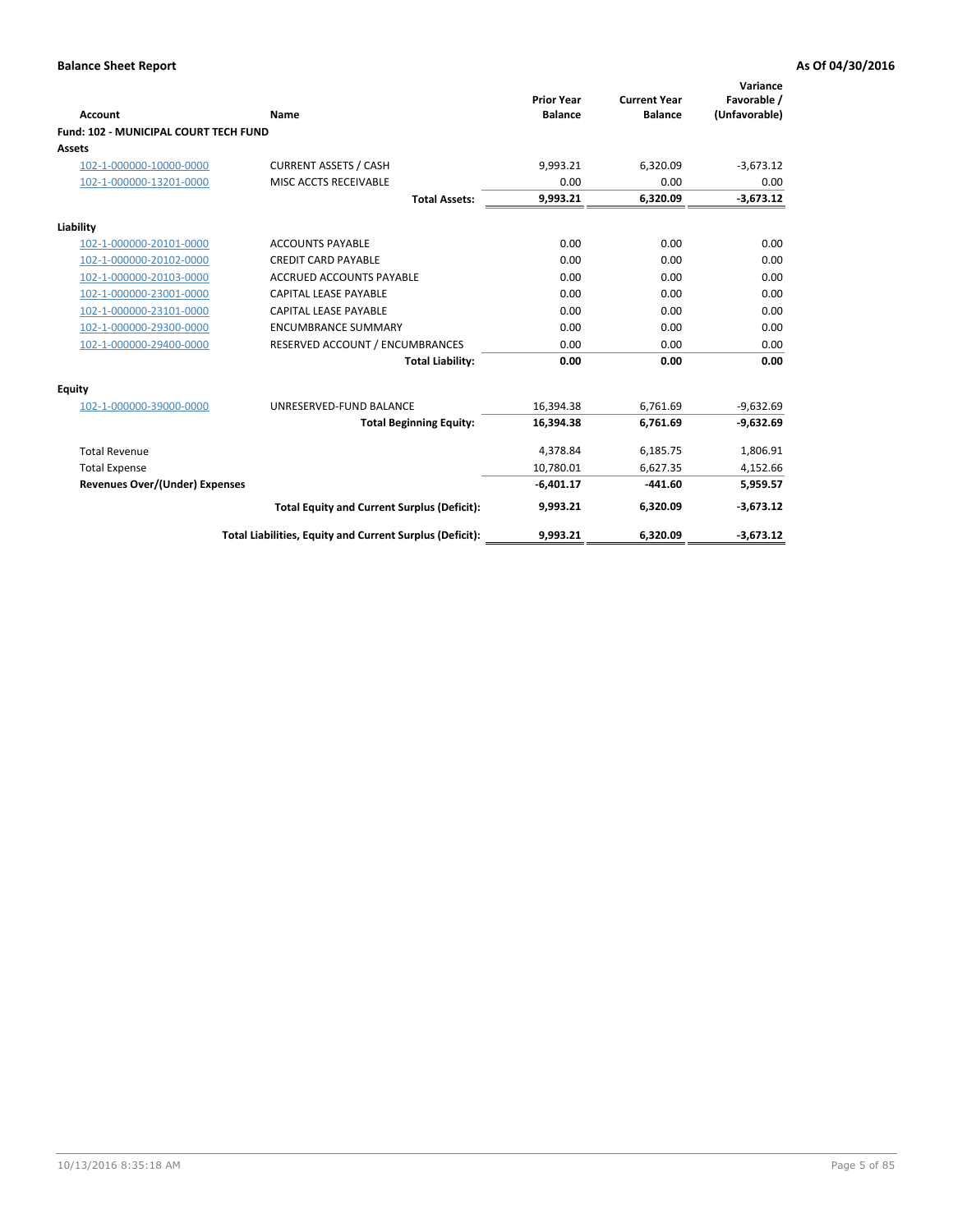| <b>Account</b>                                       | Name                                                     | <b>Prior Year</b><br><b>Balance</b> | <b>Current Year</b><br><b>Balance</b> | Variance<br>Favorable /<br>(Unfavorable) |
|------------------------------------------------------|----------------------------------------------------------|-------------------------------------|---------------------------------------|------------------------------------------|
| <b>Fund: 103 - MUNICIPAL COURT CHILD SAFETY FUND</b> |                                                          |                                     |                                       |                                          |
| <b>Assets</b>                                        |                                                          |                                     |                                       |                                          |
| 103-1-000000-10000-0000                              | <b>CURRENT ASSETS / CASH</b>                             | 12,599.30                           | 16,346.81                             | 3,747.51                                 |
| 103-1-000000-13201-0000                              | MISC ACCTS RECEIVABLE                                    | 0.00                                | 0.00                                  | 0.00                                     |
| 103-1-000000-13203-0000                              | NON-CURRENT ASSETS / PREPAYMENTS                         | 0.00                                | 0.00                                  | 0.00                                     |
| 103-1-000000-13205-0000                              | <b>INTEREST RECEIVABLE</b>                               | 0.00                                | 0.00                                  | 0.00                                     |
|                                                      | <b>Total Assets:</b>                                     | 12,599.30                           | 16,346.81                             | 3,747.51                                 |
| Liability                                            |                                                          |                                     |                                       |                                          |
| 103-1-000000-20101-0000                              | <b>ACCOUNTS PAYABLE</b>                                  | 0.00                                | 0.00                                  | 0.00                                     |
| 103-1-000000-20103-0000                              | <b>ACCRUED ACCOUNTS PAYABLE</b>                          | 0.00                                | 0.00                                  | 0.00                                     |
|                                                      | <b>Total Liability:</b>                                  | 0.00                                | 0.00                                  | 0.00                                     |
| Equity                                               |                                                          |                                     |                                       |                                          |
| 103-1-000000-39000-0000                              | UNRESERVED-FUND BALANCE                                  | 12,106.69                           | 6,984.63                              | $-5,122.06$                              |
|                                                      | <b>Total Beginning Equity:</b>                           | 12,106.69                           | 6,984.63                              | $-5,122.06$                              |
| <b>Total Revenue</b>                                 |                                                          | 12,498.07                           | 15,112.53                             | 2,614.46                                 |
| <b>Total Expense</b>                                 |                                                          | 12,005.46                           | 5,750.35                              | 6,255.11                                 |
| Revenues Over/(Under) Expenses                       |                                                          | 492.61                              | 9,362.18                              | 8,869.57                                 |
|                                                      | <b>Total Equity and Current Surplus (Deficit):</b>       | 12,599.30                           | 16,346.81                             | 3,747.51                                 |
|                                                      | Total Liabilities, Equity and Current Surplus (Deficit): | 12,599.30                           | 16,346.81                             | 3,747.51                                 |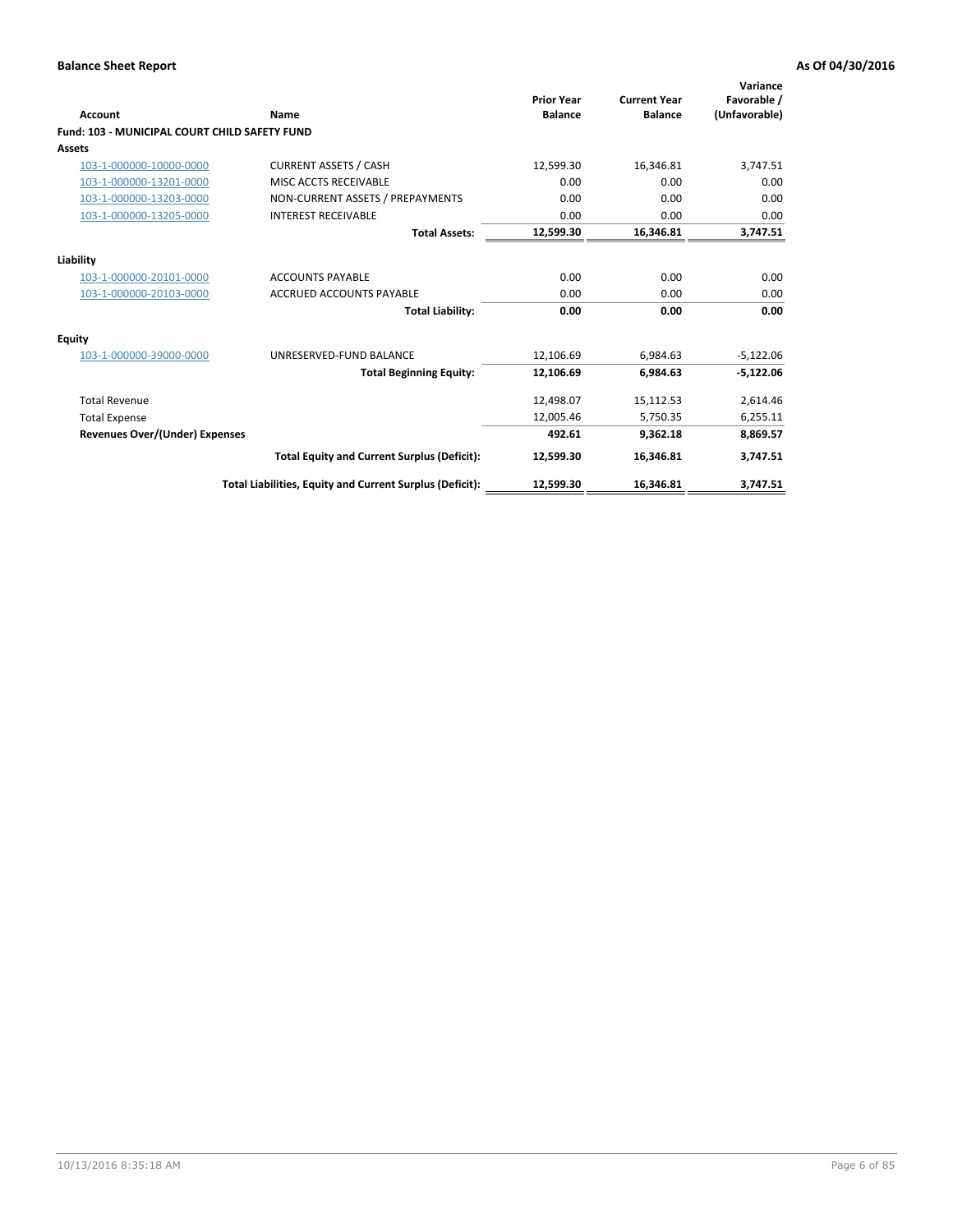|                                           |                                                          | <b>Prior Year</b> | <b>Current Year</b> | Variance<br>Favorable / |
|-------------------------------------------|----------------------------------------------------------|-------------------|---------------------|-------------------------|
| <b>Account</b>                            | Name                                                     | <b>Balance</b>    | <b>Balance</b>      | (Unfavorable)           |
| <b>Fund: 110 - EXCHANGE BUILDING FUND</b> |                                                          |                   |                     |                         |
| Assets                                    |                                                          |                   |                     |                         |
| 110-1-000000-10000-0000                   | <b>CURRENT ASSETS / CASH</b>                             | $-199,740.12$     | $-377,281.63$       | $-177,541.51$           |
| 110-1-000000-13201-0000                   | MISC ACCTS RECEIVABLE                                    | 0.00              | 0.00                | 0.00                    |
| 110-1-000000-13203-0000                   | NON-CURRENT ASSETS / PREPAYMENTS                         | 0.00              | 0.00                | 0.00                    |
| 110-1-000000-13205-0000                   | <b>INTEREST RECEIVABLE</b>                               | 0.00              | 0.00                | 0.00                    |
| 110-1-000000-16001-0000                   | FIXED ASSETS / LAND                                      | 0.00              | 0.00                | 0.00                    |
| 110-1-000000-16002-0000                   | <b>IMPROVMENTS-NON BUILDINGS</b>                         | 0.00              | 0.00                | 0.00                    |
| 110-1-000000-16003-0000                   | ACCUMULATED DEPRECIATION                                 | 0.00              | 0.00                | 0.00                    |
| 110-1-000000-16004-0000                   | FIXED ASSETS / BUILDINGS                                 | 0.00              | 0.00                | 0.00                    |
| 110-1-000000-16005-0000                   | ACCUMULATED DEPRECIATION                                 | 0.00              | 0.00                | 0.00                    |
| 110-1-000000-16201-0000                   | MACHINERY AND EQUIPMENT                                  | 0.00              | 0.00                | 0.00                    |
| 110-1-000000-16202-0000                   | ACCUMULATED DEPRECATION                                  | 0.00              | 0.00                | 0.00                    |
| 110-1-000000-16301-0000                   | FIXED ASSETS / C W I P                                   | 0.00              | 0.00                | 0.00                    |
|                                           | Total Assets:                                            | $-199,740.12$     | $-377,281.63$       | $-177,541.51$           |
| Liability                                 |                                                          |                   |                     |                         |
| 110-1-000000-20101-0000                   | <b>ACCOUNTS PAYABLE</b>                                  | 0.00              | 0.00                | 0.00                    |
| 110-1-000000-20102-0000                   | <b>CREDIT CARD PAYABLE</b>                               | 0.00              | 0.00                | 0.00                    |
| 110-1-000000-20103-0000                   | ACCRUED ACCOUNTS PAYABLE                                 | 0.00              | 0.00                | 0.00                    |
| 110-1-000000-20109-0000                   | MISCELLANEOUS LIABILITIES                                | 0.00              | 0.00                | 0.00                    |
| 110-1-000000-20110-0000                   | <b>REVENUE BONDS PAYABLE</b>                             | 0.00              | 0.00                | 0.00                    |
| 110-1-000000-20112-0000                   | <b>ACCRUED INTEREST PAYABLE</b>                          | 0.00              | 0.00                | 0.00                    |
| 110-1-000000-20141-0000                   | <b>TELEPHONE CLEARING</b>                                | 0.00              | 0.00                | 0.00                    |
| 110-1-000000-20160-0000                   | <b>UNAPPLIED CREDIT</b>                                  | 0.00              | 0.00                | 0.00                    |
| 110-1-000000-20201-0000                   | <b>DEFERRED REVENUE</b>                                  | 0.00              | 0.00                | 0.00                    |
| 110-1-000000-21001-0000                   | <b>GENERAL FUND / GENERAL FUND</b>                       | 0.00              | 0.00                | 0.00                    |
| 110-1-000000-22001-0000                   | <b>SALARIES PAYABLE</b>                                  | 907.09            | 1,025.56            | $-118.47$               |
| 110-1-000000-22002-0000                   | <b>VACATION/SICK PAYABLE</b>                             | 0.00              | 0.00                | 0.00                    |
| 110-1-000000-26001-0000                   | <b>OBLIG FOR COMP ABSENCES</b>                           | 0.00              | 0.00                | 0.00                    |
| 110-1-000000-26102-0000                   | REVENUE BONDS PAYABLE                                    | 0.00              | 0.00                | 0.00                    |
| 110-1-000000-27001-0000                   | <b>CONTRIBUTED CAPITAL</b>                               | 0.00              | 0.00                | 0.00                    |
| 110-1-000000-29300-0000                   | <b>ENCUMBRANCE SUMMARY</b>                               | 0.00              | 0.00                | 0.00                    |
| 110-1-000000-29400-0100                   | RESERVED ACCOUNT / ENCUMBRANCES                          | 0.00              | 0.00                | 0.00                    |
|                                           | <b>Total Liability:</b>                                  | 907.09            | 1,025.56            | $-118.47$               |
|                                           |                                                          |                   |                     |                         |
| Fquity                                    |                                                          |                   |                     |                         |
| 110-1-000000-39000-0000                   | UNRESERVED-FUND BALANCE                                  | 0.00              | 0.00                | 0.00                    |
| 110-1-000000-39100-0000                   | UNRESERVED-RET. EARNINGS                                 | $-189,820.91$     | $-202,154.21$       | $-12,333.30$            |
|                                           | <b>Total Beginning Equity:</b>                           | -189,820.91       | -202,154.21         | -12,333.30              |
| <b>Total Revenue</b>                      |                                                          | 362,162.49        | 95,539.76           | $-266,622.73$           |
| <b>Total Expense</b>                      |                                                          | 372,988.79        | 271,692.74          | 101,296.05              |
| <b>Revenues Over/(Under) Expenses</b>     |                                                          | $-10,826.30$      | -176,152.98         | -165,326.68             |
|                                           | <b>Total Equity and Current Surplus (Deficit):</b>       | $-200,647.21$     | -378,307.19         | -177,659.98             |
|                                           | Total Liabilities, Equity and Current Surplus (Deficit): | -199,740.12       | $-377,281.63$       | $-177,541.51$           |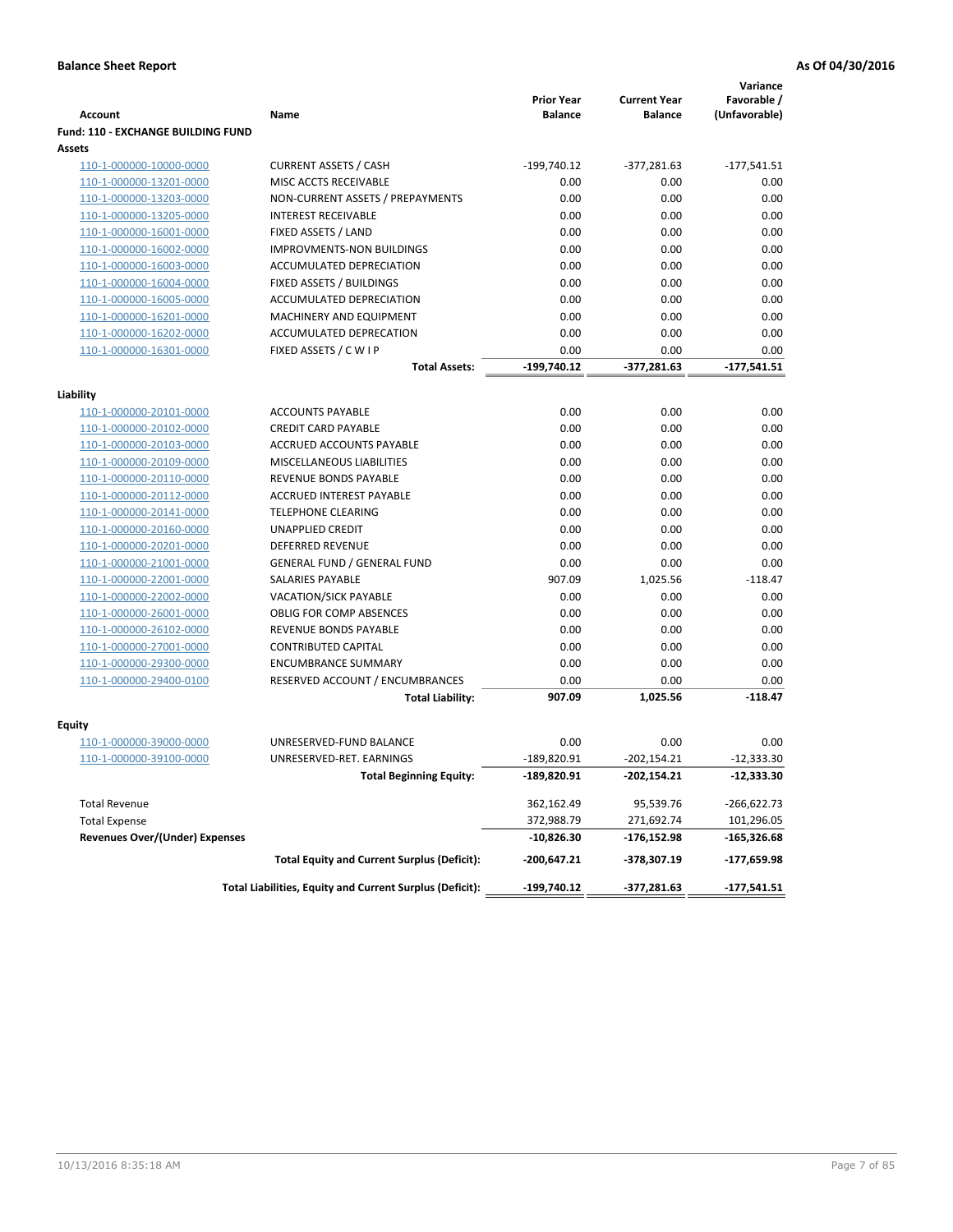| <b>Account</b>                         | Name                                                     | <b>Prior Year</b><br><b>Balance</b> | <b>Current Year</b><br><b>Balance</b> | Variance<br>Favorable /<br>(Unfavorable) |
|----------------------------------------|----------------------------------------------------------|-------------------------------------|---------------------------------------|------------------------------------------|
| Fund: 111 - RECREATION ACTIVITIES FUND |                                                          |                                     |                                       |                                          |
| <b>Assets</b>                          |                                                          |                                     |                                       |                                          |
| 111-1-000000-10000-0000                | <b>CURRENT ASSETS / CASH</b>                             | $-18,998.87$                        | $-11,343.90$                          | 7,654.97                                 |
| 111-1-000000-10313-0000                | CHANGE DRAWER - PARK CONCESSIONS                         | 250.00                              | 250.00                                | 0.00                                     |
| 111-1-000000-13201-0000                | MISC ACCTS RECEIVABLE                                    | 0.00                                | 0.00                                  | 0.00                                     |
| 111-1-000000-13205-0000                | <b>INTEREST RECEIVABLE</b>                               | 0.00                                | 0.00                                  | 0.00                                     |
|                                        | <b>Total Assets:</b>                                     | $-18,748.87$                        | $-11,093.90$                          | 7,654.97                                 |
| Liability                              |                                                          |                                     |                                       |                                          |
| 111-1-000000-20101-0000                | <b>ACCOUNTS PAYABLE</b>                                  | $-39.75$                            | 0.00                                  | $-39.75$                                 |
| 111-1-000000-20102-0000                | <b>CREDIT CARD PAYABLE</b>                               | 0.00                                | 0.00                                  | 0.00                                     |
| 111-1-000000-20103-0000                | <b>ACCRUED ACCOUNTS PAYABLE</b>                          | 0.00                                | 0.00                                  | 0.00                                     |
| 111-1-000000-20125-0000                | SALES TAX PAYABLE / IN THE CITY                          | 554.01                              | 1.724.65                              | $-1,170.64$                              |
| 111-1-000000-20160-0000                | <b>UNAPPLIED CREDIT</b>                                  | 0.00                                | 0.00                                  | 0.00                                     |
| 111-1-000000-20201-0000                | <b>DEFERRED REVENUE</b>                                  | 0.00                                | 0.00                                  | 0.00                                     |
| 111-1-000000-22001-0000                | <b>SALARIES PAYABLE</b>                                  | 145.26                              | 55.94                                 | 89.32                                    |
| 111-1-000000-29300-0000                | <b>ENCUMBRANCE SUMMARY</b>                               | 0.00                                | 0.00                                  | 0.00                                     |
| 111-1-000000-29400-0100                | RESERVED ACCOUNT / ENCUMBRANCES                          | 0.00                                | 0.00                                  | 0.00                                     |
|                                        | <b>Total Liability:</b>                                  | 659.52                              | 1,780.59                              | $-1,121.07$                              |
| Equity                                 |                                                          |                                     |                                       |                                          |
| 111-1-000000-39000-0000                | UNRESERVED-FUND BALANCE                                  | $-16,101.24$                        | $-14,042.32$                          | 2,058.92                                 |
| 111-1-000000-39100-0000                | UNRESERVED-RET. EARNINGS                                 | 0.00                                | 0.00                                  | 0.00                                     |
|                                        | <b>Total Beginning Equity:</b>                           | $-16,101.24$                        | $-14,042.32$                          | 2,058.92                                 |
| <b>Total Revenue</b>                   |                                                          | 45,505.83                           | 74,934.88                             | 29,429.05                                |
| <b>Total Expense</b>                   |                                                          | 48,812.98                           | 73,767.05                             | $-24,954.07$                             |
| Revenues Over/(Under) Expenses         |                                                          | $-3,307.15$                         | 1,167.83                              | 4,474.98                                 |
|                                        | <b>Total Equity and Current Surplus (Deficit):</b>       | $-19,408.39$                        | $-12,874.49$                          | 6,533.90                                 |
|                                        | Total Liabilities, Equity and Current Surplus (Deficit): | $-18,748.87$                        | $-11,093.90$                          | 7,654.97                                 |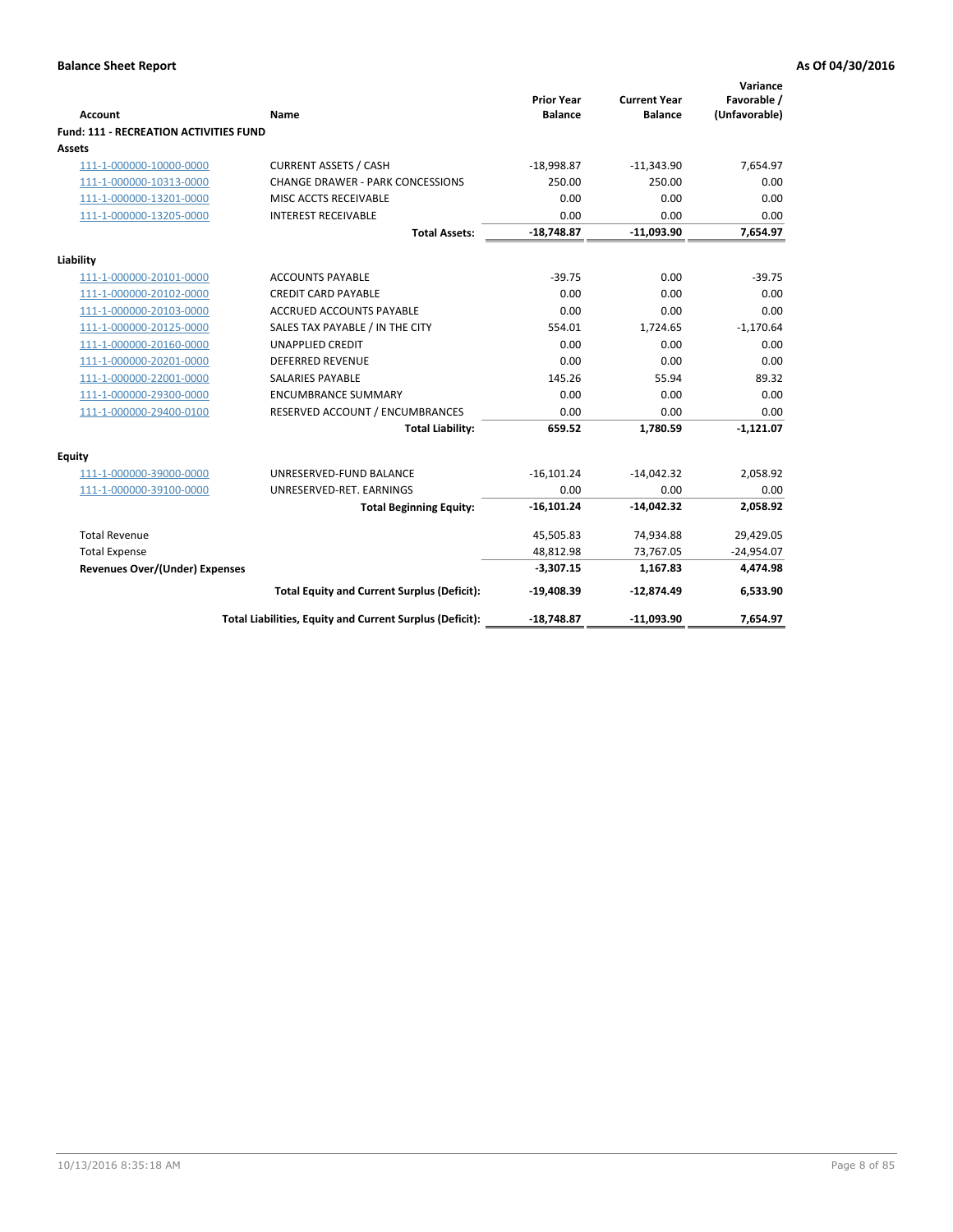|                                       |                                                          |                                     |                                       | Variance                     |
|---------------------------------------|----------------------------------------------------------|-------------------------------------|---------------------------------------|------------------------------|
| <b>Account</b>                        | Name                                                     | <b>Prior Year</b><br><b>Balance</b> | <b>Current Year</b><br><b>Balance</b> | Favorable /<br>(Unfavorable) |
| Fund: 112 - GUN RANGE FUND            |                                                          |                                     |                                       |                              |
| <b>Assets</b>                         |                                                          |                                     |                                       |                              |
| 112-1-000000-10000-0000               | <b>CURRENT ASSETS / CASH</b>                             | 18,245.29                           | 23,784.60                             | 5,539.31                     |
| 112-1-000000-13201-0000               | MISC ACCTS RECEIVABLE                                    | 0.00                                | 0.00                                  | 0.00                         |
|                                       | <b>Total Assets:</b>                                     | 18,245.29                           | 23,784.60                             | 5,539.31                     |
| Liability                             |                                                          |                                     |                                       |                              |
| 112-1-000000-20101-0000               | <b>ACCOUNTS PAYABLE</b>                                  | $-70.00$                            | 0.00                                  | $-70.00$                     |
| 112-1-000000-20103-0000               | <b>ACCRUED ACCOUNTS PAYABLE</b>                          | 0.00                                | 0.00                                  | 0.00                         |
| 112-1-000000-20160-0000               | <b>UNAPPLIED CREDIT</b>                                  | 0.00                                | 0.00                                  | 0.00                         |
| 112-1-000000-21001-0000               | <b>GENERAL FUND / GENERAL FUND</b>                       | 0.00                                | 0.00                                  | 0.00                         |
| 112-1-000000-29300-0000               | <b>ENCUMBRANCE SUMMARY</b>                               | 0.00                                | 0.00                                  | 0.00                         |
| 112-1-000000-29400-0100               | RESERVED ACCOUNT / ENCUMBRANCES                          | 0.00                                | 0.00                                  | 0.00                         |
|                                       | <b>Total Liability:</b>                                  | $-70.00$                            | 0.00                                  | $-70.00$                     |
| <b>Equity</b>                         |                                                          |                                     |                                       |                              |
| 112-1-000000-39000-0000               | UNRESERVED-FUND BALANCE                                  | 14,876.42                           | 22,713.63                             | 7,837.21                     |
| 112-1-000000-39100-0000               | UNRESERVED-RET. EARNINGS                                 | 0.00                                | 0.00                                  | 0.00                         |
|                                       | <b>Total Beginning Equity:</b>                           | 14.876.42                           | 22.713.63                             | 7,837.21                     |
| <b>Total Revenue</b>                  |                                                          | 4,001.73                            | 1,582.37                              | $-2,419.36$                  |
| <b>Total Expense</b>                  |                                                          | 562.86                              | 511.40                                | 51.46                        |
| <b>Revenues Over/(Under) Expenses</b> |                                                          | 3,438.87                            | 1,070.97                              | $-2,367.90$                  |
|                                       | <b>Total Equity and Current Surplus (Deficit):</b>       | 18,315.29                           | 23,784.60                             | 5,469.31                     |
|                                       | Total Liabilities, Equity and Current Surplus (Deficit): | 18,245.29                           | 23,784.60                             | 5,539.31                     |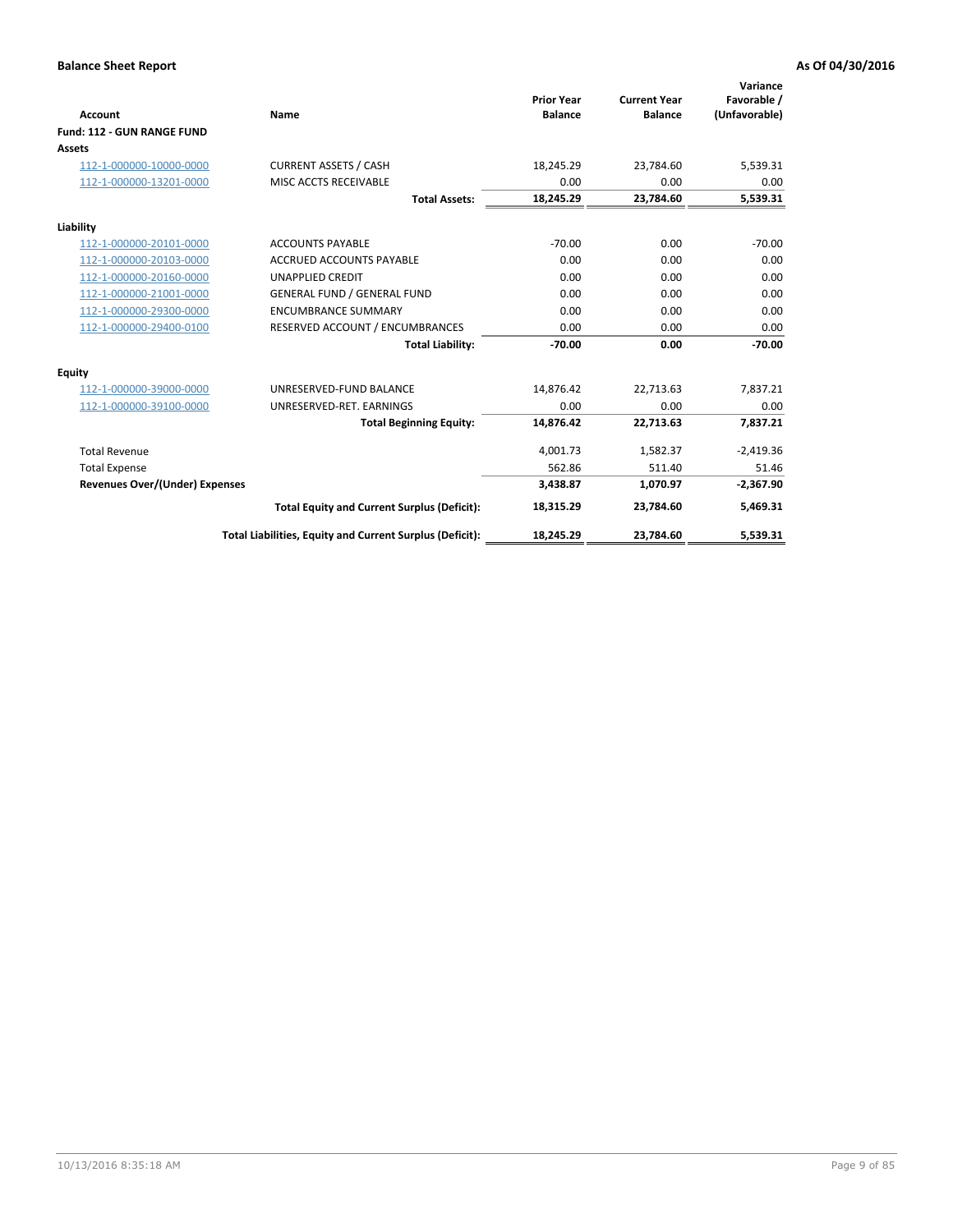| Account                                      | Name                                                     | <b>Prior Year</b><br><b>Balance</b> | <b>Current Year</b><br><b>Balance</b> | Variance<br>Favorable /<br>(Unfavorable) |
|----------------------------------------------|----------------------------------------------------------|-------------------------------------|---------------------------------------|------------------------------------------|
| Fund: 113 - HOTEL / MOTEL OCCUPANCY TAX FUND |                                                          |                                     |                                       |                                          |
| Assets                                       |                                                          |                                     |                                       |                                          |
| 113-1-000000-10000-0000                      | <b>CURRENT ASSETS / CASH</b>                             | 275,499.26                          | 342,007.97                            | 66,508.71                                |
| 113-1-000000-13101-0000                      | <b>TAX RECEIVABLE-CURRENT</b>                            | 0.00                                | 0.00                                  | 0.00                                     |
| 113-1-000000-13201-0000                      | MISC ACCTS RECEIVABLE                                    | 0.00                                | 0.00                                  | 0.00                                     |
| 113-1-000000-13202-0000                      | <b>EMPLOYEE ADVANCES</b>                                 | 0.00                                | 0.00                                  | 0.00                                     |
| 113-1-000000-13203-0000                      | NON-CURRENT ASSETS / PREPAYMENTS                         | 0.00                                | 0.00                                  | 0.00                                     |
| 113-1-000000-13205-0000                      | <b>INTEREST RECEIVABLE</b>                               | 0.00                                | 0.00                                  | 0.00                                     |
|                                              | <b>Total Assets:</b>                                     | 275,499.26                          | 342,007.97                            | 66,508.71                                |
| Liability                                    |                                                          |                                     |                                       |                                          |
| 113-1-000000-20101-0000                      | <b>ACCOUNTS PAYABLE</b>                                  | 0.00                                | 0.00                                  | 0.00                                     |
| 113-1-000000-20102-0000                      | <b>CREDIT CARD PAYABLE</b>                               | 0.00                                | 0.00                                  | 0.00                                     |
| 113-1-000000-20103-0000                      | <b>ACCRUED ACCOUNTS PAYABLE</b>                          | 0.00                                | 0.00                                  | 0.00                                     |
| 113-1-000000-22001-0000                      | <b>SALARIES PAYABLE</b>                                  | 0.00                                | 1,360.32                              | $-1,360.32$                              |
| 113-1-000000-24001-0000                      | O/S CHECKS PAYABLE                                       | 0.00                                | 0.00                                  | 0.00                                     |
| 113-1-000000-29300-0000                      | <b>ENCUMBRANCE SUMMARY</b>                               | 0.00                                | 0.00                                  | 0.00                                     |
| 113-1-000000-29400-0100                      | RESERVED ACCOUNT / ENCUMBRANCES                          | 0.00                                | 0.00                                  | 0.00                                     |
|                                              | <b>Total Liability:</b>                                  | 0.00                                | 1,360.32                              | $-1,360.32$                              |
| Equity                                       |                                                          |                                     |                                       |                                          |
| 113-1-000000-39000-0000                      | UNRESERVED-FUND BALANCE                                  | 219,140.81                          | 347,652.06                            | 128,511.25                               |
|                                              | <b>Total Beginning Equity:</b>                           | 219,140.81                          | 347,652.06                            | 128,511.25                               |
| <b>Total Revenue</b>                         |                                                          | 319,390.14                          | 296,760.83                            | $-22,629.31$                             |
| <b>Total Expense</b>                         |                                                          | 263,031.69                          | 303,765.24                            | $-40,733.55$                             |
| Revenues Over/(Under) Expenses               |                                                          | 56,358.45                           | $-7,004.41$                           | $-63,362.86$                             |
|                                              | <b>Total Equity and Current Surplus (Deficit):</b>       | 275,499.26                          | 340,647.65                            | 65,148.39                                |
|                                              | Total Liabilities, Equity and Current Surplus (Deficit): | 275,499.26                          | 342,007.97                            | 66.508.71                                |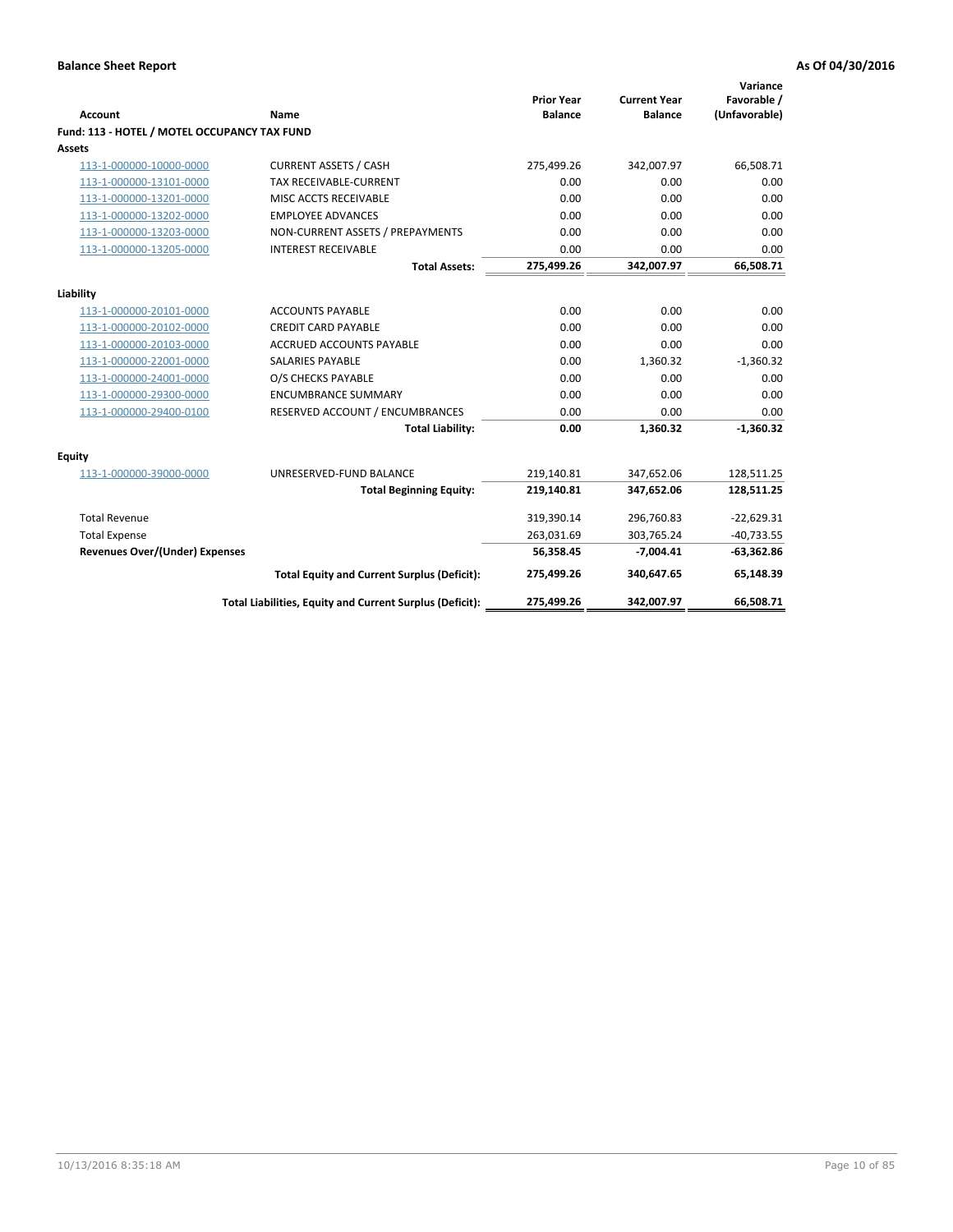| <b>Account</b>                                     | Name                                                     | <b>Prior Year</b><br><b>Balance</b> | <b>Current Year</b><br><b>Balance</b> | Variance<br>Favorable /<br>(Unfavorable) |
|----------------------------------------------------|----------------------------------------------------------|-------------------------------------|---------------------------------------|------------------------------------------|
| Fund: 114 - VENUE MANAGEMENT FUND<br>Assets        |                                                          |                                     |                                       |                                          |
| 114-1-000000-10000-0000                            | <b>CURRENT ASSETS / CASH</b>                             | $-67,334.00$                        | $-171,729.21$                         | $-104,395.21$                            |
| 114-1-000000-10311-0000                            | CASH / PETTY CASH/CHANGE DRAWERS                         | 200.00                              | 200.00                                | 0.00                                     |
| 114-1-000000-13201-0000                            | MISC ACCTS RECEIVABLE                                    | 0.00                                | 0.00                                  | 0.00                                     |
| 114-1-000000-13203-0000                            | NON-CURRENT ASSETS / PREPAYMENTS                         | 0.00                                | 0.00                                  | 0.00                                     |
| 114-1-000000-13205-0000                            | <b>INTEREST RECEIVABLE</b>                               | 0.00                                | 0.00                                  | 0.00                                     |
|                                                    | <b>Total Assets:</b>                                     | $-67,134.00$                        | $-171,529.21$                         | $-104,395.21$                            |
|                                                    |                                                          |                                     |                                       |                                          |
| Liability                                          | <b>ACCOUNTS PAYABLE</b>                                  | 0.00                                | 0.00                                  | 0.00                                     |
| 114-1-000000-20101-0000<br>114-1-000000-20102-0000 | <b>CREDIT CARD PAYABLE</b>                               | 0.00                                | 0.00                                  | 0.00                                     |
| 114-1-000000-20103-0000                            | <b>ACCRUED ACCOUNTS PAYABLE</b>                          | 0.00                                | 0.00                                  | 0.00                                     |
| 114-1-000000-20125-0000                            | SALES TAX PAYABLE / IN THE CITY                          | 0.00                                | 113.36                                | $-113.36$                                |
| 114-1-000000-20150-0000                            | <b>TICKET SALE SHARING</b>                               | 0.00                                | 120.00                                | $-120.00$                                |
| 114-1-000000-20151-0000                            | <b>SOUND &amp; LIGHTING</b>                              | 150.00                              | 0.00                                  | 150.00                                   |
| 114-1-000000-20160-0000                            | <b>UNAPPLIED CREDIT</b>                                  | 0.00                                | 0.00                                  | 0.00                                     |
| 114-1-000000-20201-0000                            | <b>DEFERRED REVENUE</b>                                  | 0.00                                | 0.00                                  | 0.00                                     |
| 114-1-000000-22001-0000                            | <b>SALARIES PAYABLE</b>                                  | 2,316.67                            | 1,072.95                              | 1,243.72                                 |
| 114-1-000000-24010-0000                            | <b>CIVIC CENTER DEPOSITS</b>                             | 4,400.00                            | 4,830.00                              | $-430.00$                                |
| 114-1-000000-24012-0000                            | <b>AUDITORIUM DEPOSITS</b>                               | 5,300.00                            | 4,000.00                              | 1,300.00                                 |
| 114-1-000000-29300-0000                            | <b>ENCUMBRANCE SUMMARY</b>                               | 0.00                                | 0.00                                  | 0.00                                     |
| 114-1-000000-29400-0000                            | RESERVED ACCOUNT / ENCUMBRANCES                          | 0.00                                | 0.00                                  | 0.00                                     |
|                                                    | <b>Total Liability:</b>                                  | 12,166.67                           | 10,136.31                             | 2,030.36                                 |
| Equity                                             |                                                          |                                     |                                       |                                          |
| 114-1-000000-39000-0000                            | UNRESERVED-FUND BALANCE                                  | $-18,849.29$                        | $-114,485.64$                         | $-95,636.35$                             |
|                                                    | <b>Total Beginning Equity:</b>                           | -18,849.29                          | $-114,485.64$                         | $-95,636.35$                             |
| <b>Total Revenue</b>                               |                                                          | 152,418.71                          | 137,477.91                            | $-14,940.80$                             |
| <b>Total Expense</b>                               |                                                          | 212,870.09                          | 204,657.79                            | 8,212.30                                 |
| <b>Revenues Over/(Under) Expenses</b>              |                                                          | $-60,451.38$                        | $-67,179.88$                          | $-6,728.50$                              |
|                                                    | <b>Total Equity and Current Surplus (Deficit):</b>       | -79,300.67                          | -181,665.52                           | $-102,364.85$                            |
|                                                    | Total Liabilities, Equity and Current Surplus (Deficit): | -67,134.00                          | -171,529.21                           | $-104,395.21$                            |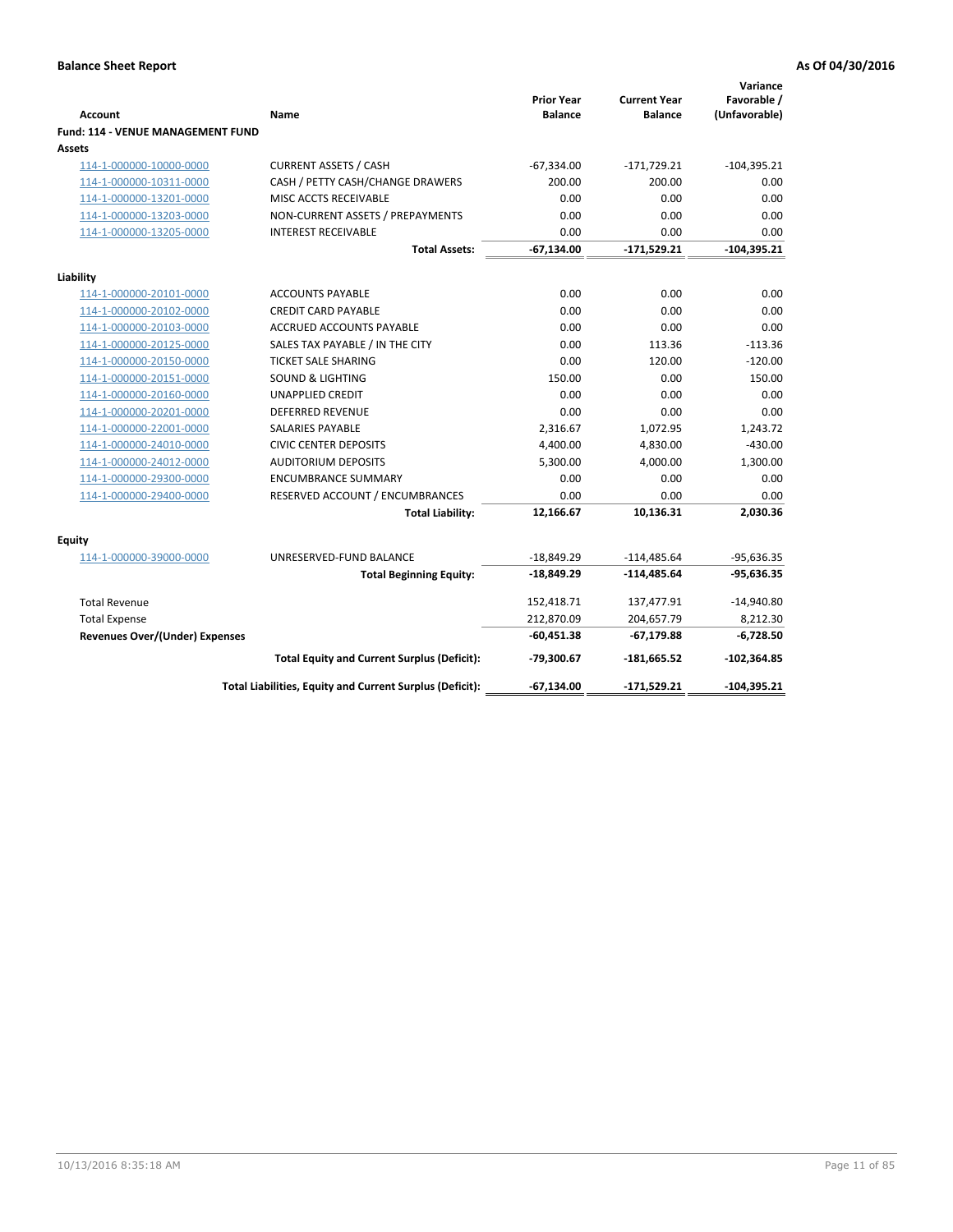| <b>Account</b>                        | <b>Name</b>                                              | <b>Prior Year</b><br><b>Balance</b> | <b>Current Year</b><br><b>Balance</b> | Variance<br>Favorable /<br>(Unfavorable) |
|---------------------------------------|----------------------------------------------------------|-------------------------------------|---------------------------------------|------------------------------------------|
| Fund: 115 - TIRZ FUND                 |                                                          |                                     |                                       |                                          |
| <b>Assets</b>                         |                                                          |                                     |                                       |                                          |
| 115-1-000000-10000-0000               | <b>CURRENT ASSETS / CASH</b>                             | 0.00                                | 0.00                                  | 0.00                                     |
| 115-1-000000-13101-0000               | <b>TAX RECEIVABLE-CURRENT</b>                            | 0.00                                | 0.00                                  | 0.00                                     |
| 115-1-000000-13102-0000               | <b>TAXES REC-DELINQUENT</b>                              | 0.00                                | 0.00                                  | 0.00                                     |
| 115-1-000000-13103-0000               | ALLOW FOR UNCOLLECT TAXES                                | 0.00                                | 0.00                                  | 0.00                                     |
| 115-1-000000-13201-0000               | MISC ACCTS RECEIVABLE                                    | 0.00                                | 0.00                                  | 0.00                                     |
| 115-1-000000-13205-0000               | <b>INTEREST RECEIVABLE</b>                               | 0.00                                | 0.00                                  | 0.00                                     |
|                                       | <b>Total Assets:</b>                                     | 0.00                                | 0.00                                  | 0.00                                     |
| Liability                             |                                                          |                                     |                                       |                                          |
| 115-1-000000-20101-0000               | <b>ACCOUNTS PAYABLE</b>                                  | 0.00                                | 0.00                                  | 0.00                                     |
| 115-1-000000-20103-0000               | <b>ACCRUED ACCOUNTS PAYABLE</b>                          | 0.00                                | 0.00                                  | 0.00                                     |
| 115-1-000000-20203-0000               | <b>DEFERRED TAX REVENUE</b>                              | 0.00                                | 0.00                                  | 0.00                                     |
| 115-1-000000-29300-0000               | <b>ENCUMBRANCE SUMMARY</b>                               | 0.00                                | 0.00                                  | 0.00                                     |
| 115-1-000000-29400-0100               | RESERVED ACCOUNT / ENCUMBRANCES                          | 0.00                                | 0.00                                  | 0.00                                     |
|                                       | <b>Total Liability:</b>                                  | 0.00                                | 0.00                                  | 0.00                                     |
| Equity                                |                                                          |                                     |                                       |                                          |
| 115-1-000000-39000-0000               | UNRESERVED-FUND BALANCE                                  | 0.00                                | 0.00                                  | 0.00                                     |
| 115-1-000000-39100-0000               | UNRESERVED-RET. EARNINGS                                 | 0.00                                | 0.00                                  | 0.00                                     |
|                                       | <b>Total Beginning Equity:</b>                           | 0.00                                | 0.00                                  | 0.00                                     |
| <b>Total Revenue</b>                  |                                                          | 0.00                                | 0.00                                  | 0.00                                     |
| <b>Total Expense</b>                  |                                                          | 0.00                                | 0.00                                  | 0.00                                     |
| <b>Revenues Over/(Under) Expenses</b> |                                                          | 0.00                                | 0.00                                  | 0.00                                     |
|                                       | <b>Total Equity and Current Surplus (Deficit):</b>       | 0.00                                | 0.00                                  | 0.00                                     |
|                                       | Total Liabilities, Equity and Current Surplus (Deficit): | 0.00                                | 0.00                                  | 0.00                                     |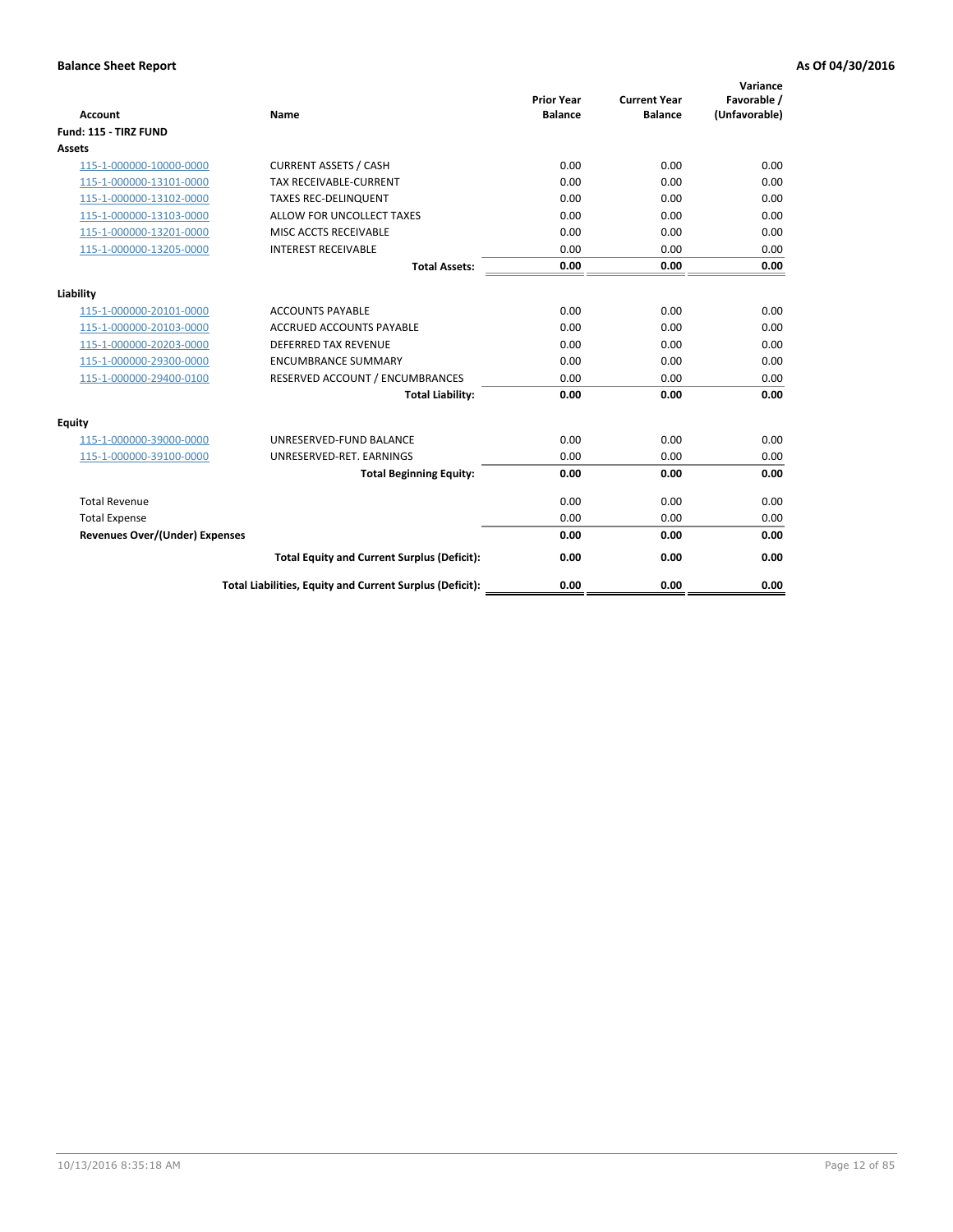| <b>Account</b>                        | Name                                                     | <b>Prior Year</b><br><b>Balance</b> | <b>Current Year</b><br><b>Balance</b> | Variance<br>Favorable /<br>(Unfavorable) |
|---------------------------------------|----------------------------------------------------------|-------------------------------------|---------------------------------------|------------------------------------------|
| Fund: 116 - ROADWAY IMPACT FEE 1      |                                                          |                                     |                                       |                                          |
| Assets                                |                                                          |                                     |                                       |                                          |
| 116-1-000000-10000-0000               | <b>CURRENT ASSETS / CASH</b>                             | 13,070.98                           | 13,105.46                             | 34.48                                    |
| 116-1-000000-13201-0000               | MISC ACCTS RECEIVABLE                                    | 0.00                                | 0.00                                  | 0.00                                     |
| 116-1-000000-13205-0000               | <b>INTEREST RECEIVABLE</b>                               | 0.00                                | 0.00                                  | 0.00                                     |
|                                       | <b>Total Assets:</b>                                     | 13,070.98                           | 13,105.46                             | 34.48                                    |
| Liability                             |                                                          |                                     |                                       |                                          |
| 116-1-000000-20101-0000               | <b>ACCOUNTS PAYABLE</b>                                  | 0.00                                | 0.00                                  | 0.00                                     |
| 116-1-000000-20103-0000               | <b>ACCRUED ACCOUNTS PAYABLE</b>                          | 0.00                                | 0.00                                  | 0.00                                     |
|                                       | <b>Total Liability:</b>                                  | 0.00                                | 0.00                                  | 0.00                                     |
| Equity                                |                                                          |                                     |                                       |                                          |
| 116-1-000000-39000-0000               | UNRESERVED-FUND BALANCE                                  | 0.00                                | 0.00                                  | 0.00                                     |
| 116-1-000000-39100-0000               | UNRESERVED-RET. EARNINGS                                 | 13,034.07                           | 13,089.18                             | 55.11                                    |
|                                       | <b>Total Beginning Equity:</b>                           | 13,034.07                           | 13,089.18                             | 55.11                                    |
| <b>Total Revenue</b>                  |                                                          | 40.77                               | 28.12                                 | $-12.65$                                 |
| <b>Total Expense</b>                  |                                                          | 3.86                                | 11.84                                 | $-7.98$                                  |
| <b>Revenues Over/(Under) Expenses</b> |                                                          | 36.91                               | 16.28                                 | $-20.63$                                 |
|                                       | <b>Total Equity and Current Surplus (Deficit):</b>       | 13,070.98                           | 13,105.46                             | 34.48                                    |
|                                       | Total Liabilities, Equity and Current Surplus (Deficit): | 13,070.98                           | 13,105.46                             | 34.48                                    |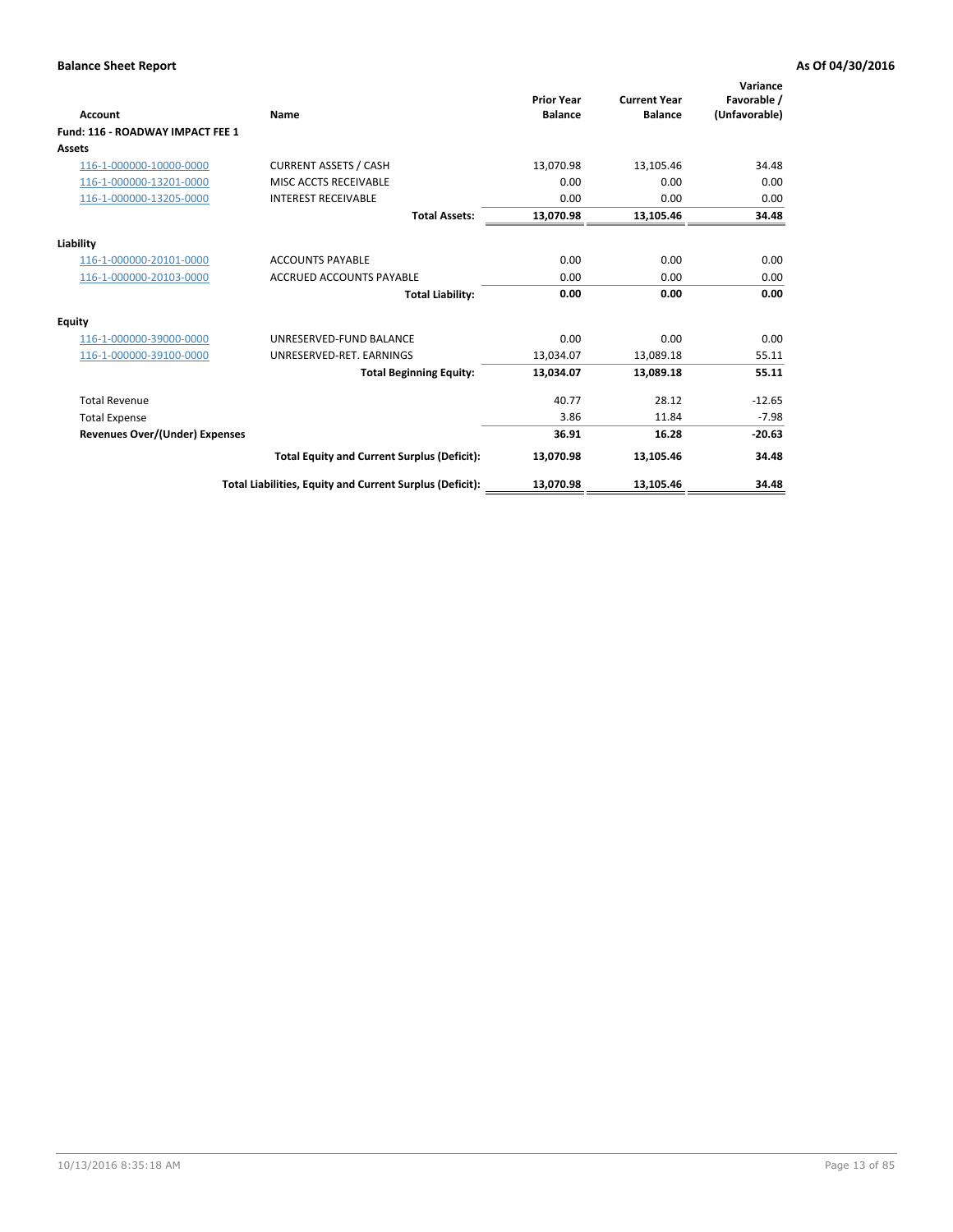| <b>Account</b>                        | Name                                                     | <b>Prior Year</b><br><b>Balance</b> | <b>Current Year</b><br><b>Balance</b> | Variance<br>Favorable /<br>(Unfavorable) |
|---------------------------------------|----------------------------------------------------------|-------------------------------------|---------------------------------------|------------------------------------------|
| Fund: 117 - ROADWAY IMPACT FEE 2      |                                                          |                                     |                                       |                                          |
| Assets                                |                                                          |                                     |                                       |                                          |
| 117-1-000000-10000-0000               | <b>CURRENT ASSETS / CASH</b>                             | 64.48                               | 64.66                                 | 0.18                                     |
| 117-1-000000-13201-0000               | MISC ACCTS RECEIVABLE                                    | 0.00                                | 0.00                                  | 0.00                                     |
| 117-1-000000-13205-0000               | <b>INTEREST RECEIVABLE</b>                               | 0.00                                | 0.00                                  | 0.00                                     |
|                                       | <b>Total Assets:</b>                                     | 64.48                               | 64.66                                 | 0.18                                     |
| Liability                             |                                                          |                                     |                                       |                                          |
| 117-1-000000-20101-0000               | <b>ACCOUNTS PAYABLE</b>                                  | 0.00                                | 0.00                                  | 0.00                                     |
| 117-1-000000-20103-0000               | <b>ACCRUED ACCOUNTS PAYABLE</b>                          | 0.00                                | 0.00                                  | 0.00                                     |
|                                       | <b>Total Liability:</b>                                  | 0.00                                | 0.00                                  | 0.00                                     |
| Equity                                |                                                          |                                     |                                       |                                          |
| 117-1-000000-39000-0000               | UNRESERVED-FUND BALANCE                                  | 0.00                                | 0.00                                  | 0.00                                     |
| 117-1-000000-39100-0000               | UNRESERVED-RET. EARNINGS                                 | 62,221.66                           | 64.58                                 | $-62,157.08$                             |
|                                       | <b>Total Beginning Equity:</b>                           | 62,221.66                           | 64.58                                 | $-62,157.08$                             |
| <b>Total Revenue</b>                  |                                                          | 50,292.26                           | 0.14                                  | $-50,292.12$                             |
| <b>Total Expense</b>                  |                                                          | 112,449.44                          | 0.06                                  | 112,449.38                               |
| <b>Revenues Over/(Under) Expenses</b> |                                                          | $-62,157.18$                        | 0.08                                  | 62,157.26                                |
|                                       | <b>Total Equity and Current Surplus (Deficit):</b>       | 64.48                               | 64.66                                 | 0.18                                     |
|                                       | Total Liabilities, Equity and Current Surplus (Deficit): | 64.48                               | 64.66                                 | 0.18                                     |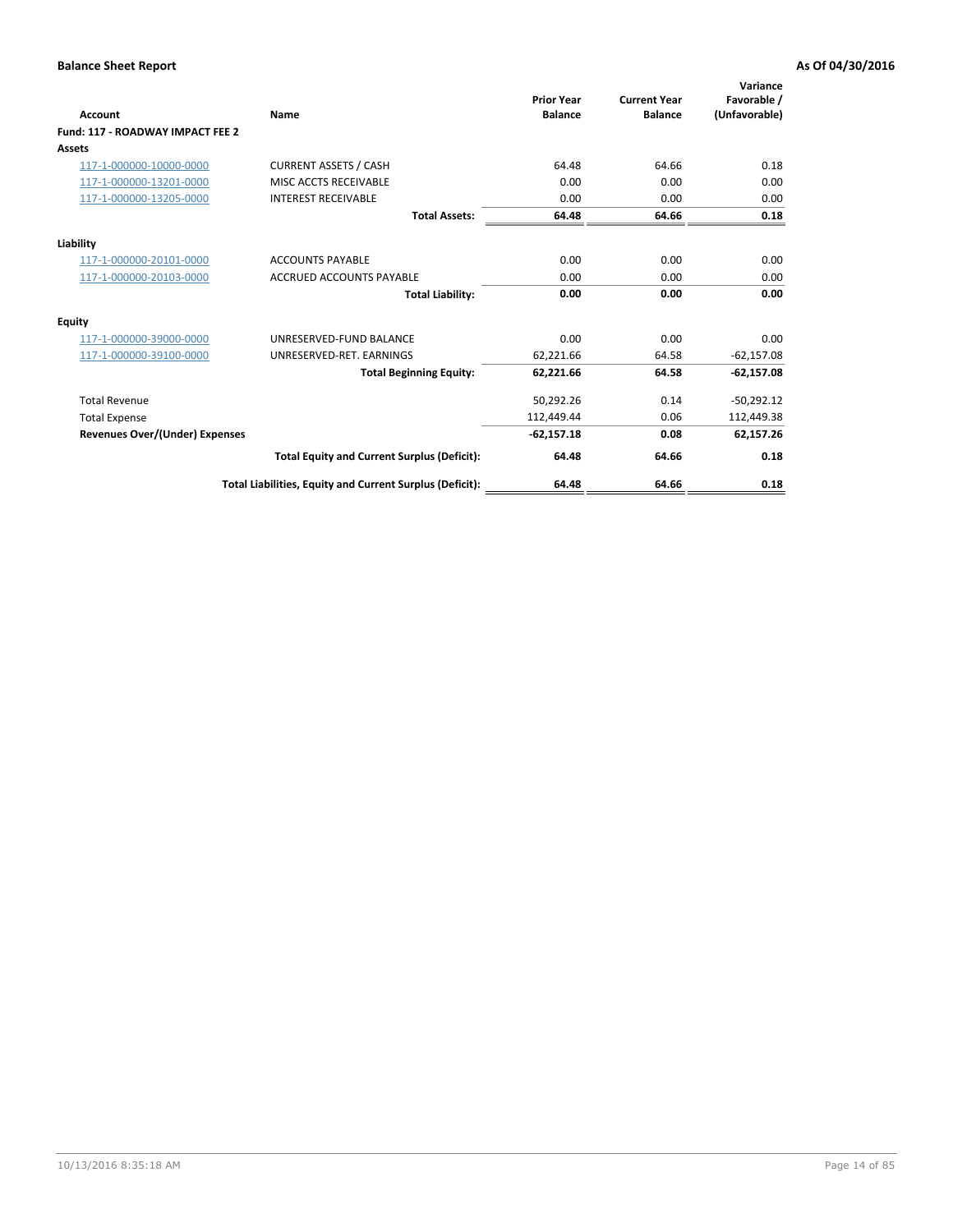| <b>Account</b>                        | Name                                                     | <b>Prior Year</b><br><b>Balance</b> | <b>Current Year</b><br><b>Balance</b> | Variance<br>Favorable /<br>(Unfavorable) |
|---------------------------------------|----------------------------------------------------------|-------------------------------------|---------------------------------------|------------------------------------------|
| Fund: 118 - ROADWAY IMPACT FEE 3      |                                                          |                                     |                                       |                                          |
| Assets                                |                                                          |                                     |                                       |                                          |
| 118-1-000000-10000-0000               | <b>CURRENT ASSETS / CASH</b>                             | 109.44                              | 109.78                                | 0.34                                     |
| 118-1-000000-13201-0000               | MISC ACCTS RECEIVABLE                                    | 0.00                                | 0.00                                  | 0.00                                     |
| 118-1-000000-13205-0000               | <b>INTEREST RECEIVABLE</b>                               | 0.00                                | 0.00                                  | 0.00                                     |
|                                       | <b>Total Assets:</b>                                     | 109.44                              | 109.78                                | 0.34                                     |
| Liability                             |                                                          |                                     |                                       |                                          |
| 118-1-000000-20101-0000               | <b>ACCOUNTS PAYABLE</b>                                  | 0.00                                | 0.00                                  | 0.00                                     |
| 118-1-000000-20103-0000               | <b>ACCRUED ACCOUNTS PAYABLE</b>                          | 0.00                                | 0.00                                  | 0.00                                     |
|                                       | <b>Total Liability:</b>                                  | 0.00                                | 0.00                                  | 0.00                                     |
| Equity                                |                                                          |                                     |                                       |                                          |
| 118-1-000000-39000-0000               | UNRESERVED-FUND BALANCE                                  | 0.00                                | 0.00                                  | 0.00                                     |
| 118-1-000000-39100-0000               | UNRESERVED-RET. EARNINGS                                 | 19.87                               | 109.62                                | 89.75                                    |
|                                       | <b>Total Beginning Equity:</b>                           | 19.87                               | 109.62                                | 89.75                                    |
| <b>Total Revenue</b>                  |                                                          | 87,360.52                           | 0.24                                  | $-87,360.28$                             |
| <b>Total Expense</b>                  |                                                          | 87,270.95                           | 0.08                                  | 87,270.87                                |
| <b>Revenues Over/(Under) Expenses</b> |                                                          | 89.57                               | 0.16                                  | $-89.41$                                 |
|                                       | <b>Total Equity and Current Surplus (Deficit):</b>       | 109.44                              | 109.78                                | 0.34                                     |
|                                       | Total Liabilities, Equity and Current Surplus (Deficit): | 109.44                              | 109.78                                | 0.34                                     |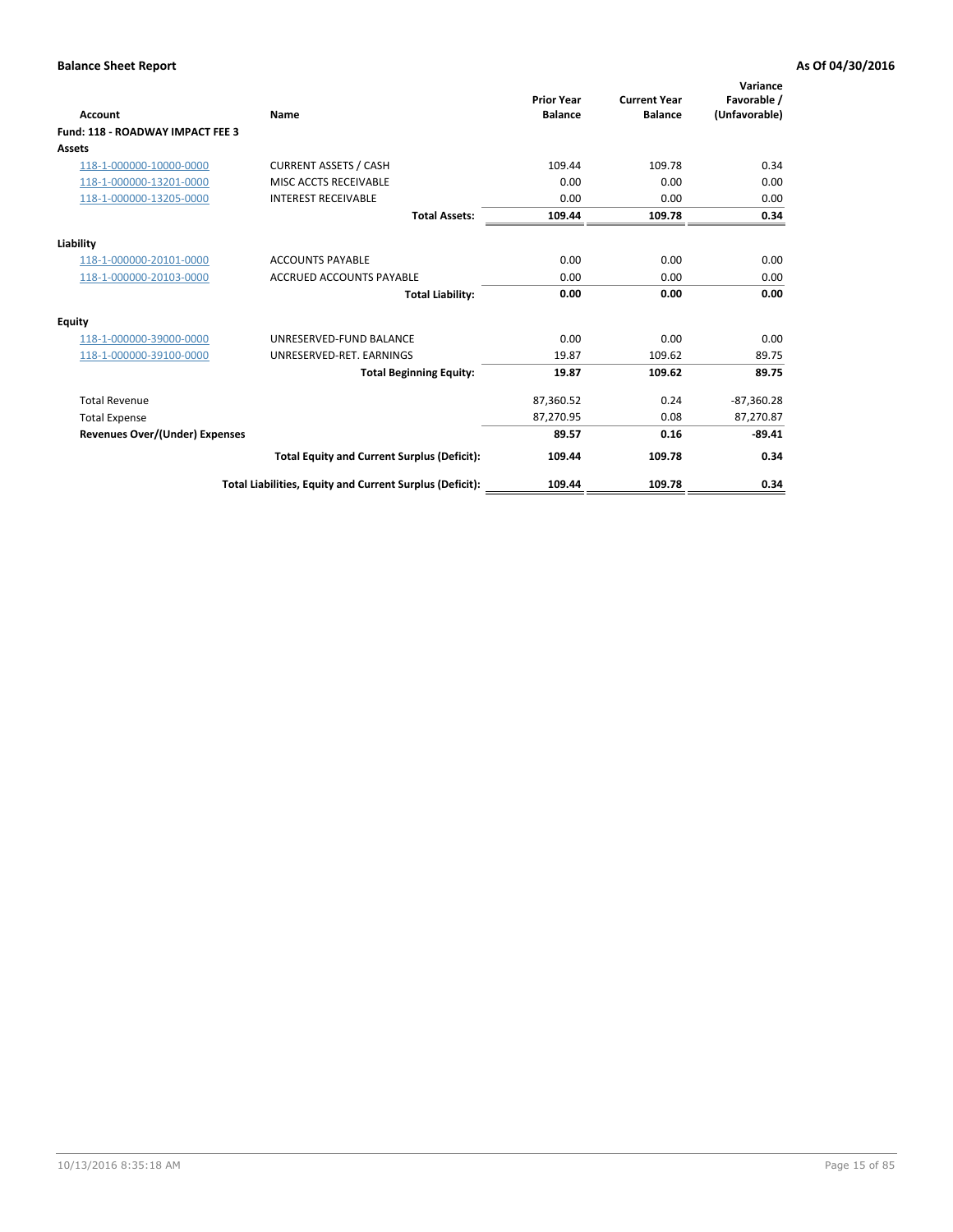| Account                                 | Name                                                     | <b>Prior Year</b><br><b>Balance</b> | <b>Current Year</b><br><b>Balance</b> | Variance<br>Favorable /<br>(Unfavorable) |
|-----------------------------------------|----------------------------------------------------------|-------------------------------------|---------------------------------------|------------------------------------------|
| <b>Fund: 119 - ROADWAY IMPACT FEE 4</b> |                                                          |                                     |                                       |                                          |
| Assets                                  |                                                          |                                     |                                       |                                          |
| 119-1-000000-10000-0000                 | <b>CURRENT ASSETS / CASH</b>                             | 4.61                                | 4.63                                  | 0.02                                     |
| 119-1-000000-13201-0000                 | <b>MISC ACCTS RECEIVABLE</b>                             | 0.00                                | 0.00                                  | 0.00                                     |
| 119-1-000000-13205-0000                 | <b>INTEREST RECEIVABLE</b>                               | 0.00                                | 0.00                                  | 0.00                                     |
|                                         | <b>Total Assets:</b>                                     | 4.61                                | 4.63                                  | 0.02                                     |
| Liability                               |                                                          |                                     |                                       |                                          |
| 119-1-000000-20101-0000                 | <b>ACCOUNTS PAYABLE</b>                                  | 0.00                                | 0.00                                  | 0.00                                     |
| 119-1-000000-20103-0000                 | <b>ACCRUED ACCOUNTS PAYABLE</b>                          | 0.00                                | 0.00                                  | 0.00                                     |
|                                         | <b>Total Liability:</b>                                  | 0.00                                | 0.00                                  | 0.00                                     |
| Equity                                  |                                                          |                                     |                                       |                                          |
| 119-1-000000-39000-0000                 | UNRESERVED-FUND BALANCE                                  | 0.00                                | 0.00                                  | 0.00                                     |
| 119-1-000000-39100-0000                 | UNRESERVED-RET. EARNINGS                                 | 8.04                                | 4.62                                  | $-3.42$                                  |
|                                         | <b>Total Beginning Equity:</b>                           | 8.04                                | 4.62                                  | $-3.42$                                  |
| <b>Total Revenue</b>                    |                                                          | 68,969.27                           | 0.01                                  | $-68,969.26$                             |
| <b>Total Expense</b>                    |                                                          | 68,972.70                           | 0.00                                  | 68,972.70                                |
| <b>Revenues Over/(Under) Expenses</b>   |                                                          | $-3.43$                             | 0.01                                  | 3.44                                     |
|                                         | <b>Total Equity and Current Surplus (Deficit):</b>       | 4.61                                | 4.63                                  | 0.02                                     |
|                                         | Total Liabilities, Equity and Current Surplus (Deficit): | 4.61                                | 4.63                                  | 0.02                                     |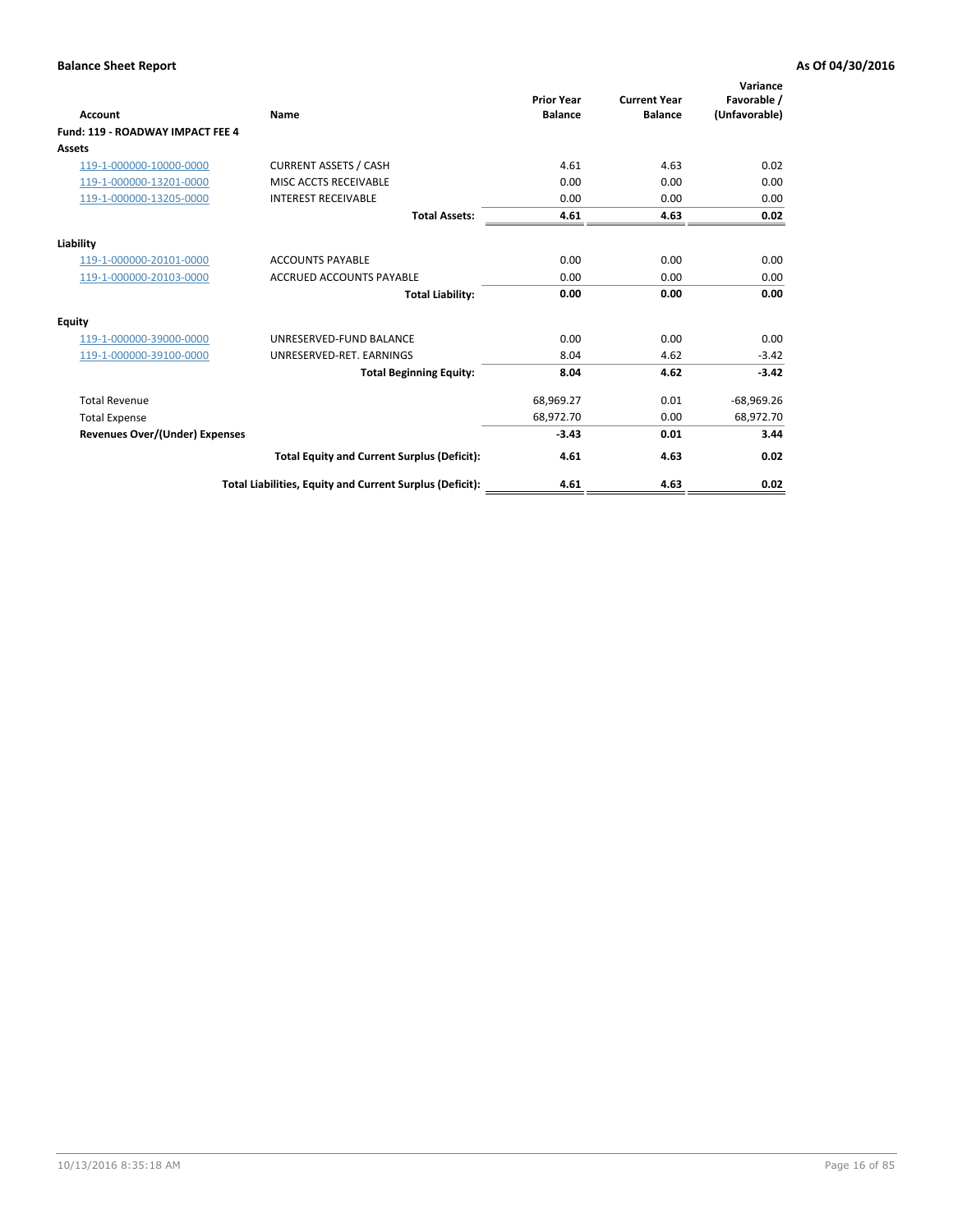| <b>Account</b>                                    | Name                                                     | <b>Prior Year</b><br><b>Balance</b> | <b>Current Year</b><br><b>Balance</b> | Variance<br>Favorable /<br>(Unfavorable) |
|---------------------------------------------------|----------------------------------------------------------|-------------------------------------|---------------------------------------|------------------------------------------|
| Fund: 120 - BROWNSFIELD HAZARDOUS WASTE EPA GRANT |                                                          |                                     |                                       |                                          |
| Assets                                            |                                                          |                                     |                                       |                                          |
| 120-1-000000-10000-0000                           | <b>CURRENT ASSETS / CASH</b>                             | $-2,710.90$                         | 0.00                                  | 2,710.90                                 |
| 120-1-000000-13201-0000                           | MISC ACCTS RECEIVABLE                                    | 0.00                                | 0.00                                  | 0.00                                     |
|                                                   | <b>Total Assets:</b>                                     | $-2,710.90$                         | 0.00                                  | 2,710.90                                 |
| Liability                                         |                                                          |                                     |                                       |                                          |
| 120-1-000000-20101-0000                           | <b>ACCOUNTS PAYABLE</b>                                  | 0.00                                | 0.00                                  | 0.00                                     |
| 120-1-000000-20102-0000                           | <b>CREDIT CARD PAYABLE</b>                               | 0.00                                | 0.00                                  | 0.00                                     |
| 120-1-000000-20902-0000                           | <b>DEFERRED GRANT REVENUE</b>                            | 0.00                                | 0.00                                  | 0.00                                     |
| 120-1-000000-29300-0000                           | <b>ENCUMBRANCE SUMMARY</b>                               | 0.00                                | 0.00                                  | 0.00                                     |
| 120-1-000000-29400-0000                           | RESERVED ACCOUNT / ENCUMBRANCES                          | 0.00                                | 0.00                                  | 0.00                                     |
|                                                   | <b>Total Liability:</b>                                  | 0.00                                | 0.00                                  | 0.00                                     |
| Equity                                            |                                                          |                                     |                                       |                                          |
| 120-1-000000-39000-0000                           | UNRESERVED-FUND BALANCE                                  | 0.00                                | 0.00                                  | 0.00                                     |
|                                                   | <b>Total Beginning Equity:</b>                           | 0.00                                | 0.00                                  | 0.00                                     |
| <b>Total Revenue</b>                              |                                                          | 20,562.35                           | 0.00                                  | $-20,562.35$                             |
| <b>Total Expense</b>                              |                                                          | 23,273.25                           | 0.00                                  | 23,273.25                                |
| <b>Revenues Over/(Under) Expenses</b>             |                                                          | $-2,710.90$                         | 0.00                                  | 2,710.90                                 |
|                                                   | <b>Total Equity and Current Surplus (Deficit):</b>       | $-2,710.90$                         | 0.00                                  | 2,710.90                                 |
|                                                   | Total Liabilities, Equity and Current Surplus (Deficit): | $-2,710.90$                         | 0.00                                  | 2,710.90                                 |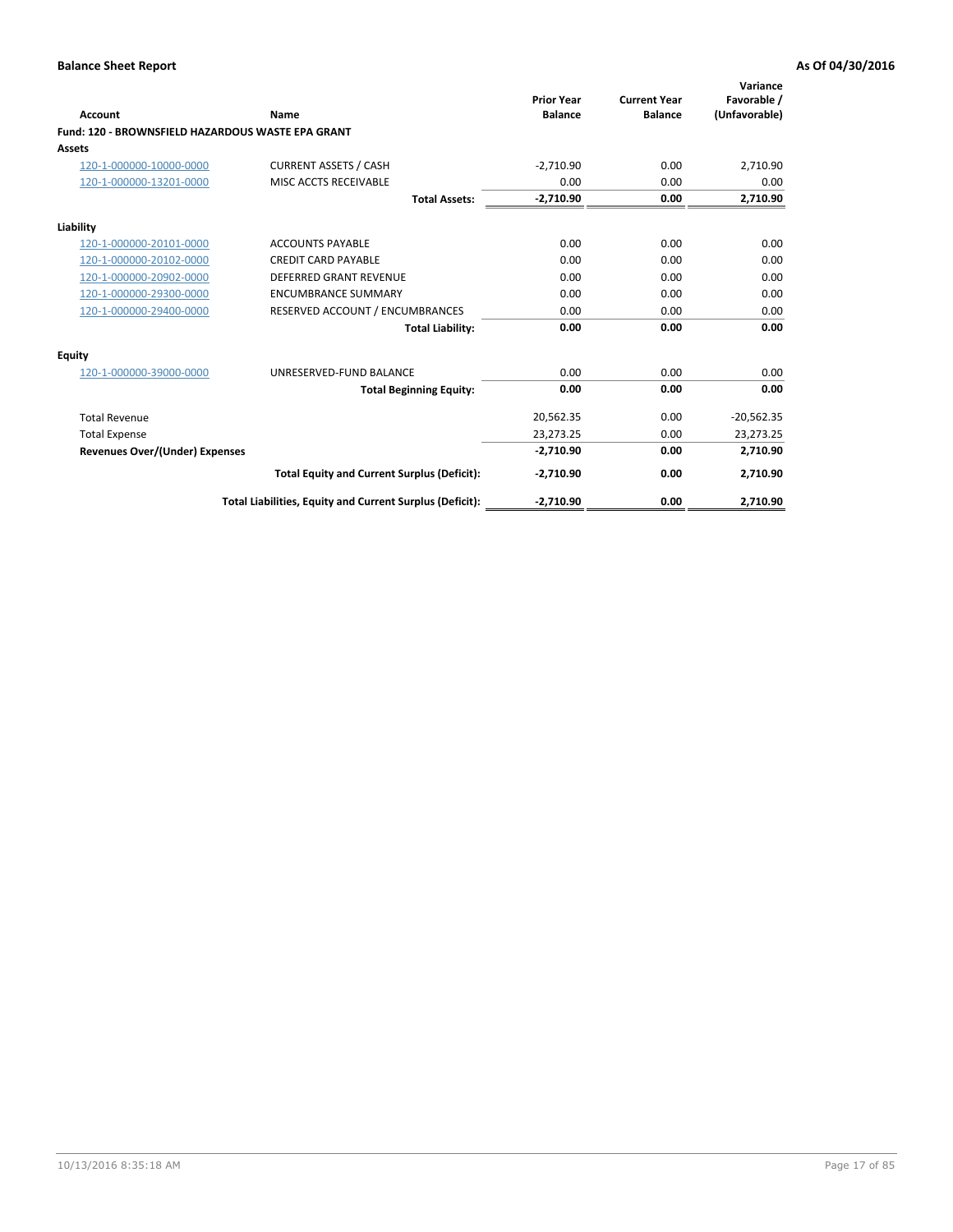| <b>Account</b>                              | Name                                                     | <b>Prior Year</b><br><b>Balance</b> | <b>Current Year</b><br><b>Balance</b> | Variance<br>Favorable /<br>(Unfavorable) |
|---------------------------------------------|----------------------------------------------------------|-------------------------------------|---------------------------------------|------------------------------------------|
| Fund: 121 - BROWNSFIELD PETROLEUM EPA GRANT |                                                          |                                     |                                       |                                          |
| <b>Assets</b>                               |                                                          |                                     |                                       |                                          |
| 121-1-000000-10000-0000                     | <b>CURRENT ASSETS / CASH</b>                             | 2,715.85                            | 0.00                                  | $-2,715.85$                              |
| 121-1-000000-13201-0000                     | <b>MISC ACCTS RECEIVABLE</b>                             | 0.00                                | 0.00                                  | 0.00                                     |
|                                             | <b>Total Assets:</b>                                     | 2,715.85                            | 0.00                                  | $-2,715.85$                              |
| Liability                                   |                                                          |                                     |                                       |                                          |
| 121-1-000000-20101-0000                     | <b>ACCOUNTS PAYABLE</b>                                  | 0.00                                | 0.00                                  | 0.00                                     |
| 121-1-000000-20102-0000                     | <b>CREDIT CARD PAYABLE</b>                               | 0.00                                | 0.00                                  | 0.00                                     |
| 121-1-000000-20103-0000                     | <b>ACCRUED ACCOUNTS PAYABLE</b>                          | 0.00                                | 0.00                                  | 0.00                                     |
| 121-1-000000-20902-0000                     | <b>DEFERRED GRANT REVENUE</b>                            | 0.00                                | 0.00                                  | 0.00                                     |
| 121-1-000000-29300-0000                     | <b>ENCUMBRANCE SUMMARY</b>                               | 0.00                                | 0.00                                  | 0.00                                     |
| 121-1-000000-29400-0000                     | RESERVED ACCOUNT / ENCUMBRANCES                          | 0.00                                | 0.00                                  | 0.00                                     |
|                                             | <b>Total Liability:</b>                                  | 0.00                                | 0.00                                  | 0.00                                     |
| <b>Equity</b>                               |                                                          |                                     |                                       |                                          |
| 121-1-000000-39000-0000                     | UNRESERVED-FUND BALANCE                                  | 0.00                                | 15.82                                 | 15.82                                    |
|                                             | <b>Total Beginning Equity:</b>                           | 0.00                                | 15.82                                 | 15.82                                    |
| <b>Total Revenue</b>                        |                                                          | 5.25                                | $-15.82$                              | $-21.07$                                 |
| <b>Total Expense</b>                        |                                                          | $-2,710.60$                         | 0.00                                  | $-2,710.60$                              |
| <b>Revenues Over/(Under) Expenses</b>       |                                                          | 2,715.85                            | $-15.82$                              | $-2,731.67$                              |
|                                             | <b>Total Equity and Current Surplus (Deficit):</b>       | 2,715.85                            | 0.00                                  | $-2,715.85$                              |
|                                             | Total Liabilities, Equity and Current Surplus (Deficit): | 2,715.85                            | 0.00                                  | $-2,715.85$                              |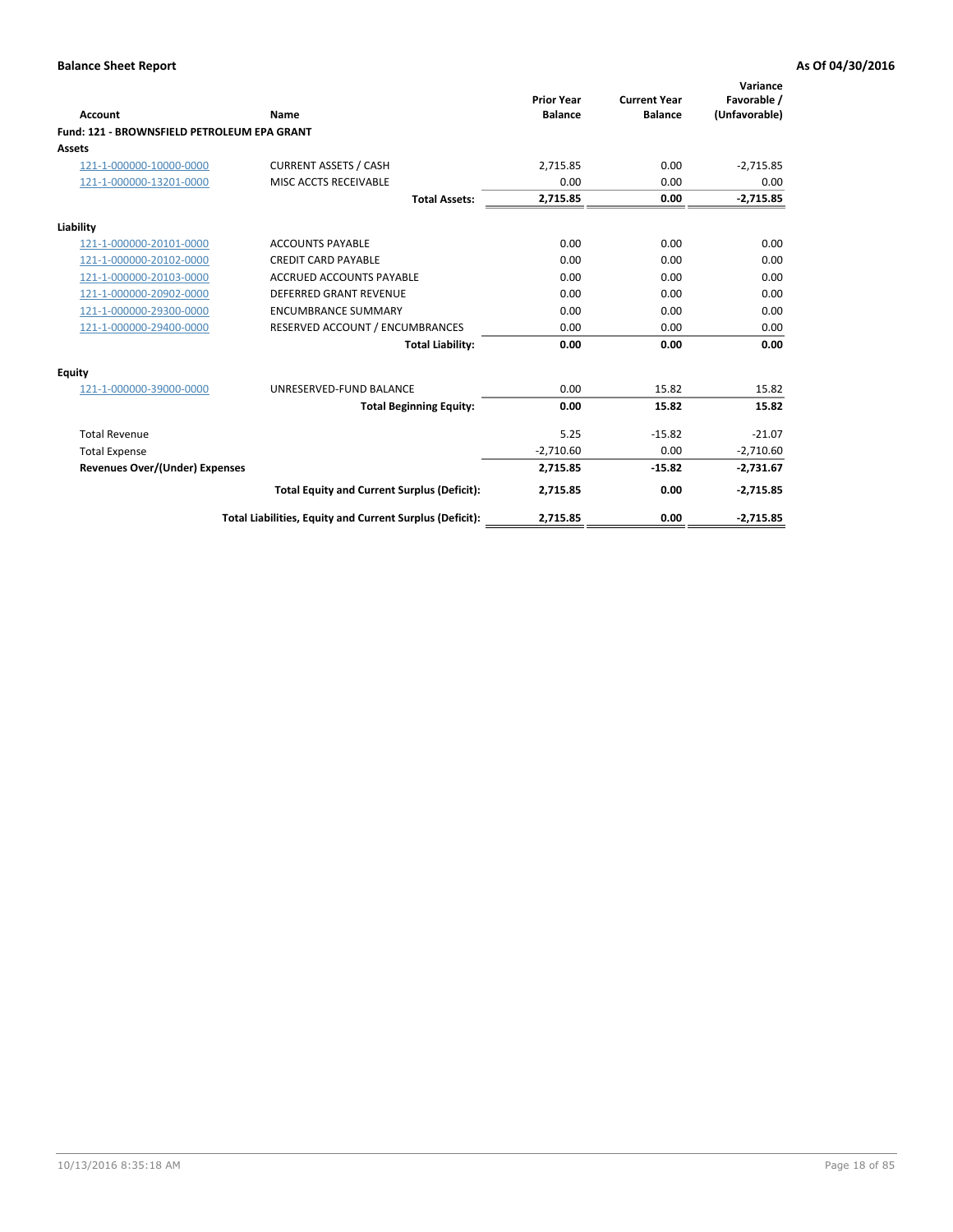| <b>Account</b>                                     | Name                                                     | <b>Prior Year</b><br><b>Balance</b> | <b>Current Year</b><br><b>Balance</b> | Variance<br>Favorable /<br>(Unfavorable) |
|----------------------------------------------------|----------------------------------------------------------|-------------------------------------|---------------------------------------|------------------------------------------|
| Fund: 122 - COPS HIRING PROGRAM GRANT 2010UMWX0308 |                                                          |                                     |                                       |                                          |
| Assets                                             |                                                          |                                     |                                       |                                          |
| 122-1-000000-10000-0000                            | <b>CURRENT ASSETS / CASH</b>                             | 0.00                                | 0.00                                  | 0.00                                     |
| 122-1-000000-13201-0000                            | MISC ACCTS RECEIVABLE                                    | 0.00                                | 0.00                                  | 0.00                                     |
|                                                    | <b>Total Assets:</b>                                     | 0.00                                | 0.00                                  | 0.00                                     |
| Liability                                          |                                                          |                                     |                                       |                                          |
| 122-1-000000-20101-0000                            | <b>ACCOUNTS PAYABLE</b>                                  | 0.00                                | 0.00                                  | 0.00                                     |
| 122-1-000000-20102-0000                            | <b>CREDIT CARD PAYABLE</b>                               | 0.00                                | 0.00                                  | 0.00                                     |
| 122-1-000000-20103-0000                            | <b>ACCRUED ACCOUNTS PAYABLE</b>                          | 0.00                                | 0.00                                  | 0.00                                     |
| 122-1-000000-20902-0000                            | <b>DEFERRED GRANT REVENUE</b>                            | 0.00                                | 0.00                                  | 0.00                                     |
|                                                    | <b>Total Liability:</b>                                  | 0.00                                | 0.00                                  | 0.00                                     |
| Equity                                             |                                                          |                                     |                                       |                                          |
| 122-1-000000-39000-0000                            | UNRESERVED-FUND BALANCE                                  | 0.00                                | 0.00                                  | 0.00                                     |
|                                                    | <b>Total Beginning Equity:</b>                           | 0.00                                | 0.00                                  | 0.00                                     |
| <b>Total Revenue</b>                               |                                                          | 0.00                                | 0.00                                  | 0.00                                     |
| <b>Total Expense</b>                               |                                                          | 0.00                                | 0.00                                  | 0.00                                     |
| <b>Revenues Over/(Under) Expenses</b>              |                                                          | 0.00                                | 0.00                                  | 0.00                                     |
|                                                    | <b>Total Equity and Current Surplus (Deficit):</b>       | 0.00                                | 0.00                                  | 0.00                                     |
|                                                    | Total Liabilities, Equity and Current Surplus (Deficit): | 0.00                                | 0.00                                  | 0.00                                     |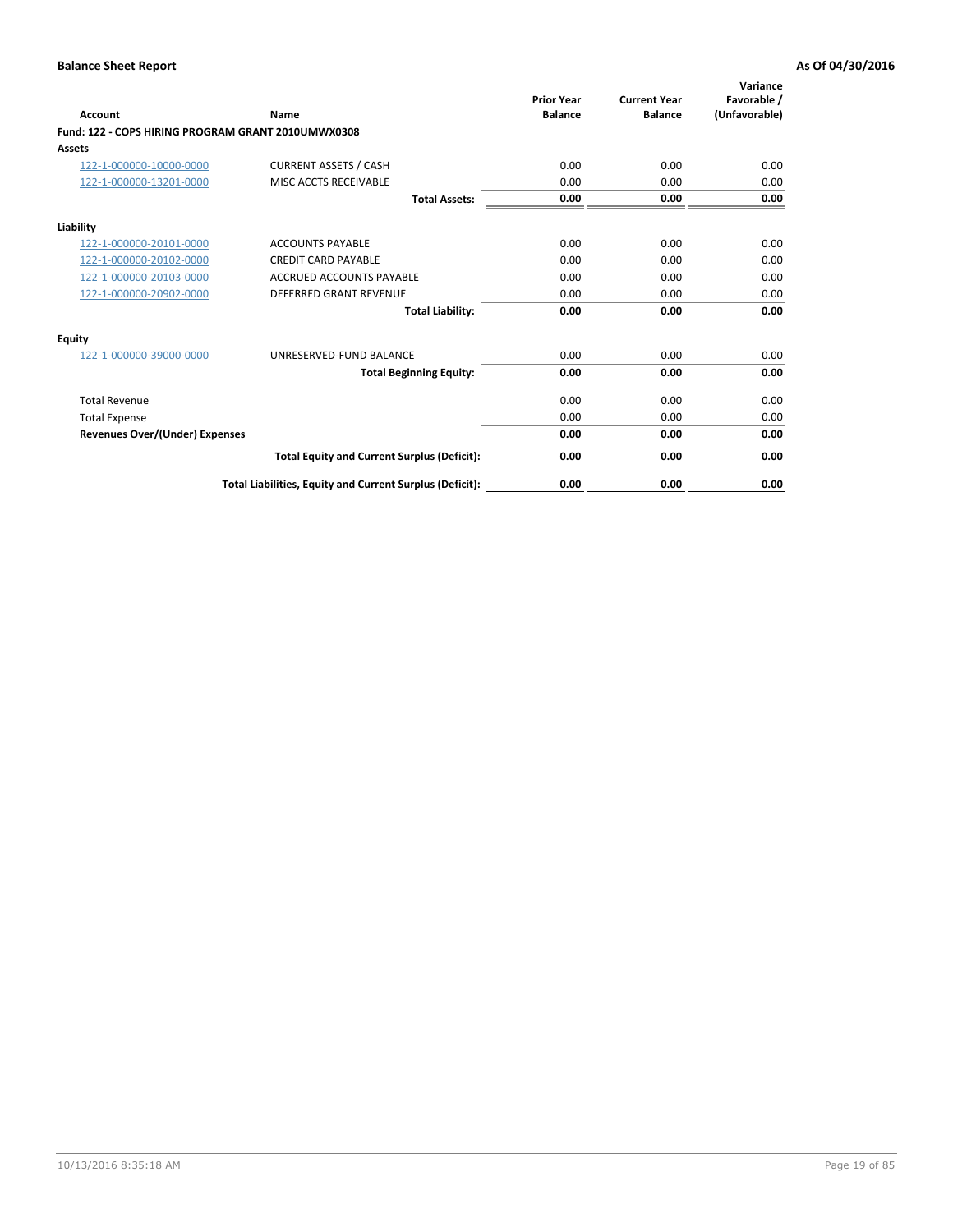|                                       |                                                                           | <b>Prior Year</b> | <b>Current Year</b> | Variance<br>Favorable / |
|---------------------------------------|---------------------------------------------------------------------------|-------------------|---------------------|-------------------------|
| Account                               | Name                                                                      | <b>Balance</b>    | <b>Balance</b>      | (Unfavorable)           |
|                                       | <b>Fund: 123 - PTRAIN - POLICE REIMBURSEMENT GRANTS &amp; CONT EDUCAT</b> |                   |                     |                         |
| <b>Assets</b>                         |                                                                           |                   |                     |                         |
| 123-1-000000-10000-0000               | <b>CURRENT ASSETS / CASH</b>                                              | 9,631.11          | 7,042.34            | $-2,588.77$             |
| 123-1-000000-13201-0000               | MISC ACCTS RECEIVABLE                                                     | 0.00              | 0.00                | 0.00                    |
|                                       | <b>Total Assets:</b>                                                      | 9,631.11          | 7,042.34            | $-2,588.77$             |
| Liability                             |                                                                           |                   |                     |                         |
| 123-1-000000-20101-0000               | <b>ACCOUNTS PAYABLE</b>                                                   | 0.00              | 0.00                | 0.00                    |
| 123-1-000000-20102-0000               | <b>CREDIT CARD PAYABLE</b>                                                | 0.00              | 0.00                | 0.00                    |
| 123-1-000000-20103-0000               | <b>ACCRUED ACCOUNTS PAYABLE</b>                                           | 0.00              | 0.00                | 0.00                    |
|                                       | <b>Total Liability:</b>                                                   | 0.00              | 0.00                | 0.00                    |
| <b>Equity</b>                         |                                                                           |                   |                     |                         |
| 123-1-000000-39000-0000               | UNRESERVED-FUND BALANCE                                                   | 7.145.86          | 8,071.25            | 925.39                  |
|                                       | <b>Total Beginning Equity:</b>                                            | 7,145.86          | 8,071.25            | 925.39                  |
| <b>Total Revenue</b>                  |                                                                           | 5,424.16          | 8,694.83            | 3,270.67                |
| <b>Total Expense</b>                  |                                                                           | 2.938.91          | 9.723.74            | $-6,784.83$             |
| <b>Revenues Over/(Under) Expenses</b> |                                                                           | 2,485.25          | $-1,028.91$         | $-3,514.16$             |
|                                       | <b>Total Equity and Current Surplus (Deficit):</b>                        | 9,631.11          | 7,042.34            | $-2,588.77$             |
|                                       | Total Liabilities, Equity and Current Surplus (Deficit):                  | 9,631.11          | 7,042.34            | $-2,588.77$             |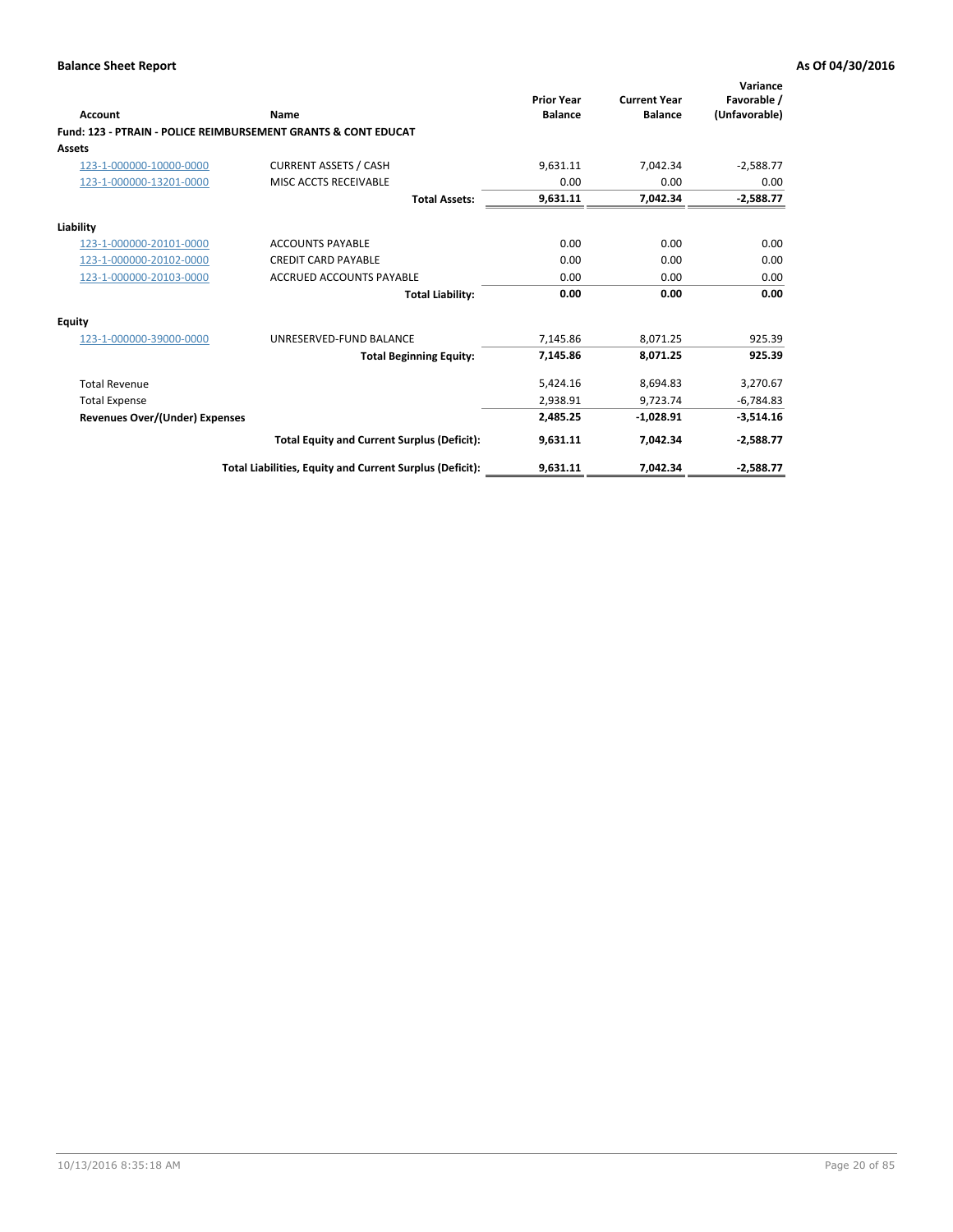| <b>Account</b>                        | <b>Name</b>                                              | <b>Prior Year</b><br><b>Balance</b> | <b>Current Year</b><br><b>Balance</b> | Variance<br>Favorable /<br>(Unfavorable) |
|---------------------------------------|----------------------------------------------------------|-------------------------------------|---------------------------------------|------------------------------------------|
| <b>Fund: 124 - FIRE HAZMAT GRANT</b>  |                                                          |                                     |                                       |                                          |
| Assets                                |                                                          |                                     |                                       |                                          |
| 124-1-000000-10000-0000               | <b>CURRENT ASSETS / CASH</b>                             | 0.00                                | 0.00                                  | 0.00                                     |
| 124-1-000000-13201-0000               | MISC ACCTS RECEIVABLE                                    | 0.00                                | 0.00                                  | 0.00                                     |
| 124-1-000000-13205-0000               | <b>INTEREST RECEIVABLE</b>                               | 0.00                                | 0.00                                  | 0.00                                     |
|                                       | <b>Total Assets:</b>                                     | 0.00                                | 0.00                                  | 0.00                                     |
| Liability                             |                                                          |                                     |                                       |                                          |
| 124-1-000000-20101-0000               | <b>ACCOUNTS PAYABLE</b>                                  | 0.00                                | 0.00                                  | 0.00                                     |
| 124-1-000000-20102-0000               | <b>CREDIT CARD PAYABLE</b>                               | 0.00                                | 0.00                                  | 0.00                                     |
| 124-1-000000-20902-0000               | <b>DEFERRED GRANT REVENUE</b>                            | 0.00                                | 0.00                                  | 0.00                                     |
| 124-1-000000-21001-0000               | <b>GENERAL FUND / GENERAL FUND</b>                       | 0.00                                | 0.00                                  | 0.00                                     |
| 124-1-000000-29300-0000               | <b>ENCUMBRANCE SUMMARY</b>                               | 0.00                                | 0.00                                  | 0.00                                     |
| 124-1-000000-29400-0000               | RESERVED ACCOUNT / ENCUMBRANCES                          | 0.00                                | 0.00                                  | 0.00                                     |
|                                       | <b>Total Liability:</b>                                  | 0.00                                | 0.00                                  | 0.00                                     |
| Equity                                |                                                          |                                     |                                       |                                          |
| 124-1-000000-39000-0000               | UNRESERVED-FUND BALANCE                                  | 0.00                                | 0.00                                  | 0.00                                     |
|                                       | <b>Total Beginning Equity:</b>                           | 0.00                                | 0.00                                  | 0.00                                     |
| <b>Total Revenue</b>                  |                                                          | 0.00                                | 0.00                                  | 0.00                                     |
| <b>Total Expense</b>                  |                                                          | 0.00                                | 0.00                                  | 0.00                                     |
| <b>Revenues Over/(Under) Expenses</b> |                                                          | 0.00                                | 0.00                                  | 0.00                                     |
|                                       | <b>Total Equity and Current Surplus (Deficit):</b>       | 0.00                                | 0.00                                  | 0.00                                     |
|                                       | Total Liabilities, Equity and Current Surplus (Deficit): | 0.00                                | 0.00                                  | 0.00                                     |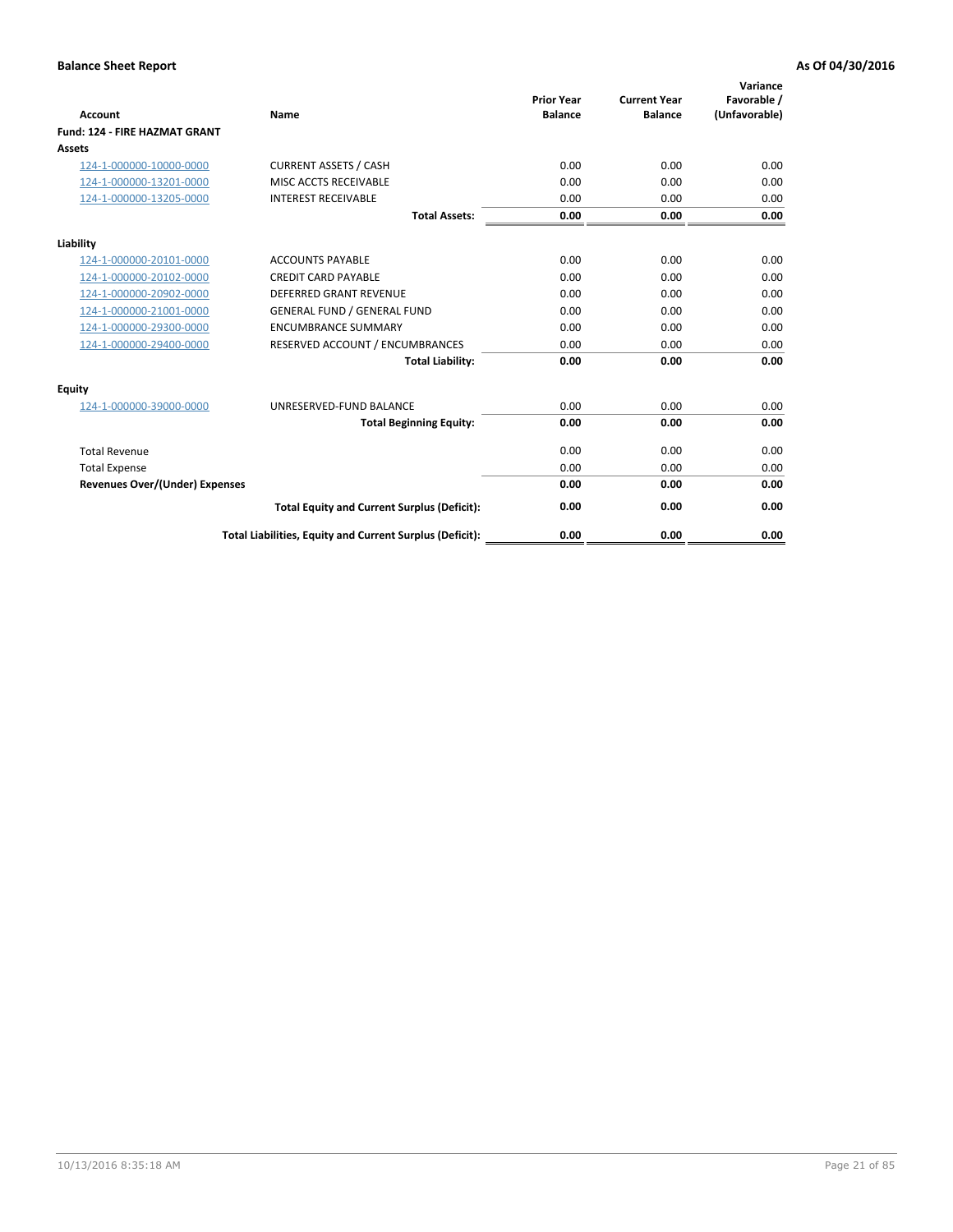| <b>Account</b>                                            | Name                                                     | <b>Prior Year</b><br><b>Balance</b> | <b>Current Year</b><br><b>Balance</b> | Variance<br>Favorable /<br>(Unfavorable) |
|-----------------------------------------------------------|----------------------------------------------------------|-------------------------------------|---------------------------------------|------------------------------------------|
| <b>Fund: 125 - TRAINING &amp; HUMANITIES TEXAS GRANTS</b> |                                                          |                                     |                                       |                                          |
| Assets                                                    |                                                          |                                     |                                       |                                          |
| 125-1-000000-10000-0000                                   | <b>CURRENT ASSETS / CASH</b>                             | $-8,124.62$                         | 0.00                                  | 8,124.62                                 |
| 125-1-000000-13205-0000                                   | <b>INTEREST RECEIVABLE</b>                               | 0.00                                | 0.00                                  | 0.00                                     |
|                                                           | <b>Total Assets:</b>                                     | $-8,124.62$                         | 0.00                                  | 8,124.62                                 |
| Liability                                                 |                                                          |                                     |                                       |                                          |
| 125-1-000000-20101-0000                                   | <b>ACCOUNTS PAYABLE</b>                                  | 0.00                                | 0.00                                  | 0.00                                     |
| 125-1-000000-20102-0000                                   | <b>CREDIT CARD PAYABLE</b>                               | 0.00                                | 0.00                                  | 0.00                                     |
| 125-1-000000-20103-0000                                   | ACCRUED ACCOUNTS PAYABLE                                 | 0.00                                | 0.00                                  | 0.00                                     |
| 125-1-000000-20902-0000                                   | <b>DEFERRED GRANT REVENUE</b>                            | 0.00                                | 0.00                                  | 0.00                                     |
| 125-1-000000-29300-0000                                   | <b>ENCUMBRANCE SUMMARY</b>                               | 0.00                                | 0.00                                  | 0.00                                     |
| 125-1-000000-29400-0000                                   | RESERVED ACCOUNT / ENCUMBRANCES                          | 0.00                                | 0.00                                  | 0.00                                     |
|                                                           | <b>Total Liability:</b>                                  | 0.00                                | 0.00                                  | 0.00                                     |
| Equity                                                    |                                                          |                                     |                                       |                                          |
| 125-1-000000-39000-0000                                   | UNRESERVED-FUND BALANCE                                  | 0.00                                | 0.00                                  | 0.00                                     |
|                                                           | <b>Total Beginning Equity:</b>                           | 0.00                                | 0.00                                  | 0.00                                     |
| <b>Total Revenue</b>                                      |                                                          | 0.00                                | 0.00                                  | 0.00                                     |
| <b>Total Expense</b>                                      |                                                          | 8,124.62                            | 0.00                                  | 8,124.62                                 |
| <b>Revenues Over/(Under) Expenses</b>                     |                                                          | $-8,124.62$                         | 0.00                                  | 8,124.62                                 |
|                                                           | <b>Total Equity and Current Surplus (Deficit):</b>       | $-8,124.62$                         | 0.00                                  | 8,124.62                                 |
|                                                           | Total Liabilities, Equity and Current Surplus (Deficit): | $-8,124.62$                         | 0.00                                  | 8,124.62                                 |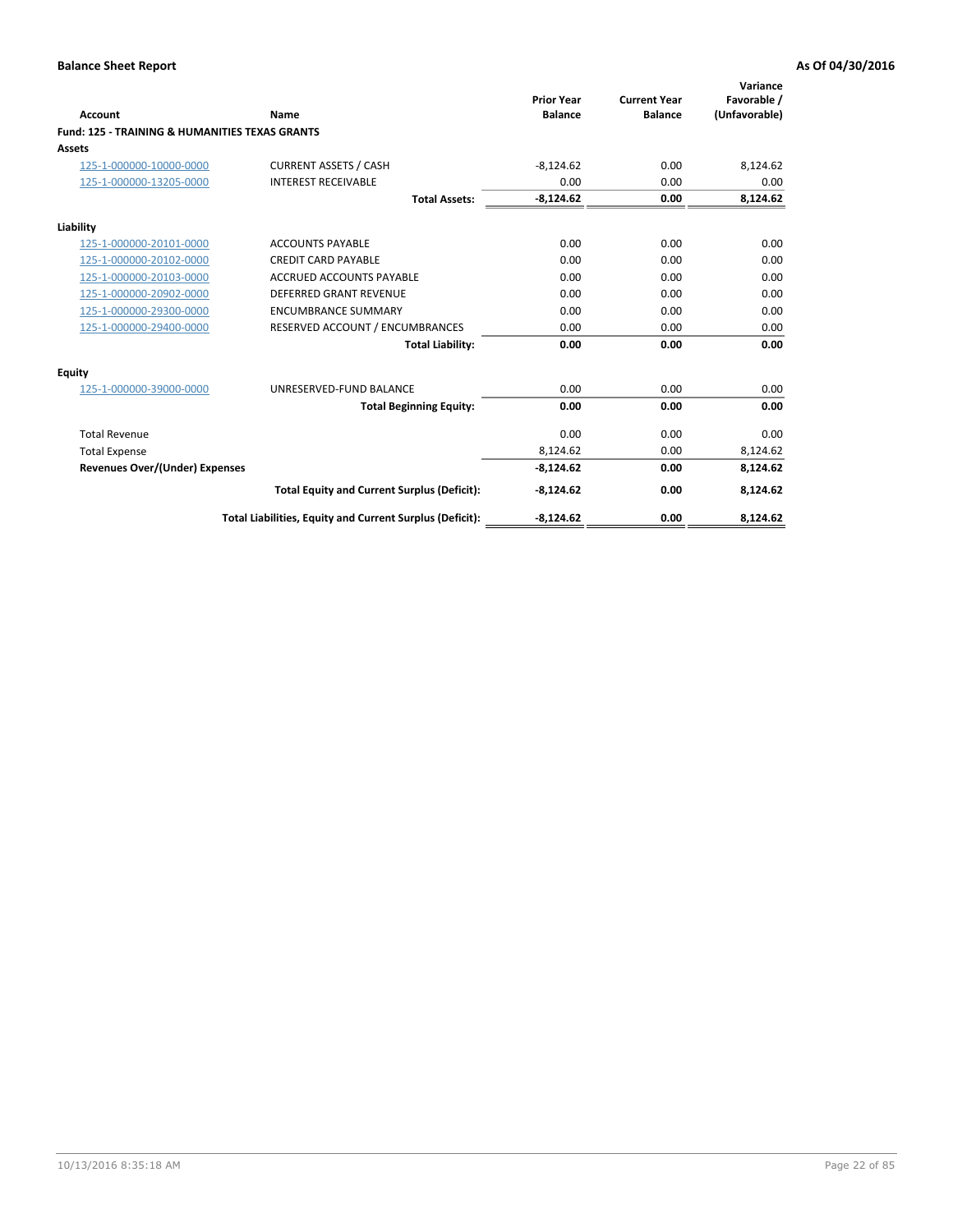| <b>Account</b>                         | Name                                                     | <b>Prior Year</b><br><b>Balance</b> | <b>Current Year</b><br><b>Balance</b> | Variance<br>Favorable /<br>(Unfavorable) |
|----------------------------------------|----------------------------------------------------------|-------------------------------------|---------------------------------------|------------------------------------------|
| <b>Fund: 126 - TIFMAS MOBILIZATION</b> |                                                          |                                     |                                       |                                          |
| Assets                                 |                                                          |                                     |                                       |                                          |
| 126-1-000000-10000-0000                | <b>CURRENT ASSETS / CASH</b>                             | 0.00                                | 0.00                                  | 0.00                                     |
| 126-1-000000-13201-0000                | MISC ACCTS RECEIVABLE                                    | 0.00                                | 0.00                                  | 0.00                                     |
|                                        | <b>Total Assets:</b>                                     | 0.00                                | 0.00                                  | 0.00                                     |
| Liability                              |                                                          |                                     |                                       |                                          |
| 126-1-000000-20101-0000                | <b>ACCOUNTS PAYABLE</b>                                  | 0.00                                | 0.00                                  | 0.00                                     |
| 126-1-000000-20102-0000                | <b>CREDIT CARD PAYABLE</b>                               | 0.00                                | 0.00                                  | 0.00                                     |
| 126-1-000000-39100-0000                | UNRESERVED-RET. EARNINGS                                 | 0.00                                | 0.00                                  | 0.00                                     |
|                                        | <b>Total Liability:</b>                                  | 0.00                                | 0.00                                  | 0.00                                     |
| Equity                                 |                                                          |                                     |                                       |                                          |
| 126-1-000000-39000-0000                | UNRESERVED-FUND BALANCE                                  | 0.00                                | 0.00                                  | 0.00                                     |
|                                        | <b>Total Beginning Equity:</b>                           | 0.00                                | 0.00                                  | 0.00                                     |
| <b>Total Revenue</b>                   |                                                          | 0.00                                | 0.00                                  | 0.00                                     |
| <b>Total Expense</b>                   |                                                          | 0.00                                | 0.00                                  | 0.00                                     |
| Revenues Over/(Under) Expenses         |                                                          | 0.00                                | 0.00                                  | 0.00                                     |
|                                        | <b>Total Equity and Current Surplus (Deficit):</b>       | 0.00                                | 0.00                                  | 0.00                                     |
|                                        | Total Liabilities, Equity and Current Surplus (Deficit): | 0.00                                | 0.00                                  | 0.00                                     |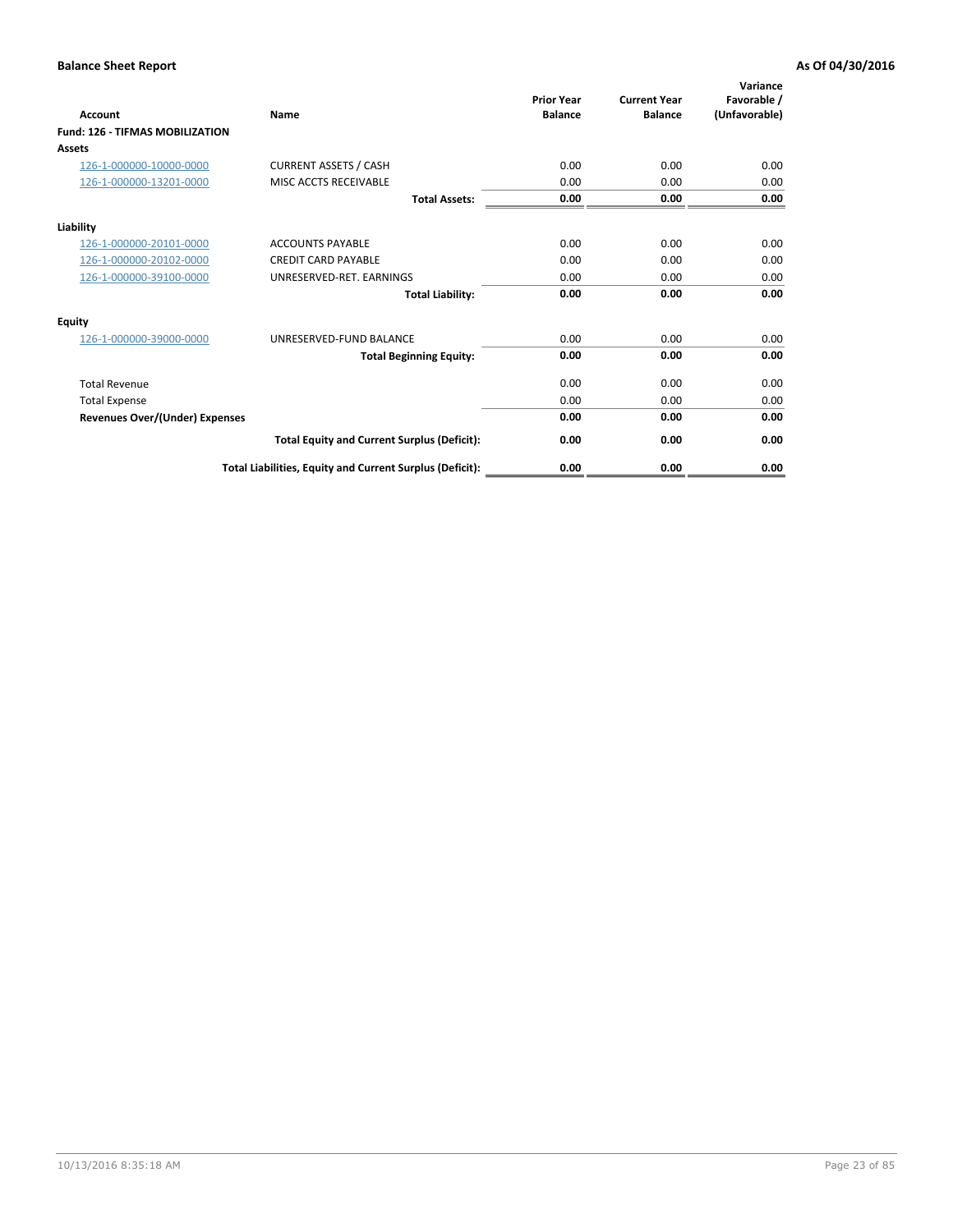| <b>Account</b>                        | Name                                                     | <b>Prior Year</b><br><b>Balance</b> | <b>Current Year</b><br><b>Balance</b> | Variance<br>Favorable /<br>(Unfavorable) |
|---------------------------------------|----------------------------------------------------------|-------------------------------------|---------------------------------------|------------------------------------------|
| Fund: 127 - FIRE GRANT                |                                                          |                                     |                                       |                                          |
| Assets                                |                                                          |                                     |                                       |                                          |
| 127-1-000000-10000-0000               | <b>CURRENT ASSETS / CASH</b>                             | 0.00                                | 0.00                                  | 0.00                                     |
| 127-1-000000-13201-0000               | MISC ACCTS RECEIVABLE                                    | 0.00                                | 0.00                                  | 0.00                                     |
|                                       | <b>Total Assets:</b>                                     | 0.00                                | 0.00                                  | 0.00                                     |
| Liability                             |                                                          |                                     |                                       |                                          |
| 127-1-000000-20101-0000               | <b>ACCOUNTS PAYABLE</b>                                  | 0.00                                | 0.00                                  | 0.00                                     |
|                                       | <b>Total Liability:</b>                                  | 0.00                                | 0.00                                  | 0.00                                     |
| <b>Equity</b>                         |                                                          |                                     |                                       |                                          |
| 127-1-000000-39000-0000               | UNRESERVED-FUND BALANCE                                  | 0.00                                | 0.00                                  | 0.00                                     |
|                                       | <b>Total Beginning Equity:</b>                           | 0.00                                | 0.00                                  | 0.00                                     |
| <b>Total Revenue</b>                  |                                                          | 0.00                                | 0.00                                  | 0.00                                     |
| <b>Total Expense</b>                  |                                                          | 0.00                                | 0.00                                  | 0.00                                     |
| <b>Revenues Over/(Under) Expenses</b> |                                                          | 0.00                                | 0.00                                  | 0.00                                     |
|                                       | <b>Total Equity and Current Surplus (Deficit):</b>       | 0.00                                | 0.00                                  | 0.00                                     |
|                                       | Total Liabilities, Equity and Current Surplus (Deficit): | 0.00                                | 0.00                                  | 0.00                                     |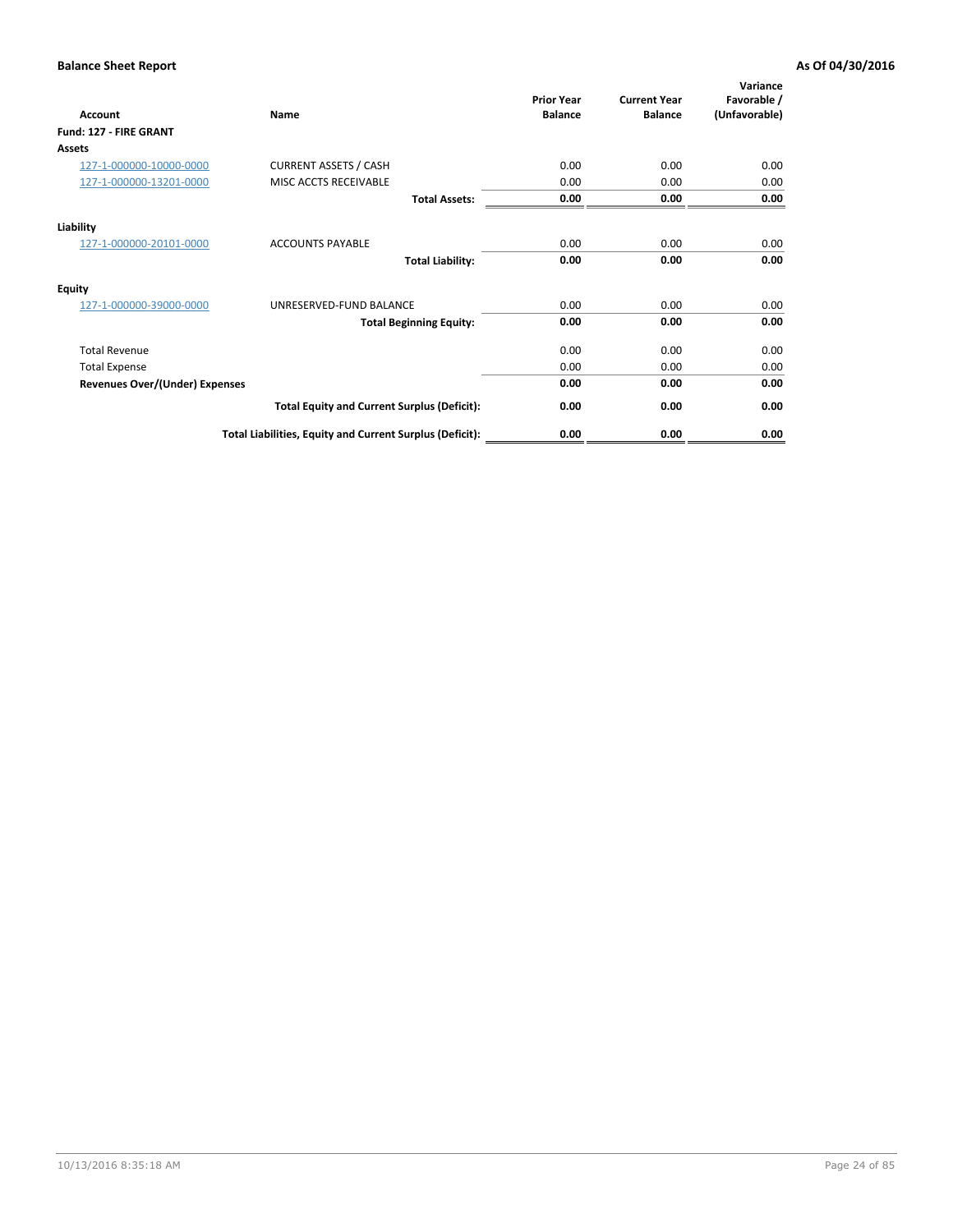| <b>Account</b>                        | Name                                                     | <b>Prior Year</b><br><b>Balance</b> | <b>Current Year</b><br><b>Balance</b> | Variance<br>Favorable /<br>(Unfavorable) |
|---------------------------------------|----------------------------------------------------------|-------------------------------------|---------------------------------------|------------------------------------------|
| Fund: 140 - DEBT SERVICE FUND         |                                                          |                                     |                                       |                                          |
| <b>Assets</b>                         |                                                          |                                     |                                       |                                          |
| 140-1-000000-10000-0000               | <b>CURRENT ASSETS / CASH</b>                             | 301,278.84                          | 397,016.24                            | 95,737.40                                |
| 140-1-000000-12101-0000               | <b>BOND ISSUANCE COSTS</b>                               | 0.00                                | 0.00                                  | 0.00                                     |
| 140-1-000000-13101-0000               | <b>TAX RECEIVABLE-CURRENT</b>                            | 53,844.79                           | 93,867.34                             | 40,022.55                                |
| 140-1-000000-13102-0000               | <b>TAXES REC-DELINQUENT</b>                              | 196,114.33                          | 178,563.50                            | $-17,550.83$                             |
| 140-1-000000-13103-0000               | ALLOW FOR UNCOLLECT TAXES                                | $-117,451.89$                       | $-126,663.48$                         | $-9,211.59$                              |
| 140-1-000000-13203-0000               | NON-CURRENT ASSETS / PREPAYMENTS                         | 0.00                                | 0.00                                  | 0.00                                     |
| 140-1-000000-13205-0000               | <b>INTEREST RECEIVABLE</b>                               | 0.00                                | 0.00                                  | 0.00                                     |
| 140-1-000000-13221-0000               | MISC A/R - PROPERTY TAXES                                | 7,298.44                            | 3,368.68                              | $-3,929.76$                              |
|                                       | <b>Total Assets:</b>                                     | 441,084.51                          | 546,152.28                            | 105,067.77                               |
| Liability                             |                                                          |                                     |                                       |                                          |
| 140-1-000000-20101-0000               | <b>ACCOUNTS PAYABLE</b>                                  | 0.00                                | 0.00                                  | 0.00                                     |
| 140-1-000000-20102-0000               | <b>CREDIT CARD PAYABLE</b>                               | 0.00                                | 0.00                                  | 0.00                                     |
| 140-1-000000-20103-0000               | ACCRUED ACCOUNTS PAYABLE                                 | 0.00                                | 0.00                                  | 0.00                                     |
| 140-1-000000-20108-0000               | <b>MATURED BONDS PAYABLE</b>                             | 0.00                                | 0.00                                  | 0.00                                     |
| 140-1-000000-20111-0000               | MATURED INTEREST PAYABLE                                 | 0.00                                | 0.00                                  | 0.00                                     |
| 140-1-000000-20112-0000               | <b>ACCRUED INTEREST PAYABLE</b>                          | 0.00                                | 0.00                                  | 0.00                                     |
| 140-1-000000-20203-0000               | <b>DEFERRED TAX REVENUE</b>                              | 111,618.69                          | 141,223.82                            | $-29,605.13$                             |
| 140-1-000000-21001-0000               | <b>GENERAL FUND / GENERAL FUND</b>                       | 0.00                                | 0.00                                  | 0.00                                     |
| 140-1-000000-21040-0000               | DUE TO / GENERAL CIP FUND                                | 0.00                                | 0.00                                  | 0.00                                     |
| 140-1-000000-29300-0000               | <b>ENCUMBRANCE SUMMARY</b>                               | 0.00                                | 0.00                                  | 0.00                                     |
| 140-1-000000-29400-0000               | RESERVED ACCOUNT / ENCUMBRANCES                          | 0.00                                | 0.00                                  | 0.00                                     |
|                                       | <b>Total Liability:</b>                                  | 111,618.69                          | 141,223.82                            | $-29,605.13$                             |
| <b>Equity</b>                         |                                                          |                                     |                                       |                                          |
| 140-1-000000-39000-0000               | UNRESERVED-FUND BALANCE                                  | 411,844.78                          | 452,712.07                            | 40,867.29                                |
|                                       | <b>Total Beginning Equity:</b>                           | 411,844.78                          | 452,712.07                            | 40,867.29                                |
| <b>Total Revenue</b>                  |                                                          |                                     |                                       |                                          |
|                                       |                                                          | 4,091,994.05                        | 5,145,346.91                          | 1,053,352.86                             |
| <b>Total Expense</b>                  |                                                          | 4,174,373.01                        | 5,193,130.52                          | $-1,018,757.51$                          |
| <b>Revenues Over/(Under) Expenses</b> |                                                          | -82,378.96                          | -47,783.61                            | 34,595.35                                |
|                                       | <b>Total Equity and Current Surplus (Deficit):</b>       | 329,465.82                          | 404,928.46                            | 75,462.64                                |
|                                       | Total Liabilities, Equity and Current Surplus (Deficit): | 441,084.51                          | 546.152.28                            | 105,067.77                               |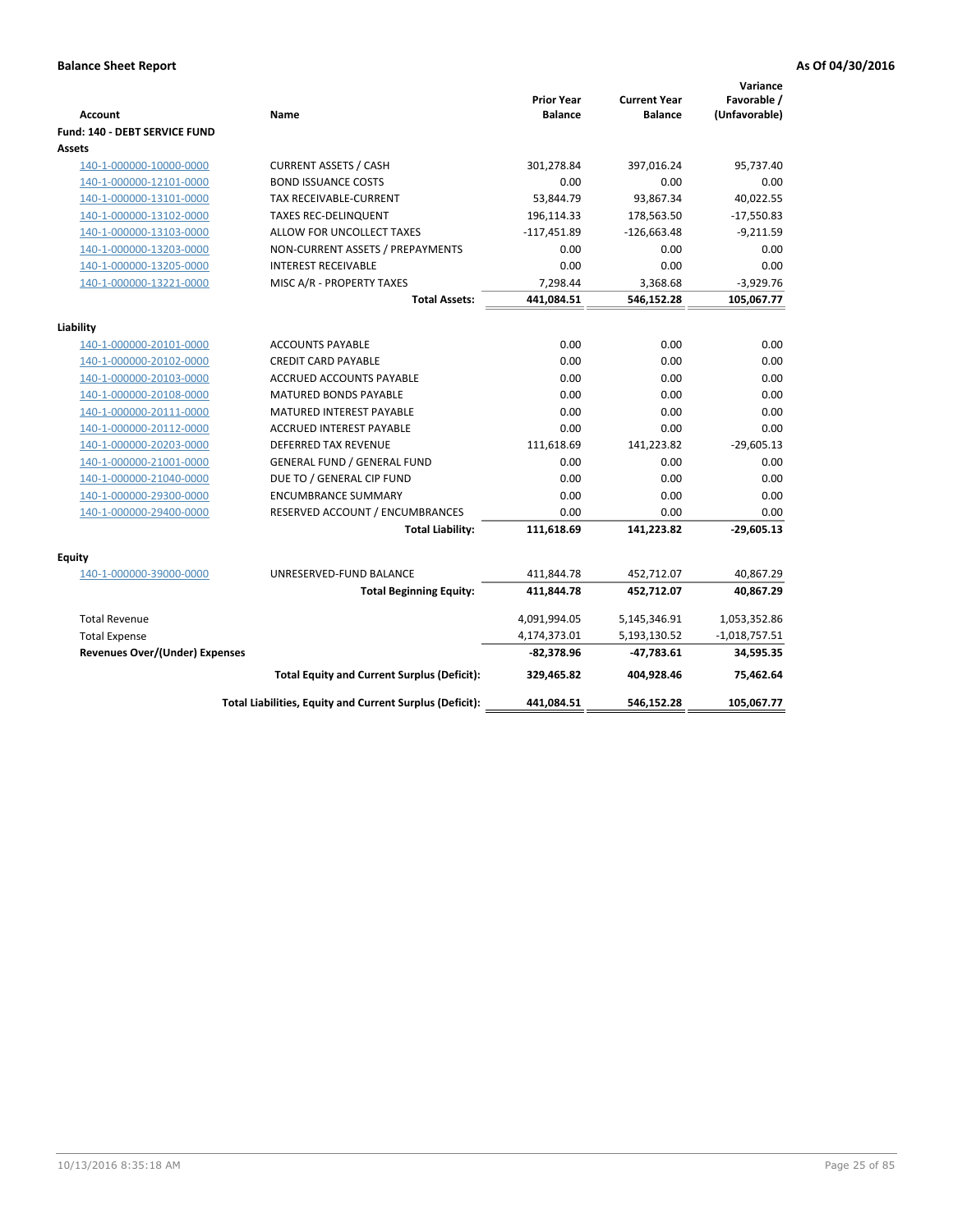|                                                     |                                                          |                                     |                                       | Variance                     |
|-----------------------------------------------------|----------------------------------------------------------|-------------------------------------|---------------------------------------|------------------------------|
| <b>Account</b>                                      | Name                                                     | <b>Prior Year</b><br><b>Balance</b> | <b>Current Year</b><br><b>Balance</b> | Favorable /<br>(Unfavorable) |
| <b>Fund: 160 - GENERAL CAPITAL IMPROVEMENT FUND</b> |                                                          |                                     |                                       |                              |
| Assets                                              |                                                          |                                     |                                       |                              |
| 160-1-000000-10000-0000                             | <b>CURRENT ASSETS / CASH</b>                             | 2,691,489.84                        | 2,968,025.36                          | 276,535.52                   |
| 160-1-000000-11402-0000                             | 2002 CO'S                                                | 282,604.81                          | 283,099.97                            | 495.16                       |
| 160-1-000000-11514-0000                             | EXCHANGE BLDG - TX DAILY ACCOUNT 1157                    | 0.00                                | 2,250,893.60                          | 2,250,893.60                 |
| 160-1-000000-11517-0000                             | <b>EXCHANGE BLDG - TX TERM</b>                           | 0.00                                | 0.00                                  | 0.00                         |
| 160-1-000000-11520-0000                             | <b>CERTIFICATES OF DEPOSIT</b>                           | 150,000.00                          | 300,000.00                            | 150,000.00                   |
| 160-1-000000-11602-0000                             | 2001 CO                                                  | 87,684.03                           | 87,827.26                             | 143.23                       |
| 160-1-000000-11603-0000                             | 2001-A CO'S                                              | 73,196.17                           | 73,315.63                             | 119.46                       |
| 160-1-000000-13201-0000                             | MISC ACCTS RECEIVABLE                                    | 0.00                                | 0.00                                  | 0.00                         |
| 160-1-000000-13205-0000                             | <b>INTEREST RECEIVABLE</b>                               | 0.00                                | 0.00                                  | 0.00                         |
| 160-1-000000-14035-0000                             | DEBT SERVICE / DEBT SERVICE FUND                         | 0.00                                | 0.00                                  | 0.00                         |
|                                                     | <b>Total Assets:</b>                                     | 3,284,974.85                        | 5,963,161.82                          | 2,678,186.97                 |
|                                                     |                                                          |                                     |                                       |                              |
| Liability                                           |                                                          |                                     |                                       |                              |
| 160-1-000000-20101-0000                             | <b>ACCOUNTS PAYABLE</b>                                  | 0.00                                | 0.00                                  | 0.00                         |
| 160-1-000000-20102-0000                             | <b>CREDIT CARD PAYABLE</b>                               | 0.00                                | 0.00                                  | 0.00                         |
| 160-1-000000-20103-0000                             | ACCRUED ACCOUNTS PAYABLE                                 | 0.00                                | 0.00                                  | 0.00                         |
| 160-1-000000-20113-0000                             | <b>DEVELOPERS ESCROW</b>                                 | 4,861.10                            | 4,861.10                              | 0.00                         |
| 160-1-000000-20139-0000                             | <b>RETAINAGES PAYABLE</b>                                | 4,861.10                            | 18,957.50                             | $-14,096.40$                 |
| 160-1-000000-20902-0000                             | DEFERRED GRANT REVENUE                                   | 0.00                                | 0.00                                  | 0.00                         |
| 160-1-000000-21001-0000                             | <b>GENERAL FUND / GENERAL FUND</b>                       | 0.00                                | 0.00                                  | 0.00                         |
| 160-1-000000-21035-0000                             | DEBT SERVICE / DUE TO DEBT SERVICE                       | 0.00                                | 0.00                                  | 0.00                         |
| 160-1-000000-21101-0000                             | ENTERPRISE / WTR/WWTR UTILITY FUND                       | 0.00                                | 0.00                                  | 0.00                         |
| 160-1-000000-29300-0000                             | <b>ENCUMBRANCE SUMMARY</b>                               | 0.00                                | 0.00                                  | 0.00                         |
| 160-1-000000-29400-0100                             | RESERVED ACCOUNT / ENCUMBRANCES                          | 0.00                                | 0.00                                  | 0.00                         |
|                                                     | <b>Total Liability:</b>                                  | 9,722.20                            | 23,818.60                             | $-14,096.40$                 |
| <b>Equity</b>                                       |                                                          |                                     |                                       |                              |
| 160-1-000000-39000-0000                             | UNRESERVED-FUND BALANCE                                  | 2,403,806.12                        | 2,786,709.99                          | 382,903.87                   |
|                                                     | <b>Total Beginning Equity:</b>                           | 2,403,806.12                        | 2,786,709.99                          | 382,903.87                   |
|                                                     |                                                          |                                     |                                       |                              |
| <b>Total Revenue</b>                                |                                                          | 1,392,186.20                        | 4,254,218.69                          | 2,862,032.49                 |
| <b>Total Expense</b>                                |                                                          | 520,739.67                          | 1,101,585.46                          | -580,845.79                  |
| Revenues Over/(Under) Expenses                      |                                                          | 871,446.53                          | 3,152,633.23                          | 2,281,186.70                 |
|                                                     | <b>Total Equity and Current Surplus (Deficit):</b>       | 3,275,252.65                        | 5,939,343.22                          | 2,664,090.57                 |
|                                                     | Total Liabilities, Equity and Current Surplus (Deficit): | 3,284,974.85                        | 5,963,161.82                          | 2,678,186.97                 |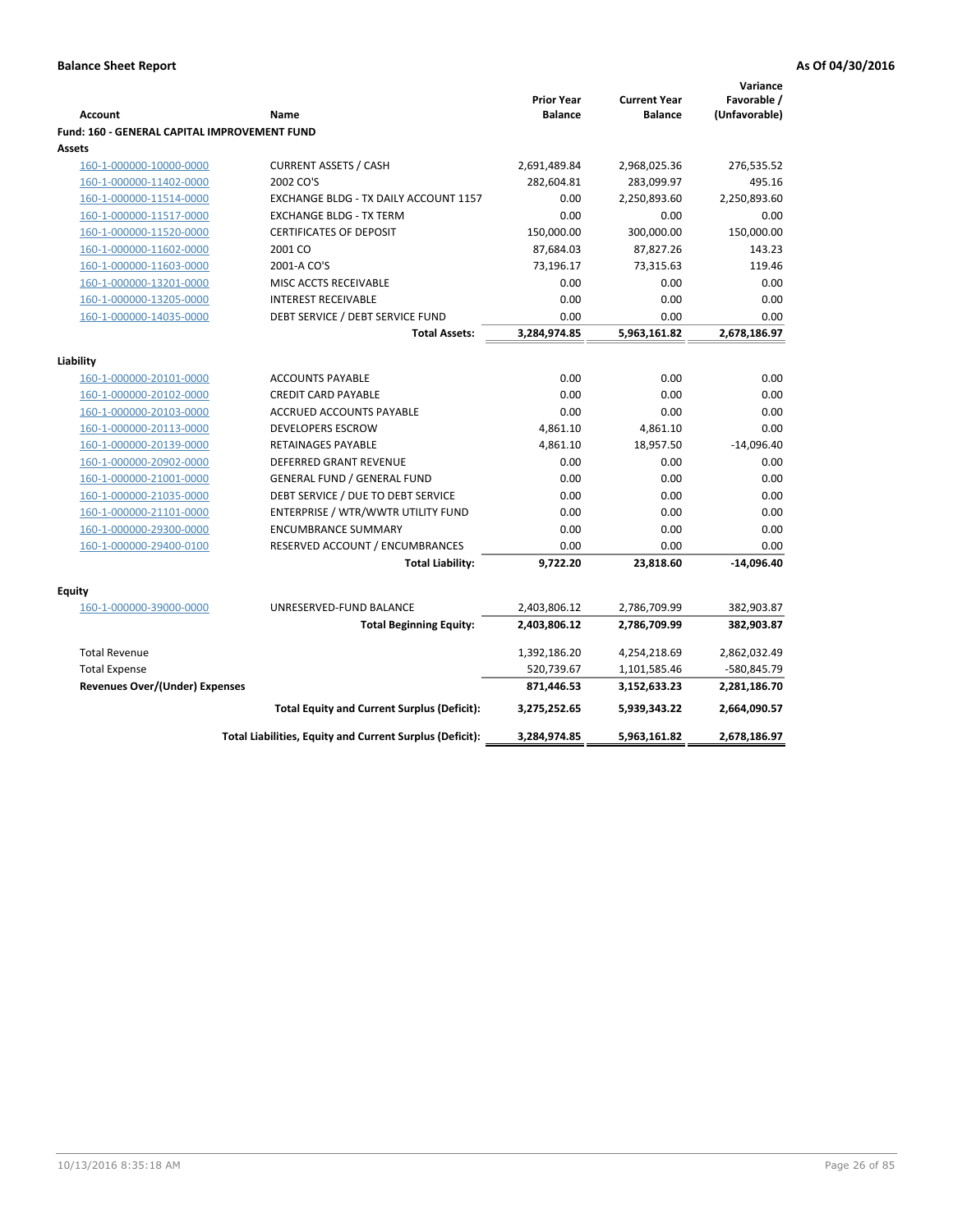| <b>Account</b>                        | <b>Name</b>                                              | <b>Prior Year</b><br><b>Balance</b> | <b>Current Year</b><br><b>Balance</b> | Variance<br>Favorable /<br>(Unfavorable) |
|---------------------------------------|----------------------------------------------------------|-------------------------------------|---------------------------------------|------------------------------------------|
| Fund: 161 - STREET CONSTRUCTION FUND  |                                                          |                                     |                                       |                                          |
| <b>Assets</b>                         |                                                          |                                     |                                       |                                          |
| 161-1-000000-10000-0000               | <b>CURRENT ASSETS / CASH</b>                             | 0.00                                | 0.00                                  | 0.00                                     |
| 161-1-000000-11003-0000               | 2010 CO'S                                                | 847,818.86                          | 842,621.33                            | $-5,197.53$                              |
| 161-1-000000-13205-0000               | <b>INTEREST RECEIVABLE</b>                               | 0.00                                | 0.00                                  | 0.00                                     |
| 161-1-000000-14035-0000               | DEBT SERVICE / DEBT SERVICE FUND                         | 0.00                                | 0.00                                  | 0.00                                     |
|                                       | <b>Total Assets:</b>                                     | 847,818.86                          | 842,621.33                            | $-5,197.53$                              |
| Liability                             |                                                          |                                     |                                       |                                          |
| 161-1-000000-20101-0000               | <b>ACCOUNTS PAYABLE</b>                                  | 0.00                                | 0.00                                  | 0.00                                     |
| 161-1-000000-20102-0000               | <b>CREDIT CARD PAYABLE</b>                               | 0.00                                | 0.00                                  | 0.00                                     |
| 161-1-000000-20103-0000               | <b>ACCRUED ACCOUNTS PAYABLE</b>                          | 0.00                                | 0.00                                  | 0.00                                     |
| 161-1-000000-20139-0000               | <b>RETAINAGES PAYABLE</b>                                | 0.00                                | 0.00                                  | 0.00                                     |
| 161-1-000000-21001-0000               | <b>GENERAL FUND / GENERAL FUND</b>                       | 0.00                                | 0.00                                  | 0.00                                     |
| 161-1-000000-21035-0000               | DEBT SERVICE / DUE TO DEBT SERVICE                       | 0.00                                | 0.00                                  | 0.00                                     |
| 161-1-000000-29300-0000               | <b>ENCUMBRANCE SUMMARY</b>                               | 0.00                                | 0.00                                  | 0.00                                     |
| 161-1-000000-29400-0100               | RESERVED ACCOUNT / ENCUMBRANCES                          | 0.00                                | 0.00                                  | 0.00                                     |
|                                       | <b>Total Liability:</b>                                  | 0.00                                | 0.00                                  | 0.00                                     |
| <b>Equity</b>                         |                                                          |                                     |                                       |                                          |
| 161-1-000000-39000-0000               | UNRESERVED-FUND BALANCE                                  | 848,617.91                          | 840,690.20                            | $-7,927.71$                              |
|                                       | <b>Total Beginning Equity:</b>                           | 848,617.91                          | 840,690.20                            | $-7,927.71$                              |
| <b>Total Revenue</b>                  |                                                          | 530.87                              | 1,931.13                              | 1,400.26                                 |
| <b>Total Expense</b>                  |                                                          | 1,329.92                            | 0.00                                  | 1,329.92                                 |
| <b>Revenues Over/(Under) Expenses</b> |                                                          | $-799.05$                           | 1,931.13                              | 2,730.18                                 |
|                                       | <b>Total Equity and Current Surplus (Deficit):</b>       | 847,818.86                          | 842,621.33                            | $-5,197.53$                              |
|                                       | Total Liabilities, Equity and Current Surplus (Deficit): | 847,818.86                          | 842,621.33                            | $-5,197.53$                              |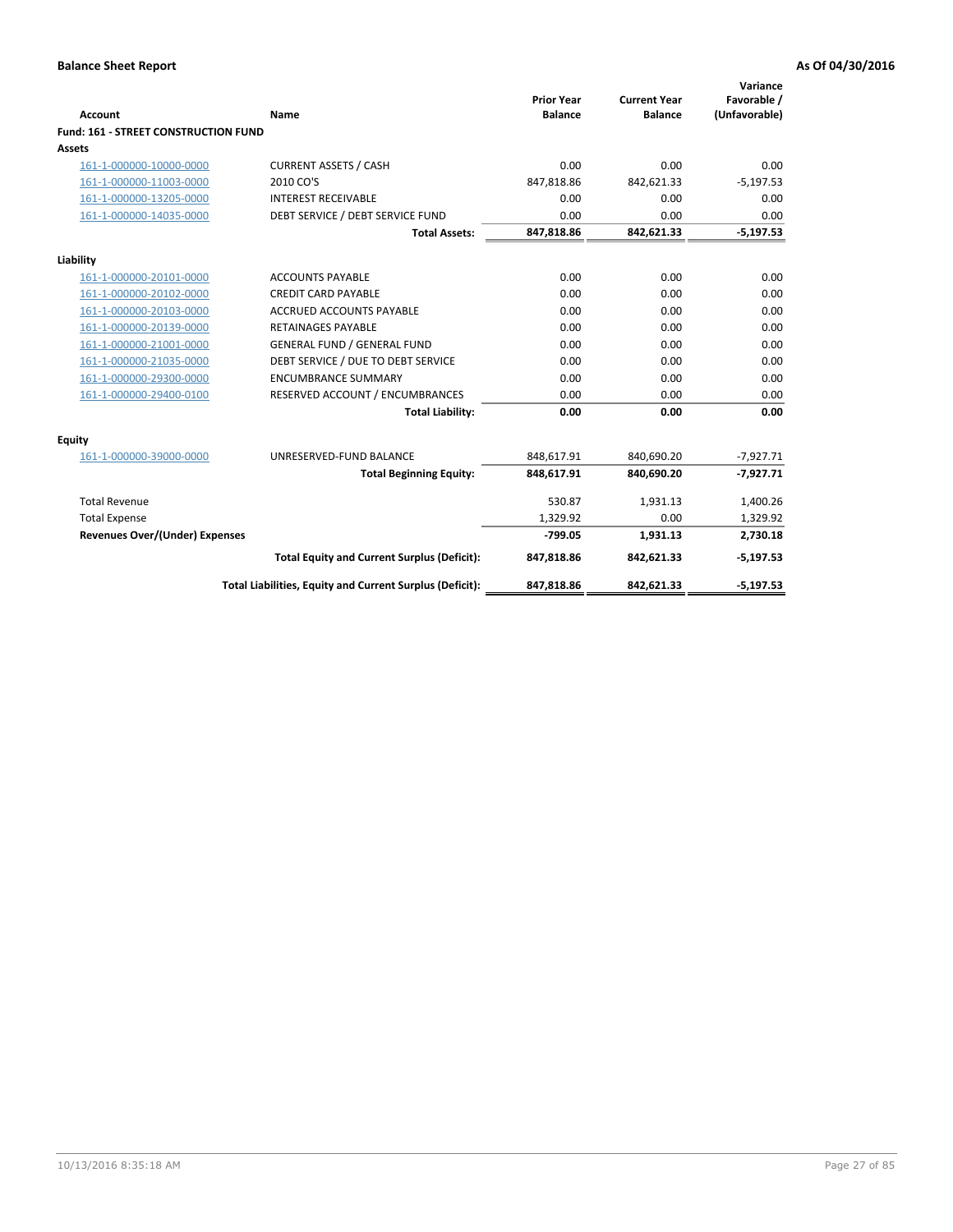| Account                                         | Name                                                     | <b>Prior Year</b><br><b>Balance</b> | <b>Current Year</b><br><b>Balance</b> | Variance<br>Favorable /<br>(Unfavorable) |
|-------------------------------------------------|----------------------------------------------------------|-------------------------------------|---------------------------------------|------------------------------------------|
| <b>Fund: 162 - GRAHAM PARK RENOVATIONS FUND</b> |                                                          |                                     |                                       |                                          |
| <b>Assets</b>                                   |                                                          |                                     |                                       |                                          |
| 162-1-000000-10000-0000                         | <b>CURRENT ASSETS / CASH</b>                             | 0.00                                | 0.00                                  | 0.00                                     |
| 162-1-000000-13201-0000                         | MISC ACCTS RECEIVABLE                                    | 0.00                                | 0.00                                  | 0.00                                     |
|                                                 | <b>Total Assets:</b>                                     | 0.00                                | 0.00                                  | 0.00                                     |
| Liability                                       |                                                          |                                     |                                       |                                          |
| 162-1-000000-20101-0000                         | <b>ACCOUNTS PAYABLE</b>                                  | 0.00                                | 0.00                                  | 0.00                                     |
| 162-1-000000-20139-0000                         | <b>RETAINAGES PAYABLE</b>                                | 0.00                                | 0.00                                  | 0.00                                     |
| 162-1-000000-20202-0000                         | <b>DEFERRED REVENUE</b>                                  | 0.00                                | 0.00                                  | 0.00                                     |
| 162-1-000000-29300-0000                         | <b>ENCUMBRANCE SUMMARY</b>                               | 0.00                                | 0.00                                  | 0.00                                     |
| 162-1-000000-29400-0000                         | RESERVED ACCOUNT / ENCUMBRANCES                          | 0.00                                | 0.00                                  | 0.00                                     |
|                                                 | <b>Total Liability:</b>                                  | 0.00                                | 0.00                                  | 0.00                                     |
| Equity                                          |                                                          |                                     |                                       |                                          |
| 162-1-000000-39000-0000                         | UNRESERVED-FUND BALANCE                                  | 0.00                                | 0.00                                  | 0.00                                     |
|                                                 | <b>Total Beginning Equity:</b>                           | 0.00                                | 0.00                                  | 0.00                                     |
| <b>Total Revenue</b>                            |                                                          | 0.00                                | 0.00                                  | 0.00                                     |
| <b>Total Expense</b>                            |                                                          | 0.00                                | 0.00                                  | 0.00                                     |
| <b>Revenues Over/(Under) Expenses</b>           |                                                          | 0.00                                | 0.00                                  | 0.00                                     |
|                                                 | <b>Total Equity and Current Surplus (Deficit):</b>       | 0.00                                | 0.00                                  | 0.00                                     |
|                                                 | Total Liabilities, Equity and Current Surplus (Deficit): | 0.00                                | 0.00                                  | 0.00                                     |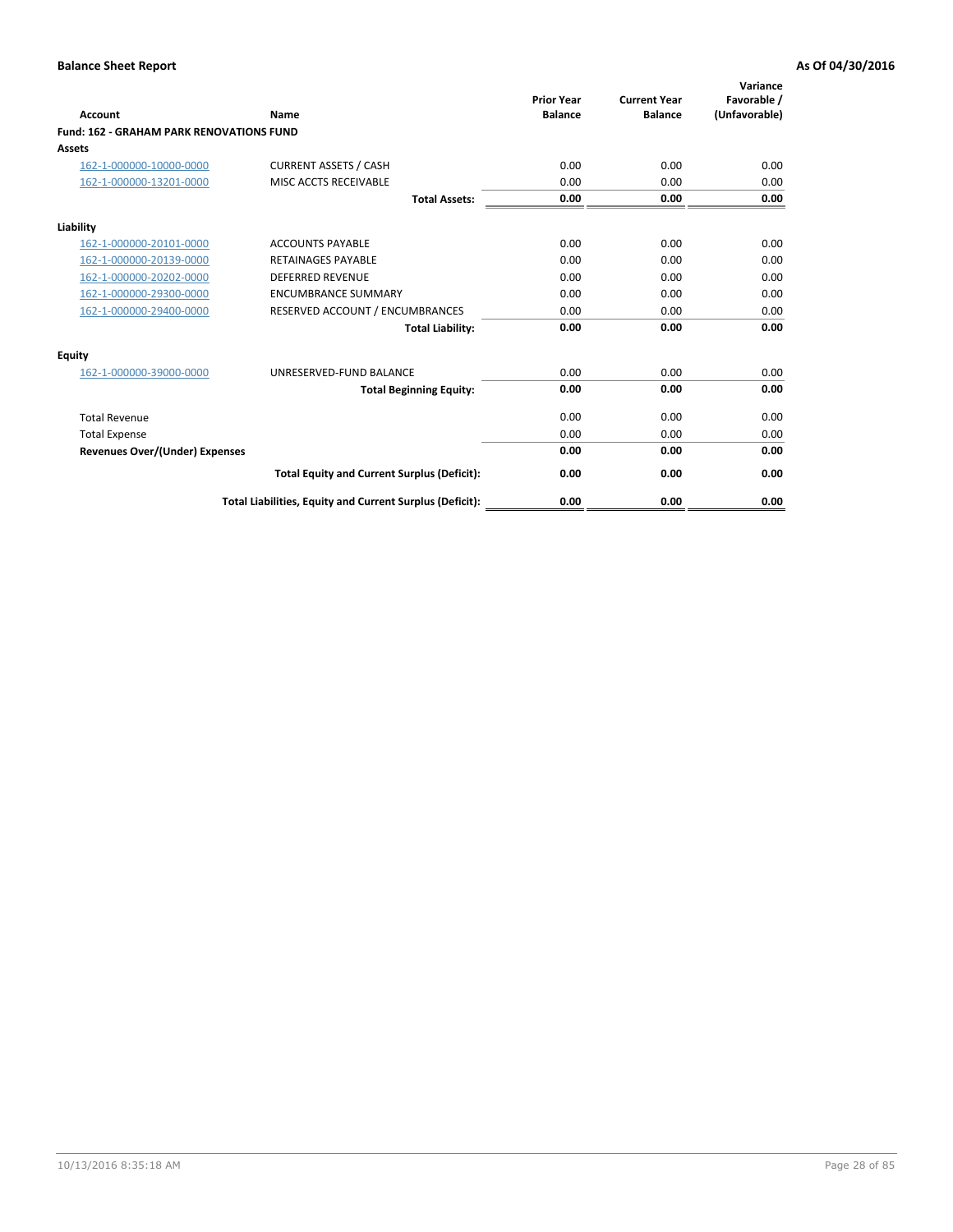| Account                                      | Name                                                     | <b>Prior Year</b><br><b>Balance</b> | <b>Current Year</b><br><b>Balance</b> | Variance<br>Favorable /<br>(Unfavorable) |
|----------------------------------------------|----------------------------------------------------------|-------------------------------------|---------------------------------------|------------------------------------------|
| <b>Fund: 163 - SECO STIMULAS BLOCK GRANT</b> |                                                          |                                     |                                       |                                          |
| <b>Assets</b>                                |                                                          |                                     |                                       |                                          |
| 163-1-000000-10000-0000                      | <b>CURRENT ASSETS / CASH</b>                             | 0.00                                | 0.00                                  | 0.00                                     |
| 163-1-000000-13201-0000                      | MISC ACCTS RECEIVABLE                                    | 0.00                                | 0.00                                  | 0.00                                     |
| 163-1-000000-13205-0000                      | <b>INTEREST RECEIVABLE</b>                               | 0.00                                | 0.00                                  | 0.00                                     |
|                                              | <b>Total Assets:</b>                                     | 0.00                                | 0.00                                  | 0.00                                     |
| Liability                                    |                                                          |                                     |                                       |                                          |
| 163-1-000000-20101-0000                      | <b>ACCOUNTS PAYABLE</b>                                  | 0.00                                | 0.00                                  | 0.00                                     |
| 163-1-000000-20102-0000                      | <b>CREDIT CARD PAYABLE</b>                               | 0.00                                | 0.00                                  | 0.00                                     |
| 163-1-000000-20103-0000                      | <b>ACCRUED ACCOUNTS PAYABLE</b>                          | 0.00                                | 0.00                                  | 0.00                                     |
| 163-1-000000-20139-0000                      | <b>RETAINAGES PAYABLE</b>                                | 0.00                                | 0.00                                  | 0.00                                     |
| 163-1-000000-20902-0000                      | <b>DEFERRED GRANT REVENUE</b>                            | 0.00                                | 0.00                                  | 0.00                                     |
| 163-1-000000-29300-0000                      | <b>ENCUMBRANCE SUMMARY</b>                               | 0.00                                | 0.00                                  | 0.00                                     |
| 163-1-000000-29400-0100                      | RESERVED ACCOUNT / ENCUMBRANCES                          | 0.00                                | 0.00                                  | 0.00                                     |
|                                              | <b>Total Liability:</b>                                  | 0.00                                | 0.00                                  | 0.00                                     |
| <b>Equity</b>                                |                                                          |                                     |                                       |                                          |
| 163-1-000000-39000-0000                      | UNRESERVED-FUND BALANCE                                  | 0.00                                | 0.00                                  | 0.00                                     |
|                                              | <b>Total Beginning Equity:</b>                           | 0.00                                | 0.00                                  | 0.00                                     |
| <b>Total Revenue</b>                         |                                                          | 0.00                                | 0.00                                  | 0.00                                     |
| <b>Total Expense</b>                         |                                                          | 0.00                                | 0.00                                  | 0.00                                     |
| Revenues Over/(Under) Expenses               |                                                          | 0.00                                | 0.00                                  | 0.00                                     |
|                                              | <b>Total Equity and Current Surplus (Deficit):</b>       | 0.00                                | 0.00                                  | 0.00                                     |
|                                              | Total Liabilities, Equity and Current Surplus (Deficit): | 0.00                                | 0.00                                  | 0.00                                     |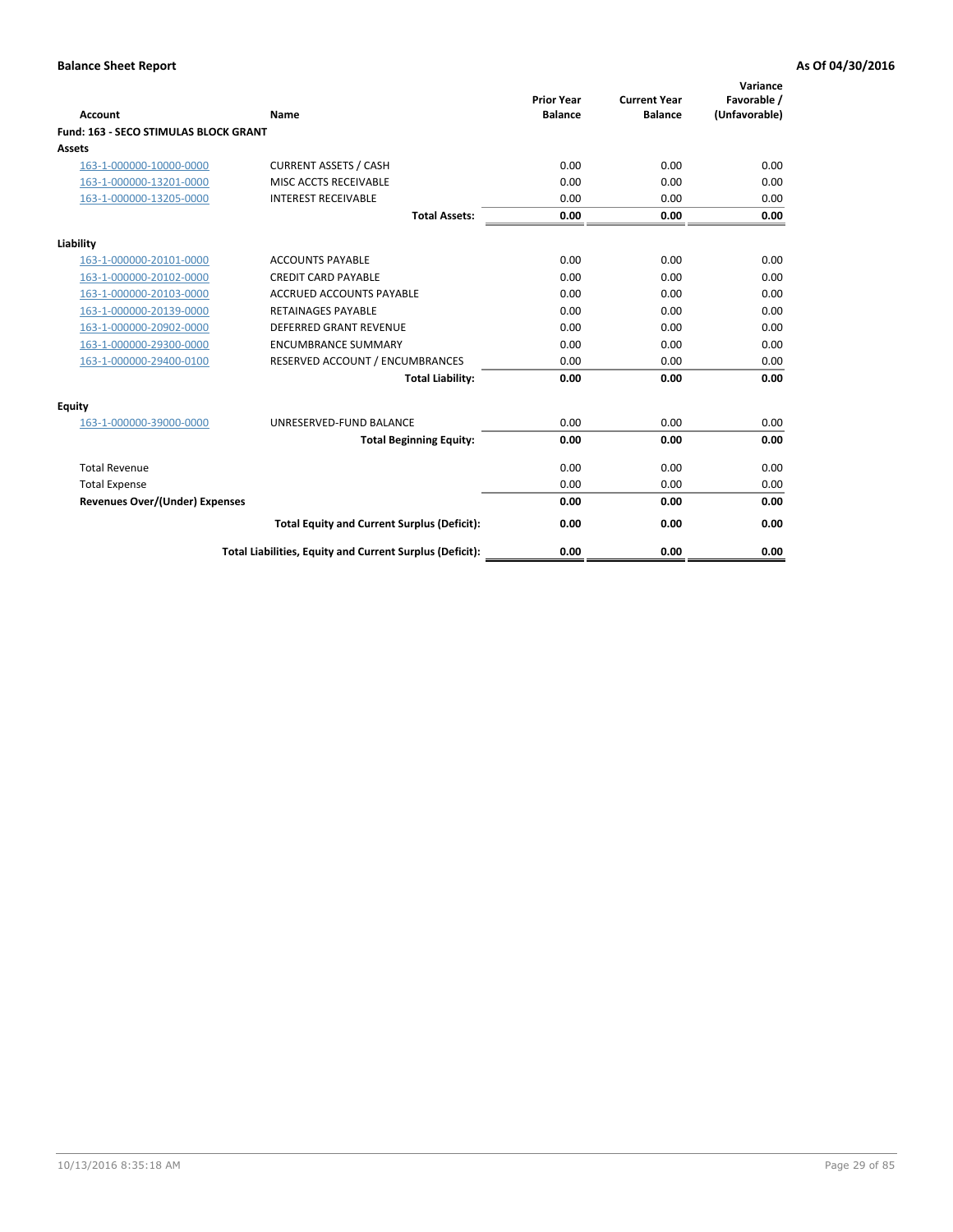| <b>Account</b>                        | <b>Name</b>                                              | <b>Prior Year</b><br><b>Balance</b> | <b>Current Year</b><br><b>Balance</b> | Variance<br>Favorable /<br>(Unfavorable) |
|---------------------------------------|----------------------------------------------------------|-------------------------------------|---------------------------------------|------------------------------------------|
| Fund: 164 - 2013 CO CAPITAL FUND      |                                                          |                                     |                                       |                                          |
| Assets                                |                                                          |                                     |                                       |                                          |
| 164-1-000000-10000-0000               | <b>CURRENT ASSETS / CASH</b>                             | 0.00                                | 0.00                                  | 0.00                                     |
| 164-1-000000-11508-0000               | 2013 CO'S PROJ CONST                                     | 101,449.12                          | 28,721.51                             | $-72,727.61$                             |
| 164-1-000000-11509-0000               | 2013 CO'S DEBT SERVICE                                   | 4,705.55                            | 4,715.77                              | 10.22                                    |
| 164-1-000000-13205-0000               | <b>INTEREST RECEIVABLE</b>                               | 0.00                                | 0.00                                  | 0.00                                     |
| 164-1-000000-14035-0000               | DEBT SERVICE / DEBT SERVICE FUND                         | 0.00                                | 0.00                                  | 0.00                                     |
|                                       | <b>Total Assets:</b>                                     | 106,154.67                          | 33,437.28                             | $-72,717.39$                             |
| Liability                             |                                                          |                                     |                                       |                                          |
| 164-1-000000-20101-0000               | <b>ACCOUNTS PAYABLE</b>                                  | 0.00                                | 0.00                                  | 0.00                                     |
| 164-1-000000-20102-0000               | <b>CREDIT CARD PAYABLE</b>                               | 0.00                                | 0.00                                  | 0.00                                     |
| 164-1-000000-20103-0000               | <b>ACCRUED ACCOUNTS PAYABLE</b>                          | 0.00                                | 0.00                                  | 0.00                                     |
| 164-1-000000-20139-0000               | <b>RETAINAGES PAYABLE</b>                                | 62,819.20                           | 0.00                                  | 62,819.20                                |
| 164-1-000000-21001-0000               | <b>GENERAL FUND / GENERAL FUND</b>                       | 0.00                                | 0.00                                  | 0.00                                     |
| 164-1-000000-21035-0000               | DEBT SERVICE / DUE TO DEBT SERVICE                       | 0.00                                | 0.00                                  | 0.00                                     |
| 164-1-000000-29300-0000               | <b>ENCUMBRANCE SUMMARY</b>                               | 0.00                                | 0.00                                  | 0.00                                     |
| 164-1-000000-29400-0100               | RESERVED ACCOUNT / ENCUMBRANCES                          | 0.00                                | 0.00                                  | 0.00                                     |
|                                       | <b>Total Liability:</b>                                  | 62,819.20                           | 0.00                                  | 62,819.20                                |
| Equity                                |                                                          |                                     |                                       |                                          |
| 164-1-000000-39000-0000               | UNRESERVED-FUND BALANCE                                  | 43,263.93                           | 33,379.24                             | $-9,884.69$                              |
|                                       | <b>Total Beginning Equity:</b>                           | 43,263.93                           | 33,379.24                             | $-9,884.69$                              |
| <b>Total Revenue</b>                  |                                                          | 71.54                               | 58.04                                 | $-13.50$                                 |
| <b>Total Expense</b>                  |                                                          | 0.00                                | 0.00                                  | 0.00                                     |
| <b>Revenues Over/(Under) Expenses</b> |                                                          | 71.54                               | 58.04                                 | $-13.50$                                 |
|                                       | <b>Total Equity and Current Surplus (Deficit):</b>       | 43,335.47                           | 33,437.28                             | $-9,898.19$                              |
|                                       | Total Liabilities, Equity and Current Surplus (Deficit): | 106,154.67                          | 33,437.28                             | $-72,717.39$                             |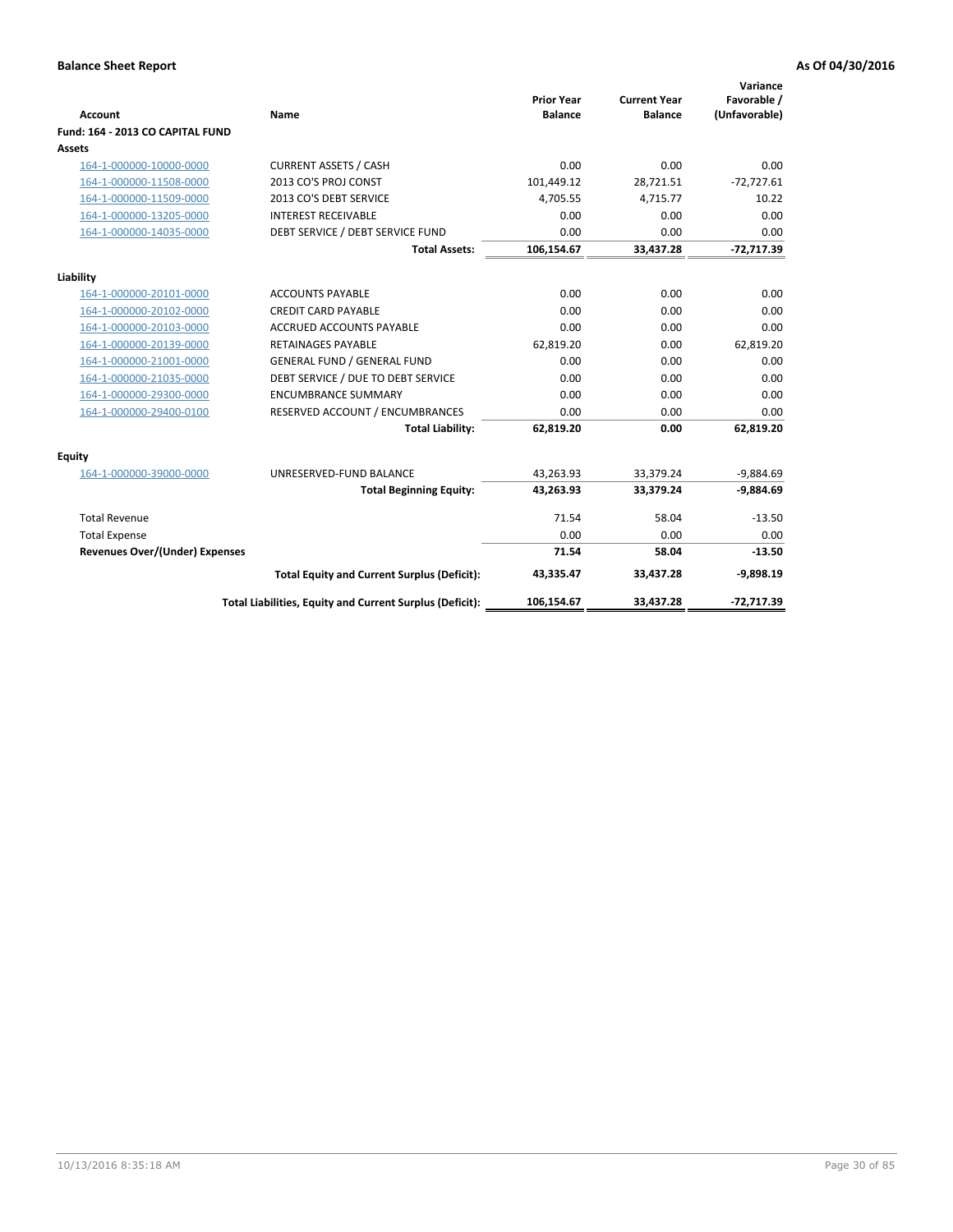| <b>Account</b>                 | Name                                                     | <b>Prior Year</b><br><b>Balance</b> | <b>Current Year</b><br><b>Balance</b> | Variance<br>Favorable /<br>(Unfavorable) |
|--------------------------------|----------------------------------------------------------|-------------------------------------|---------------------------------------|------------------------------------------|
| Fund: 165 - 2014 GO FUND       |                                                          |                                     |                                       |                                          |
| Assets                         |                                                          |                                     |                                       |                                          |
| 165-1-000000-10000-0000        | <b>CURRENT ASSETS / CASH</b>                             | 0.00                                | $-1,423,100.53$                       | $-1,423,100.53$                          |
| 165-1-000000-11003-0000        | 2010 CO'S                                                | 0.00                                | 0.00                                  | 0.00                                     |
| 165-1-000000-11202-0000        | 2014 GO STREET BONDS                                     | 3,561,851.06                        | 1,918,644.32                          | $-1,643,206.74$                          |
| 165-1-000000-11511-0000        | 2015 GO PROJECT CONSTRUCTION                             | 100,053.17                          | 5,613,492.24                          | 5,513,439.07                             |
| 165-1-000000-11520-0000        | <b>CERTIFICATES OF DEPOSIT</b>                           | 3,611,000.00                        | 1,875,000.00                          | $-1,736,000.00$                          |
| 165-1-000000-11530-0000        | <b>TexasTERM CP</b>                                      | 3,750,000.00                        | 0.00                                  | $-3,750,000.00$                          |
| 165-1-000000-13201-0000        | MISC ACCTS RECEIVABLE                                    | 0.00                                | 0.00                                  | 0.00                                     |
| 165-1-000000-13205-0000        | <b>INTEREST RECEIVABLE</b>                               | 0.00                                | 0.00                                  | 0.00                                     |
| 165-1-000000-14035-0000        | DEBT SERVICE / DEBT SERVICE FUND                         | 0.00                                | 0.00                                  | 0.00                                     |
|                                | <b>Total Assets:</b>                                     | 11,022,904.23                       | 7,984,036.03                          | $-3,038,868.20$                          |
|                                |                                                          |                                     |                                       |                                          |
| Liability                      |                                                          |                                     |                                       |                                          |
| 165-1-000000-20101-0000        | <b>ACCOUNTS PAYABLE</b>                                  | 0.00                                | 0.00                                  | 0.00                                     |
| 165-1-000000-20102-0000        | <b>CREDIT CARD PAYABLE</b>                               | 0.00                                | 0.00                                  | 0.00                                     |
| 165-1-000000-20103-0000        | ACCRUED ACCOUNTS PAYABLE                                 | 0.00                                | 0.00                                  | 0.00                                     |
| 165-1-000000-20139-0000        | <b>RETAINAGES PAYABLE</b>                                | 61,256.19                           | 202,694.54                            | $-141,438.35$                            |
| 165-1-000000-21001-0000        | <b>GENERAL FUND / GENERAL FUND</b>                       | 0.00                                | 0.00                                  | 0.00                                     |
| 165-1-000000-21035-0000        | DEBT SERVICE / DUE TO DEBT SERVICE                       | 0.00                                | 0.00                                  | 0.00                                     |
| 165-1-000000-29300-0000        | <b>ENCUMBRANCE SUMMARY</b>                               | 0.00                                | 0.00                                  | 0.00                                     |
| 165-1-000000-29400-0100        | RESERVED ACCOUNT / ENCUMBRANCES                          | 0.00                                | 0.00                                  | 0.00                                     |
|                                | <b>Total Liability:</b>                                  | 61,256.19                           | 202,694.54                            | $-141,438.35$                            |
| Equity                         |                                                          |                                     |                                       |                                          |
| 165-1-000000-39000-0000        | UNRESERVED-FUND BALANCE                                  | $-244,519.99$                       | 8,706,752.14                          | 8,951,272.13                             |
|                                | <b>Total Beginning Equity:</b>                           | $-244,519.99$                       | 8,706,752.14                          | 8,951,272.13                             |
| <b>Total Revenue</b>           |                                                          | 12,602,548.59                       | 29,300.64                             | $-12,573,247.95$                         |
| <b>Total Expense</b>           |                                                          | 1,396,380.56                        | 954,711.29                            | 441,669.27                               |
| Revenues Over/(Under) Expenses |                                                          | 11,206,168.03                       | -925,410.65                           | $-12,131,578.68$                         |
|                                | <b>Total Equity and Current Surplus (Deficit):</b>       | 10,961,648.04                       | 7,781,341.49                          | $-3,180,306.55$                          |
|                                | Total Liabilities, Equity and Current Surplus (Deficit): | 11,022,904.23                       | 7,984,036.03                          | -3,038,868.20                            |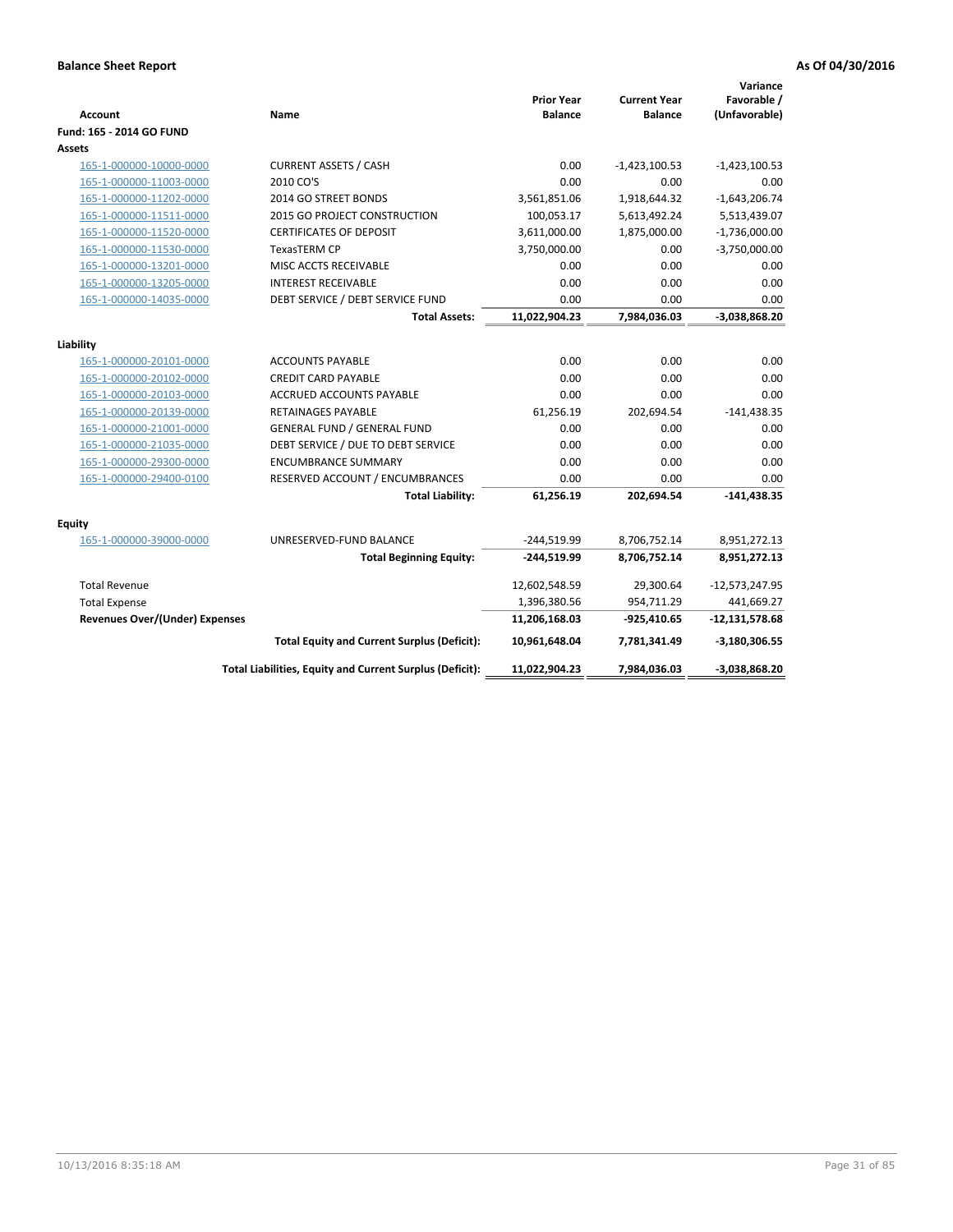| Account                                                      | Name                                                     | <b>Prior Year</b><br><b>Balance</b> | <b>Current Year</b><br><b>Balance</b> | Variance<br>Favorable /<br>(Unfavorable) |
|--------------------------------------------------------------|----------------------------------------------------------|-------------------------------------|---------------------------------------|------------------------------------------|
| <b>Fund: 170 - LAW ENFORCEMENT GRANT - CAPITAL PURCHASES</b> |                                                          |                                     |                                       |                                          |
| <b>Assets</b>                                                |                                                          |                                     |                                       |                                          |
| 170-1-000000-10000-0000                                      | <b>CURRENT ASSETS / CASH</b>                             | 194.66                              | 194.66                                | 0.00                                     |
| 170-1-000000-13201-0000                                      | MISC ACCTS RECEIVABLE                                    | 0.00                                | 0.00                                  | 0.00                                     |
|                                                              | <b>Total Assets:</b>                                     | 194.66                              | 194.66                                | 0.00                                     |
| Liability                                                    |                                                          |                                     |                                       |                                          |
| 170-1-000000-20101-0000                                      | <b>ACCOUNTS PAYABLE</b>                                  | 0.00                                | 0.00                                  | 0.00                                     |
| 170-1-000000-20102-0000                                      | <b>CREDIT CARD PAYABLE</b>                               | 0.00                                | 0.00                                  | 0.00                                     |
| 170-1-000000-20103-0000                                      | <b>ACCRUED ACCOUNTS PAYABLE</b>                          | 0.00                                | 0.00                                  | 0.00                                     |
| 170-1-000000-20902-0000                                      | <b>DEFERRED GRANT REVENUE</b>                            | 0.00                                | 0.00                                  | 0.00                                     |
| 170-1-000000-21001-0000                                      | <b>GENERAL FUND / GENERAL FUND</b>                       | 0.00                                | 0.00                                  | 0.00                                     |
| 170-1-000000-24004-0000                                      | <b>INTEREST PAYABLE ON DEP</b>                           | 0.00                                | 0.00                                  | 0.00                                     |
| 170-1-000000-29300-0000                                      | <b>ENCUMBRANCE SUMMARY</b>                               | 0.00                                | 0.00                                  | 0.00                                     |
| 170-1-000000-29400-0000                                      | RESERVED ACCOUNT / ENCUMBRANCES                          | 0.00                                | 0.00                                  | 0.00                                     |
|                                                              | <b>Total Liability:</b>                                  | 0.00                                | 0.00                                  | 0.00                                     |
| <b>Equity</b>                                                |                                                          |                                     |                                       |                                          |
| 170-1-000000-39000-0000                                      | UNRESERVED-FUND BALANCE                                  | 194.66                              | 194.66                                | 0.00                                     |
|                                                              | <b>Total Beginning Equity:</b>                           | 194.66                              | 194.66                                | 0.00                                     |
| <b>Total Revenue</b>                                         |                                                          | 0.00                                | 0.00                                  | 0.00                                     |
| <b>Total Expense</b>                                         |                                                          | 0.00                                | 0.00                                  | 0.00                                     |
| <b>Revenues Over/(Under) Expenses</b>                        |                                                          | 0.00                                | 0.00                                  | 0.00                                     |
|                                                              | <b>Total Equity and Current Surplus (Deficit):</b>       | 194.66                              | 194.66                                | 0.00                                     |
|                                                              | Total Liabilities, Equity and Current Surplus (Deficit): | 194.66                              | 194.66                                | 0.00                                     |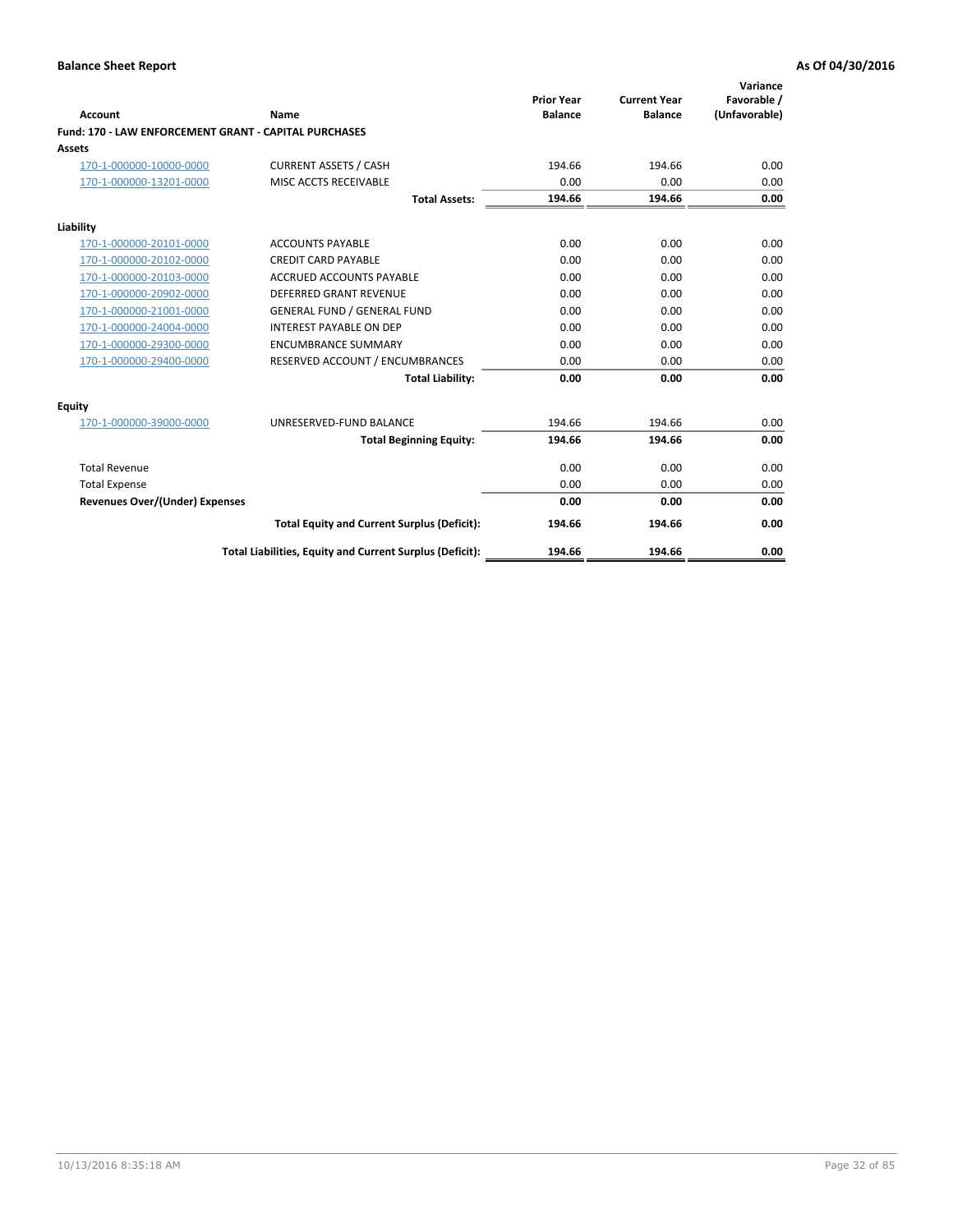| Account                                        | Name                                                     | <b>Prior Year</b><br><b>Balance</b> | <b>Current Year</b><br><b>Balance</b> | Variance<br>Favorable /<br>(Unfavorable) |
|------------------------------------------------|----------------------------------------------------------|-------------------------------------|---------------------------------------|------------------------------------------|
| <b>Fund: 171 - MAIN STREET SPECIAL REVENUE</b> |                                                          |                                     |                                       |                                          |
| Assets                                         |                                                          |                                     |                                       |                                          |
| 171-1-000000-10000-0000                        | <b>CURRENT ASSETS / CASH</b>                             | 42,905.78                           | 50,802.28                             | 7,896.50                                 |
| 171-1-000000-13201-0000                        | MISC ACCTS RECEIVABLE                                    | 0.00                                | 0.00                                  | 0.00                                     |
| 171-1-000000-13205-0000                        | <b>INTEREST RECEIVABLE</b>                               | 0.00                                | 0.00                                  | 0.00                                     |
|                                                | <b>Total Assets:</b>                                     | 42,905.78                           | 50,802.28                             | 7,896.50                                 |
| Liability                                      |                                                          |                                     |                                       |                                          |
| 171-1-000000-20101-0000                        | <b>ACCOUNTS PAYABLE</b>                                  | 0.00                                | 0.00                                  | 0.00                                     |
| 171-1-000000-20102-0000                        | <b>CREDIT CARD PAYABLE</b>                               | 0.00                                | 0.00                                  | 0.00                                     |
| 171-1-000000-20103-0000                        | <b>ACCRUED ACCOUNTS PAYABLE</b>                          | 0.00                                | 0.00                                  | 0.00                                     |
| 171-1-000000-20139-0000                        | <b>RETAINAGES PAYABLE</b>                                | 0.00                                | 0.00                                  | 0.00                                     |
| 171-1-000000-20902-0000                        | <b>DEFERRED GRANT REVENUE</b>                            | 0.00                                | 0.00                                  | 0.00                                     |
| 171-1-000000-29300-0000                        | <b>ENCUMBRANCE SUMMARY</b>                               | 0.00                                | 0.00                                  | 0.00                                     |
| 171-1-000000-29400-0100                        | RESERVED ACCOUNT / ENCUMBRANCES                          | 0.00                                | 0.00                                  | 0.00                                     |
|                                                | <b>Total Liability:</b>                                  | 0.00                                | 0.00                                  | 0.00                                     |
| <b>Equity</b>                                  |                                                          |                                     |                                       |                                          |
| 171-1-000000-39000-0000                        | UNRESERVED-FUND BALANCE                                  | 27,191.28                           | 29.641.28                             | 2,450.00                                 |
|                                                | <b>Total Beginning Equity:</b>                           | 27,191.28                           | 29,641.28                             | 2,450.00                                 |
| <b>Total Revenue</b>                           |                                                          | 25,000.00                           | 25,000.00                             | 0.00                                     |
| <b>Total Expense</b>                           |                                                          | 9,285.50                            | 3,839.00                              | 5,446.50                                 |
| Revenues Over/(Under) Expenses                 |                                                          | 15,714.50                           | 21,161.00                             | 5,446.50                                 |
|                                                | <b>Total Equity and Current Surplus (Deficit):</b>       | 42,905.78                           | 50,802.28                             | 7,896.50                                 |
|                                                | Total Liabilities, Equity and Current Surplus (Deficit): | 42,905.78                           | 50.802.28                             | 7.896.50                                 |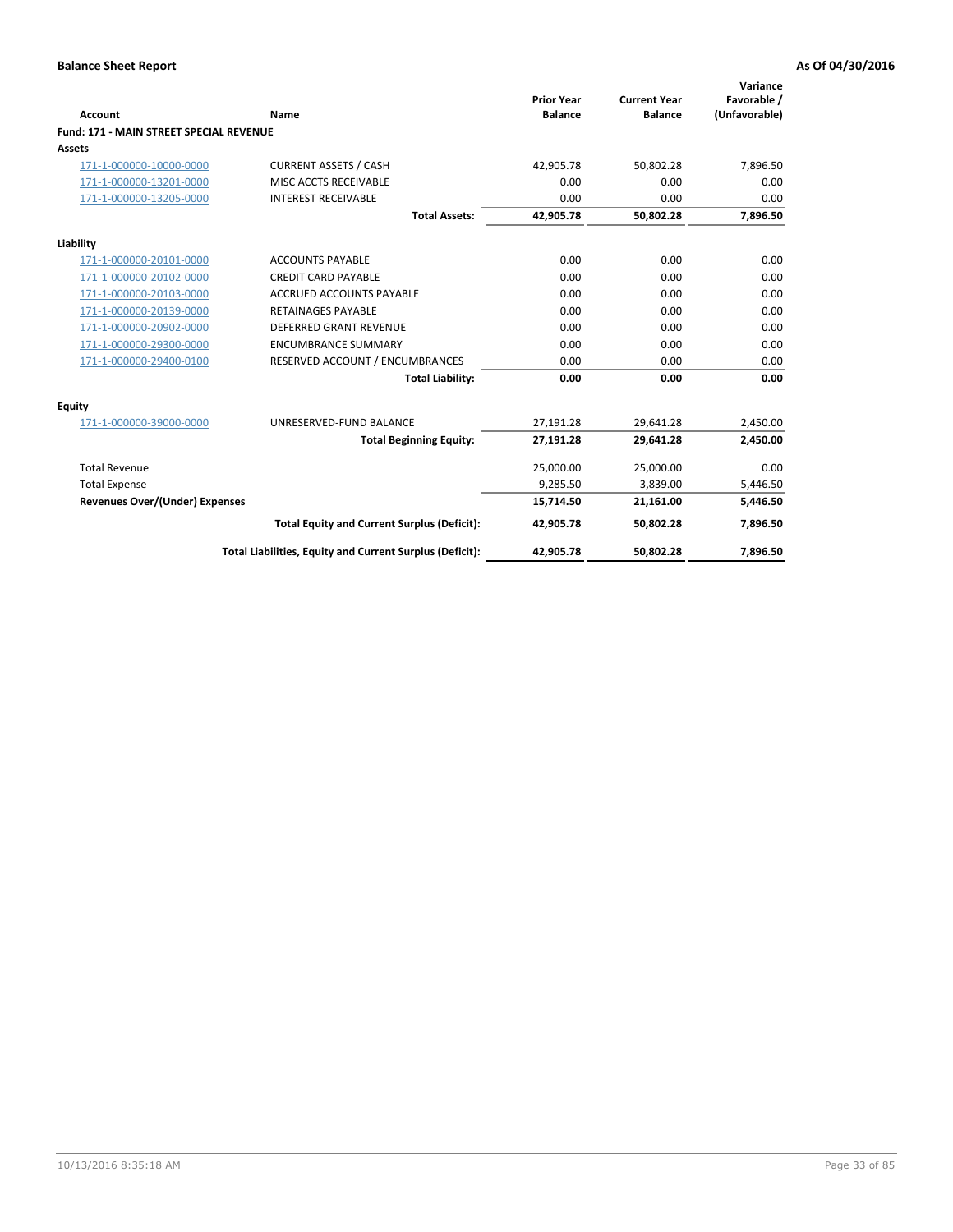|                                       |                                                          |                                     |                                       | Variance                     |
|---------------------------------------|----------------------------------------------------------|-------------------------------------|---------------------------------------|------------------------------|
| <b>Account</b>                        | Name                                                     | <b>Prior Year</b><br><b>Balance</b> | <b>Current Year</b><br><b>Balance</b> | Favorable /<br>(Unfavorable) |
| <b>Fund: 172 - MINOR GRANTS FUND</b>  |                                                          |                                     |                                       |                              |
| <b>Assets</b>                         |                                                          |                                     |                                       |                              |
| 172-1-000000-10000-0000               | <b>CURRENT ASSETS / CASH</b>                             | 14,018.25                           | 14,631.80                             | 613.55                       |
| 172-1-000000-13201-0000               | MISC ACCTS RECEIVABLE                                    | 0.00                                | 0.00                                  | 0.00                         |
| 172-1-000000-13205-0000               | <b>INTEREST RECEIVABLE</b>                               | 0.00                                | 0.00                                  | 0.00                         |
|                                       | <b>Total Assets:</b>                                     | 14,018.25                           | 14,631.80                             | 613.55                       |
| Liability                             |                                                          |                                     |                                       |                              |
| 172-1-000000-20101-0000               | <b>ACCOUNTS PAYABLE</b>                                  | 0.00                                | 0.00                                  | 0.00                         |
| 172-1-000000-20102-0000               | <b>CREDIT CARD PAYABLE</b>                               | 0.00                                | 0.00                                  | 0.00                         |
| 172-1-000000-20103-0000               | <b>ACCRUED ACCOUNTS PAYABLE</b>                          | 0.00                                | 0.00                                  | 0.00                         |
| 172-1-000000-20902-0000               | <b>DEFERRED GRANT REVENUE</b>                            | 0.00                                | 0.00                                  | 0.00                         |
| 172-1-000000-29300-0000               | <b>ENCUMBRANCE SUMMARY</b>                               | 0.00                                | 0.00                                  | 0.00                         |
| 172-1-000000-29400-0000               | RESERVED ACCOUNT / ENCUMBRANCES                          | 0.00                                | 0.00                                  | 0.00                         |
|                                       | <b>Total Liability:</b>                                  | 0.00                                | 0.00                                  | 0.00                         |
| Equity                                |                                                          |                                     |                                       |                              |
| 172-1-000000-39000-0000               | UNRESERVED-FUND BALANCE                                  | 393.93                              | 2,129.85                              | 1,735.92                     |
|                                       | <b>Total Beginning Equity:</b>                           | 393.93                              | 2,129.85                              | 1,735.92                     |
| <b>Total Revenue</b>                  |                                                          | 16,118.26                           | 15,666.83                             | $-451.43$                    |
| <b>Total Expense</b>                  |                                                          | 2.493.94                            | 3,164.88                              | $-670.94$                    |
| <b>Revenues Over/(Under) Expenses</b> |                                                          | 13,624.32                           | 12,501.95                             | $-1,122.37$                  |
|                                       | <b>Total Equity and Current Surplus (Deficit):</b>       | 14,018.25                           | 14.631.80                             | 613.55                       |
|                                       | Total Liabilities, Equity and Current Surplus (Deficit): | 14,018.25                           | 14,631.80                             | 613.55                       |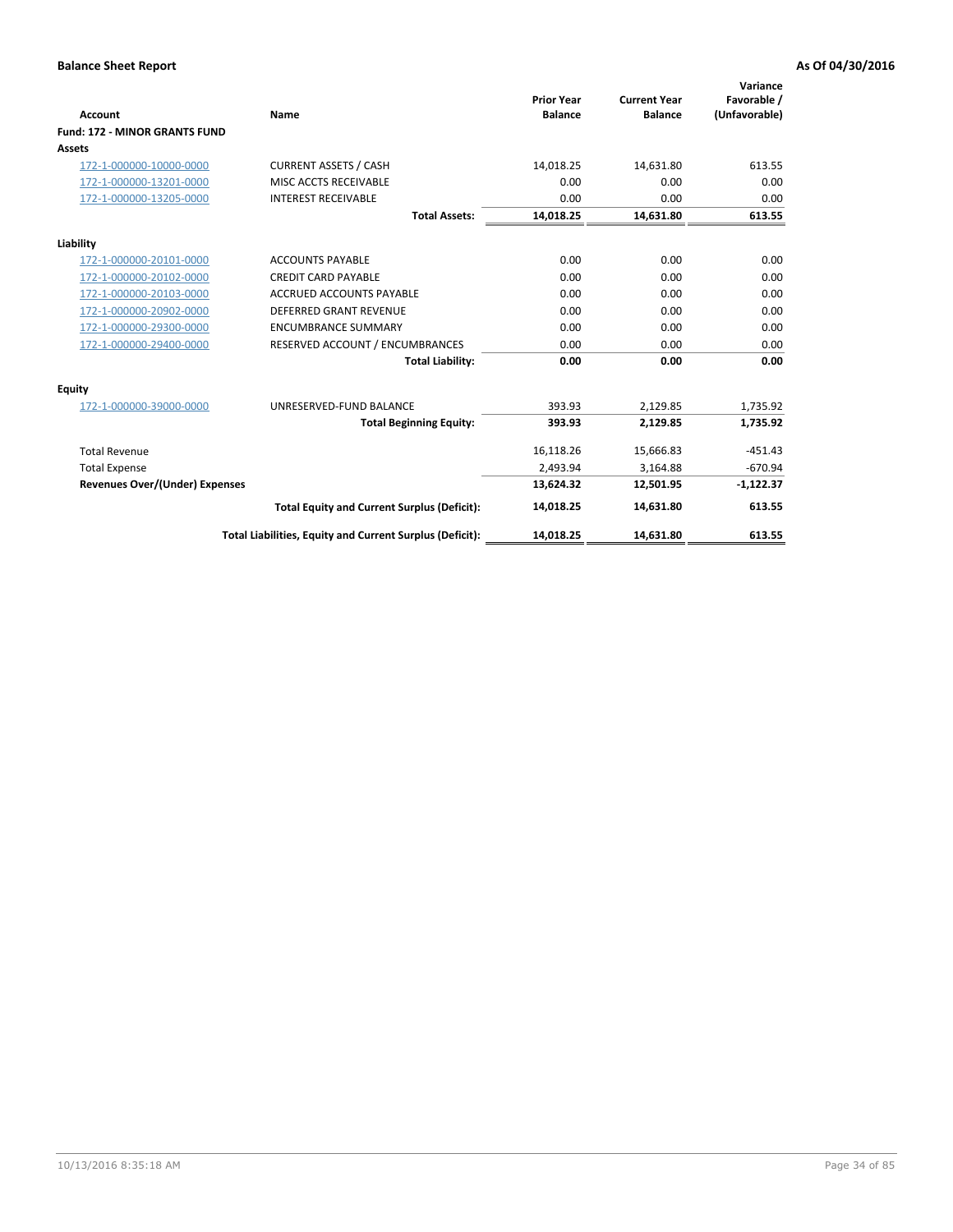| <b>Account</b>                         | <b>Name</b>                                              | <b>Prior Year</b><br><b>Balance</b> | <b>Current Year</b><br><b>Balance</b> | Variance<br>Favorable /<br>(Unfavorable) |
|----------------------------------------|----------------------------------------------------------|-------------------------------------|---------------------------------------|------------------------------------------|
| <b>Fund: 173 - FL YOUNG FOUNDATION</b> |                                                          |                                     |                                       |                                          |
| Assets                                 |                                                          |                                     |                                       |                                          |
| 173-1-000000-10000-0000                | <b>CURRENT ASSETS / CASH</b>                             | 0.00                                | 0.00                                  | 0.00                                     |
| 173-1-000000-13201-0000                | MISC ACCTS RECEIVABLE                                    | 0.00                                | 0.00                                  | 0.00                                     |
|                                        | <b>Total Assets:</b>                                     | 0.00                                | 0.00                                  | 0.00                                     |
| Liability                              |                                                          |                                     |                                       |                                          |
| 173-1-000000-20101-0000                | <b>ACCOUNTS PAYABLE</b>                                  | 0.00                                | 0.00                                  | 0.00                                     |
| 173-1-000000-20102-0000                | <b>CREDIT CARD PAYABLE</b>                               | 0.00                                | 0.00                                  | 0.00                                     |
| 173-1-000000-20902-0000                | <b>DEFERRED GRANT REVENUE</b>                            | 0.00                                | 0.00                                  | 0.00                                     |
| 173-1-000000-29300-0000                | <b>ENCUMBRANCE SUMMARY</b>                               | 0.00                                | 0.00                                  | 0.00                                     |
| 173-1-000000-29400-0000                | RESERVED ACCOUNT / ENCUMBRANCES                          | 0.00                                | 0.00                                  | 0.00                                     |
|                                        | <b>Total Liability:</b>                                  | 0.00                                | 0.00                                  | 0.00                                     |
| Equity                                 |                                                          |                                     |                                       |                                          |
| 173-1-000000-39000-0000                | UNRESERVED-FUND BALANCE                                  | 0.00                                | 0.00                                  | 0.00                                     |
|                                        | <b>Total Beginning Equity:</b>                           | 0.00                                | 0.00                                  | 0.00                                     |
| <b>Total Revenue</b>                   |                                                          | 0.00                                | 0.00                                  | 0.00                                     |
| <b>Total Expense</b>                   |                                                          | 0.00                                | 0.00                                  | 0.00                                     |
| <b>Revenues Over/(Under) Expenses</b>  |                                                          | 0.00                                | 0.00                                  | 0.00                                     |
|                                        | <b>Total Equity and Current Surplus (Deficit):</b>       | 0.00                                | 0.00                                  | 0.00                                     |
|                                        | Total Liabilities, Equity and Current Surplus (Deficit): | 0.00                                | 0.00                                  | 0.00                                     |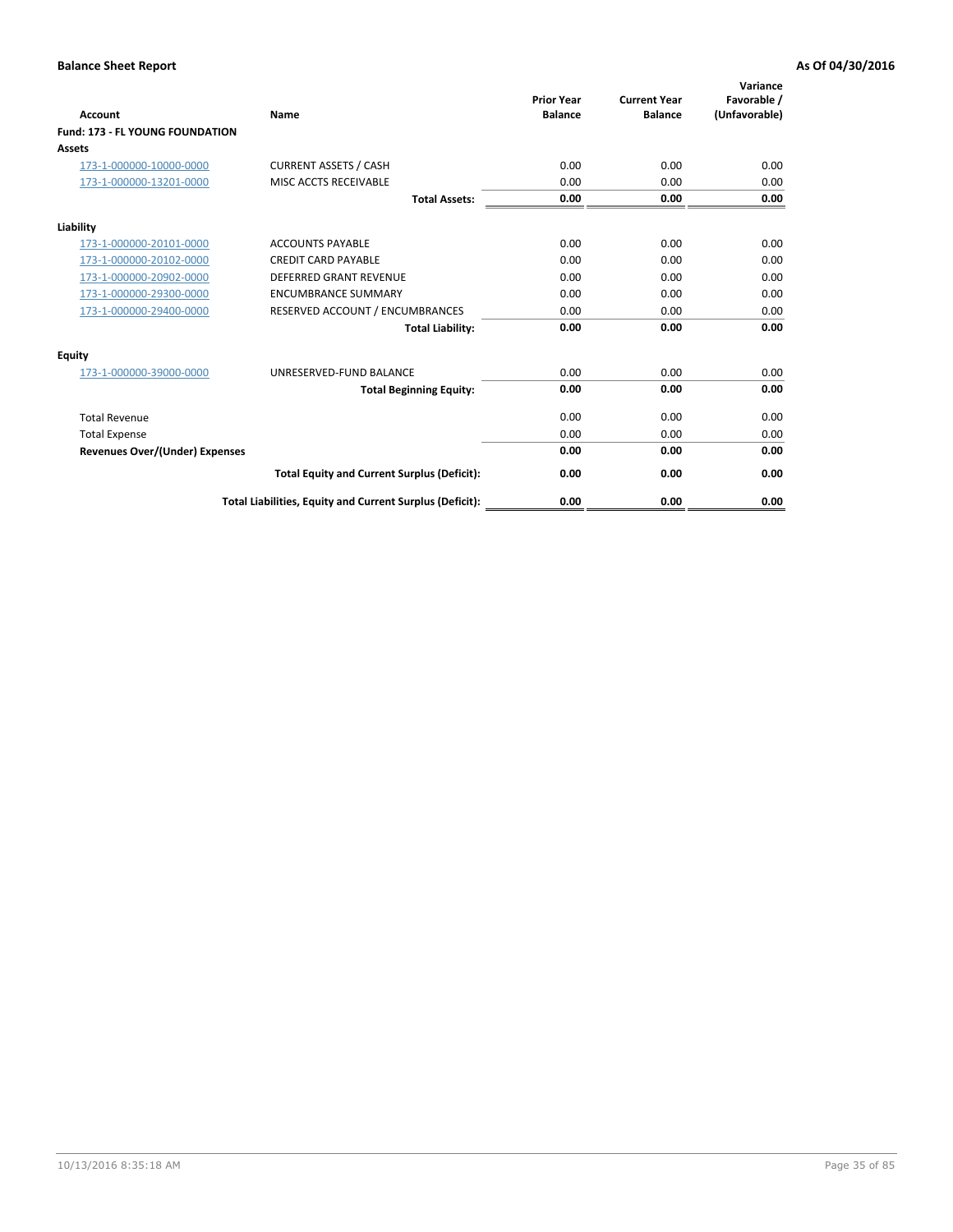| <b>Account</b>                        | <b>Name</b>                                              | <b>Prior Year</b><br><b>Balance</b> | <b>Current Year</b><br><b>Balance</b> | Variance<br>Favorable /<br>(Unfavorable) |
|---------------------------------------|----------------------------------------------------------|-------------------------------------|---------------------------------------|------------------------------------------|
| Fund: 174 - FEMA GRANT                |                                                          |                                     |                                       |                                          |
| Assets                                |                                                          |                                     |                                       |                                          |
| 174-1-000000-10000-0000               | <b>CURRENT ASSETS / CASH</b>                             | 1.08                                | 1.08                                  | 0.00                                     |
| 174-1-000000-13201-0000               | MISC ACCTS RECEIVABLE                                    | 0.00                                | 0.00                                  | 0.00                                     |
| 174-1-000000-13205-0000               | <b>INTEREST RECEIVABLE</b>                               | 0.00                                | 0.00                                  | 0.00                                     |
|                                       | <b>Total Assets:</b>                                     | 1.08                                | 1.08                                  | 0.00                                     |
| Liability                             |                                                          |                                     |                                       |                                          |
| 174-1-000000-20101-0000               | <b>ACCOUNTS PAYABLE</b>                                  | 0.00                                | 0.00                                  | 0.00                                     |
| 174-1-000000-20102-0000               | <b>CREDIT CARD PAYABLE</b>                               | 0.00                                | 0.00                                  | 0.00                                     |
| 174-1-000000-20103-0000               | <b>ACCRUED ACCOUNTS PAYABLE</b>                          | 0.00                                | 0.00                                  | 0.00                                     |
| 174-1-000000-20902-0000               | DEFERRED GRANT REVENUE                                   | 0.00                                | 0.00                                  | 0.00                                     |
| 174-1-000000-29300-0000               | <b>ENCUMBRANCE SUMMARY</b>                               | 0.00                                | 0.00                                  | 0.00                                     |
| 174-1-000000-29400-0000               | RESERVED ACCOUNT / ENCUMBRANCES                          | 0.00                                | 0.00                                  | 0.00                                     |
|                                       | <b>Total Liability:</b>                                  | 0.00                                | 0.00                                  | 0.00                                     |
| Equity                                |                                                          |                                     |                                       |                                          |
| 174-1-000000-39000-0000               | UNRESERVED-FUND BALANCE                                  | 1.08                                | 1.08                                  | 0.00                                     |
|                                       | <b>Total Beginning Equity:</b>                           | 1.08                                | 1.08                                  | 0.00                                     |
| <b>Total Revenue</b>                  |                                                          | 0.00                                | 0.00                                  | 0.00                                     |
| <b>Total Expense</b>                  |                                                          | 0.00                                | 0.00                                  | 0.00                                     |
| <b>Revenues Over/(Under) Expenses</b> |                                                          | 0.00                                | 0.00                                  | 0.00                                     |
|                                       | <b>Total Equity and Current Surplus (Deficit):</b>       | 1.08                                | 1.08                                  | 0.00                                     |
|                                       | Total Liabilities, Equity and Current Surplus (Deficit): | 1.08                                | 1.08                                  | 0.00                                     |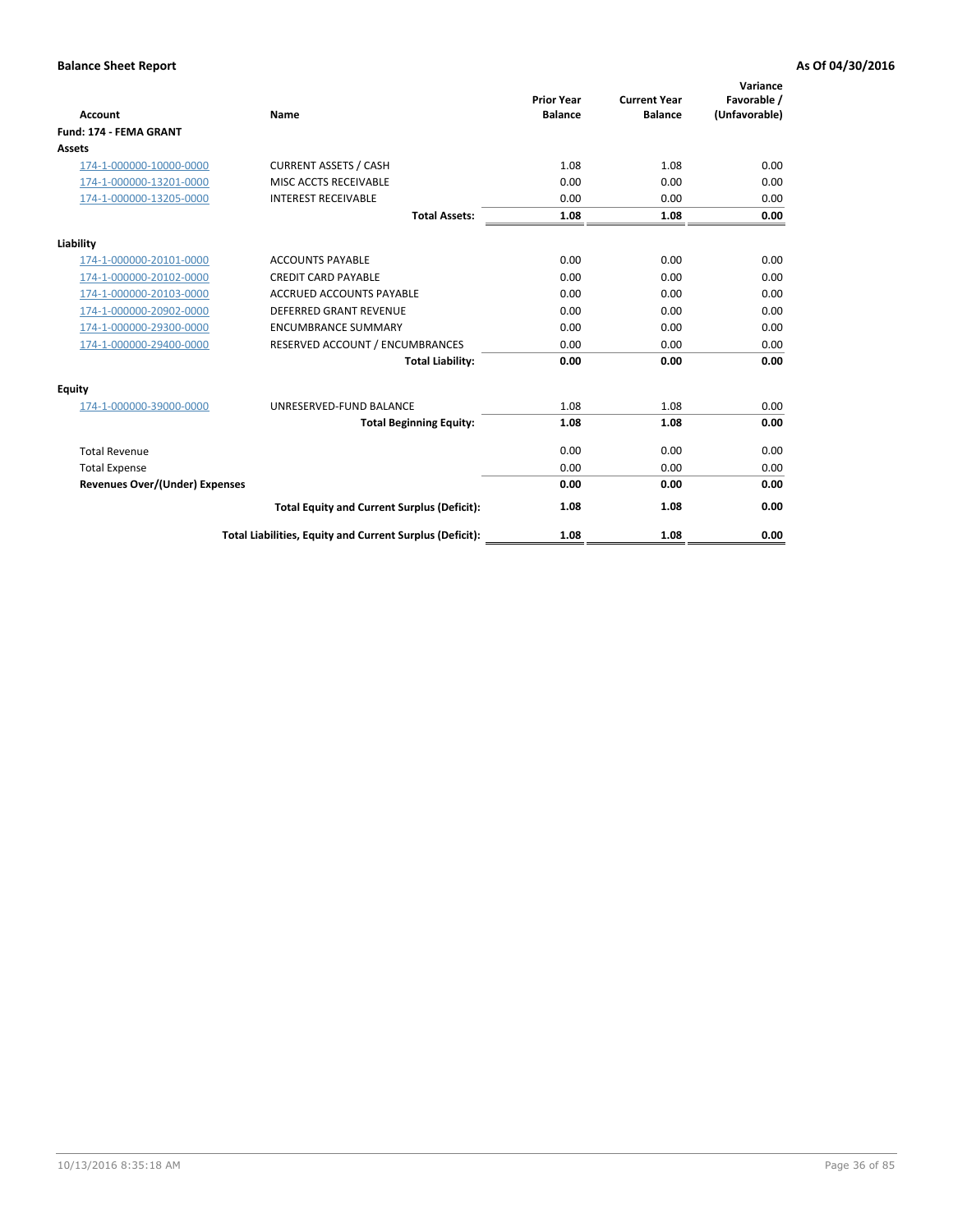| <b>Account</b>                             | Name                                                     | <b>Prior Year</b><br><b>Balance</b> | <b>Current Year</b><br><b>Balance</b> | Variance<br>Favorable /<br>(Unfavorable) |
|--------------------------------------------|----------------------------------------------------------|-------------------------------------|---------------------------------------|------------------------------------------|
| Fund: 175 - JUSTICE ASSISTANCE GRANT - JAG |                                                          |                                     |                                       |                                          |
| <b>Assets</b>                              |                                                          |                                     |                                       |                                          |
| 175-1-000000-10000-0000                    | <b>CURRENT ASSETS / CASH</b>                             | 30.65                               | $-1,909.35$                           | $-1,940.00$                              |
| 175-1-000000-13201-0000                    | <b>MISC ACCTS RECEIVABLE</b>                             | 0.00                                | 0.00                                  | 0.00                                     |
|                                            | <b>Total Assets:</b>                                     | 30.65                               | $-1,909.35$                           | $-1,940.00$                              |
| Liability                                  |                                                          |                                     |                                       |                                          |
| 175-1-000000-20101-0000                    | <b>ACCOUNTS PAYABLE</b>                                  | 0.00                                | 0.00                                  | 0.00                                     |
| 175-1-000000-20102-0000                    | <b>CREDIT CARD PAYABLE</b>                               | 0.00                                | 0.00                                  | 0.00                                     |
| 175-1-000000-20902-0000                    | DEFERRED GRANT REVENUE                                   | 0.00                                | 0.00                                  | 0.00                                     |
| 175-1-000000-29300-0000                    | <b>ENCUMBRANCE SUMMARY</b>                               | 0.00                                | 0.00                                  | 0.00                                     |
| 175-1-000000-29400-0000                    | RESERVED ACCOUNT / ENCUMBRANCES                          | 0.00                                | 0.00                                  | 0.00                                     |
|                                            | <b>Total Liability:</b>                                  | 0.00                                | 0.00                                  | 0.00                                     |
| <b>Equity</b>                              |                                                          |                                     |                                       |                                          |
| 175-1-000000-39000-0000                    | UNRESERVED-FUND BALANCE                                  | 0.00                                | 30.65                                 | 30.65                                    |
|                                            | <b>Total Beginning Equity:</b>                           | 0.00                                | 30.65                                 | 30.65                                    |
| <b>Total Revenue</b>                       |                                                          | 15,366.00                           | 0.00                                  | $-15,366.00$                             |
| <b>Total Expense</b>                       |                                                          | 15,335.35                           | 1.940.00                              | 13,395.35                                |
| <b>Revenues Over/(Under) Expenses</b>      |                                                          | 30.65                               | $-1,940.00$                           | $-1,970.65$                              |
|                                            | <b>Total Equity and Current Surplus (Deficit):</b>       | 30.65                               | $-1,909.35$                           | $-1,940.00$                              |
|                                            | Total Liabilities, Equity and Current Surplus (Deficit): | 30.65                               | $-1,909.35$                           | $-1,940.00$                              |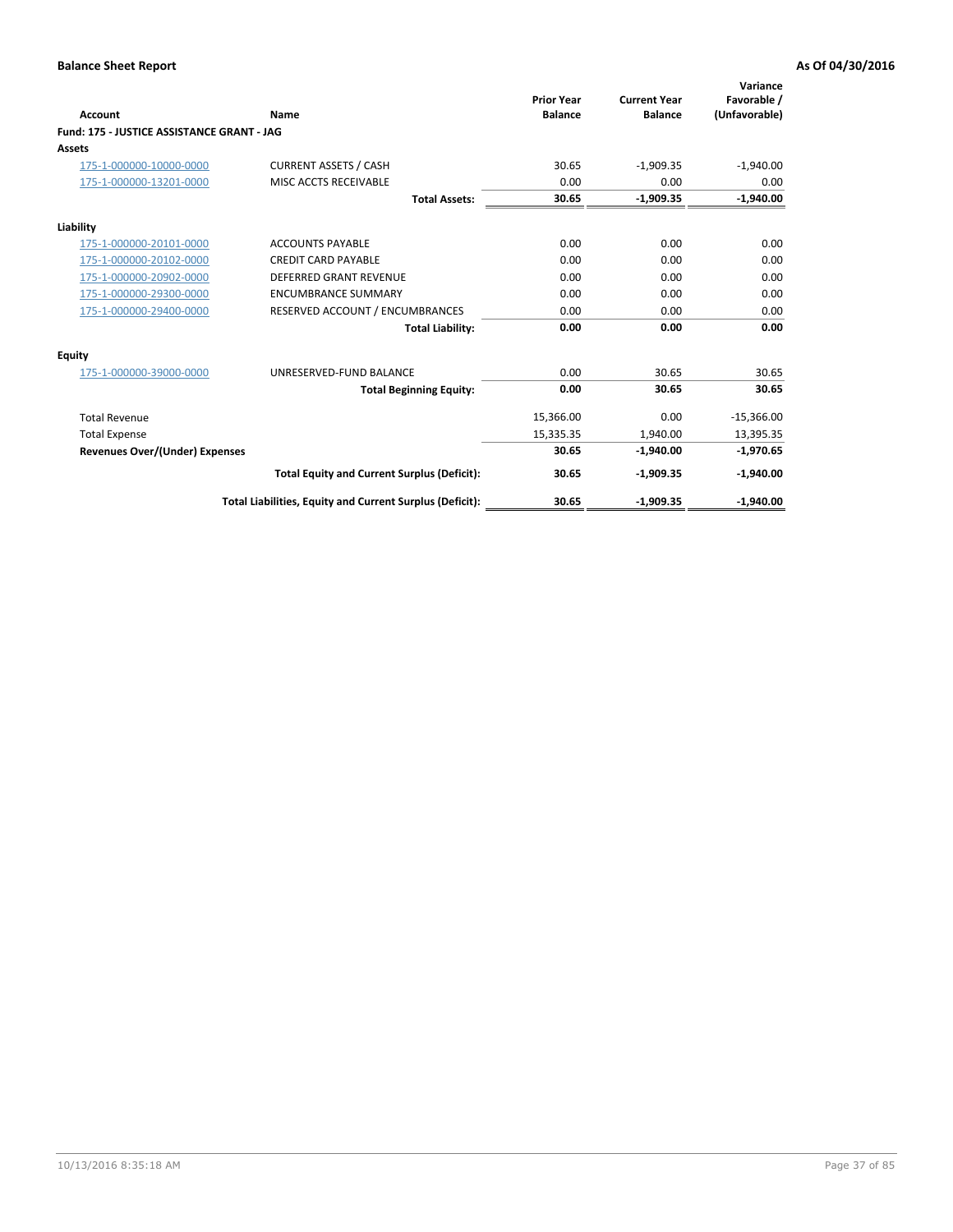| <b>Account</b>                        | <b>Name</b>                                              | <b>Prior Year</b><br><b>Balance</b> | <b>Current Year</b><br><b>Balance</b> | Variance<br>Favorable /<br>(Unfavorable) |
|---------------------------------------|----------------------------------------------------------|-------------------------------------|---------------------------------------|------------------------------------------|
| <b>Fund: 176 - HOME GRANT FUND</b>    |                                                          |                                     |                                       |                                          |
| Assets                                |                                                          |                                     |                                       |                                          |
| 176-1-000000-10000-0000               | <b>CURRENT ASSETS / CASH</b>                             | 0.00                                | 0.00                                  | 0.00                                     |
| 176-1-000000-13201-0000               | MISC ACCTS RECEIVABLE                                    | 0.00                                | 0.00                                  | 0.00                                     |
| 176-1-000000-13205-0000               | <b>INTEREST RECEIVABLE</b>                               | 0.00                                | 0.00                                  | 0.00                                     |
|                                       | <b>Total Assets:</b>                                     | 0.00                                | 0.00                                  | 0.00                                     |
| Liability                             |                                                          |                                     |                                       |                                          |
| 176-1-000000-20101-0000               | <b>ACCOUNTS PAYABLE</b>                                  | 0.00                                | 0.00                                  | 0.00                                     |
| 176-1-000000-20102-0000               | <b>CREDIT CARD PAYABLE</b>                               | 0.00                                | 0.00                                  | 0.00                                     |
| 176-1-000000-20103-0000               | <b>ACCRUED ACCOUNTS PAYABLE</b>                          | 0.00                                | 0.00                                  | 0.00                                     |
| 176-1-000000-20902-0000               | DEFERRED GRANT REVENUE                                   | 0.00                                | 0.00                                  | 0.00                                     |
| 176-1-000000-29300-0000               | <b>ENCUMBRANCE SUMMARY</b>                               | 0.00                                | 0.00                                  | 0.00                                     |
| 176-1-000000-29400-0000               | RESERVED ACCOUNT / ENCUMBRANCES                          | 0.00                                | 0.00                                  | 0.00                                     |
|                                       | <b>Total Liability:</b>                                  | 0.00                                | 0.00                                  | 0.00                                     |
| Equity                                |                                                          |                                     |                                       |                                          |
| 176-1-000000-39000-0000               | UNRESERVED-FUND BALANCE                                  | 0.00                                | 0.00                                  | 0.00                                     |
|                                       | <b>Total Beginning Equity:</b>                           | 0.00                                | 0.00                                  | 0.00                                     |
| <b>Total Revenue</b>                  |                                                          | 0.00                                | 0.00                                  | 0.00                                     |
| <b>Total Expense</b>                  |                                                          | 0.00                                | 0.00                                  | 0.00                                     |
| <b>Revenues Over/(Under) Expenses</b> |                                                          | 0.00                                | 0.00                                  | 0.00                                     |
|                                       | <b>Total Equity and Current Surplus (Deficit):</b>       | 0.00                                | 0.00                                  | 0.00                                     |
|                                       | Total Liabilities, Equity and Current Surplus (Deficit): | 0.00                                | 0.00                                  | 0.00                                     |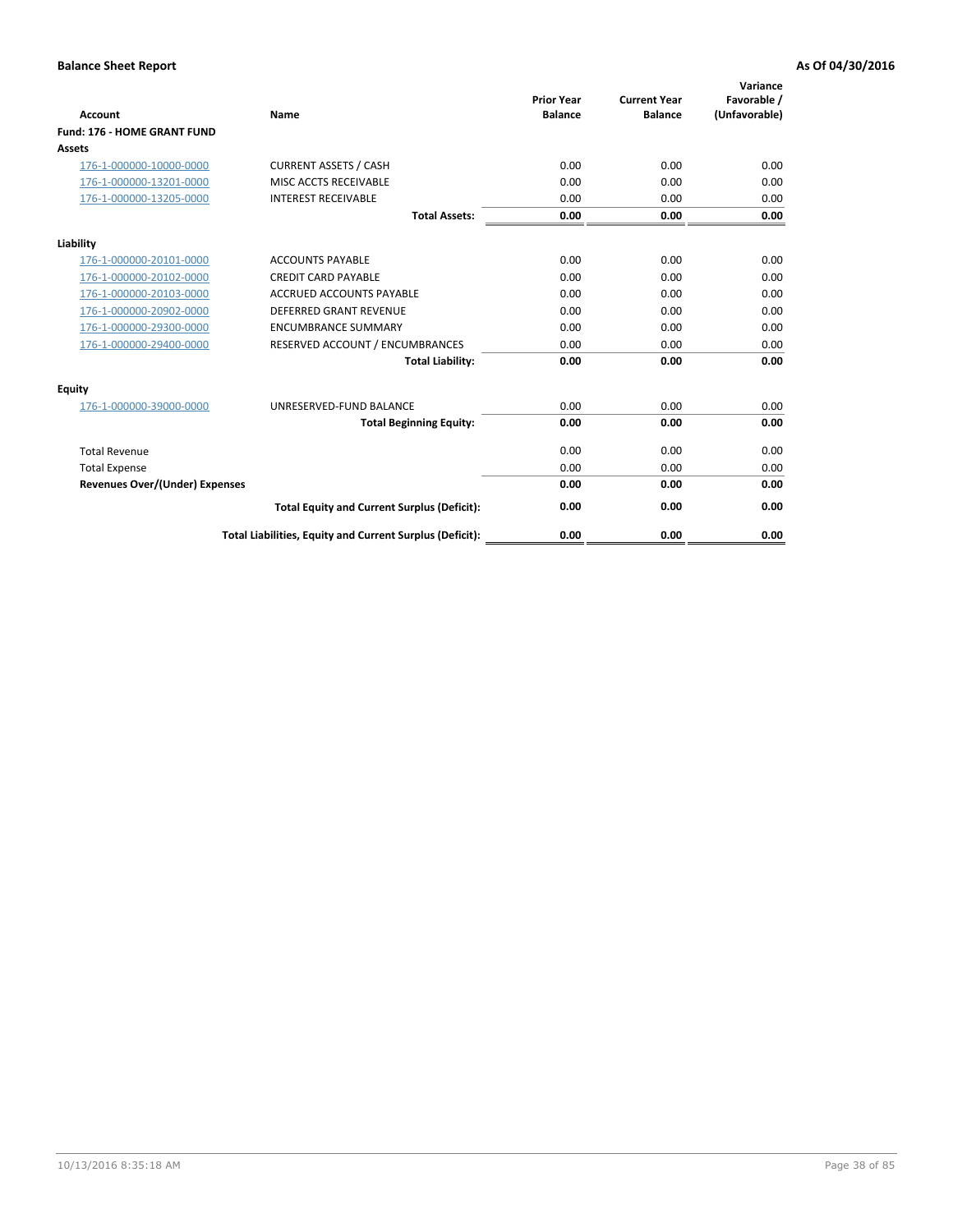| Account                                        | Name                                                     | <b>Prior Year</b><br><b>Balance</b> | <b>Current Year</b><br><b>Balance</b> | Variance<br>Favorable /<br>(Unfavorable) |
|------------------------------------------------|----------------------------------------------------------|-------------------------------------|---------------------------------------|------------------------------------------|
| <b>Fund: 177 - SAFE ROUTES TO SCHOOL GRANT</b> |                                                          |                                     |                                       |                                          |
| <b>Assets</b>                                  |                                                          |                                     |                                       |                                          |
| 177-1-000000-10000-0000                        | <b>CURRENT ASSETS / CASH</b>                             | 0.02                                | 0.02                                  | 0.00                                     |
| 177-1-000000-13201-0000                        | MISC ACCTS RECEIVABLE                                    | 0.00                                | 0.00                                  | 0.00                                     |
| 177-1-000000-13205-0000                        | <b>INTEREST RECEIVABLE</b>                               | 0.00                                | 0.00                                  | 0.00                                     |
|                                                | <b>Total Assets:</b>                                     | 0.02                                | 0.02                                  | 0.00                                     |
| Liability                                      |                                                          |                                     |                                       |                                          |
| 177-1-000000-20101-0000                        | <b>ACCOUNTS PAYABLE</b>                                  | 0.00                                | 0.00                                  | 0.00                                     |
| 177-1-000000-20102-0000                        | <b>CREDIT CARD PAYABLE</b>                               | 0.00                                | 0.00                                  | 0.00                                     |
| 177-1-000000-20139-0000                        | <b>RETAINAGES PAYABLE</b>                                | 0.00                                | 0.00                                  | 0.00                                     |
| 177-1-000000-20902-0000                        | <b>DEFERRED GRANT REVENUE</b>                            | 0.00                                | 0.00                                  | 0.00                                     |
|                                                | <b>Total Liability:</b>                                  | 0.00                                | 0.00                                  | 0.00                                     |
| Equity                                         |                                                          |                                     |                                       |                                          |
| 177-1-000000-39000-0000                        | UNRESERVED-FUND BALANCE                                  | 0.02                                | 0.02                                  | 0.00                                     |
|                                                | <b>Total Beginning Equity:</b>                           | 0.02                                | 0.02                                  | 0.00                                     |
| <b>Total Revenue</b>                           |                                                          | 0.00                                | 0.00                                  | 0.00                                     |
| <b>Total Expense</b>                           |                                                          | 0.00                                | 0.00                                  | 0.00                                     |
| <b>Revenues Over/(Under) Expenses</b>          |                                                          | 0.00                                | 0.00                                  | 0.00                                     |
|                                                | <b>Total Equity and Current Surplus (Deficit):</b>       | 0.02                                | 0.02                                  | 0.00                                     |
|                                                | Total Liabilities, Equity and Current Surplus (Deficit): | 0.02                                | 0.02                                  | 0.00                                     |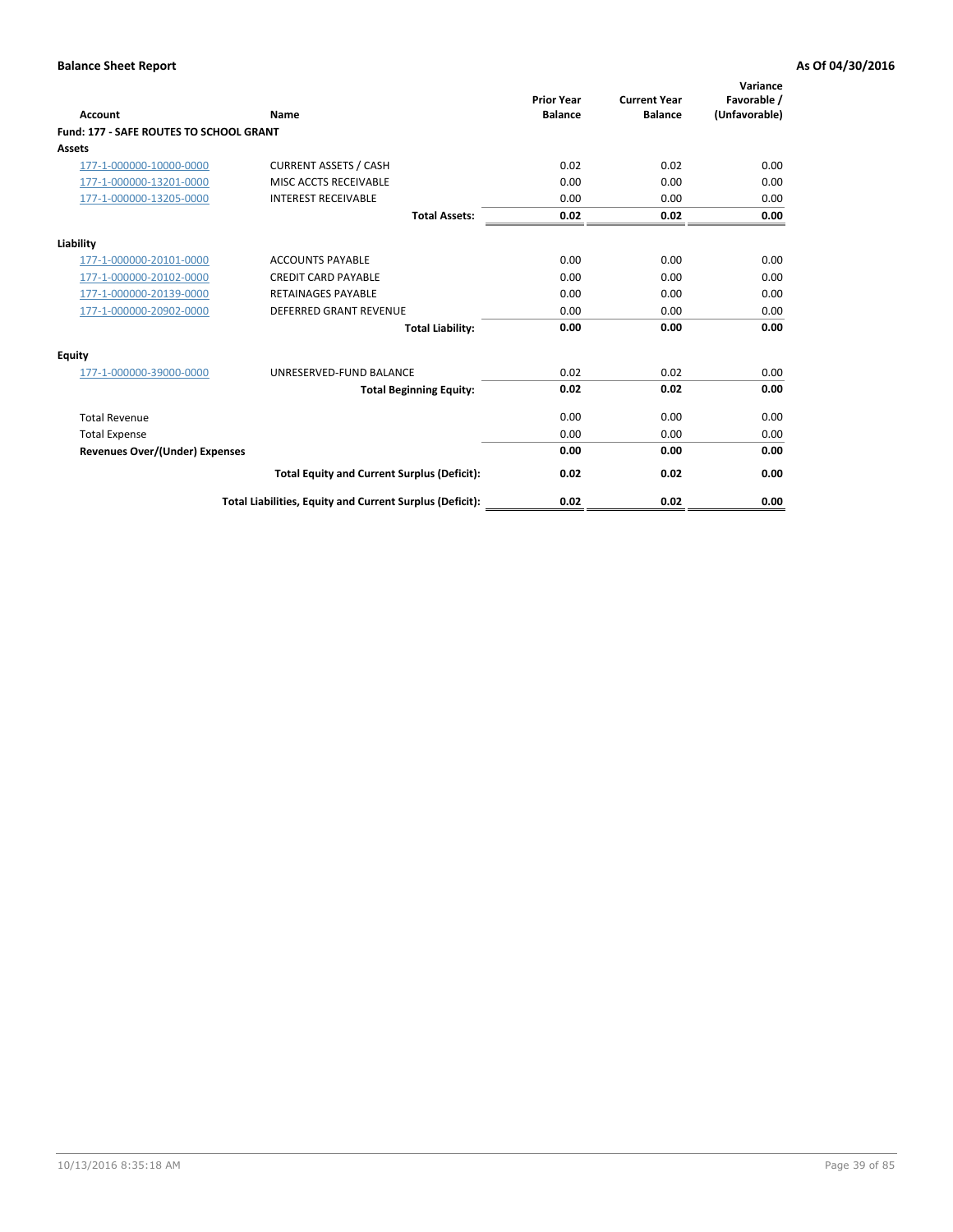| <b>Account</b>                        | Name                                                     | <b>Prior Year</b><br><b>Balance</b> | <b>Current Year</b><br><b>Balance</b> | Variance<br>Favorable /<br>(Unfavorable) |
|---------------------------------------|----------------------------------------------------------|-------------------------------------|---------------------------------------|------------------------------------------|
| Fund: 190 - FIXED ASSETS              |                                                          |                                     |                                       |                                          |
| Assets                                |                                                          |                                     |                                       |                                          |
| 190-1-000000-10000-0000               | <b>CURRENT ASSETS / CASH</b>                             | 0.00                                | 0.00                                  | 0.00                                     |
| 190-1-000000-16001-0000               | FIXED ASSETS / LAND                                      | 2,219,154.75                        | 1,432,334.75                          | -786,820.00                              |
| 190-1-000000-16002-0000               | FIXED ASSETS / IMPROVMENTS-NON BUILDI                    | 8,369,064.04                        | 8,469,732.94                          | 100,668.90                               |
| 190-1-000000-16003-0000               | ACCUM DEPR / IMPROVEMENTS- NON BUIL                      | $-3,209,942.60$                     | $-3,471,050.55$                       | $-261, 107.95$                           |
| 190-1-000000-16004-0000               | FIXED ASSETS / BUILDINGS                                 | 22,566,070.84                       | 23,501,256.14                         | 935,185.30                               |
| 190-1-000000-16005-0000               | <b>ACCUM DEPR / BUILDINGS</b>                            | $-7,014,537.76$                     | -7,547,999.04                         | $-533,461.28$                            |
| 190-1-000000-16109-0000               | FIXED ASSETS / INFRASTRUCTURE                            | 31,419,001.05                       | 36,030,072.95                         | 4,611,071.90                             |
| 190-1-000000-16110-0000               | ACCUM DEPR / INFRASTRUCTURE                              | $-15,829,511.08$                    | $-16,216,860.87$                      | -387,349.79                              |
| 190-1-000000-16201-0000               | FIXED ASSETS / MACHINERY AND EQUIPMEN                    | 5,948,521.77                        | 6,012,215.41                          | 63,693.64                                |
| 190-1-000000-16202-0000               | ACCUM DEPR / MACHINERY AND EQUIPMEI                      | $-3,664,000.60$                     | -3,959,622.39                         | -295,621.79                              |
| 190-1-000000-16205-0000               | FIXED ASSETS / SEIZURE FUNDED VEHICLES                   | 62,680.68                           | 109,736.85                            | 47,056.17                                |
| 190-1-000000-16206-0000               | ACCUM DEPR / SEIZURE FUNDED VEHICLES                     | $-55,368.00$                        | $-67,386.30$                          | $-12,018.30$                             |
| 190-1-000000-16301-0000               | FIXED ASSETS / C W I P                                   | 3,022,592.69                        | 1,135,346.08                          | $-1,887,246.61$                          |
|                                       | <b>Total Assets:</b>                                     | 43,833,725.78                       | 45,427,775.97                         | 1,594,050.19                             |
| Liability                             |                                                          |                                     |                                       |                                          |
| 190-1-000000-20101-0000               | <b>ACCOUNTS PAYABLE</b>                                  | 0.00                                | 0.00                                  | 0.00                                     |
| 190-1-000000-20102-0000               | <b>CREDIT CARD PAYABLE</b>                               | 0.00                                | 0.00                                  | 0.00                                     |
| 190-1-000000-27001-0000               | CONTRIBUTED CAPITAL / DEVELOPERS                         | 7,196,125.29                        | 7,196,125.29                          | 0.00                                     |
| 190-1-000000-27101-0000               | INVESTMENT IN GFA / GENERAL FUND                         | 2,159,477.38                        | 2,194,657.07                          | $-35,179.69$                             |
| 190-1-000000-27102-0000               | SPECIAL REVENUE FUNDS                                    | 4,861,998.29                        | 4,861,998.29                          | 0.00                                     |
| 190-1-000000-27103-0000               | <b>GENERAL CIP FUND</b>                                  | 44,876,646.93                       | 47,834,759.54                         | $-2,958,112.61$                          |
| 190-1-000000-27104-0000               | PROPRIETARY FUNDS                                        | 13,885,324.34                       | 13,885,324.34                         | 0.00                                     |
| 190-1-000000-27105-0000               | <b>INTERNAL SERVICE FUNDS</b>                            | 0.00                                | 0.00                                  | 0.00                                     |
| 190-1-000000-27106-0000               | <b>EXPENDABLE TRUST FUNDS</b>                            | 0.00                                | 0.00                                  | 0.00                                     |
| 190-1-000000-27107-0000               | INVESTMENT IN GFA / SEIZURE FUNDS                        | 127,680.68                          | 127,680.68                            | 0.00                                     |
| 190-1-000000-27108-0000               | INVESTMENT IN GFA / FIRE DEPARTMEN                       | 0.00                                | 0.00                                  | 0.00                                     |
| 190-1-000000-27109-0000               | PARKS & RECREATION DEPT                                  | 0.00                                | 0.00                                  | 0.00                                     |
|                                       | INVESTMENT IN GFA / 4A EDC                               | 383,073.49                          | 524,560.49                            | $-141,487.00$                            |
| 190-1-000000-27110-0000               | CAFR USE / MUNICIPAL BUILDINGS                           | 1,862,037.81                        |                                       | 0.00                                     |
| 190-1-000000-27201-0000               |                                                          |                                     | 1,862,037.81                          | 0.00                                     |
| 190-1-000000-27202-0000               | CAFR USE / OTHER GENERAL GOVERNMEN                       | 363,987.04                          | 363,987.04                            |                                          |
| 190-1-000000-27203-0000               | CAFR USE / POLICE PROTECTION                             | 1,742,383.46                        | 1,742,383.46                          | 0.00                                     |
| 190-1-000000-27204-0000               | CAFR USE / FIRE PROTECTION                               | 2,609,936.84                        | 2,609,936.84                          | 0.00                                     |
| 190-1-000000-27205-0000               | CAFR USE / PUBLIC WORKS                                  | 2,509,263.59                        | 2,509,263.59                          | 0.00                                     |
| 190-1-000000-27206-0000               | CAFR USE / LIBRARIES                                     | 2,147,054.00                        | 2,147,054.00                          | 0.00                                     |
| 190-1-000000-27207-0000               | CAFR USE / RECREATION                                    | 4,153,623.63                        | 4,153,623.63                          | 0.00                                     |
| 190-1-000000-27208-0000               | CAFR USE / CEMETERY                                      | 246,894.00                          | 246,894.00                            | 0.00                                     |
| 190-1-000000-27209-0000               | CAFR USE / EXCHANGE BUILDING                             | 6,053,703.29                        | 6,053,703.29                          | 0.00                                     |
| 190-1-000000-27210-0000               | CAFR USE / INVESTMENT IN GFA                             | $-21,688,883.66$                    | -21,688,883.66                        | 0.00                                     |
| 190-1-000000-27301-0000               | DONATIONS/GRANTS                                         | 2,092,706.06                        | 2,092,706.06                          | 0.00                                     |
|                                       | <b>Total Liability:</b>                                  | 75,583,032.46                       | 78,717,811.76                         | -3,134,779.30                            |
| <b>Equity</b>                         |                                                          |                                     |                                       |                                          |
| 190-1-000000-39000-0000               | UNRESERVED-FUND BALANCE                                  | -31,749,306.68                      | -33,290,035.79                        | -1,540,729.11                            |
|                                       | <b>Total Beginning Equity:</b>                           | -31,749,306.68                      | -33,290,035.79                        | -1,540,729.11                            |
| <b>Total Expense</b>                  |                                                          | 0.00                                | 0.00                                  | 0.00                                     |
| <b>Revenues Over/(Under) Expenses</b> |                                                          | 0.00                                | 0.00                                  | 0.00                                     |
|                                       | <b>Total Equity and Current Surplus (Deficit):</b>       | -31,749,306.68                      | -33,290,035.79                        | -1,540,729.11                            |
|                                       | Total Liabilities, Equity and Current Surplus (Deficit): | 43,833,725.78                       | 45,427,775.97                         | 1,594,050.19                             |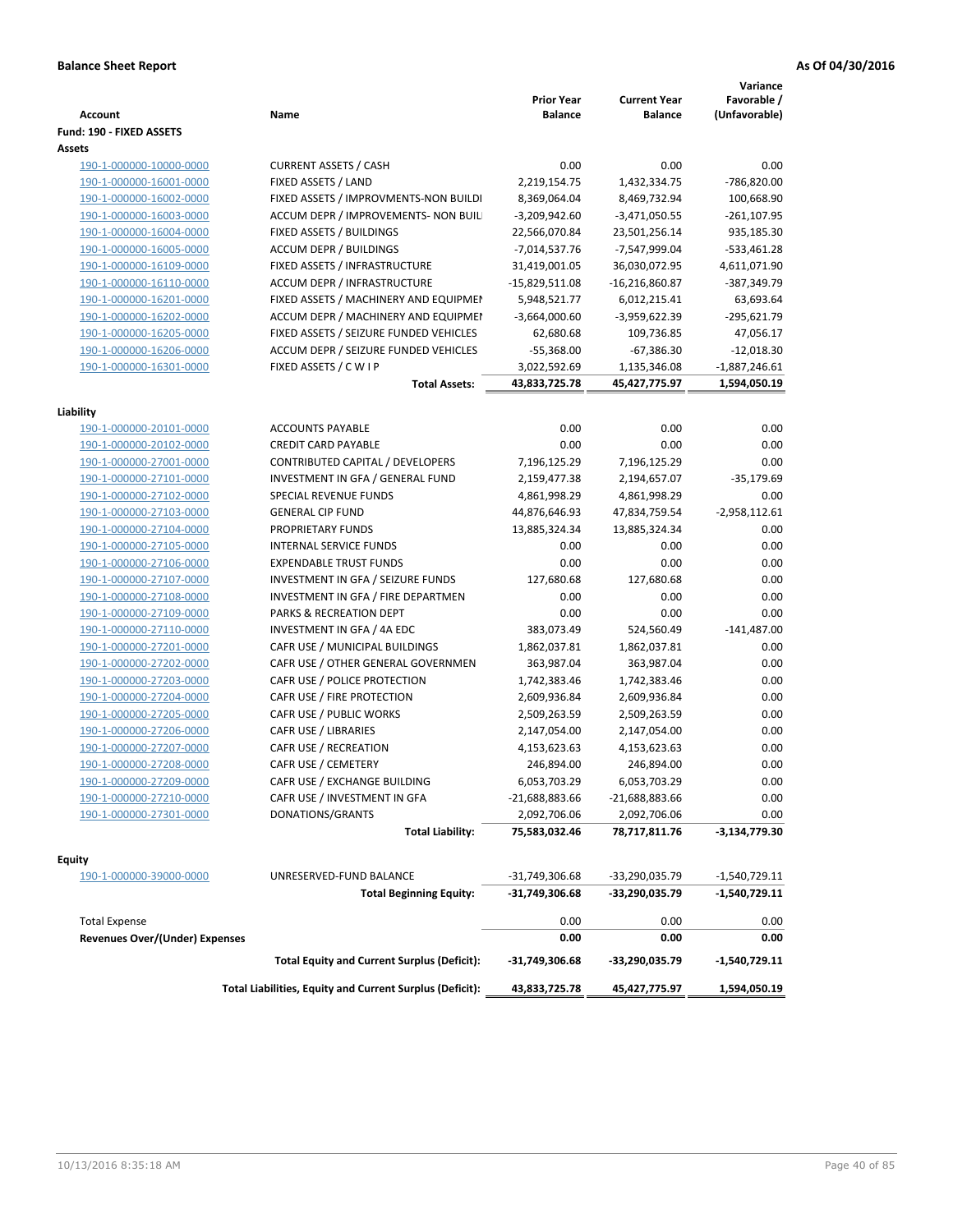| <b>Account</b>                 | Name                                                     | <b>Prior Year</b><br><b>Balance</b> | <b>Current Year</b><br><b>Balance</b> | Variance<br>Favorable /<br>(Unfavorable) |
|--------------------------------|----------------------------------------------------------|-------------------------------------|---------------------------------------|------------------------------------------|
| <b>Fund: 191 - DEBT</b>        |                                                          |                                     |                                       |                                          |
| <b>Assets</b>                  |                                                          |                                     |                                       |                                          |
| 191-1-000000-12101-0000        | <b>BOND ISSUANCE COSTS</b>                               | 0.00                                | 0.00                                  | 0.00                                     |
| 191-1-000000-12201-0000        | DEFERRED CHARGES / BOND DISCOUNT                         | $-1,293,031.34$                     | $-1,094,398.22$                       | 198,633.12                               |
| 191-1-000000-14101-0000        | WTR/WWTR UTILITY FUND                                    | 0.00                                | 0.00                                  | 0.00                                     |
| 191-1-000000-17101-0000        | LONG-TERM DEBT / AMT TO BE PROVIDE                       | 10,016,942.22                       | 7,551,515.46                          | $-2,465,426.76$                          |
|                                | <b>Total Assets:</b>                                     | 8,723,910.88                        | 6,457,117.24                          | $-2,266,793.64$                          |
| Liability                      |                                                          |                                     |                                       |                                          |
| 191-1-000000-20102-0000        | <b>CREDIT CARD PAYABLE</b>                               | 0.00                                | 0.00                                  | 0.00                                     |
| 191-1-000000-22002-0000        | <b>VACATION/SICK PAYABLE</b>                             | 1,386,977.59                        | 1,656,587.16                          | $-269,609.57$                            |
| 191-1-000000-26001-0000        | <b>COMPENSATED ABSENCES PAY</b>                          | 1,871,723.44                        | 1,600,423.44                          | 271,300.00                               |
| 191-1-000000-26003-0000        | EXCESS SALES TAX DUE TO STATE OF TEXAS                   | 2,728,301.60                        | 2,728,301.60                          | 0.00                                     |
| 191-1-000000-26101-0000        | <b>GENERAL OBLIG BONDS PAY</b>                           | 40,710,000.00                       | 38,194,000.00                         | 2,516,000.00                             |
| 191-1-000000-26103-0000        | DEFERRED LOSS/DEFEASEMENT                                | $-1,109,374.99$                     | $-1,109,374.99$                       | 0.00                                     |
| 191-1-000000-26104-0000        | <b>ACCRETED INTEREST</b>                                 | 173,664.47                          | 225,928.14                            | $-52,263.67$                             |
| 191-1-000000-26105-0000        | INV NET OF RELATED DEBT                                  | -34,384,329.59                      | -34,384,329.59                        | 0.00                                     |
| 191-1-000000-26106-0000        | <b>RESTRICTED DEBT SERVICE</b>                           | 621,308.00                          | 621,308.00                            | 0.00                                     |
|                                | <b>Total Liability:</b>                                  | 11,998,270.52                       | 9,532,843.76                          | 2,465,426.76                             |
| Equity                         |                                                          |                                     |                                       |                                          |
| 191-1-000000-39000-0000        | UNRESERVED-FUND BALANCE                                  | $-3,274,359.64$                     | $-3,075,726.52$                       | 198,633.12                               |
|                                | <b>Total Beginning Equity:</b>                           | $-3,274,359.64$                     | $-3,075,726.52$                       | 198,633.12                               |
| <b>Total Expense</b>           |                                                          | 0.00                                | 0.00                                  | 0.00                                     |
| Revenues Over/(Under) Expenses |                                                          | 0.00                                | 0.00                                  | 0.00                                     |
|                                | <b>Total Equity and Current Surplus (Deficit):</b>       | $-3,274,359.64$                     | $-3,075,726.52$                       | 198,633.12                               |
|                                | Total Liabilities, Equity and Current Surplus (Deficit): | 8,723,910.88                        | 6,457,117.24                          | $-2,266,793.64$                          |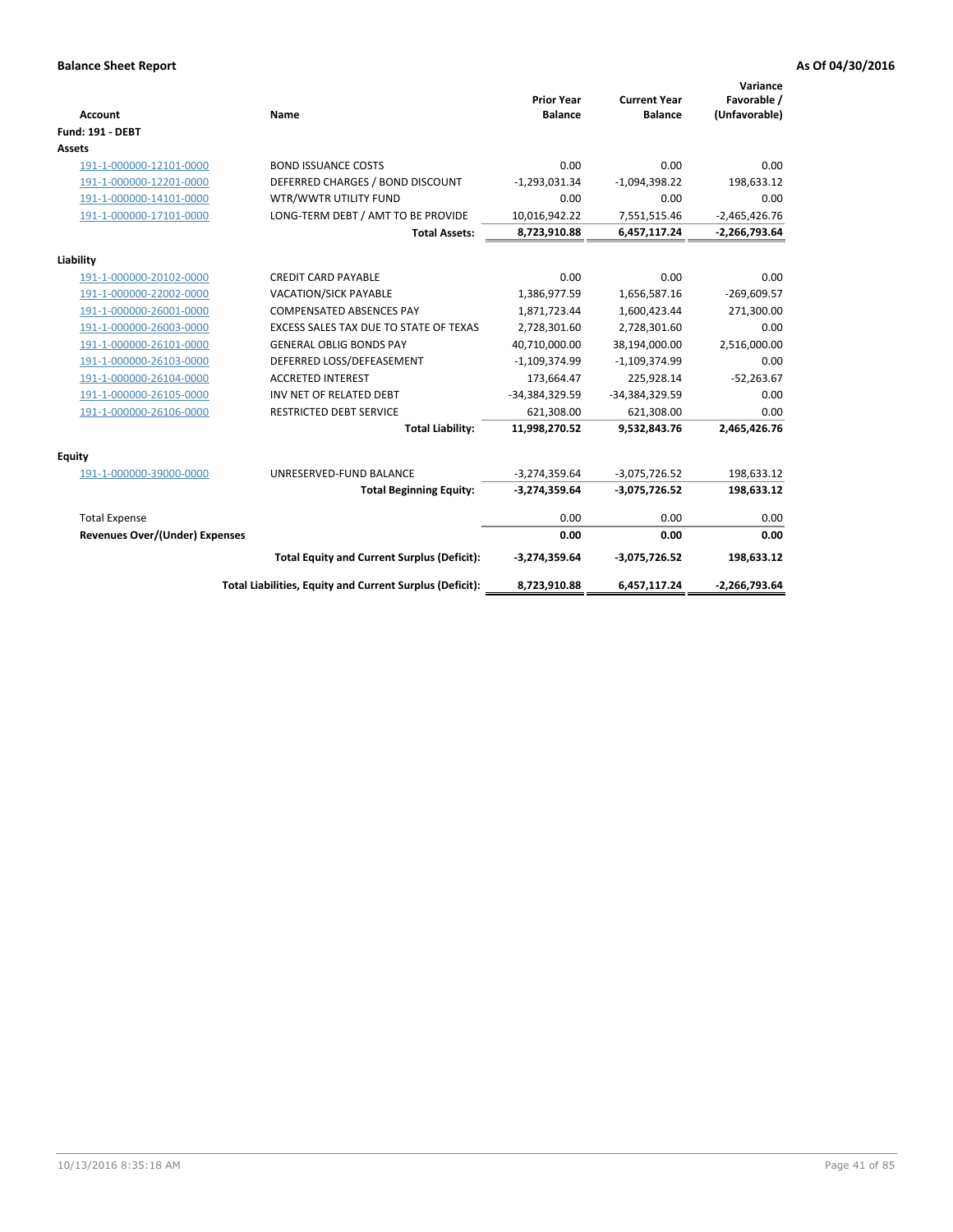| <b>Account</b>                 | Name                                               | <b>Prior Year</b><br><b>Balance</b> | <b>Current Year</b><br><b>Balance</b> | Variance<br>Favorable /<br>(Unfavorable) |
|--------------------------------|----------------------------------------------------|-------------------------------------|---------------------------------------|------------------------------------------|
| Fund: 192 - PAYROLL CLEARING   |                                                    |                                     |                                       |                                          |
| Assets                         |                                                    |                                     |                                       |                                          |
| 192-1-000000-10000-0000        | <b>CURRENT ASSETS / CASH</b>                       | 194,343.24                          | 167,078.66                            | $-27,264.58$                             |
| 192-1-000000-13201-0000        | MISC ACCTS RECEIVABLE                              | 2,074.98                            | 2,228.78                              | 153.80                                   |
| 192-1-000000-13203-0000        | NON-CURRENT ASSETS / PREPAYMENTS                   | 0.00                                | 0.00                                  | 0.00                                     |
| 192-1-000000-13205-0000        | <b>INTEREST RECEIVABLE</b><br><b>Total Assets:</b> | 0.00<br>196,418.22                  | 0.00<br>169,307.44                    | 0.00<br>$-27,110.78$                     |
|                                |                                                    |                                     |                                       |                                          |
| Liability                      |                                                    |                                     |                                       |                                          |
| 192-1-000000-20101-0000        | <b>ACCOUNTS PAYABLE</b>                            | $-10,231.94$                        | 0.00                                  | $-10,231.94$                             |
| 192-1-000000-20102-0000        | <b>CREDIT CARD PAYABLE</b>                         | 0.00                                | 0.00                                  | 0.00                                     |
| 192-1-000000-20103-0000        | ACCRUED ACCOUNTS PAYABLE                           | 0.00                                | 0.00                                  | 0.00                                     |
| 192-1-000000-22001-0000        | SALARIES PAYABLE                                   | 0.00                                | 0.00                                  | 0.00                                     |
| 192-1-000000-22002-0000        | VACATION/SICK PAYABLE                              | 0.00                                | 0.00                                  | 0.00                                     |
| 192-1-000000-22101-0000        | TAXES - FEDERAL WITHHOLDING                        | 0.00                                | 0.00                                  | 0.00                                     |
| 192-1-000000-22102-0000        | <b>TAXES - FICA</b>                                | $-0.01$                             | $-0.01$                               | 0.00                                     |
| 192-1-000000-22103-0000        | <b>TAXES - MEDICARE</b>                            | 0.00                                | 0.00                                  | 0.00                                     |
| 192-1-000000-22201-0000        | <b>INS - AFLAC</b>                                 | 6,456.22                            | 473.27                                | 5,982.95                                 |
| 192-1-000000-22202-0000        | INS - LIFE INSURANCE                               | 0.00                                | 0.00                                  | 0.00                                     |
| 192-1-000000-22203-0000        | INS - CITY EMPLOYEE PORTION                        | 0.00                                | 0.00                                  | 0.00                                     |
| 192-1-000000-22204-0000        | INS - GEUS EMPLOYEE PORTION                        | 0.00                                | 0.00                                  | 0.00                                     |
| 192-1-000000-22205-0000        | INS - CITY EMPL-FLEXCARD                           | $-1,324.56$                         | 8.54                                  | $-1,333.10$                              |
| 192-1-000000-22206-0000        | INS - CITY EMPL-DEPENDENT CARE                     | 0.00                                | 0.00                                  | 0.00                                     |
| 192-1-000000-22207-0000        | INS - GEUS EMPL-HEALTH CARE                        | 0.00                                | 0.00                                  | 0.00                                     |
| 192-1-000000-22208-0000        | INS - AMERICAN FIDELITY                            | 0.00                                | 0.00                                  | 0.00                                     |
| 192-1-000000-22209-0000        | INS - GEUS EMPL-DEPENDENT CARE                     | 0.00                                | 0.00                                  | 0.00                                     |
| 192-1-000000-22210-0000        | INS - CITY EMPLOYEE - OPT OU                       | 0.00                                | 0.00                                  | 0.00                                     |
| 192-1-000000-22211-0000        | INS - GEUS EMP - OPT OU                            | 0.00                                | 0.00                                  | 0.00                                     |
| 192-1-000000-22212-0000        | <b>INS - VISION PLAN</b>                           | $-245.25$                           | $-4,280.48$                           | 4,035.23                                 |
| 192-1-000000-22213-0000        | INS - AIG CRITICAL CARE                            | 0.00                                | 0.00                                  | 0.00                                     |
| 192-1-000000-22214-0000        | INS - AIG ACCIDENT                                 | 0.00                                | 0.00                                  | 0.00                                     |
| 192-1-000000-22215-0000        | INS - ALLSTATE CANCER                              | 0.00                                | 0.00                                  | 0.00                                     |
| 192-1-000000-22216-0000        | INS - CRITICAL ILLNESS/CHARTIS                     | 0.00                                | 0.00                                  | 0.00                                     |
| 192-1-000000-22217-0000        | INS - MUTUAL OF OMAHA                              | $-8,735.92$                         | $-12,902.02$                          | 4,166.10                                 |
| 192-1-000000-22218-0000        | INS - TX LIFE                                      | 0.29                                | 0.77                                  | $-0.48$                                  |
| 192-1-000000-22219-0000        | <b>INS - NEW YORK LIFE</b>                         | 0.00                                | 0.00                                  | 0.00                                     |
| 192-1-000000-22220-0000        | INS - AFLAC CRITICAL INSURANCE                     | 985.99                              | 130.50                                | 855.49                                   |
| 192-1-000000-22223-0000        | INS - DENTAL PLAN                                  | $-19,336.57$                        | $-41,930.98$                          | 22,594.41                                |
| <u>192-1-000000-22301-0000</u> | <b>RETIREMENT - TMRS</b>                           | 228,790.17                          | 228,417.37                            | 372.80                                   |
| 192-1-000000-22302-0000        | RETIREMENT - F R & R                               | 0.00                                | $-1,423.92$                           | 1,423.92                                 |
| 192-1-000000-22303-0000        | RETIREMENT - NATIONWIDE / PEBSCO                   | 0.00                                | 0.00                                  | 0.00                                     |
| 192-1-000000-22304-0000        | RETIREMENT - 401 ICMA RETIREMENT                   | 0.00                                | 0.00                                  | 0.00                                     |
| 192-1-000000-22305-0000        | RETIREMENT - VANTAGE CARE PRE-TAX RSP              | 0.00                                | 0.00                                  | 0.00                                     |
| 192-1-000000-22401-0000        | <b>GARNISHMENT - TAX LEVY</b>                      | 0.00                                | 0.00                                  | 0.00                                     |
| 192-1-000000-22402-0000        | <b>GARNISHMENT - CHILD SUPPORT</b>                 | 0.00                                | 0.00                                  | 0.00                                     |
| 192-1-000000-22403-0000        | <b>GARNISHMENT - CHAPTER 13</b>                    | 0.00                                | 0.00                                  | 0.00                                     |
| 192-1-000000-22404-0000        | <b>GARNISHMENT - STUDENT LOAN</b>                  | 0.00                                | 0.00                                  | 0.00                                     |
| 192-1-000000-22501-0000        | <b>CHARITY PAYABLE</b>                             | 0.00                                | 0.00                                  | 0.00                                     |
| 192-1-000000-22502-0000        | UNITED WAY                                         | 0.00                                | 0.00                                  | 0.00                                     |
| 192-1-000000-22503-0000        | AMERICAN CANCER SOCIETY                            | 0.00                                | 909.00                                | $-909.00$                                |
| 192-1-000000-22601-0000        | PR DEDUCT - SAVINGS BOND                           | 0.00                                | 0.00                                  | 0.00                                     |
| 192-1-000000-22602-0000        | PR DEDUCT - CREDIT UNION                           | 0.00                                | 0.00                                  | 0.00                                     |
| 192-1-000000-22603-0000        | PR DEDUCT - PRE PAID LEGAL FEE                     | 59.80                               | $-94.60$                              | 154.40                                   |
| 192-1-000000-22604-0000        | PR DEDUCT - AUTO LEASE AGREEMENT                   | 0.00                                | 0.00                                  | 0.00                                     |
| 192-1-000000-22605-0000        | PR DEDUCT - YMCA                                   | 0.00                                | 0.00                                  | 0.00                                     |
| 192-1-000000-22606-0000        | PR DEDUCT - GAC                                    | 0.00                                | 0.00                                  | 0.00                                     |
| 192-1-000000-22607-0000        | PR DEDUCT - WEIGHT WATCHERS                        | 0.00                                | 0.00                                  | 0.00                                     |
| 192-1-000000-22608-0000        | PR DEDUCT - HUNT REG-FITNESS CTR                   | 0.00                                | 0.00                                  | 0.00                                     |
| 192-1-000000-22609-0000        | PR DEDUCT - MISCELLANEOUS                          | 0.00                                | 0.00                                  | 0.00                                     |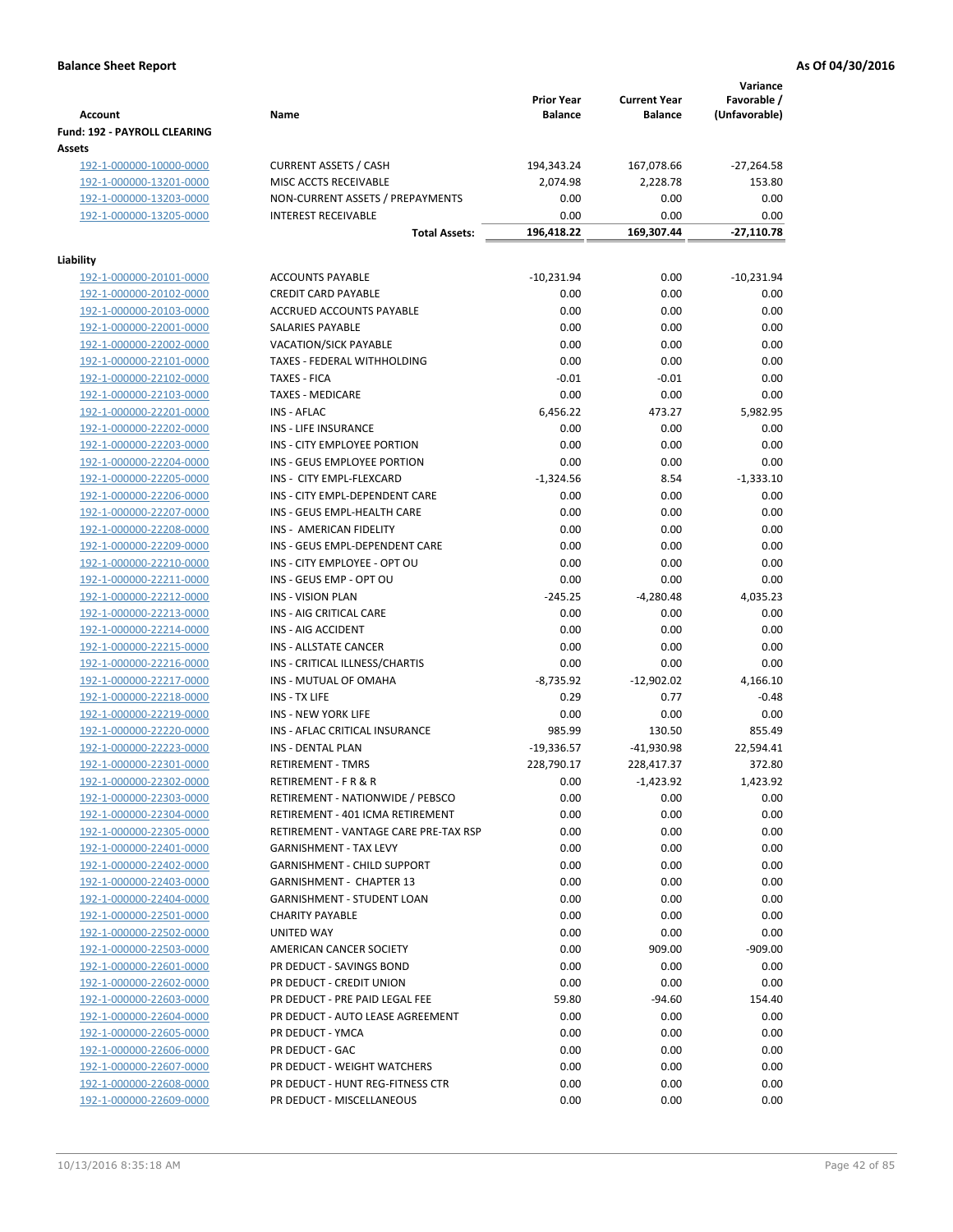| Account                 | Name                                                     | <b>Prior Year</b><br><b>Balance</b> | <b>Current Year</b><br><b>Balance</b> | Variance<br>Favorable /<br>(Unfavorable) |
|-------------------------|----------------------------------------------------------|-------------------------------------|---------------------------------------|------------------------------------------|
| 192-1-000000-22610-0000 | PR DEDUCT - MISC REIMB                                   | 0.00                                | 0.00                                  | 0.00                                     |
| 192-1-000000-22611-0000 | PR DEDUCT - GOLF COURSE FEES                             | 0.00                                | 0.00                                  | 0.00                                     |
| 192-1-000000-22612-0000 | PR DEDUCT - WEARING APPAREL                              | 0.00                                | 0.00                                  | 0.00                                     |
| 192-1-000000-22613-0000 | PR DEDUCT - SNAP FITNESS                                 | 0.00                                | 0.00                                  | 0.00                                     |
|                         | <b>Total Liability:</b>                                  | 196,418.22                          | 169,307.44                            | 27,110.78                                |
| Equity                  |                                                          |                                     |                                       |                                          |
| 192-1-000000-39000-0000 | UNRESERVED-FUND BALANCE                                  | 0.00                                | 0.00                                  | 0.00                                     |
|                         | <b>Total Beginning Equity:</b>                           | 0.00                                | 0.00                                  | 0.00                                     |
|                         | <b>Total Equity and Current Surplus (Deficit):</b>       | 0.00                                | 0.00                                  | 0.00                                     |
|                         | Total Liabilities, Equity and Current Surplus (Deficit): | 196,418.22                          | 169,307.44                            | $-27,110.78$                             |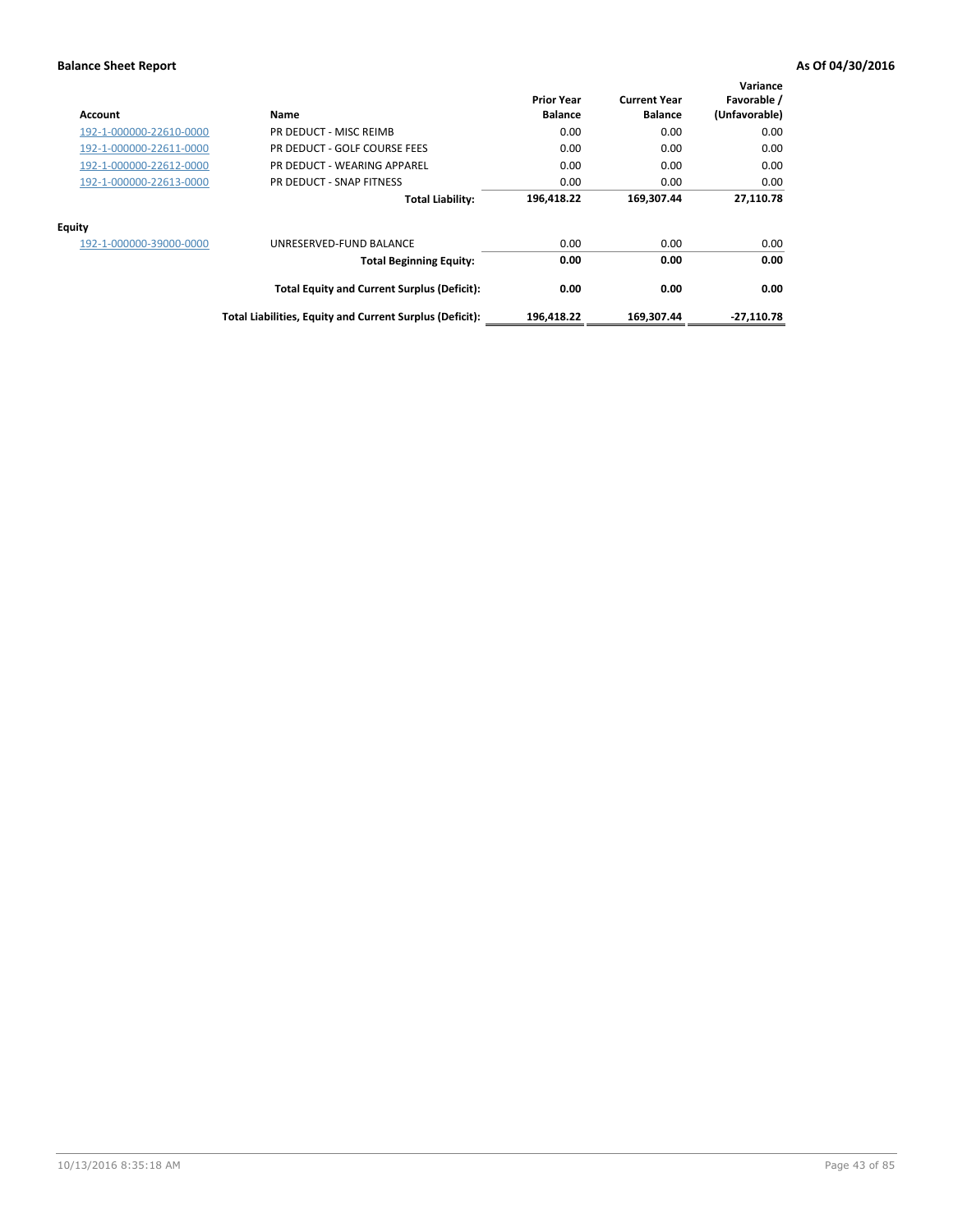|                                     |                                            |                   |                     | Variance      |
|-------------------------------------|--------------------------------------------|-------------------|---------------------|---------------|
|                                     |                                            | <b>Prior Year</b> | <b>Current Year</b> | Favorable /   |
| Account                             | Name                                       | <b>Balance</b>    | <b>Balance</b>      | (Unfavorable) |
| Fund: 200 - WATER / WASTEWATER FUND |                                            |                   |                     |               |
| Assets                              |                                            |                   |                     |               |
| 200-2-000000-10000-0000             | <b>CURRENT ASSETS / CASH</b>               | 5,946,844.89      | 5,390,543.90        | -556,300.99   |
| 200-2-000000-12101-0000             | <b>BOND ISSUANCE COSTS</b>                 | 0.00              | 0.00                | 0.00          |
| 200-2-000000-12201-0000             | DEFERRED CHARGES / BOND DISCOUNT           | $-53,144.49$      | $-45,740.73$        | 7,403.76      |
| 200-2-000000-13000-0000             | <b>CUSTOMER ACCTS RECEIVABLE</b>           | 242,694.20        | 366,806.02          | 124,111.82    |
| 200-2-000000-13001-0000             | NON CURRENT CUSTOMER ACCTS RECEIVAE        | 126,315.09        | 152,432.33          | 26,117.24     |
| 200-2-000000-13002-0000             | ALLOW FOR UNCOLLECT REC                    | $-103,946.30$     | $-146,301.30$       | $-42,355.00$  |
| 200-2-000000-13003-0000             | UNBILLED YEAR-END ACCRUAL                  | 855,656.34        | 1,289,398.91        | 433,742.57    |
| 200-2-000000-13004-0000             | WASTE HAULER RECEIVABLE                    | 58,606.00         | 41,165.60           | $-17,440.40$  |
| 200-2-000000-13007-0000             | <b>RETURNED CHECKS</b>                     | 0.00              | 0.00                | 0.00          |
| 200-2-000000-13010-0000             | <b>CADDO MILLS</b>                         | 0.00              | 0.00                | 0.00          |
| 200-2-000000-13201-0000             | MISC ACCTS RECEIVABLE                      | 0.00              | 0.00                | 0.00          |
| 200-2-000000-13202-0000             | <b>EMPLOYEE ADVANCES</b>                   | 0.00              | 0.00                | 0.00          |
| 200-2-000000-13203-0000             | NON-CURRENT ASSETS / PREPAYMENTS           | 0.00              | 0.00                | 0.00          |
| 200-2-000000-13205-0000             | <b>INTEREST RECEIVABLE</b>                 | 0.00              | 0.00                | 0.00          |
| 200-2-000000-14001-0000             | DUE FROM / GENERAL FUND                    | 0.00              | 0.00                | 0.00          |
| 200-2-000000-14040-0000             | <b>GENERAL CIP / GENERAL CIP</b>           | 0.00              | 0.00                | 0.00          |
|                                     | DUE FROM UTILITY CIP                       |                   |                     | 0.00          |
| 200-2-000000-14120-0000             |                                            | 38,336,026.85     | 38,336,026.85       |               |
| 200-2-000000-15401-0000             | <b>INVENTORIES / WATER STOCK</b>           | 194,087.27        | 206,121.06          | 12,033.79     |
| 200-2-000000-15501-0000             | <b>INVENTORIES / WASTEWATER STOCK</b>      | 20,859.42         | 30,794.87           | 9,935.45      |
| 200-2-000000-16001-0000             | FIXED ASSETS / LAND                        | 685,983.11        | 685,983.11          | 0.00          |
| 200-2-000000-16002-0000             | FIXED ASSETS / IMPROVMENTS-NON BUILDI      | 5,384,796.63      | 5,396,182.49        | 11,385.86     |
| 200-2-000000-16003-0000             | ACCUM DEPR / IMPROVEMENTS-NON BUILI        | $-1,397,236.68$   | -1,609,654.50       | -212,417.82   |
| 200-2-000000-16004-0000             | FIXED ASSETS / BUILDINGS                   | 23,421,260.64     | 23,420,667.00       | -593.64       |
| 200-2-000000-16005-0000             | <b>ACCUM DEPR / BUILDINGS</b>              | $-652,824.94$     | $-1,379,925.46$     | $-727,100.52$ |
| 200-2-000000-16006-0000             | FIXED ASSETS / FILTRATION PLANT            | 10,529,295.00     | 10,529,295.00       | 0.00          |
| 200-2-000000-16007-0000             | ACCUM DEPR / FILTRATION PLANT              | -6,402,496.66     | -6,628,314.94       | $-225,818.28$ |
| 200-2-000000-16008-0000             | FIXED ASSETS / WATER RECLAMATION PLAN      | 6,424,693.00      | 6,424,693.00        | 0.00          |
| 200-2-000000-16009-0000             | ACCUM DEPR / WATER RECLAMATION PLAN        | $-5,867,114.06$   | -5,797,976.53       | 69,137.53     |
| 200-2-000000-16101-0000             | FIXED ASSETS / WATER MAINS                 | 19,107,999.39     | 19,560,838.81       | 452,839.42    |
| 200-2-000000-16102-0000             | <b>ACCUM DEPR / WATER MAINS</b>            | -8,511,096.12     | -8,898,988.27       | -387,892.15   |
| 200-2-000000-16103-0000             | FIXED ASSETS / SANITARY SEWERS             | 25,361,000.76     | 25,544,578.76       | 183,578.00    |
| 200-2-000000-16104-0000             | <b>ACCUM DEPR / SANITARY SEWERS</b>        | $-9,048,781.77$   | -9,628,469.08       | -579,687.31   |
| 200-2-000000-16105-0000             | FIXED ASSETS / RESERVOIRS & TANKS          | 1,023,525.00      | 1,023,525.00        | 0.00          |
| 200-2-000000-16106-0000             | <b>ACCUM DEPR / RESERVOIRS &amp; TANKS</b> | -787,288.56       | -796,294.04         | $-9,005.48$   |
| 200-2-000000-16107-0000             | FIXED ASSETS / PUMP STATIONS               | 307,450.06        | 366,796.61          | 59,346.55     |
| 200-2-000000-16108-0000             | <b>ACCUM DEPR / PUMP STATIONS</b>          | $-253,312.94$     | $-265,667.46$       | $-12,354.52$  |
| 200-2-000000-16201-0000             | FIXED ASSETS / MACHINERY AND EQUIPMEN      | 2,339,805.21      | 2,680,080.80        | 340,275.59    |
| 200-2-000000-16202-0000             | ACCUM DEPR / MACHINERY AND EQUIPMEI        | $-1,294,633.42$   | $-1,267,769.25$     | 26,864.17     |
| 200-2-000000-16301-0000             | FIXED ASSETS / C W I P                     | 0.00              | 0.00                | 0.00          |
| 200-2-000000-17501-0000             | <b>EMPLOYEE CONTRIBUTIONS</b>              | 0.00              | 146,294.00          | 146,294.00    |
| 200-2-000000-17504-0000             | <b>INVESTMENT RETURN</b>                   | 0.00              | 106,189.00          | 106,189.00    |
| 200-2-000000-17508-0000             | <b>EXPERIENCE DIFFERENCE</b>               | 0.00              | 1,275.00            | 1,275.00      |
|                                     | <b>Total Assets:</b>                       | 105,995,022.92    | 105,234,586.56      | -760,436.36   |
|                                     |                                            |                   |                     |               |
| Liability                           |                                            |                   |                     |               |
| 200-2-000000-20101-0000             | <b>ACCOUNTS PAYABLE</b>                    | $-110, 177.76$    | 0.00                | $-110,177.76$ |
| 200-2-000000-20102-0000             | <b>CREDIT CARD PAYABLE</b>                 | 0.00              | 0.00                | 0.00          |
| 200-2-000000-20103-0000             | ACCRUED ACCOUNTS PAYABLE                   | 0.00              | 0.00                | 0.00          |
| 200-2-000000-20104-0000             | <b>ESCHEATED LIABILITY</b>                 | 0.00              | 0.00                | 0.00          |
| 200-2-000000-20109-0000             | <b>GENERAL OBLIG BONDS PAY</b>             | 1,245,000.00      | 1,334,000.00        | $-89,000.00$  |
| 200-2-000000-20110-0000             | REVENUE BONDS PAYABLE                      | 1,040,000.00      | 910,000.00          | 130,000.00    |
| 200-2-000000-20112-0000             | ACCRUED INTEREST PAYABLE                   | 92,651.32         | 77,667.06           | 14,984.26     |
| 200-2-000000-20125-0000             | SALES TAX PAYABLE / IN THE CITY            | 0.00              | 0.00                | 0.00          |
| 200-2-000000-20139-0000             | RETAINAGES PAYABLE                         | 0.00              | 0.00                | 0.00          |
|                                     |                                            |                   |                     |               |
| 200-2-000000-20141-0000             | <b>TELEPHONE CLEARING</b>                  | 0.01              | 0.01                | 0.00          |
| 200-2-000000-20160-0000             | <b>UNAPPLIED CREDIT</b>                    | 0.00              | 0.00                | 0.00          |
| 200-2-000000-21001-0000             | <b>GENERAL FUND / GENERAL FUND</b>         | 0.00              | 0.00                | 0.00          |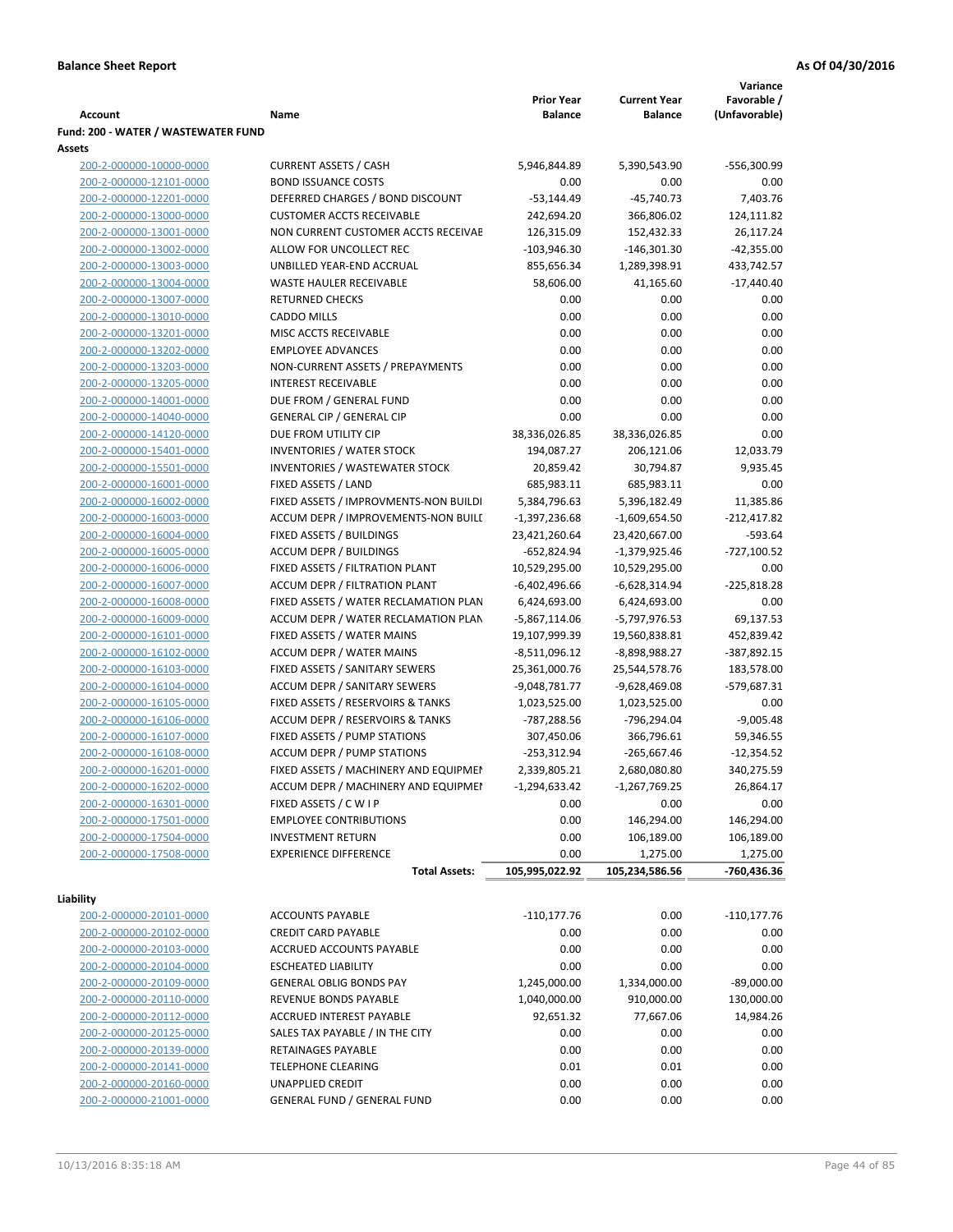| <b>Account</b>                        | Name                                                     | <b>Prior Year</b><br><b>Balance</b> | <b>Current Year</b><br><b>Balance</b> | Variance<br>Favorable /<br>(Unfavorable) |
|---------------------------------------|----------------------------------------------------------|-------------------------------------|---------------------------------------|------------------------------------------|
| 200-2-000000-21101-0000               | ENTERPRISE / WTR/WWTR UTILITY FUND                       | 0.00                                | 0.00                                  | 0.00                                     |
| 200-2-000000-22001-0000               | <b>SALARIES PAYABLE</b>                                  | 59,110.92                           | 66,832.69                             | $-7,721.77$                              |
| 200-2-000000-22002-0000               | <b>VACATION/SICK PAYABLE</b>                             | 183,272.45                          | 184,901.55                            | $-1,629.10$                              |
| 200-2-000000-23001-0000               | CAPITAL LEASE PAYABLE                                    | 0.00                                | 0.00                                  | 0.00                                     |
| 200-2-000000-24001-0000               | O/S CHECKS PAYABLE                                       | 0.00                                | 0.00                                  | 0.00                                     |
| 200-2-000000-24002-0000               | <b>CUSTOMER DEPOSITS</b>                                 | 531,504.98                          | 613,351.48                            | $-81,846.50$                             |
| 200-2-000000-24003-0000               | <b>CUSTOMER OVERPMT SUSPENSE</b>                         | 94,621.67                           | 85,162.60                             | 9,459.07                                 |
| 200-2-000000-24004-0000               | <b>INTEREST PAYABLE ON DEP</b>                           | 0.00                                | 0.00                                  | 0.00                                     |
| 200-2-000000-24005-0000               | ACCRUED INT PAY ON DEP                                   | 0.00                                | 0.00                                  | 0.00                                     |
| 200-2-000000-24006-0000               | <b>AWAITING CUSTOMER SETUP</b>                           | 1,955.61                            | 1,955.61                              | 0.00                                     |
| 200-2-000000-24007-0000               | <b>BILLED DEPOSITS SUSPENSE</b>                          | 0.00                                | 0.00                                  | 0.00                                     |
| 200-2-000000-26001-0000               | <b>COMPENSATED ABSENCES PAY</b>                          | 300,723.08                          | 251,537.37                            | 49,185.71                                |
| 200-2-000000-26101-0000               | <b>GENERAL OBLIG BONDS PAY</b>                           | 11,589,000.00                       | 10,207,000.00                         | 1,382,000.00                             |
| 200-2-000000-26102-0000               | <b>REVENUE BONDS PAYABLE</b>                             | 15,980,000.00                       | 15,070,000.00                         | 910,000.00                               |
| 200-2-000000-26103-0000               | DEFERRED LOSS/DEFEASEMENT                                | $-446, 143.13$                      | $-363,302.13$                         | $-82,841.00$                             |
| 200-2-000000-27001-0000               | <b>CONTRIBUTED CAPITAL</b>                               | 0.00                                | 0.00                                  | 0.00                                     |
| 200-2-000000-27002-0000               | CONTRIBUTED CAPITAL / DEVELOPERS                         | 0.00                                | 0.00                                  | 0.00                                     |
| 200-2-000000-29300-0000               | <b>ENCUMBRANCE SUMMARY</b>                               | 0.00                                | 0.00                                  | 0.00                                     |
| 200-2-000000-29400-0100               | RESERVED ACCOUNT / ENCUMBRANCES                          | 0.00                                | 0.00                                  | 0.00                                     |
| 200-2-000000-29999-0000               | <b>NET PENSION LIABILITY</b>                             | 0.00                                | 191,698.00                            | $-191,698.00$                            |
| 200-2-000000-92080-0000               | <b>GLTDAG</b>                                            | 0.00                                | 0.00                                  | 0.00                                     |
|                                       | <b>Total Liability:</b>                                  | 30,561,519.15                       | 28,630,804.24                         | 1,930,714.91                             |
| <b>Equity</b>                         |                                                          |                                     |                                       |                                          |
| 200-2-000000-39000-0000               | UNRESERVED-FUND BALANCE                                  | 0.00                                | 0.00                                  | 0.00                                     |
| 200-2-000000-39100-0000               | UNRESERVED-RET. EARNINGS                                 | 76,262,823.39                       | 77,295,959.47                         | 1,033,136.08                             |
| 200-2-000000-39150-0000               | RESERVED-RET. EARNINGS                                   | 0.00                                | 0.00                                  | 0.00                                     |
| 200-2-000000-39500-0000               | <b>NET POSITION - PENSION</b>                            | 0.00                                | $-965.00$                             | $-965.00$                                |
|                                       | <b>Total Beginning Equity:</b>                           | 76,262,823.39                       | 77,294,994.47                         | 1,032,171.08                             |
| <b>Total Revenue</b>                  |                                                          | 6,934,138.70                        | 7,254,655.08                          | 320,516.38                               |
| <b>Total Expense</b>                  |                                                          | 7,763,458.32                        | 7,945,867.23                          | $-182,408.91$                            |
| <b>Revenues Over/(Under) Expenses</b> |                                                          | $-829,319.62$                       | -691,212.15                           | 138,107.47                               |
|                                       | <b>Total Equity and Current Surplus (Deficit):</b>       | 75,433,503.77                       | 76,603,782.32                         | 1,170,278.55                             |
|                                       | Total Liabilities, Equity and Current Surplus (Deficit): | 105,995,022.92                      | 105,234,586.56                        | -760,436.36                              |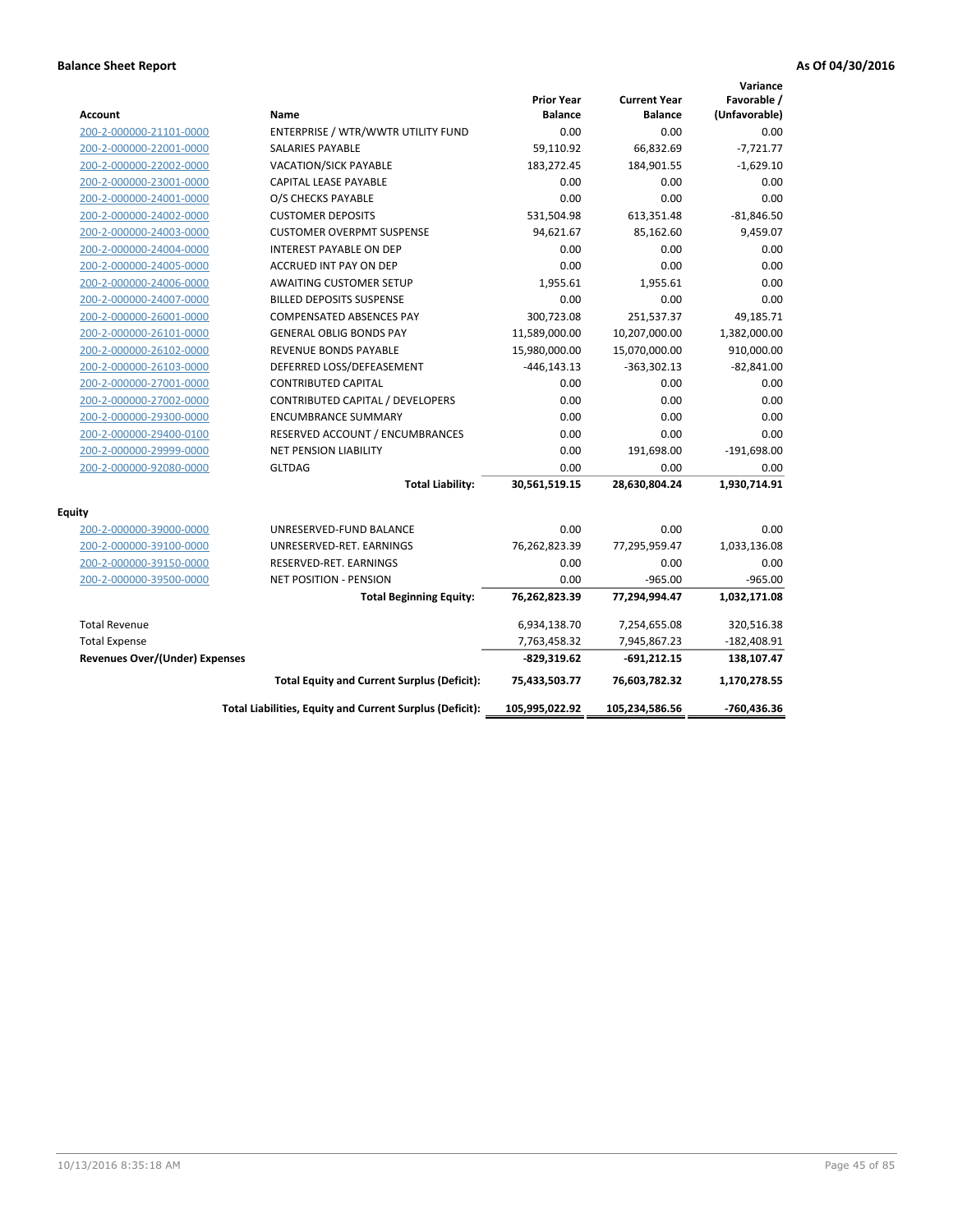| <b>Account</b>                        | Name                                                     | <b>Prior Year</b><br><b>Balance</b> | <b>Current Year</b><br><b>Balance</b> | Variance<br>Favorable /<br>(Unfavorable) |
|---------------------------------------|----------------------------------------------------------|-------------------------------------|---------------------------------------|------------------------------------------|
| <b>Fund: 210 - WATER IMPACT FEES</b>  |                                                          |                                     |                                       |                                          |
| <b>Assets</b>                         |                                                          |                                     |                                       |                                          |
| 210-2-000000-10000-0000               | <b>CURRENT ASSETS / CASH</b>                             | 36.58                               | 36.73                                 | 0.15                                     |
| 210-2-000000-13201-0000               | MISC ACCTS RECEIVABLE                                    | 0.00                                | 0.00                                  | 0.00                                     |
| 210-2-000000-13205-0000               | <b>INTEREST RECEIVABLE</b>                               | 0.00                                | 0.00                                  | 0.00                                     |
|                                       | <b>Total Assets:</b>                                     | 36.58                               | 36.73                                 | 0.15                                     |
| Liability                             |                                                          |                                     |                                       |                                          |
| 210-2-000000-20101-0000               | <b>ACCOUNTS PAYABLE</b>                                  | 0.00                                | 0.00                                  | 0.00                                     |
| 210-2-000000-20103-0000               | <b>ACCRUED ACCOUNTS PAYABLE</b>                          | 0.00                                | 0.00                                  | 0.00                                     |
| 210-2-000000-29300-0000               | <b>ENCUMBRANCE SUMMARY</b>                               | 0.00                                | 0.00                                  | 0.00                                     |
| 210-2-000000-29400-0000               | RESERVED ACCOUNT / ENCUMBRANCES                          | 0.00                                | 0.00                                  | 0.00                                     |
|                                       | <b>Total Liability:</b>                                  | 0.00                                | 0.00                                  | 0.00                                     |
| <b>Equity</b>                         |                                                          |                                     |                                       |                                          |
| 210-2-000000-39000-0000               | UNRESERVED-FUND BALANCE                                  | 0.00                                | 0.00                                  | 0.00                                     |
| 210-2-000000-39100-0000               | UNRESERVED-RET. EARNINGS                                 | 8.23                                | 36.65                                 | 28.42                                    |
|                                       | <b>Total Beginning Equity:</b>                           | 8.23                                | 36.65                                 | 28.42                                    |
| <b>Total Revenue</b>                  |                                                          | 79,443.45                           | 0.09                                  | $-79,443.36$                             |
| <b>Total Expense</b>                  |                                                          | 79,415.10                           | 0.01                                  | 79,415.09                                |
| <b>Revenues Over/(Under) Expenses</b> |                                                          | 28.35                               | 0.08                                  | $-28.27$                                 |
|                                       | <b>Total Equity and Current Surplus (Deficit):</b>       | 36.58                               | 36.73                                 | 0.15                                     |
|                                       | Total Liabilities, Equity and Current Surplus (Deficit): | 36.58                               | 36.73                                 | 0.15                                     |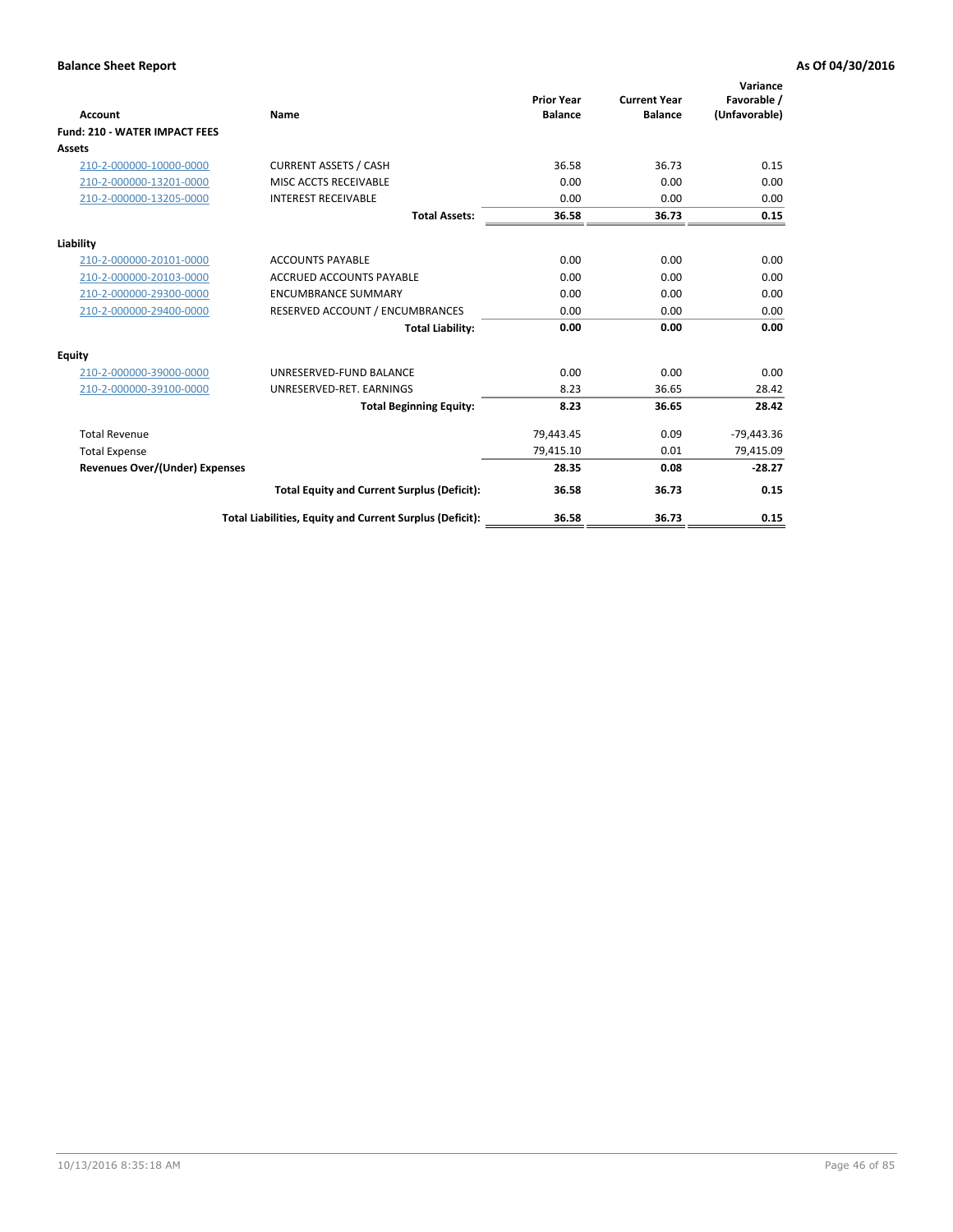| Account                                   | Name                                                     | <b>Prior Year</b><br><b>Balance</b> | <b>Current Year</b><br><b>Balance</b> | Variance<br>Favorable /<br>(Unfavorable) |
|-------------------------------------------|----------------------------------------------------------|-------------------------------------|---------------------------------------|------------------------------------------|
| <b>Fund: 211 - WASTEWATER IMPACT FEES</b> |                                                          |                                     |                                       |                                          |
| <b>Assets</b>                             |                                                          |                                     |                                       |                                          |
| 211-2-000000-10000-0000                   | <b>CURRENT ASSETS / CASH</b>                             | 27.85                               | 1,994.28                              | 1,966.43                                 |
| 211-2-000000-13201-0000                   | MISC ACCTS RECEIVABLE                                    | 0.00                                | 0.00                                  | 0.00                                     |
| 211-2-000000-13205-0000                   | <b>INTEREST RECEIVABLE</b>                               | 0.00                                | 0.00                                  | 0.00                                     |
|                                           | <b>Total Assets:</b>                                     | 27.85                               | 1,994.28                              | 1,966.43                                 |
| Liability                                 |                                                          |                                     |                                       |                                          |
| 211-2-000000-20101-0000                   | <b>ACCOUNTS PAYABLE</b>                                  | 0.00                                | 0.00                                  | 0.00                                     |
| 211-2-000000-20103-0000                   | <b>ACCRUED ACCOUNTS PAYABLE</b>                          | 0.00                                | 0.00                                  | 0.00                                     |
|                                           | <b>Total Liability:</b>                                  | 0.00                                | 0.00                                  | 0.00                                     |
| Equity                                    |                                                          |                                     |                                       |                                          |
| 211-2-000000-39000-0000                   | UNRESERVED-FUND BALANCE                                  | 0.00                                | 0.00                                  | 0.00                                     |
| 211-2-000000-39100-0000                   | UNRESERVED-RET. EARNINGS                                 | 9.39                                | 1,991.86                              | 1,982.47                                 |
|                                           | <b>Total Beginning Equity:</b>                           | 9.39                                | 1,991.86                              | 1,982.47                                 |
| <b>Total Revenue</b>                      |                                                          | 34,741.10                           | 4.29                                  | $-34,736.81$                             |
| <b>Total Expense</b>                      |                                                          | 34,722.64                           | 1.87                                  | 34,720.77                                |
| <b>Revenues Over/(Under) Expenses</b>     |                                                          | 18.46                               | 2.42                                  | $-16.04$                                 |
|                                           | <b>Total Equity and Current Surplus (Deficit):</b>       | 27.85                               | 1,994.28                              | 1,966.43                                 |
|                                           | Total Liabilities, Equity and Current Surplus (Deficit): | 27.85                               | 1,994.28                              | 1.966.43                                 |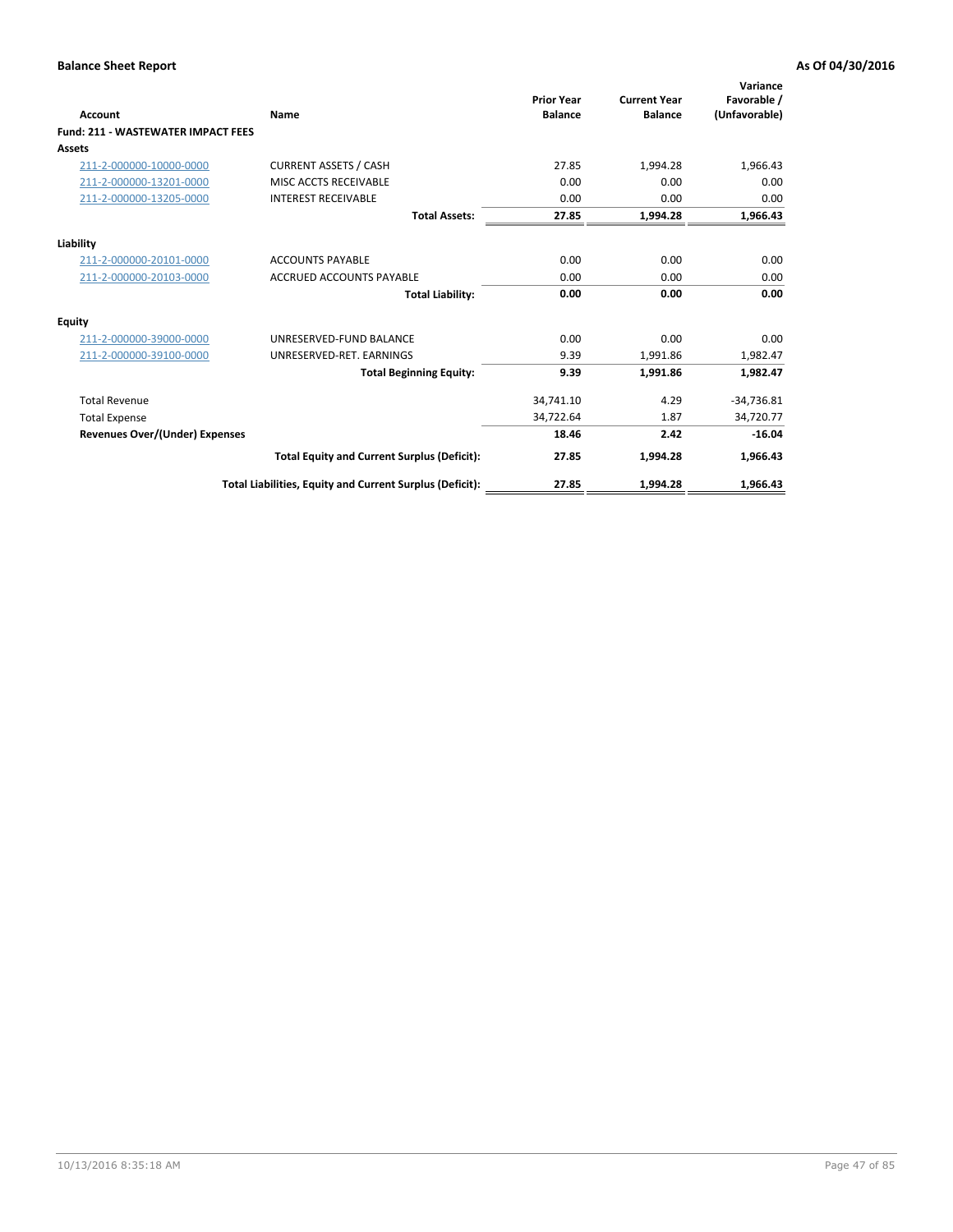| <b>Account</b>                        | Name                                                      | <b>Prior Year</b><br><b>Balance</b> | <b>Current Year</b><br><b>Balance</b> | Variance<br>Favorable /<br>(Unfavorable) |
|---------------------------------------|-----------------------------------------------------------|-------------------------------------|---------------------------------------|------------------------------------------|
|                                       | Fund: 212 - TX COMMUNITY DEV SWR SYSTEM IMPROV PROG GRANT |                                     |                                       |                                          |
| <b>Assets</b>                         |                                                           |                                     |                                       |                                          |
| 212-2-000000-10000-0000               | <b>CURRENT ASSETS / CASH</b>                              | $-4,933.42$                         | 0.00                                  | 4,933.42                                 |
| 212-2-000000-13201-0000               | MISC ACCTS RECEIVABLE                                     | 0.00                                | 0.00                                  | 0.00                                     |
| 212-2-000000-13205-0000               | <b>INTEREST RECEIVABLE</b>                                | 0.00                                | 0.00                                  | 0.00                                     |
| 212-2-000000-16301-0000               | FIXED ASSETS / C W I P                                    | 24,697.50                           | 0.00                                  | $-24,697.50$                             |
|                                       | <b>Total Assets:</b>                                      | 19,764.08                           | 0.00                                  | $-19,764.08$                             |
| Liability                             |                                                           |                                     |                                       |                                          |
| 212-2-000000-20101-0000               | <b>ACCOUNTS PAYABLE</b>                                   | 0.00                                | 0.00                                  | 0.00                                     |
| 212-2-000000-20102-0000               | <b>CREDIT CARD PAYABLE</b>                                | 0.00                                | 0.00                                  | 0.00                                     |
| 212-2-000000-20103-0000               | <b>ACCRUED ACCOUNTS PAYABLE</b>                           | 0.00                                | 0.00                                  | 0.00                                     |
| 212-2-000000-20139-0000               | <b>RETAINAGES PAYABLE</b>                                 | 0.00                                | 0.00                                  | 0.00                                     |
| 212-2-000000-20902-0000               | <b>DEFERRED GRANT REVENUE</b>                             | 0.00                                | 0.00                                  | 0.00                                     |
| 212-2-000000-21001-0000               | <b>GENERAL FUND / GENERAL FUND</b>                        | 0.00                                | 0.00                                  | 0.00                                     |
| 212-2-000000-29300-0000               | <b>ENCUMBRANCE SUMMARY</b>                                | 0.00                                | 0.00                                  | 0.00                                     |
| 212-2-000000-29400-0100               | RESERVED ACCOUNT / ENCUMBRANCES                           | 0.00                                | 0.00                                  | 0.00                                     |
|                                       | <b>Total Liability:</b>                                   | 0.00                                | 0.00                                  | 0.00                                     |
| Equity                                |                                                           |                                     |                                       |                                          |
| 212-2-000000-39100-0000               | UNRESERVED-RET. EARNINGS                                  | 55,000.00                           | 0.00                                  | $-55,000.00$                             |
|                                       | <b>Total Beginning Equity:</b>                            | 55,000.00                           | 0.00                                  | $-55,000.00$                             |
| <b>Total Revenue</b>                  |                                                           | 233,085.78                          | 0.00                                  | $-233,085.78$                            |
| <b>Total Expense</b>                  |                                                           | 268,321.70                          | 0.00                                  | 268,321.70                               |
| <b>Revenues Over/(Under) Expenses</b> |                                                           | $-35,235.92$                        | 0.00                                  | 35,235.92                                |
|                                       | <b>Total Equity and Current Surplus (Deficit):</b>        | 19,764.08                           | 0.00                                  | $-19,764.08$                             |
|                                       | Total Liabilities, Equity and Current Surplus (Deficit):  | 19,764.08                           | 0.00                                  | $-19,764.08$                             |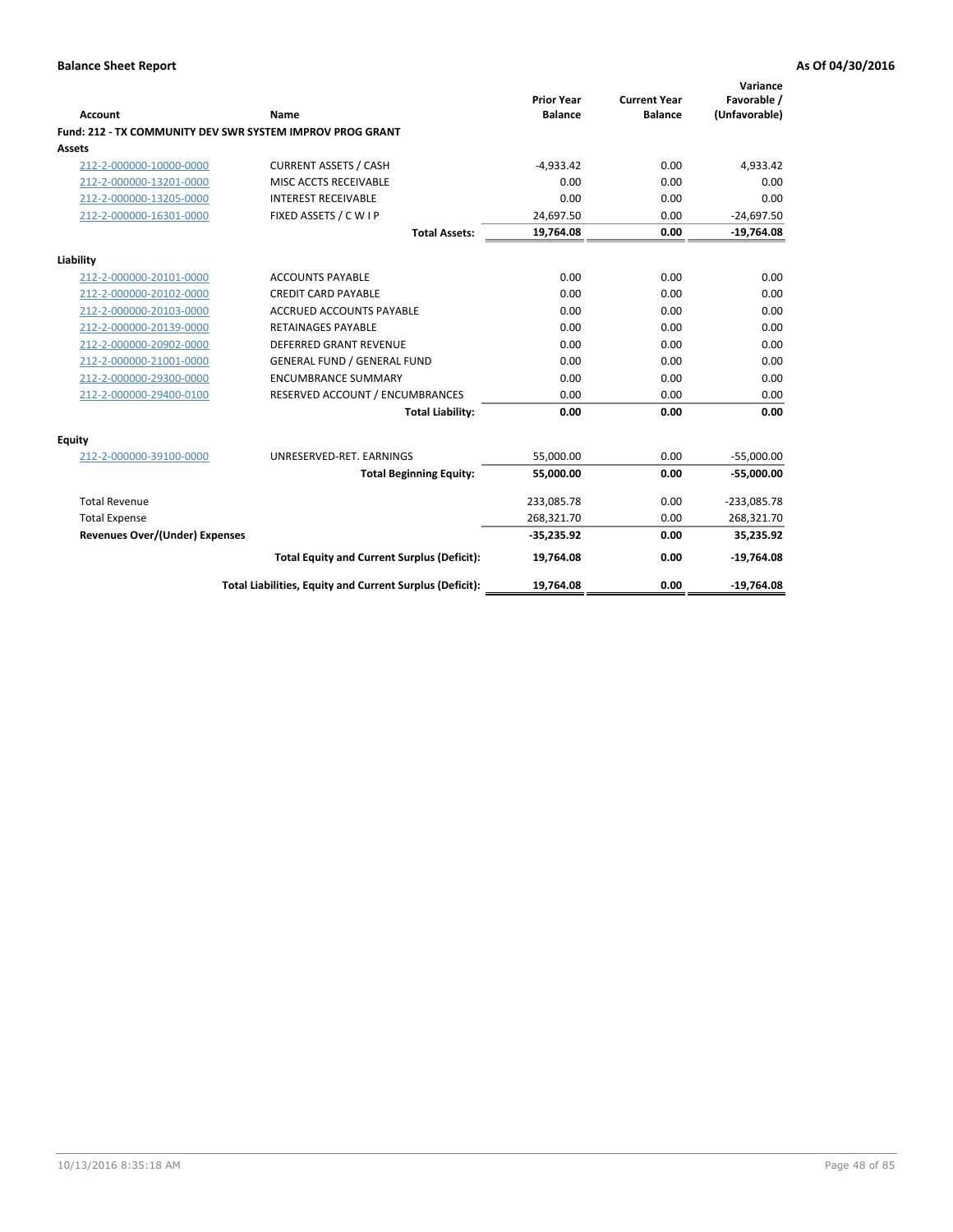|                                       |                                                          |                                     |                                       | Variance      |
|---------------------------------------|----------------------------------------------------------|-------------------------------------|---------------------------------------|---------------|
| <b>Account</b>                        | Name                                                     | <b>Prior Year</b><br><b>Balance</b> | <b>Current Year</b><br><b>Balance</b> | Favorable /   |
|                                       |                                                          |                                     |                                       | (Unfavorable) |
| <b>Fund: 216 - UTILIITY CIP FUND</b>  |                                                          |                                     |                                       |               |
| <b>Assets</b>                         |                                                          |                                     |                                       |               |
| 216-2-000000-10000-0000               | <b>CURRENT ASSETS / CASH</b>                             | 1,828,106.98                        | 2,921,427.33                          | 1,093,320.35  |
| 216-2-000000-11101-0000               | MBIA ACCOUNTS / 2002 WSSR                                | 0.00                                | 0.00                                  | 0.00          |
| 216-2-000000-11103-0000               | <b>2005 WSSR</b>                                         | 0.00                                | 0.00                                  | 0.00          |
| 216-2-000000-11403-0000               | RESERVE FUND / 2003 WSSR                                 | 0.01                                | 0.01                                  | 0.00          |
| 216-2-000000-11503-0000               | 2008WSSR CONST 486000273                                 | 0.00                                | 0.00                                  | 0.00          |
| 216-2-000000-13000-0000               | <b>CUSTOMER ACCTS RECEIVABLE</b>                         | 0.00                                | 0.00                                  | 0.00          |
| 216-2-000000-13002-0000               | ALLOW FOR UNCOLLECT REC                                  | 0.00                                | 0.00                                  | 0.00          |
| 216-2-000000-13003-0000               | UNBILLED YEAR-END ACCRUAL                                | 0.00                                | 0.00                                  | 0.00          |
| 216-2-000000-13201-0000               | <b>MISC ACCTS RECEIVABLE</b>                             | 0.00                                | 0.00                                  | 0.00          |
| 216-2-000000-13205-0000               | <b>INTEREST RECEIVABLE</b>                               | 0.00                                | 0.00                                  | 0.00          |
| 216-2-000000-16301-0000               | FIXED ASSETS / C W I P                                   | 352,476.09                          | 958,468.54                            | 605,992.45    |
|                                       | <b>Total Assets:</b>                                     | 2,180,583.08                        | 3,879,895.88                          | 1,699,312.80  |
|                                       |                                                          |                                     |                                       |               |
| Liability                             |                                                          |                                     |                                       |               |
| 216-2-000000-20101-0000               | <b>ACCOUNTS PAYABLE</b>                                  | $-5,135.88$                         | 0.00                                  | $-5,135.88$   |
| 216-2-000000-20102-0000               | <b>CREDIT CARD PAYABLE</b>                               | 0.00                                | 0.00                                  | 0.00          |
| 216-2-000000-20103-0000               | <b>ACCRUED ACCOUNTS PAYABLE</b>                          | 0.00                                | 0.00                                  | 0.00          |
| 216-2-000000-20113-0000               | <b>DEVELOPERS ESCROW</b>                                 | 800.00                              | 0.00                                  | 800.00        |
| 216-2-000000-20139-0000               | <b>RETAINAGES PAYABLE</b>                                | 22,001.86                           | 36,096.57                             | $-14,094.71$  |
| 216-2-000000-21101-0000               | ENTERPRISE / WTR/WWTR UTILITY FUND                       | 18,939,652.64                       | 18,939,652.64                         | 0.00          |
| 216-2-000000-29300-0000               | <b>ENCUMBRANCE SUMMARY</b>                               | 0.00                                | 0.00                                  | 0.00          |
| 216-2-000000-29400-0100               | RESERVED ACCOUNT / ENCUMBRANCES                          | 0.00                                | 0.00                                  | 0.00          |
|                                       | <b>Total Liability:</b>                                  | 18,957,318.62                       | 18,975,749.21                         | $-18,430.59$  |
|                                       |                                                          |                                     |                                       |               |
| <b>Equity</b>                         |                                                          |                                     |                                       |               |
| 216-2-000000-39000-0000               | UNRESERVED-FUND BALANCE                                  | 0.00                                | 0.00                                  | 0.00          |
| 216-2-000000-39100-0000               | UNRESERVED-RET. EARNINGS                                 | $-16,633,628.07$                    | -15,886,357.89                        | 747,270.18    |
|                                       | <b>Total Beginning Equity:</b>                           | $-16,633,628.07$                    | -15,886,357.89                        | 747,270.18    |
| <b>Total Revenue</b>                  |                                                          | 913,433.01                          | 1,050,678.42                          | 137,245.41    |
| <b>Total Expense</b>                  |                                                          | 1,056,540.48                        | 260,173.86                            | 796,366.62    |
| <b>Revenues Over/(Under) Expenses</b> |                                                          | $-143, 107.47$                      | 790,504.56                            | 933,612.03    |
|                                       | <b>Total Equity and Current Surplus (Deficit):</b>       | -16,776,735.54                      | $-15,095,853.33$                      | 1,680,882.21  |
|                                       | Total Liabilities, Equity and Current Surplus (Deficit): | 2,180,583.08                        | 3,879,895.88                          | 1,699,312.80  |
|                                       |                                                          |                                     |                                       |               |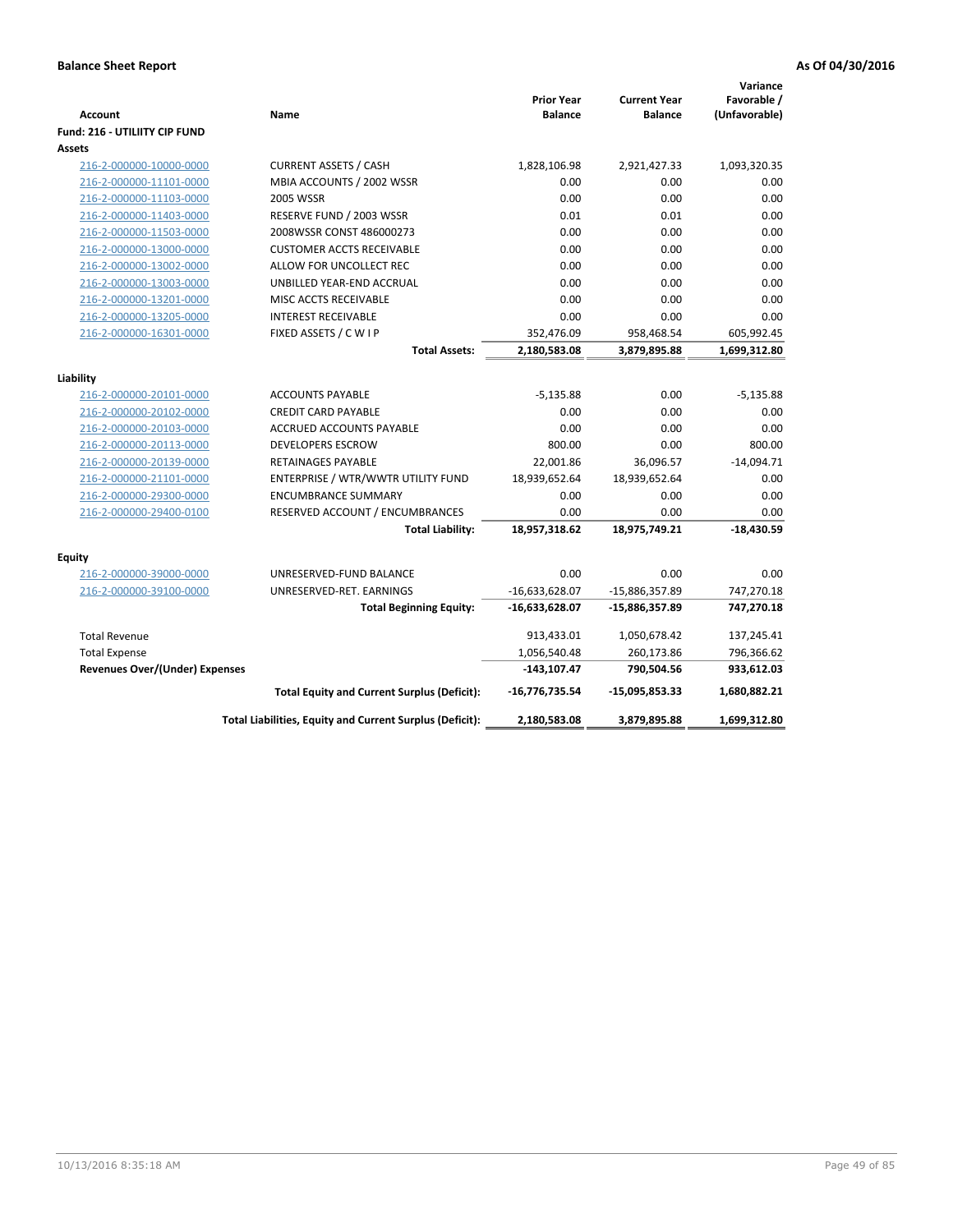|                                                |                                                          | <b>Prior Year</b> | <b>Current Year</b> | Variance<br>Favorable / |
|------------------------------------------------|----------------------------------------------------------|-------------------|---------------------|-------------------------|
| <b>Account</b>                                 | Name                                                     | <b>Balance</b>    | <b>Balance</b>      | (Unfavorable)           |
| <b>Fund: 217 - WASTEWATER RECLAMATION FUND</b> |                                                          |                   |                     |                         |
| <b>Assets</b>                                  |                                                          |                   |                     |                         |
| 217-2-000000-10000-0000                        | <b>CURRENT ASSETS / CASH</b>                             | 0.00              | 0.00                | 0.00                    |
| 217-2-000000-11301-0000                        | TEXASTERM / 2008 WSSR REVENUE BOND                       | 0.00              | 0.00                | 0.00                    |
| 217-2-000000-11302-0000                        | 2008 WSSR REVENUE BOND                                   | 0.00              | 0.00                | 0.00                    |
| 217-2-000000-11503-0000                        | 2008WSSR CONST 486000273                                 | 733,093.44        | 734,687.24          | 1,593.80                |
| 217-2-000000-13000-0000                        | <b>CUSTOMER ACCTS RECEIVABLE</b>                         | 0.00              | 0.00                | 0.00                    |
| 217-2-000000-13002-0000                        | ALLOW FOR UNCOLLECT REC                                  | 0.00              | 0.00                | 0.00                    |
| 217-2-000000-13201-0000                        | MISC ACCTS RECEIVABLE                                    | 0.00              | 0.00                | 0.00                    |
| 217-2-000000-13205-0000                        | <b>INTEREST RECEIVABLE</b>                               | 0.00              | 0.00                | 0.00                    |
| 217-2-000000-16301-0000                        | FIXED ASSETS / C W I P                                   | 0.00              | 0.00                | 0.00                    |
|                                                | <b>Total Assets:</b>                                     | 733,093.44        | 734,687.24          | 1,593.80                |
|                                                |                                                          |                   |                     |                         |
| Liability                                      |                                                          |                   |                     |                         |
| 217-2-000000-20101-0000                        | <b>ACCOUNTS PAYABLE</b>                                  | 0.00              | 0.00                | 0.00                    |
| 217-2-000000-20102-0000                        | <b>CREDIT CARD PAYABLE</b>                               | 0.00              | 0.00                | 0.00                    |
| 217-2-000000-20103-0000                        | ACCRUED ACCOUNTS PAYABLE                                 | 0.00              | 0.00                | 0.00                    |
| 217-2-000000-20139-0000                        | <b>RETAINAGES PAYABLE</b>                                | 0.00              | 0.00                | 0.00<br>0.00            |
| 217-2-000000-21101-0000                        | ENTERPRISE / WTR/WWTR UTILITY FUND                       | 19,396,374.21     | 19,396,374.21       |                         |
| 217-2-000000-29300-0000                        | <b>ENCUMBRANCE SUMMARY</b>                               | 0.00              | 0.00                | 0.00<br>0.00            |
| 217-2-000000-29400-0100                        | RESERVED ACCOUNT / ENCUMBRANCES                          | 0.00              | 0.00                |                         |
|                                                | <b>Total Liability:</b>                                  | 19,396,374.21     | 19,396,374.21       | 0.00                    |
| <b>Equity</b>                                  |                                                          |                   |                     |                         |
| 217-2-000000-39100-0000                        | UNRESERVED-RET. EARNINGS                                 | $-18,663,590.17$  | $-18,662,962.72$    | 627.45                  |
|                                                | <b>Total Beginning Equity:</b>                           | -18,663,590.17    | $-18,662,962.72$    | 627.45                  |
| <b>Total Revenue</b>                           |                                                          | 309.40            | 1,275.75            | 966.35                  |
| <b>Total Expense</b>                           |                                                          | 0.00              | 0.00                | 0.00                    |
| <b>Revenues Over/(Under) Expenses</b>          |                                                          | 309.40            | 1,275.75            | 966.35                  |
|                                                | <b>Total Equity and Current Surplus (Deficit):</b>       | -18,663,280.77    | -18,661,686.97      | 1,593.80                |
|                                                | Total Liabilities, Equity and Current Surplus (Deficit): | 733,093.44        | 734,687.24          | 1,593.80                |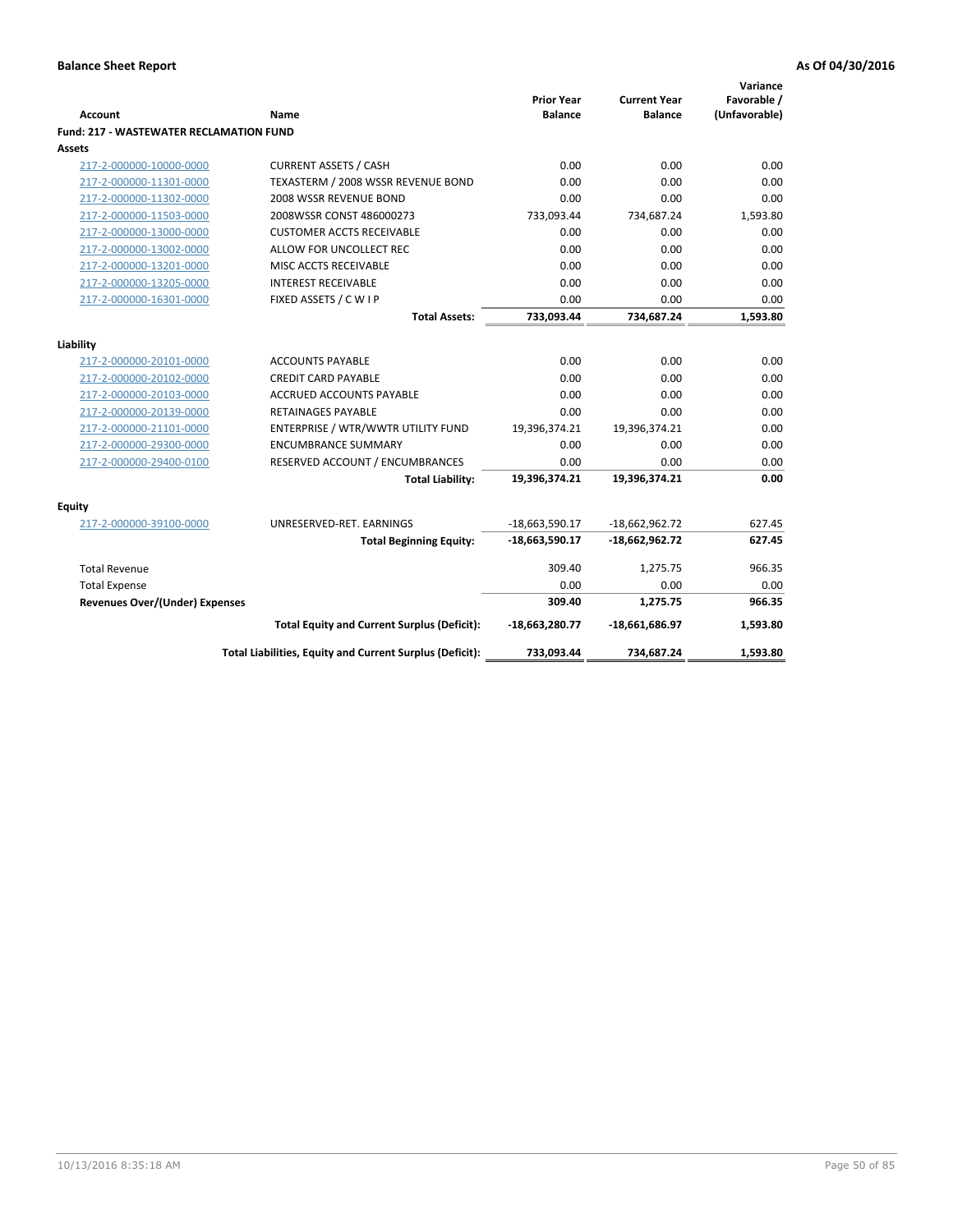| <b>Account</b>                        | Name                                                     | <b>Prior Year</b><br><b>Balance</b> | <b>Current Year</b><br><b>Balance</b> | Variance<br>Favorable /<br>(Unfavorable) |
|---------------------------------------|----------------------------------------------------------|-------------------------------------|---------------------------------------|------------------------------------------|
| Fund: 300 - AIRPORT FUND              |                                                          |                                     |                                       |                                          |
| Assets                                |                                                          |                                     |                                       |                                          |
| 300-2-000000-10000-0000               | <b>CURRENT ASSETS / CASH</b>                             | 260,713.27                          | 717,503.94                            | 456,790.67                               |
| 300-2-000000-13201-0000               | MISC ACCTS RECEIVABLE                                    | 0.00                                | 0.00                                  | 0.00                                     |
| 300-2-000000-13202-0000               | <b>EMPLOYEE ADVANCES</b>                                 | 0.00                                | 0.00                                  | 0.00                                     |
| 300-2-000000-13203-0000               | NON-CURRENT ASSETS / PREPAYMENTS                         | 0.00                                | 0.00                                  | 0.00                                     |
| 300-2-000000-13205-0000               | <b>INTEREST RECEIVABLE</b>                               | 0.00                                | 0.00                                  | 0.00                                     |
| 300-2-000000-14126-0000               | <b>GRANT FUND / AIRPORT GRANT FUND</b>                   | 0.00                                | 0.00                                  | 0.00                                     |
| 300-2-000000-16001-0000               | FIXED ASSETS / LAND                                      | 813,937.00                          | 813,937.00                            | 0.00                                     |
| 300-2-000000-16002-0000               | FIXED ASSETS / IMPROVMENTS-NON BUILDI                    | 53,523,321.36                       | 64,531,290.21                         | 11,007,968.85                            |
| 300-2-000000-16003-0000               | ACCUM DEPR / IMPROVEMENTS-NON BUILI                      | -30,541,794.31                      | $-32,694,577.61$                      | $-2,152,783.30$                          |
| 300-2-000000-16004-0000               | FIXED ASSETS / BUILDINGS                                 | 60,824,408.10                       | 60,824,408.10                         | 0.00                                     |
| 300-2-000000-16005-0000               | <b>ACCUM DEPR / BUILDINGS</b>                            | -20,885,470.54                      | -22,157,381.37                        | $-1,271,910.83$                          |
| 300-2-000000-16201-0000               | FIXED ASSETS / MACHINERY AND EQUIPMEN                    | 12,340.00                           | 12,340.00                             | 0.00                                     |
| 300-2-000000-16202-0000               | ACCUM DEPR / MACHINERY AND EQUIPMEI                      | $-12,339.94$                        | $-12,339.94$                          | 0.00                                     |
| 300-2-000000-16301-0000               | FIXED ASSETS / C W I P                                   | 70,357.55                           | 1,024,406.10                          | 954,048.55                               |
| 300-2-000000-17501-0000               | <b>EMPLOYEE CONTRIBUTIONS</b>                            | 0.00                                | 0.00                                  | 0.00                                     |
| 300-2-000000-17504-0000               | <b>INVESTMENT RETURN</b>                                 | 0.00                                | 0.00                                  | 0.00                                     |
| 300-2-000000-17508-0000               | <b>EXPERIENCE DIFFERENCE</b>                             | 0.00                                | 0.00                                  | 0.00                                     |
|                                       | <b>Total Assets:</b>                                     | 64,065,472.49                       | 73,059,586.43                         | 8,994,113.94                             |
|                                       |                                                          |                                     |                                       |                                          |
| Liability                             |                                                          |                                     |                                       |                                          |
| 300-2-000000-20101-0000               | <b>ACCOUNTS PAYABLE</b>                                  | $-90.00$                            | 0.00                                  | $-90.00$                                 |
| 300-2-000000-20102-0000               | <b>CREDIT CARD PAYABLE</b>                               | 0.00                                | 0.00                                  | 0.00                                     |
| 300-2-000000-20103-0000               | ACCRUED ACCOUNTS PAYABLE                                 | 0.00                                | 0.00                                  | 0.00                                     |
| 300-2-000000-20105-0000               | <b>L-3 FUNDS PAYABLE</b>                                 | 34,530.60                           | 0.00                                  | 34,530.60                                |
| 300-2-000000-20106-0000               | <b>GRANT MATCH</b>                                       | 0.00                                | 0.00                                  | 0.00                                     |
| 300-2-000000-20108-0000               | MATURED BONDS PAYABLE                                    | 0.00                                | 0.00                                  | 0.00                                     |
| 300-2-000000-20110-0000               | REVENUE BONDS PAYABLE                                    | 0.00                                | 0.00                                  | 0.00                                     |
| 300-2-000000-20111-0000               | MATURED INTEREST PAYABLE                                 | 0.00                                | 0.00                                  | 0.00                                     |
| 300-2-000000-20112-0000               | <b>ACCRUED INTEREST PAYABLE</b>                          | 0.00                                | 0.00                                  | 0.00                                     |
| 300-2-000000-20139-0000               | RETAINAGES PAYABLE                                       | 0.00                                | 0.00                                  | 0.00                                     |
| 300-2-000000-20141-0000               | <b>TELEPHONE CLEARING</b>                                | 0.00                                | 0.00                                  | 0.00                                     |
| 300-2-000000-20160-0000               | <b>UNAPPLIED CREDIT</b>                                  | 0.00                                | 0.00                                  | 0.00                                     |
| 300-2-000000-20201-0000               | DEFERRED REVENUE                                         | 0.00                                | 0.00                                  | 0.00                                     |
| 300-2-000000-21001-0000               | <b>GENERAL FUND / GENERAL FUND</b>                       | 0.00                                | 0.00                                  | 0.00                                     |
| 300-2-000000-22001-0000               | SALARIES PAYABLE                                         | 865.12                              | 1,078.43                              | $-213.31$                                |
| 300-2-000000-22002-0000               | VACATION/SICK PAYABLE                                    | 244.13                              | 966.57                                | $-722.44$                                |
| 300-2-000000-26001-0000               | COMPENSATED ABSENCES PAY                                 | $-0.21$                             | 1,112.85                              | $-1,113.06$                              |
| 300-2-000000-26101-0000               | <b>GENERAL OBLIG BONDS PAY</b>                           | 0.00                                | 0.00                                  | 0.00                                     |
| 300-2-000000-26102-0000               | REVENUE BONDS PAYABLE                                    | 0.00                                | 0.00                                  | 0.00                                     |
| 300-2-000000-29300-0000               | <b>ENCUMBRANCE SUMMARY</b>                               | 0.00                                | 0.00                                  | 0.00                                     |
| 300-2-000000-29400-0100               | RESERVED ACCOUNT / ENCUMBRANCES                          | 0.00                                | 0.00                                  | 0.00                                     |
| 300-2-000000-29999-0000               | NET PENSION LIABILITY                                    | 0.00                                | 0.00                                  | 0.00                                     |
|                                       | <b>Total Liability:</b>                                  | 35,549.64                           | 3,157.85                              | 32,391.79                                |
|                                       |                                                          |                                     |                                       |                                          |
| Equity                                |                                                          |                                     |                                       |                                          |
| 300-2-000000-39000-0000               | UNRESERVED-FUND BALANCE                                  | 0.00                                | 0.00                                  | 0.00                                     |
| 300-2-000000-39100-0000               | UNRESERVED-RET. EARNINGS                                 | 63,671,453.00                       | 72,742,602.86                         | 9,071,149.86                             |
| 300-2-000000-39500-0000               | <b>NET POSITION - PENSION</b>                            | 0.00                                | 0.00                                  | 0.00                                     |
|                                       | <b>Total Beginning Equity:</b>                           | 63,671,453.00                       | 72,742,602.86                         | 9,071,149.86                             |
| <b>Total Revenue</b>                  |                                                          | 438,368.99                          | 445,002.02                            | 6,633.03                                 |
| <b>Total Expense</b>                  |                                                          | 79,899.14                           | 131,176.30                            | $-51,277.16$                             |
| <b>Revenues Over/(Under) Expenses</b> |                                                          | 358,469.85                          | 313,825.72                            | -44,644.13                               |
|                                       |                                                          |                                     |                                       |                                          |
|                                       | <b>Total Equity and Current Surplus (Deficit):</b>       | 64,029,922.85                       | 73,056,428.58                         | 9,026,505.73                             |
|                                       | Total Liabilities, Equity and Current Surplus (Deficit): | 64,065,472.49                       | 73,059,586.43                         | 8,994,113.94                             |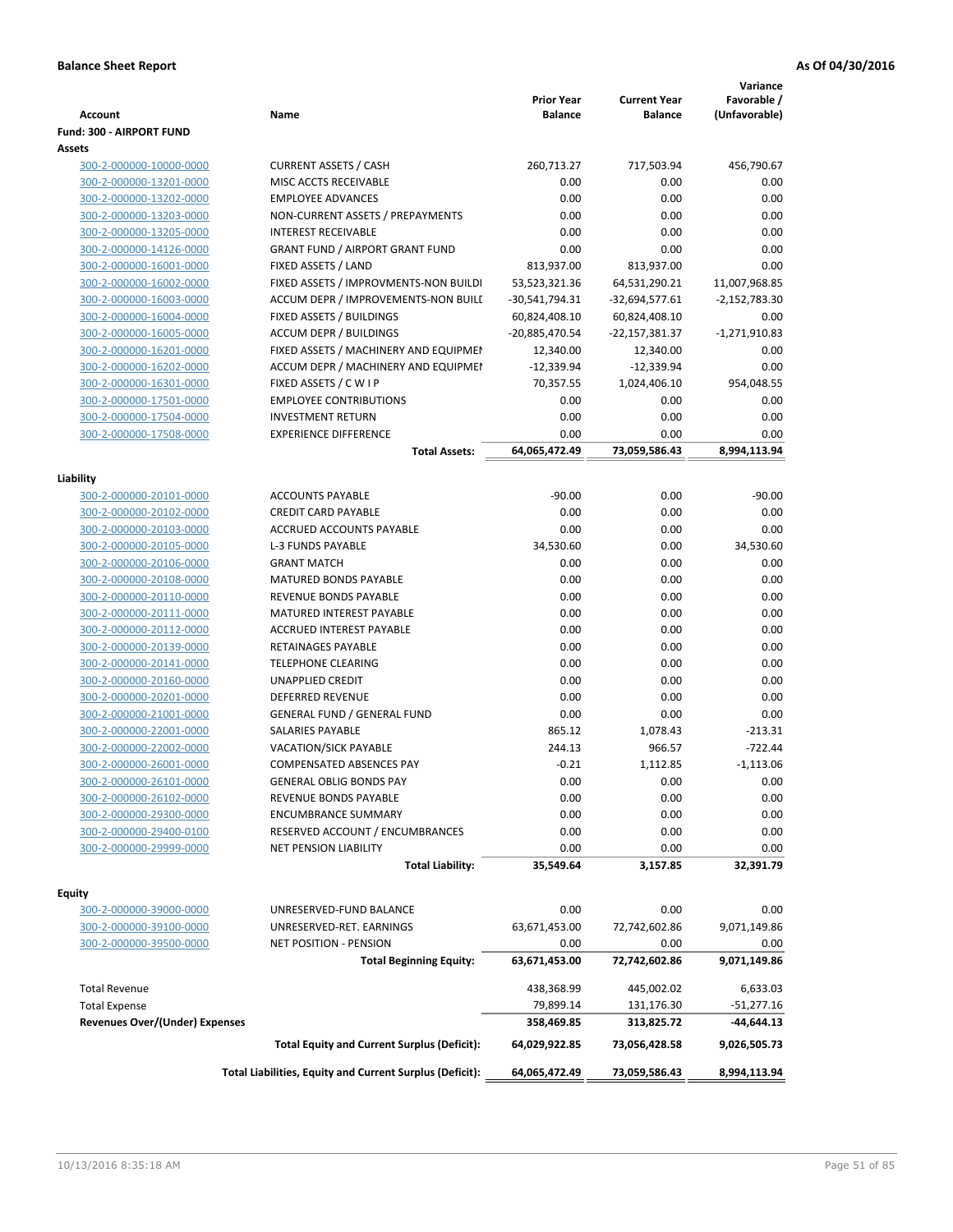|                                 |                                                          |                                     |                                       | Variance                     |
|---------------------------------|----------------------------------------------------------|-------------------------------------|---------------------------------------|------------------------------|
| Account                         | Name                                                     | <b>Prior Year</b><br><b>Balance</b> | <b>Current Year</b><br><b>Balance</b> | Favorable /<br>(Unfavorable) |
| Fund: 320 - AIRPORT TXDOT GRANT |                                                          |                                     |                                       |                              |
| <b>Assets</b>                   |                                                          |                                     |                                       |                              |
| 320-2-000000-10000-0000         | <b>CURRENT ASSETS / CASH</b>                             | 69,646.56                           | 0.00                                  | $-69,646.56$                 |
| 320-2-000000-13201-0000         | MISC ACCTS RECEIVABLE                                    | 0.00                                | 0.00                                  | 0.00                         |
| 320-2-000000-13205-0000         | <b>INTEREST RECEIVABLE</b>                               | 0.00                                | 0.00                                  | 0.00                         |
|                                 | <b>Total Assets:</b>                                     | 69,646.56                           | 0.00                                  | $-69,646.56$                 |
| Liability                       |                                                          |                                     |                                       |                              |
| 320-2-000000-20101-0000         | <b>ACCOUNTS PAYABLE</b>                                  | 0.00                                | 0.00                                  | 0.00                         |
| 320-2-000000-20102-0000         | <b>CREDIT CARD PAYABLE</b>                               | 0.00                                | 0.00                                  | 0.00                         |
| 320-2-000000-20103-0000         | <b>ACCRUED ACCOUNTS PAYABLE</b>                          | 0.00                                | 0.00                                  | 0.00                         |
| 320-2-000000-20902-0000         | <b>DEFERRED GRANT REVENUE</b>                            | 0.00                                | 0.00                                  | 0.00                         |
| 320-2-000000-21125-0000         | DUE TO / AIRPORT FUND                                    | 0.00                                | 0.00                                  | 0.00                         |
| 320-2-000000-29300-0000         | <b>ENCUMBRANCE SUMMARY</b>                               | 0.00                                | 0.00                                  | 0.00                         |
| 320-2-000000-29400-0100         | RESERVED ACCOUNT / ENCUMBRANCES                          | 0.00                                | 0.00                                  | 0.00                         |
|                                 | <b>Total Liability:</b>                                  | 0.00                                | 0.00                                  | 0.00                         |
| Equity                          |                                                          |                                     |                                       |                              |
| 320-2-000000-39000-0000         | UNRESERVED-FUND BALANCE                                  | 69,646.56                           | 69,646.56                             | 0.00                         |
|                                 | <b>Total Beginning Equity:</b>                           | 69,646.56                           | 69,646.56                             | 0.00                         |
| <b>Total Revenue</b>            |                                                          | 56,492.37                           | 47,694.00                             | $-8,798.37$                  |
| <b>Total Expense</b>            |                                                          | 56,492.37                           | 117,340.56                            | $-60,848.19$                 |
| Revenues Over/(Under) Expenses  |                                                          | 0.00                                | $-69,646.56$                          | $-69,646.56$                 |
|                                 | <b>Total Equity and Current Surplus (Deficit):</b>       | 69,646.56                           | 0.00                                  | $-69,646.56$                 |
|                                 | Total Liabilities, Equity and Current Surplus (Deficit): | 69,646.56                           | 0.00                                  | $-69.646.56$                 |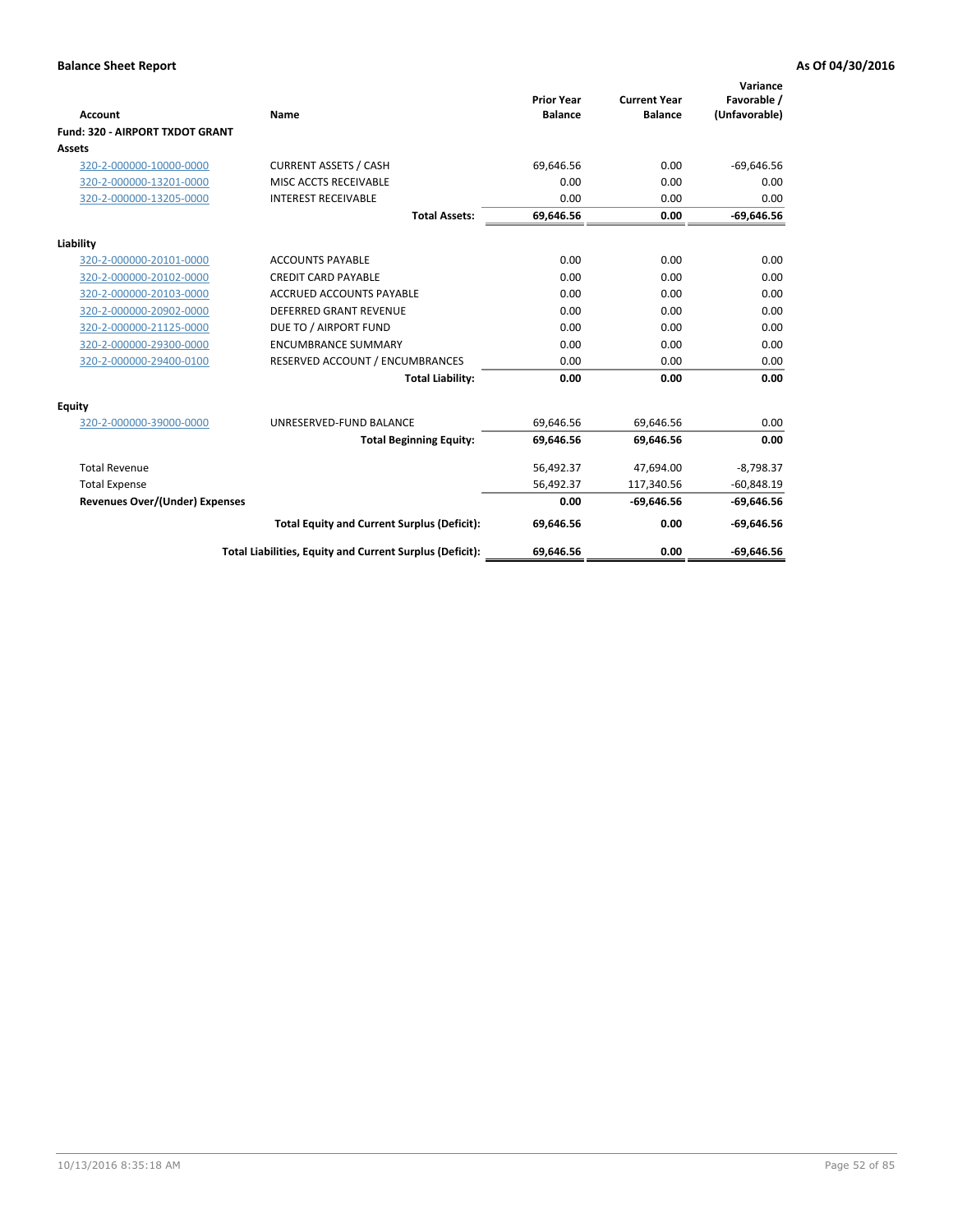| <b>Account</b>                          | Name                                                     | <b>Prior Year</b><br><b>Balance</b> | <b>Current Year</b><br><b>Balance</b> | Variance<br>Favorable /<br>(Unfavorable) |
|-----------------------------------------|----------------------------------------------------------|-------------------------------------|---------------------------------------|------------------------------------------|
| <b>Fund: 360 - AIRPORT CAPITAL FUND</b> |                                                          |                                     |                                       |                                          |
| Assets                                  |                                                          |                                     |                                       |                                          |
| 360-2-000000-10000-0000                 | <b>CURRENT ASSETS / CASH</b>                             | 624,290.72                          | 785,270.88                            | 160,980.16                               |
| 360-2-000000-13201-0000                 | MISC ACCTS RECEIVABLE                                    | 0.00                                | 0.00                                  | 0.00                                     |
| 360-2-000000-13205-0000                 | <b>INTEREST RECEIVABLE</b>                               | 0.00                                | 0.00                                  | 0.00                                     |
| 360-2-000000-16301-0000                 | FIXED ASSETS / C W I P                                   | 66,769.54                           | 146,068.31                            | 79,298.77                                |
|                                         | <b>Total Assets:</b>                                     | 691,060.26                          | 931,339.19                            | 240,278.93                               |
| Liability                               |                                                          |                                     |                                       |                                          |
| 360-2-000000-20101-0000                 | <b>ACCOUNTS PAYABLE</b>                                  | 0.00                                | 0.00                                  | 0.00                                     |
| 360-2-000000-20102-0000                 | <b>CREDIT CARD PAYABLE</b>                               | 0.00                                | 0.00                                  | 0.00                                     |
| 360-2-000000-20103-0000                 | <b>ACCRUED ACCOUNTS PAYABLE</b>                          | 0.00                                | 0.00                                  | 0.00                                     |
| 360-2-000000-20125-0000                 | SALES TAX PAYABLE / IN THE CITY                          | 0.00                                | 0.00                                  | 0.00                                     |
| 360-2-000000-20139-0000                 | <b>RETAINAGES PAYABLE</b>                                | 0.00                                | 0.00                                  | 0.00                                     |
| 360-2-000000-21001-0000                 | <b>GENERAL FUND / GENERAL FUND</b>                       | 0.00                                | 0.00                                  | 0.00                                     |
| 360-2-000000-27001-0000                 | <b>CONTRIBUTED CAPITAL</b>                               | 0.00                                | 0.00                                  | 0.00                                     |
| 360-2-000000-29300-0000                 | <b>ENCUMBRANCE SUMMARY</b>                               | 0.00                                | 0.00                                  | 0.00                                     |
| 360-2-000000-29400-0000                 | RESERVED ACCOUNT / ENCUMBRANCES                          | 0.00                                | 0.00                                  | 0.00                                     |
|                                         | <b>Total Liability:</b>                                  | 0.00                                | 0.00                                  | 0.00                                     |
| Equity                                  |                                                          |                                     |                                       |                                          |
| 360-2-000000-39000-0000                 | UNRESERVED-FUND BALANCE                                  | 0.00                                | 0.00                                  | 0.00                                     |
| 360-2-000000-39100-0000                 | UNRESERVED-RET. EARNINGS                                 | 424,698.72                          | 847,601.72                            | 422,903.00                               |
|                                         | <b>Total Beginning Equity:</b>                           | 424,698.72                          | 847,601.72                            | 422,903.00                               |
| <b>Total Revenue</b>                    |                                                          | 314,156.78                          | 102,632.69                            | $-211,524.09$                            |
| <b>Total Expense</b>                    |                                                          | 47,795.24                           | 18,895.22                             | 28,900.02                                |
| <b>Revenues Over/(Under) Expenses</b>   |                                                          | 266,361.54                          | 83,737.47                             | $-182,624.07$                            |
|                                         | <b>Total Equity and Current Surplus (Deficit):</b>       | 691,060.26                          | 931.339.19                            | 240,278.93                               |
|                                         | Total Liabilities, Equity and Current Surplus (Deficit): | 691,060.26                          | 931,339.19                            | 240,278.93                               |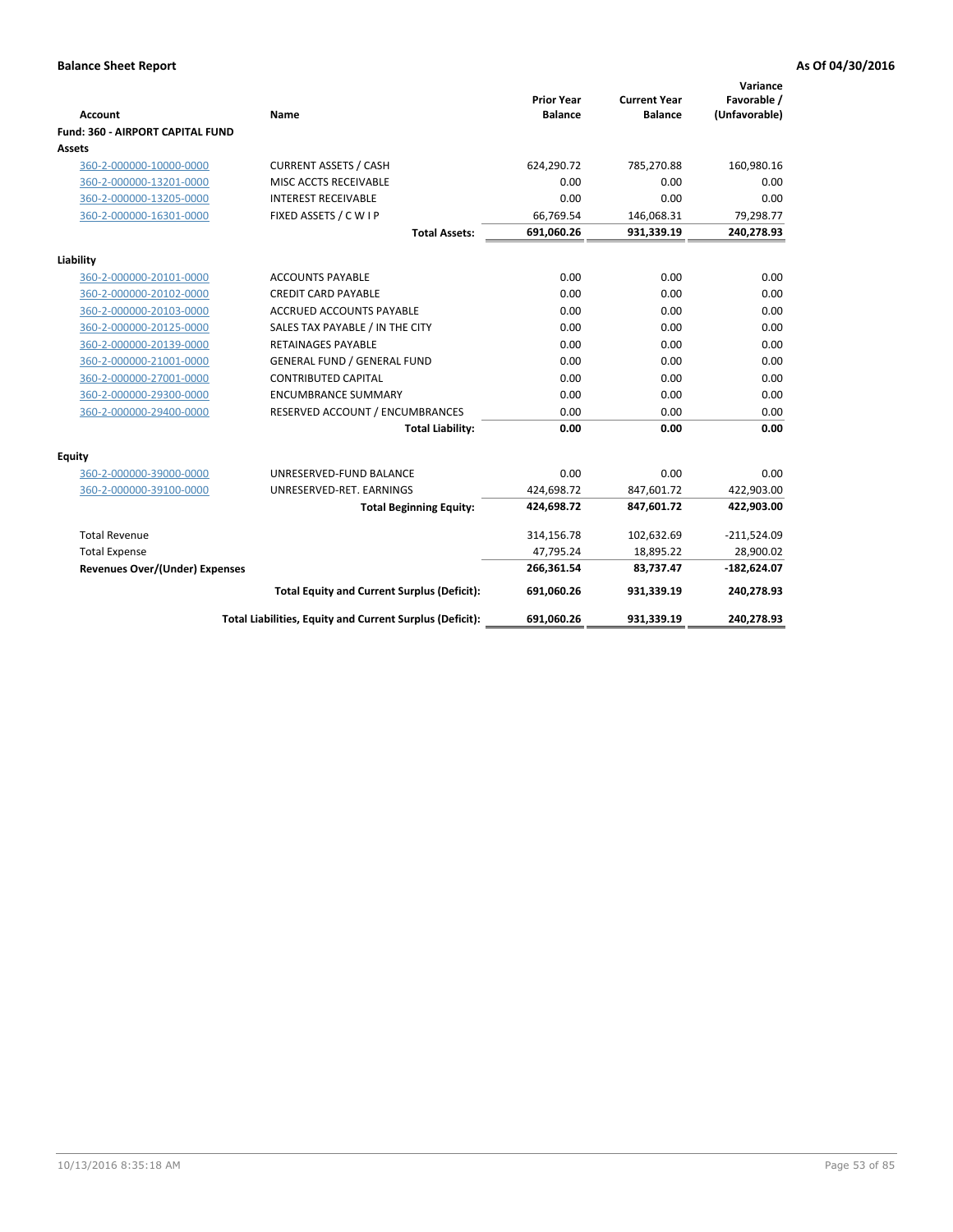| <b>Account</b>                        | <b>Name</b>                                              | <b>Prior Year</b><br><b>Balance</b> | <b>Current Year</b><br><b>Balance</b> | Variance<br>Favorable /<br>(Unfavorable) |
|---------------------------------------|----------------------------------------------------------|-------------------------------------|---------------------------------------|------------------------------------------|
| <b>Fund: 361 - L3-IDC FUND</b>        |                                                          |                                     |                                       |                                          |
| Assets                                |                                                          |                                     |                                       |                                          |
| 361-2-000000-10000-0000               | <b>CURRENT ASSETS / CASH</b>                             | 0.00                                | 0.00                                  | 0.00                                     |
| 361-2-000000-13201-0000               | MISC ACCTS RECEIVABLE                                    | 0.00                                | 0.00                                  | 0.00                                     |
| 361-2-000000-13205-0000               | <b>INTEREST RECEIVABLE</b>                               | 0.00                                | 0.00                                  | 0.00                                     |
|                                       | <b>Total Assets:</b>                                     | 0.00                                | 0.00                                  | 0.00                                     |
| Liability                             |                                                          |                                     |                                       |                                          |
| 361-2-000000-20101-0000               | <b>ACCOUNTS PAYABLE</b>                                  | 0.00                                | 0.00                                  | 0.00                                     |
| 361-2-000000-20102-0000               | <b>CREDIT CARD PAYABLE</b>                               | 0.00                                | 0.00                                  | 0.00                                     |
| 361-2-000000-20103-0000               | MISCELLANEOUS LIABILITIES                                | 0.00                                | 0.00                                  | 0.00                                     |
| 361-2-000000-20108-0000               | <b>MATURED BONDS PAYABLE</b>                             | 0.00                                | 0.00                                  | 0.00                                     |
| 361-2-000000-20111-0000               | <b>MATURED INTEREST PAYABLE</b>                          | 0.00                                | 0.00                                  | 0.00                                     |
| 361-2-000000-20112-0000               | <b>ACCRUED INTEREST PAYABLE</b>                          | 0.00                                | 0.00                                  | 0.00                                     |
| 361-2-000000-20139-0000               | <b>RETAINAGES PAYABLE</b>                                | 0.00                                | 0.00                                  | 0.00                                     |
| 361-2-000000-21001-0000               | <b>GENERAL FUND / GENERAL FUND</b>                       | 0.00                                | 0.00                                  | 0.00                                     |
|                                       | <b>Total Liability:</b>                                  | 0.00                                | 0.00                                  | 0.00                                     |
| Equity                                |                                                          |                                     |                                       |                                          |
| 361-2-000000-39000-0000               | UNRESERVED-FUND BALANCE                                  | 0.00                                | 0.00                                  | 0.00                                     |
| 361-2-000000-39100-0000               | UNRESERVED-RET. EARNINGS                                 | $-2,881,924.85$                     | $-2,881,924.85$                       | 0.00                                     |
| 361-2-000000-39150-0000               | RESERVED-RET. EARNINGS                                   | 2,881,924.85                        | 2,881,924.85                          | 0.00                                     |
|                                       | <b>Total Beginning Equity:</b>                           | 0.00                                | 0.00                                  | 0.00                                     |
| <b>Total Revenue</b>                  |                                                          | 0.00                                | 0.00                                  | 0.00                                     |
| <b>Total Expense</b>                  |                                                          | 0.00                                | 0.00                                  | 0.00                                     |
| <b>Revenues Over/(Under) Expenses</b> |                                                          | 0.00                                | 0.00                                  | 0.00                                     |
|                                       | <b>Total Equity and Current Surplus (Deficit):</b>       | 0.00                                | 0.00                                  | 0.00                                     |
|                                       | Total Liabilities, Equity and Current Surplus (Deficit): | 0.00                                | 0.00                                  | 0.00                                     |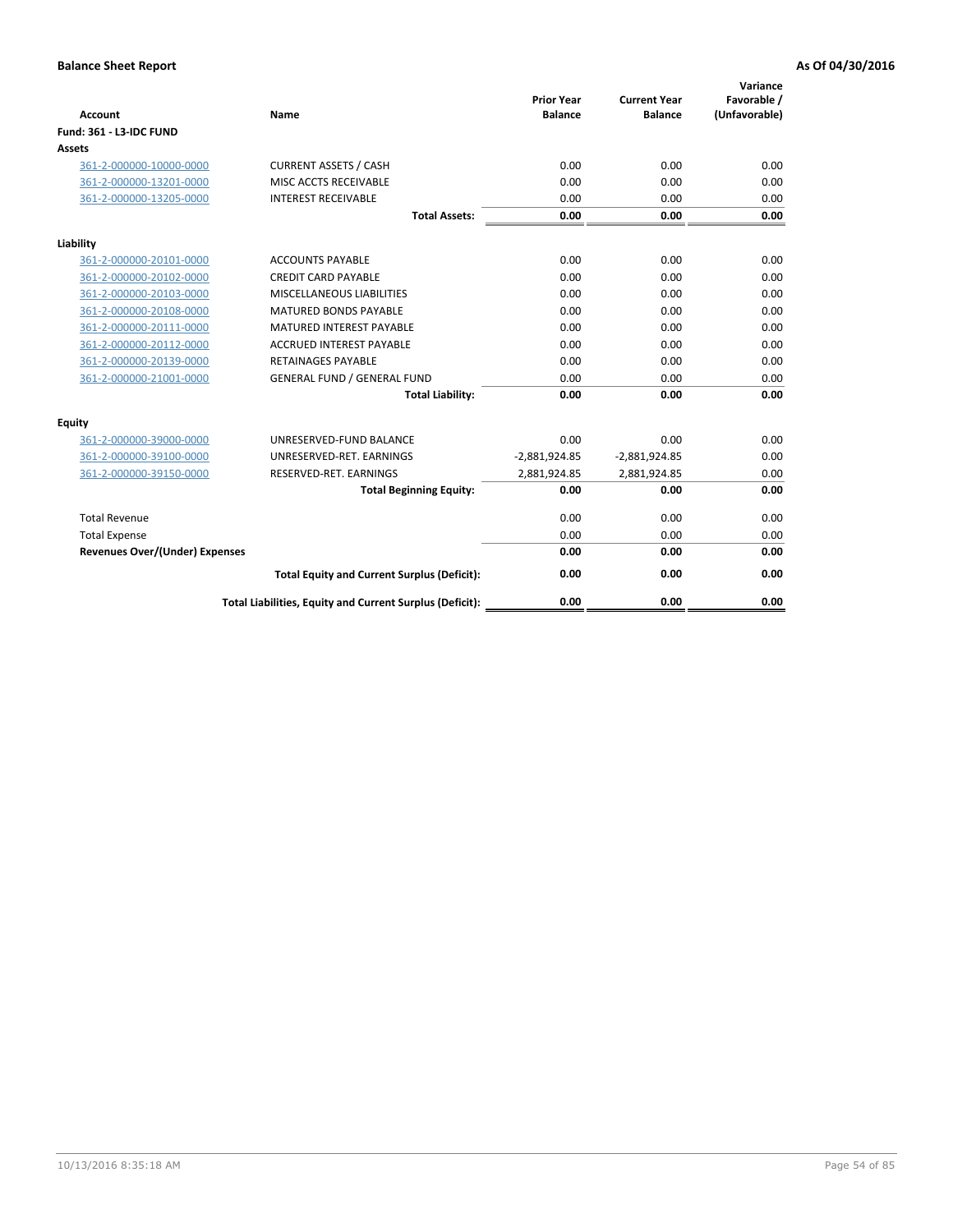|                                       |                                                          |                                     |                                       | Variance                     |
|---------------------------------------|----------------------------------------------------------|-------------------------------------|---------------------------------------|------------------------------|
| Account                               | <b>Name</b>                                              | <b>Prior Year</b><br><b>Balance</b> | <b>Current Year</b><br><b>Balance</b> | Favorable /<br>(Unfavorable) |
| Fund: 362 - AIRPORT FBO FUEL          |                                                          |                                     |                                       |                              |
| Assets                                |                                                          |                                     |                                       |                              |
| 362-2-000000-10000-0000               | <b>CURRENT ASSETS / CASH</b>                             | 0.00                                | 0.00                                  | 0.00                         |
| 362-2-000000-13201-0000               | MISC ACCTS RECEIVABLE                                    | 0.00                                | 0.00                                  | 0.00                         |
| 362-2-000000-13205-0000               | <b>INTEREST RECEIVABLE</b>                               | 0.00                                | 0.00                                  | 0.00                         |
|                                       | <b>Total Assets:</b>                                     | 0.00                                | 0.00                                  | 0.00                         |
| Liability                             |                                                          |                                     |                                       |                              |
| 362-2-000000-20101-0000               | <b>ACCOUNTS PAYABLE</b>                                  | 0.00                                | 0.00                                  | 0.00                         |
| 362-2-000000-20102-0000               | <b>CREDIT CARD PAYABLE</b>                               | 0.00                                | 0.00                                  | 0.00                         |
| 362-2-000000-20103-0000               | <b>ACCRUED ACCOUNTS PAYABLE</b>                          | 0.00                                | 0.00                                  | 0.00                         |
| 362-2-000000-20125-0000               | SALES TAX PAYABLE / IN THE CITY                          | 0.00                                | 0.00                                  | 0.00                         |
| 362-2-000000-29300-0000               | <b>ENCUMBRANCE SUMMARY</b>                               | 0.00                                | 0.00                                  | 0.00                         |
| 362-2-000000-29400-0000               | RESERVED ACCOUNT / ENCUMBRANCES                          | 0.00                                | 0.00                                  | 0.00                         |
|                                       | <b>Total Liability:</b>                                  | 0.00                                | 0.00                                  | 0.00                         |
| Equity                                |                                                          |                                     |                                       |                              |
| 362-2-000000-39000-0000               | UNRESERVED-FUND BALANCE                                  | 0.00                                | 0.00                                  | 0.00                         |
| 362-2-000000-39100-0000               | UNRESERVED-RET. EARNINGS                                 | 0.00                                | 0.00                                  | 0.00                         |
|                                       | <b>Total Beginning Equity:</b>                           | 0.00                                | 0.00                                  | 0.00                         |
| <b>Total Revenue</b>                  |                                                          | 0.00                                | 0.00                                  | 0.00                         |
| <b>Total Expense</b>                  |                                                          | 0.00                                | 0.00                                  | 0.00                         |
| <b>Revenues Over/(Under) Expenses</b> |                                                          | 0.00                                | 0.00                                  | 0.00                         |
|                                       | <b>Total Equity and Current Surplus (Deficit):</b>       | 0.00                                | 0.00                                  | 0.00                         |
|                                       | Total Liabilities, Equity and Current Surplus (Deficit): | 0.00                                | 0.00                                  | 0.00                         |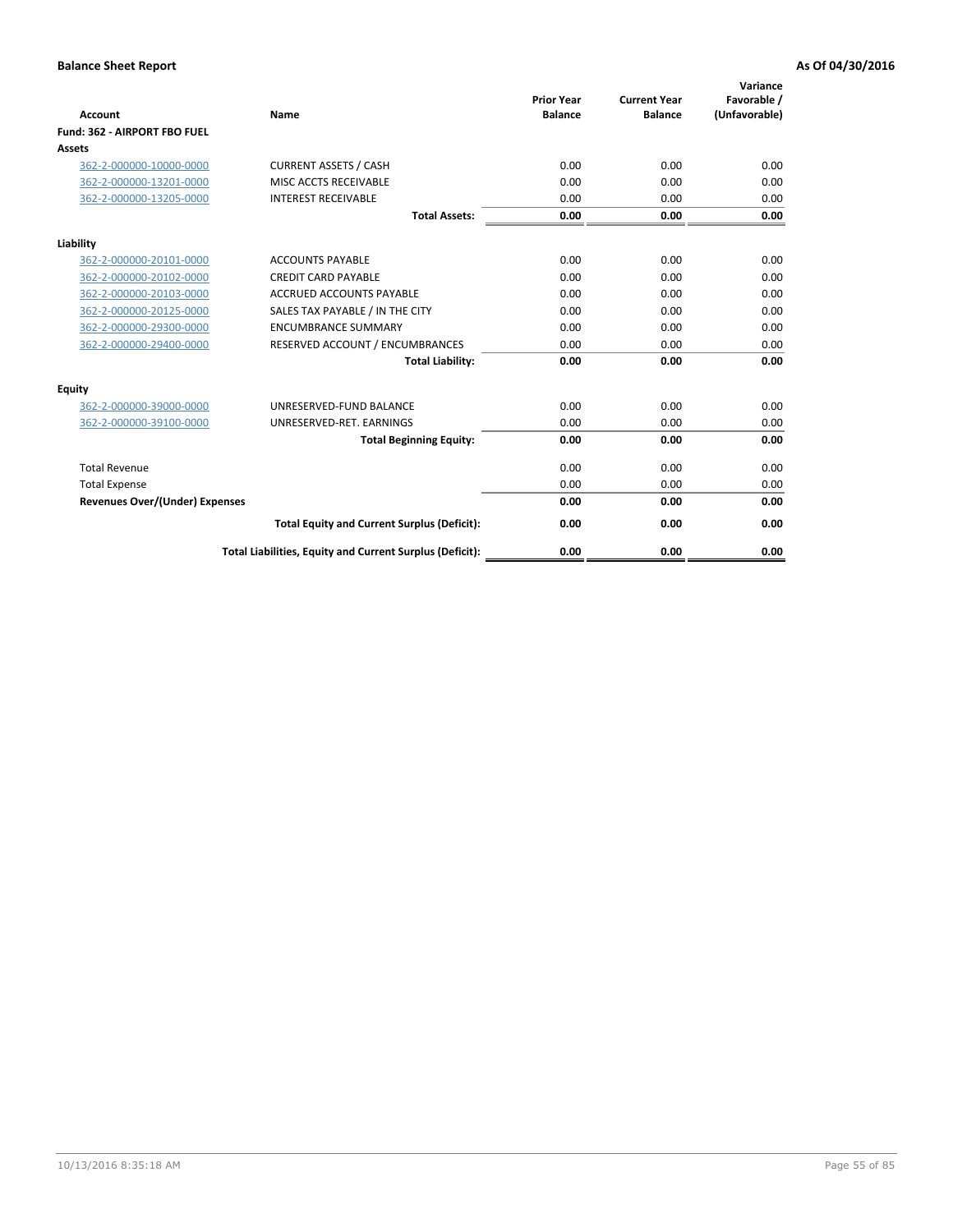| <b>Account</b>                        | Name                                                     | <b>Prior Year</b><br><b>Balance</b> | <b>Current Year</b><br>Balance | Variance<br>Favorable /<br>(Unfavorable) |
|---------------------------------------|----------------------------------------------------------|-------------------------------------|--------------------------------|------------------------------------------|
| Fund: 400 - GOLF FUND                 |                                                          |                                     |                                |                                          |
| Assets                                |                                                          |                                     |                                |                                          |
| 400-2-000000-10000-0000               | <b>CURRENT ASSETS / CASH</b>                             | $-335,448.53$                       | -343,323.68                    | $-7,875.15$                              |
| 400-2-000000-10304-0000               | CASH / PETTY CASH/CHANGE DRAWERS                         | 200.00                              | 200.00                         | 0.00                                     |
| 400-2-000000-13007-0000               | <b>RETURNED CHECKS</b>                                   | 0.00                                | 0.00                           | 0.00                                     |
| 400-2-000000-13201-0000               | MISC ACCTS RECEIVABLE                                    | 121.08                              | 2,812.56                       | 2,691.48                                 |
| 400-2-000000-13202-0000               | <b>EMPLOYEE ADVANCES</b>                                 | 0.00                                | 0.00                           | 0.00                                     |
| 400-2-000000-13203-0000               | NON-CURRENT ASSETS / PREPAYMENTS                         | 0.00                                | 0.00                           | 0.00                                     |
| 400-2-000000-13205-0000               | <b>INTEREST RECEIVABLE</b>                               | 0.00                                | 0.00                           | 0.00                                     |
| 400-2-000000-13206-0000               | <b>CHARGES RECEIVABLE</b>                                | 11,192.60                           | 2,192.20                       | $-9,000.40$                              |
| 400-2-000000-15301-0000               | INVENTORIES / GOLF COURSE                                | 8,765.67                            | 7,253.50                       | $-1,512.17$                              |
| 400-2-000000-16001-0000               | FIXED ASSETS / LAND                                      | 93,000.00                           | 93,000.00                      | 0.00                                     |
| 400-2-000000-16002-0000               | FIXED ASSETS / IMPROVMENTS-NON BUILDI                    | 521,160.58                          | 521,160.58                     | 0.00                                     |
| 400-2-000000-16003-0000               | ACCUM DEPR / IMPROVEMENTS-NON BUILI                      | -227,489.74                         | -244,919.68                    | $-17,429.94$                             |
| 400-2-000000-16004-0000               | FIXED ASSETS / BUILDINGS                                 | 109,640.00                          | 109,640.00                     | 0.00                                     |
| 400-2-000000-16005-0000               | <b>ACCUM DEPR / BUILDINGS</b>                            | $-101,441.61$                       | $-104,606.74$                  | $-3,165.13$                              |
| 400-2-000000-16201-0000               | FIXED ASSETS / MACHINERY AND EQUIPMEN                    | 67,625.00                           | 67,625.00                      | 0.00                                     |
| 400-2-000000-16202-0000               | ACCUM DEPR / MACHINERY AND EQUIPMEI                      | $-67,625.00$                        | $-67,625.00$                   | 0.00                                     |
| 400-2-000000-16301-0000               | FIXED ASSETS / C W I P                                   | 0.00                                | 0.00                           | 0.00                                     |
| 400-2-000000-17501-0000               | <b>EMPLOYEE CONTRIBUTIONS</b>                            | 0.00                                | 6,650.00                       | 6,650.00                                 |
| 400-2-000000-17504-0000               | <b>INVESTMENT RETURN</b>                                 | 0.00                                | 4,827.00                       | 4,827.00                                 |
| 400-2-000000-17508-0000               | <b>EXPERIENCE DIFFERENCE</b>                             | 0.00                                | 58.00                          | 58.00                                    |
|                                       | <b>Total Assets:</b>                                     | 79,700.05                           | 54,943.74                      | $-24,756.31$                             |
|                                       |                                                          |                                     |                                |                                          |
| Liability                             |                                                          |                                     |                                |                                          |
| 400-2-000000-20101-0000               | <b>ACCOUNTS PAYABLE</b>                                  | $-1,813.79$                         | 0.00                           | $-1,813.79$                              |
| 400-2-000000-20102-0000               | <b>CREDIT CARD PAYABLE</b>                               | 0.00                                | 0.00                           | 0.00                                     |
| 400-2-000000-20103-0000               | ACCRUED ACCOUNTS PAYABLE                                 | 0.00                                | 0.00                           | 0.00                                     |
| 400-2-000000-20112-0000               | ACCRUED INTEREST PAYABLE                                 | 0.00                                | 0.00                           | 0.00                                     |
| 400-2-000000-20124-0000               | <b>GOLF COURSE RESALE</b>                                | 0.00                                | 0.00                           | 0.00                                     |
| 400-2-000000-20125-0000               | SALES TAX PAYABLE / IN THE CITY                          | 671.00                              | 566.79                         | 104.21                                   |
| 400-2-000000-20139-0000               | RETAINAGES PAYABLE                                       | 0.00                                | 0.00                           | 0.00                                     |
| 400-2-000000-20141-0000               | <b>TELEPHONE CLEARING</b>                                | 0.00                                | 0.00                           | 0.00                                     |
| 400-2-000000-21001-0000               | <b>GENERAL FUND / GENERAL FUND</b>                       | 0.00                                | 0.00                           | 0.00                                     |
| 400-2-000000-21101-0000               | ENTERPRISE / WTR/WWTR UTILITY FUND                       | 0.00                                | 0.00                           | 0.00                                     |
| 400-2-000000-22001-0000               | SALARIES PAYABLE                                         | 3,520.81                            | 4,343.20                       | $-822.39$                                |
| 400-2-000000-22002-0000               | VACATION/SICK PAYABLE                                    | 9,381.97                            | 12,984.33                      | $-3.602.36$                              |
| 400-2-000000-23001-0000               | CAPITAL LEASE PAYABLE                                    | 0.00                                | 0.00                           | 0.00                                     |
| 400-2-000000-24001-0000               | O/S CHECKS PAYABLE                                       | 0.00                                | 0.00                           | 0.00                                     |
| 400-2-000000-26001-0000               | COMPENSATED ABSENCES PAY                                 | 33,336.24                           | 30,700.32                      | 2,635.92                                 |
| 400-2-000000-27001-0000               | CONTRIBUTED CAPITAL                                      | 0.00                                | 0.00                           | 0.00                                     |
| 400-2-000000-27002-0000               | CONTRIBUTED CAPITAL / DEVELOPERS                         | 0.00                                | 0.00                           | 0.00                                     |
| 400-2-000000-29300-0000               | <b>ENCUMBRANCE SUMMARY</b>                               | 0.00                                | 0.00                           | 0.00                                     |
| 400-2-000000-29400-0100               | RESERVED ACCOUNT / ENCUMBRANCES                          | 0.00                                | 0.00                           | 0.00                                     |
| 400-2-000000-29999-0000               | <b>NET PENSION LIABILITY</b>                             | 0.00                                | 8,714.00                       | $-8,714.00$                              |
|                                       | <b>Total Liability:</b>                                  | 45,096.23                           | 57,308.64                      | $-12,212.41$                             |
| Equity                                |                                                          |                                     |                                |                                          |
| 400-2-000000-39000-0000               | UNRESERVED-FUND BALANCE                                  | 0.00                                | 0.00                           | 0.00                                     |
| 400-2-000000-39100-0000               | UNRESERVED-RET. EARNINGS                                 | 67,323.76                           | 26,241.25                      | $-41,082.51$                             |
| 400-2-000000-39500-0000               | NET POSITION - PENSION                                   | 0.00                                | $-44.00$                       | $-44.00$                                 |
|                                       |                                                          |                                     |                                |                                          |
|                                       | <b>Total Beginning Equity:</b>                           | 67,323.76                           | 26,197.25                      | -41,126.51                               |
| <b>Total Revenue</b>                  |                                                          | 77,983.74                           | 94,493.11                      | 16,509.37                                |
| <b>Total Expense</b>                  |                                                          | 110,703.68                          | 123,055.26                     | $-12,351.58$                             |
| <b>Revenues Over/(Under) Expenses</b> |                                                          | $-32,719.94$                        | -28,562.15                     | 4,157.79                                 |
|                                       | <b>Total Equity and Current Surplus (Deficit):</b>       | 34,603.82                           | $-2,364.90$                    | $-36,968.72$                             |
|                                       | Total Liabilities, Equity and Current Surplus (Deficit): | 79,700.05                           | 54,943.74                      | -24,756.31                               |
|                                       |                                                          |                                     |                                |                                          |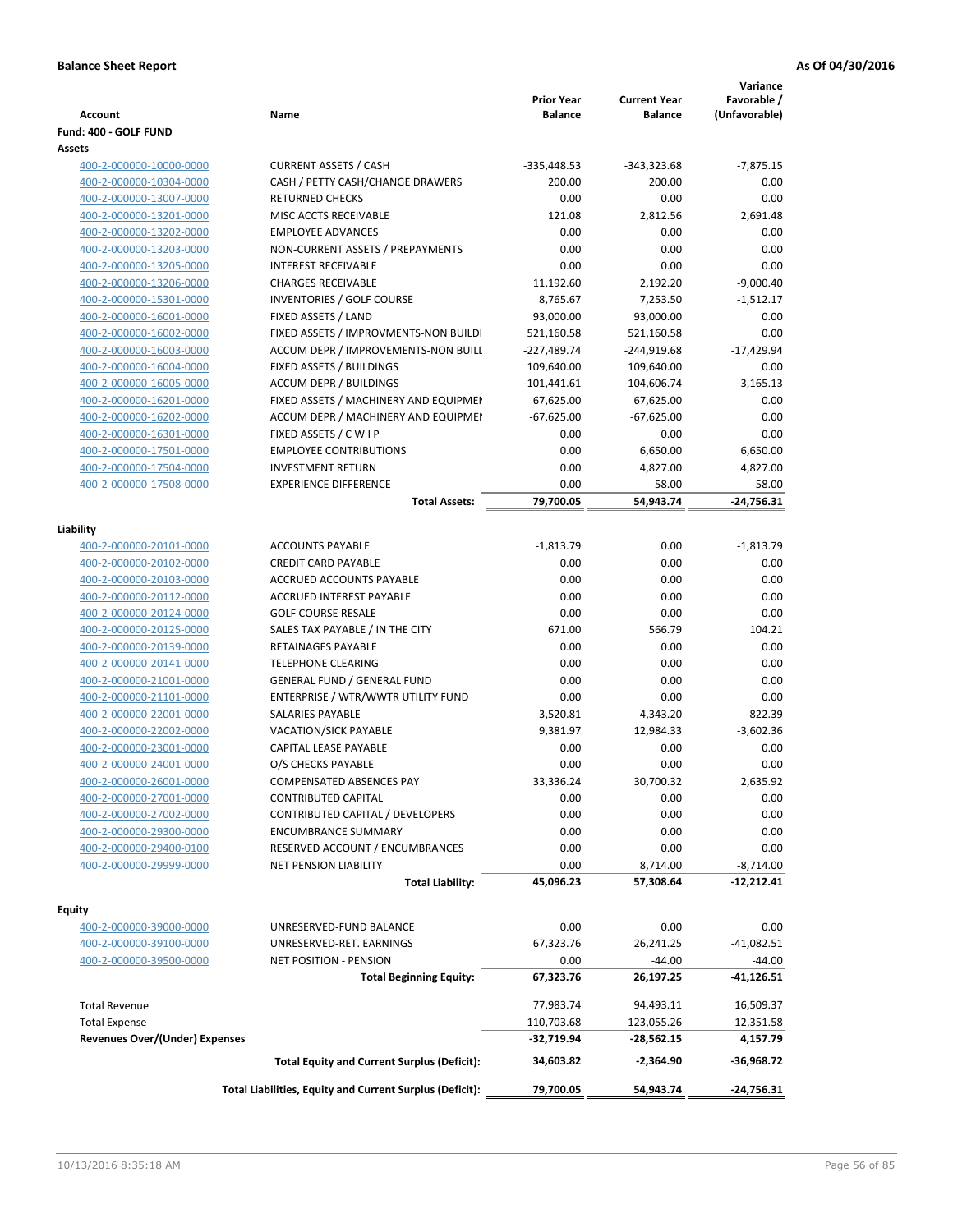|                                    |                                                          | <b>Prior Year</b> | <b>Current Year</b> | Variance<br>Favorable / |
|------------------------------------|----------------------------------------------------------|-------------------|---------------------|-------------------------|
| <b>Account</b>                     | Name                                                     | <b>Balance</b>    | <b>Balance</b>      | (Unfavorable)           |
| <b>Fund: 500 - SANITATION FUND</b> |                                                          |                   |                     |                         |
| Assets                             |                                                          |                   |                     |                         |
| 500-2-000000-10000-0000            | <b>CURRENT ASSETS / CASH</b>                             | 1,115,327.09      | 1,442,026.66        | 326,699.57              |
| 500-2-000000-13000-0000            | <b>CUSTOMER ACCTS RECEIVABLE</b>                         | 56,618.45         | 123,535.09          | 66,916.64               |
| 500-2-000000-13001-0000            | NON CURRENT CUSTOMER ACCTS RECEIVAE                      | 34,770.90         | 48,748.48           | 13,977.58               |
| 500-2-000000-13002-0000            | ALLOW FOR UNCOLLECT REC                                  | $-32,668.94$      | $-36,479.94$        | $-3,811.00$             |
| 500-2-000000-13003-0000            | UNBILLED YEAR-END ACCRUAL                                | 247,854.31        | 379,459.63          | 131,605.32              |
| 500-2-000000-13201-0000            | MISC ACCTS RECEIVABLE                                    | 0.00              | 185.00              | 185.00                  |
| 500-2-000000-17501-0000            | <b>EMPLOYEE CONTRIBUTIONS</b>                            | 0.00              | 6,650.00            | 6,650.00                |
| 500-2-000000-17504-0000            | <b>INVESTMENT RETURN</b>                                 | 0.00              | 4,827.00            | 4,827.00                |
| 500-2-000000-17508-0000            | <b>EXPERIENCE DIFFERENCE</b>                             | 0.00              | 58.00               | 58.00                   |
|                                    | <b>Total Assets:</b>                                     | 1,421,901.81      | 1,969,009.92        | 547,108.11              |
| Liability                          |                                                          |                   |                     |                         |
| 500-2-000000-20101-0000            | <b>ACCOUNTS PAYABLE</b>                                  | 0.00              | 0.00                | 0.00                    |
| 500-2-000000-20102-0000            | <b>CREDIT CARD PAYABLE</b>                               | 0.00              | 0.00                | 0.00                    |
| 500-2-000000-20103-0000            | ACCRUED ACCOUNTS PAYABLE                                 | 0.00              | 0.00                | 0.00                    |
| 500-2-000000-20125-0000            | SALES TAX PAYABLE / IN THE CITY                          | 12,545.58         | 21,134.17           | $-8,588.59$             |
| 500-2-000000-20126-0000            | SALES TAX PAYABLE / OUT OF CITY                          | 0.00              | 0.00                | 0.00                    |
| 500-2-000000-20133-0000            | <b>GARBAGE CLEARING</b>                                  | 0.00              | 0.00                | 0.00                    |
| 500-2-000000-20135-0000            | <b>GARBAGE CLEARING / BAD DEBT EXPENS</b>                | 23,836.66         | 22,932.46           | 904.20                  |
| 500-2-000000-20160-0000            | <b>UNAPPLIED CREDIT</b>                                  | 0.00              | 0.00                | 0.00                    |
| 500-2-000000-20201-0000            | <b>DEFERRED REVENUE</b>                                  | 0.00              | 0.00                | 0.00                    |
| 500-2-000000-21001-0000            | GENERAL FUND / GENERAL FUND                              | 0.00              | 0.00                | 0.00                    |
| 500-2-000000-22001-0000            | <b>SALARIES PAYABLE</b>                                  | 2,625.44          | 3,481.43            | $-855.99$               |
| 500-2-000000-22002-0000            | <b>VACATION/SICK PAYABLE</b>                             | 237.94            | 4,512.22            | $-4,274.28$             |
| 500-2-000000-24002-0000            | <b>CUSTOMER DEPOSITS</b>                                 | 126,301.91        | 161,821.34          | $-35,519.43$            |
| 500-2-000000-24007-0000            | <b>BILLED DEPOSITS SUSPENSE</b>                          | 0.00              | 0.00                | 0.00                    |
| 500-2-000000-26001-0000            | <b>COMPENSATED ABSENCES PAY</b>                          | $-0.06$           | $-176.76$           | 176.70                  |
| 500-2-000000-29300-0000            | <b>ENCUMBRANCE SUMMARY</b>                               | 0.00              | 0.00                | 0.00                    |
| 500-2-000000-29400-0100            | RESERVED ACCOUNT / ENCUMBRANCES                          | 0.00              | 0.00                | 0.00                    |
| 500-2-000000-29999-0000            | <b>NET PENSION LIABILITY</b>                             | 0.00              | 8,714.00            | $-8,714.00$             |
|                                    | <b>Total Liability:</b>                                  | 165,547.47        | 222,418.86          | $-56,871.39$            |
|                                    |                                                          |                   |                     |                         |
| Equity<br>500-2-000000-39000-0000  | UNRESERVED-FUND BALANCE                                  | 0.00              | 0.00                | 0.00                    |
| 500-2-000000-39100-0000            | UNRESERVED-RET. EARNINGS                                 | 868,239.33        | 1,311,908.45        | 443,669.12              |
| 500-2-000000-39500-0000            | <b>NET POSITION - PENSION</b>                            | 0.00              | $-44.00$            | $-44.00$                |
|                                    | <b>Total Beginning Equity:</b>                           | 868,239.33        | 1,311,864.45        | 443,625.12              |
|                                    |                                                          |                   |                     |                         |
| <b>Total Revenue</b>               |                                                          | 2,107,187.75      | 2,262,685.47        | 155,497.72              |
| <b>Total Expense</b>               |                                                          | 1,719,072.74      | 1,827,958.86        | $-108,886.12$           |
| Revenues Over/(Under) Expenses     |                                                          | 388,115.01        | 434,726.61          | 46,611.60               |
|                                    | <b>Total Equity and Current Surplus (Deficit):</b>       | 1,256,354.34      | 1,746,591.06        | 490,236.72              |
|                                    | Total Liabilities, Equity and Current Surplus (Deficit): | 1,421,901.81      | 1,969,009.92        | 547,108.11              |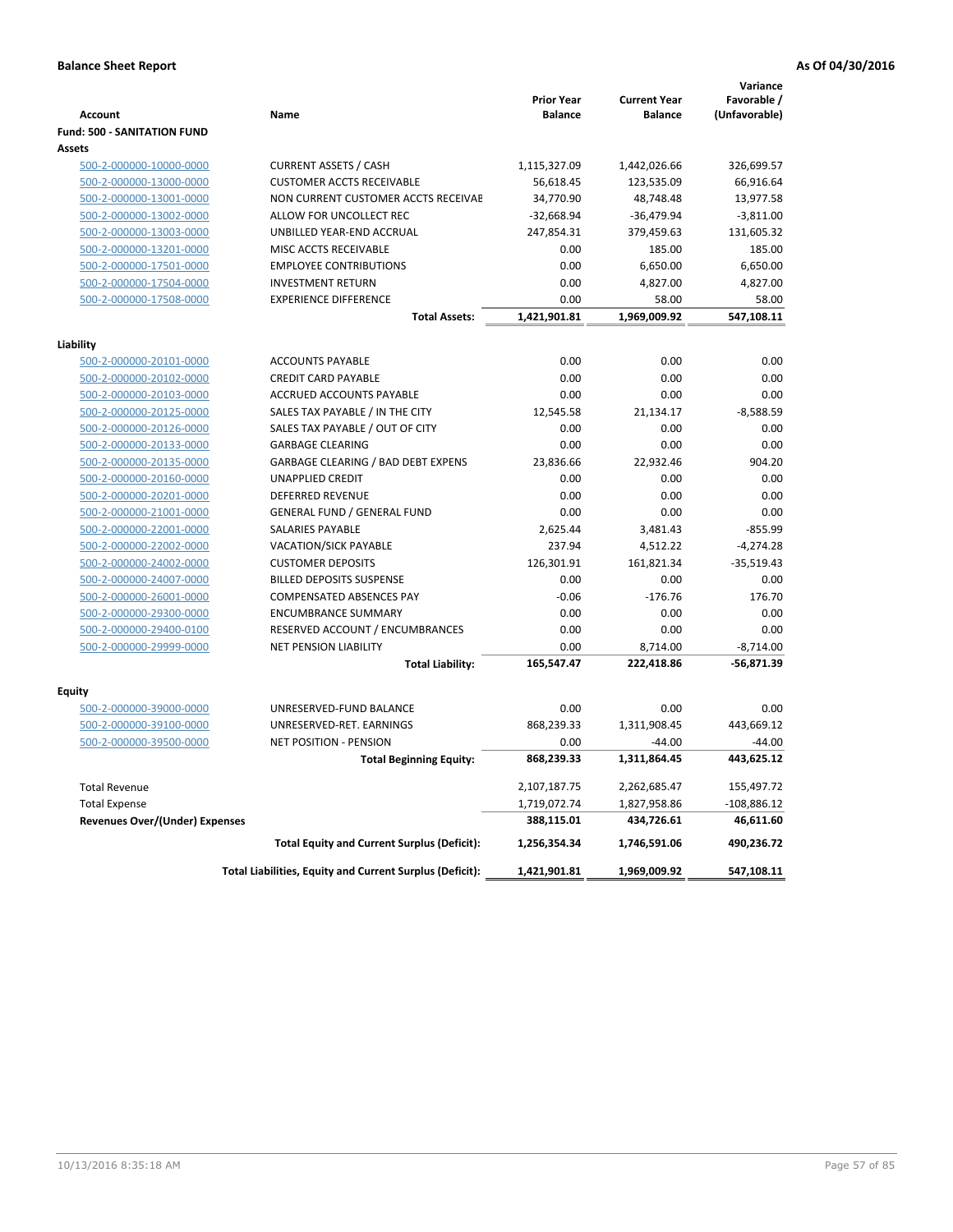| Account                                                    | Name                                                     | <b>Prior Year</b><br><b>Balance</b> | <b>Current Year</b><br><b>Balance</b> | Variance<br>Favorable /<br>(Unfavorable) |
|------------------------------------------------------------|----------------------------------------------------------|-------------------------------------|---------------------------------------|------------------------------------------|
| <b>Fund: 561 - REGINAL HOUSEHOLD HAZARDOUS WASTE GRANT</b> |                                                          |                                     |                                       |                                          |
| <b>Assets</b>                                              |                                                          |                                     |                                       |                                          |
| 561-2-000000-10000-0000                                    | <b>CURRENT ASSETS / CASH</b>                             | 0.00                                | 0.00                                  | 0.00                                     |
| 561-2-000000-13201-0000                                    | MISC ACCTS RECEIVABLE                                    | 0.00                                | 0.00                                  | 0.00                                     |
| 561-2-000000-13205-0000                                    | <b>INTEREST RECEIVABLE</b>                               | 0.00                                | 0.00                                  | 0.00                                     |
|                                                            | <b>Total Assets:</b>                                     | 0.00                                | 0.00                                  | 0.00                                     |
| Liability                                                  |                                                          |                                     |                                       |                                          |
| 561-2-000000-20101-0000                                    | <b>ACCOUNTS PAYABLE</b>                                  | 0.00                                | 0.00                                  | 0.00                                     |
| 561-2-000000-20102-0000                                    | <b>CREDIT CARD PAYABLE</b>                               | 0.00                                | 0.00                                  | 0.00                                     |
| 561-2-000000-20103-0000                                    | <b>ACCRUED ACCOUNTS PAYABLE</b>                          | 0.00                                | 0.00                                  | 0.00                                     |
| 561-2-000000-21140-0000                                    | DUE TO / SANITATION FUND                                 | 0.00                                | 0.00                                  | 0.00                                     |
| 561-2-000000-29300-0000                                    | <b>ENCUMBRANCE SUMMARY</b>                               | 0.00                                | 0.00                                  | 0.00                                     |
| 561-2-000000-29400-0100                                    | RESERVED ACCOUNT / ENCUMBRANCES                          | 0.00                                | 0.00                                  | 0.00                                     |
|                                                            | <b>Total Liability:</b>                                  | 0.00                                | 0.00                                  | 0.00                                     |
| <b>Equity</b>                                              |                                                          |                                     |                                       |                                          |
| 561-2-000000-39100-0000                                    | UNRESERVED-RET. EARNINGS                                 | 0.00                                | 0.00                                  | 0.00                                     |
|                                                            | <b>Total Beginning Equity:</b>                           | 0.00                                | 0.00                                  | 0.00                                     |
| <b>Total Revenue</b>                                       |                                                          | 0.00                                | 0.00                                  | 0.00                                     |
| <b>Total Expense</b>                                       |                                                          | 0.00                                | 0.00                                  | 0.00                                     |
| <b>Revenues Over/(Under) Expenses</b>                      |                                                          | 0.00                                | 0.00                                  | 0.00                                     |
|                                                            | <b>Total Equity and Current Surplus (Deficit):</b>       | 0.00                                | 0.00                                  | 0.00                                     |
|                                                            | Total Liabilities, Equity and Current Surplus (Deficit): | 0.00                                | 0.00                                  | 0.00                                     |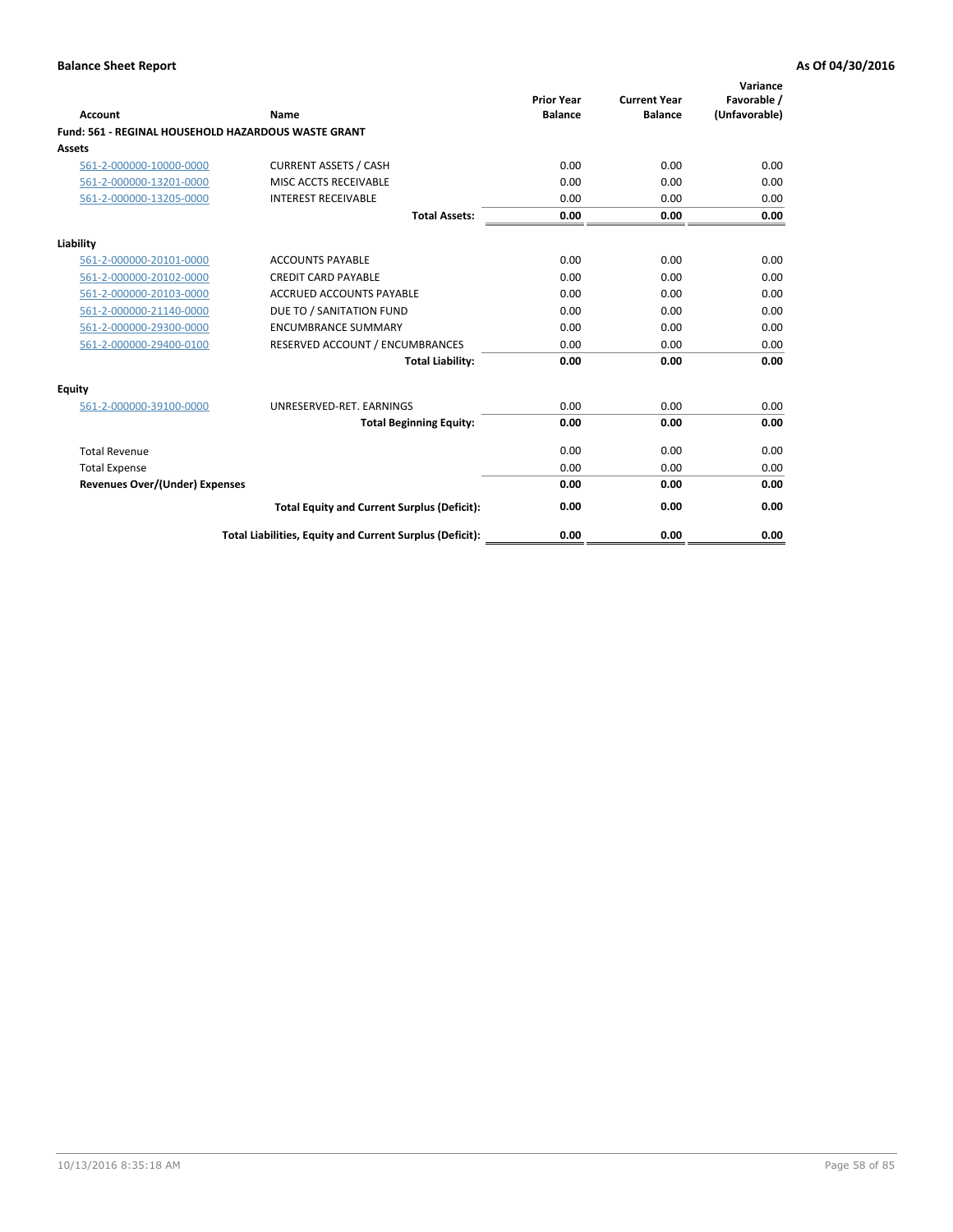| <b>Account</b>                                                | Name                                                     | <b>Prior Year</b><br><b>Balance</b> | <b>Current Year</b><br><b>Balance</b> | Variance<br>Favorable /<br>(Unfavorable) |
|---------------------------------------------------------------|----------------------------------------------------------|-------------------------------------|---------------------------------------|------------------------------------------|
| Fund: 601 - CENTRAL SERVICE FUND                              |                                                          |                                     |                                       |                                          |
| Assets                                                        |                                                          |                                     |                                       |                                          |
| 601-2-000000-10000-0000                                       | <b>CURRENT ASSETS / CASH</b>                             | 200,021.35                          | 155,754.38                            | $-44,266.97$                             |
| 601-2-000000-13201-0000                                       | MISC ACCTS RECEIVABLE                                    | 0.00                                | 0.00                                  | 0.00                                     |
| 601-2-000000-13203-0000                                       | NON-CURRENT ASSETS / PREPAYMENTS                         | 0.00                                | 0.00                                  | 0.00                                     |
| 601-2-000000-13204-0000                                       | PREPAYMENTS / INSURANCE PREPAYMENT                       | 0.00                                | 0.00                                  | 0.00                                     |
| 601-2-000000-13205-0000                                       | <b>INTEREST RECEIVABLE</b>                               | 0.00                                | 0.00                                  | 0.00                                     |
| 601-2-000000-15001-0000                                       | <b>INVENTORIES / POSTAGE</b>                             | 0.00                                | 0.00                                  | 0.00                                     |
| 601-2-000000-15101-0000                                       | <b>FACILITIES MAINT STOCK</b>                            | 13,748.84                           | 10,549.89                             | $-3,198.95$                              |
| 601-2-000000-15201-0000                                       | <b>INVENTORIES / GARAGE</b>                              | 46,727.99                           | 95,753.39                             | 49,025.40                                |
| 601-2-000000-16001-0000                                       | FIXED ASSETS / LAND                                      | 0.00                                | 0.00                                  | 0.00                                     |
| 601-2-000000-16002-0000                                       | FIXED ASSETS / IMPROVMENTS-NON BUILDI                    | 0.00                                | 0.00                                  | 0.00                                     |
| 601-2-000000-16003-0000                                       | ACCUM DEPR / IMPROVEMENTS-NON BUILI                      | 0.00                                | 0.00                                  | 0.00                                     |
| 601-2-000000-16004-0000                                       | FIXED ASSETS / BUILDINGS                                 | 100,832.00                          | 100,832.00                            | 0.00                                     |
| 601-2-000000-16005-0000                                       | <b>ACCUM DEPR / BUILDINGS</b>                            | $-100,832.00$                       | $-100,832.00$                         | 0.00                                     |
| 601-2-000000-16201-0000                                       | FIXED ASSETS / MACHINERY AND EQUIPMEN                    | 166,476.00                          | 166,476.00                            | 0.00                                     |
| 601-2-000000-16202-0000                                       | ACCUM DEPR / MACHINERY AND EQUIPMEI                      | $-160,911.50$                       | $-163,814.71$                         | $-2,903.21$                              |
| 601-2-000000-17501-0000                                       | <b>EMPLOYEE CONTRIBUTIONS</b>                            | 0.00                                | 26,599.00                             | 26,599.00                                |
| 601-2-000000-17504-0000                                       | <b>INVESTMENT RETURN</b>                                 | 0.00                                | 19,307.00                             | 19,307.00                                |
| 601-2-000000-17508-0000                                       | <b>EXPERIENCE DIFFERENCE</b>                             | 0.00                                | 232.00                                | 232.00                                   |
|                                                               | <b>Total Assets:</b>                                     | 266,062.68                          | 310,856.95                            | 44,794.27                                |
| Liability                                                     |                                                          |                                     |                                       |                                          |
| 601-2-000000-20101-0000                                       | <b>ACCOUNTS PAYABLE</b>                                  | $-6,009.99$                         | 0.00                                  | $-6.009.99$                              |
| 601-2-000000-20102-0000                                       | <b>CREDIT CARD PAYABLE</b>                               | 0.00                                | 0.00                                  | 0.00                                     |
| 601-2-000000-20103-0000                                       | ACCRUED ACCOUNTS PAYABLE                                 | 0.00                                | 0.00                                  | 0.00                                     |
| 601-2-000000-20115-0000                                       | <b>DRINK SUPPLY</b>                                      | 0.00                                | 0.00                                  | 0.00                                     |
| 601-2-000000-20141-0000                                       | <b>TELEPHONE CLEARING</b>                                | 0.00                                | 0.00                                  | 0.00                                     |
| 601-2-000000-20148-0000                                       | FLEET FUEL CLEARING                                      | 5,718.19                            | 0.00                                  | 5,718.19                                 |
| 601-2-000000-20149-0000                                       | FLEET MAINTENANCE CLEARING                               | 0.00                                | 0.00                                  | 0.00                                     |
| 601-2-000000-20201-0000                                       | <b>DEFERRED REVENUE</b>                                  | 0.00                                | 0.00                                  | 0.00                                     |
| 601-2-000000-21001-0000                                       | <b>GENERAL FUND / GENERAL FUND</b>                       | 0.00                                | 0.00                                  | 0.00                                     |
| 601-2-000000-21101-0000                                       | ENTERPRISE / WTR/WWTR UTILITY FUND                       | 0.00                                | 0.00                                  | 0.00                                     |
| 601-2-000000-22001-0000                                       | <b>SALARIES PAYABLE</b>                                  | 11,895.24                           | 12,654.55                             | $-759.31$                                |
| 601-2-000000-22002-0000                                       | VACATION/SICK PAYABLE                                    | 39,911.15                           | 38,440.79                             | 1,470.36                                 |
| 601-2-000000-24011-0000                                       | <b>CIVIC CENTER DEPOSITS</b>                             | 0.00                                | 0.00                                  | 0.00                                     |
| 601-2-000000-24012-0000                                       | <b>AUDITORIUM DEPOSITS</b>                               | 0.00                                | 0.00                                  | 0.00                                     |
| 601-2-000000-26001-0000                                       | COMPENSATED ABSENCES PAY                                 | 28,140.70                           | 22,239.02                             | 5,901.68                                 |
| 601-2-000000-27001-0000                                       | <b>CONTRIBUTED CAPITAL</b>                               | 0.00                                | 0.00                                  | 0.00                                     |
| 601-2-000000-29300-0000                                       | <b>ENCUMBRANCE SUMMARY</b>                               | 0.00                                | 0.00                                  | 0.00                                     |
| 601-2-000000-29400-0100                                       | RESERVED ACCOUNT / ENCUMBRANCES                          | 0.00                                | 0.00                                  | 0.00                                     |
| 601-2-000000-29999-0000                                       | NET PENSION LIABILITY                                    | 0.00                                | 34,854.00                             | $-34,854.00$                             |
|                                                               | <b>Total Liability:</b>                                  | 79,655.29                           | 108,188.36                            | $-28,533.07$                             |
| Equity                                                        |                                                          |                                     |                                       |                                          |
| 601-2-000000-39000-0000                                       | UNRESERVED-FUND BALANCE                                  | 0.00                                | 0.00                                  | 0.00                                     |
| 601-2-000000-39100-0000                                       | UNRESERVED-RET. EARNINGS                                 | 123,762.28                          | 218,033.60                            | 94,271.32                                |
| 601-2-000000-39500-0000                                       | NET POSITION - PENSION                                   | 0.00                                | $-175.00$                             | $-175.00$                                |
|                                                               | <b>Total Beginning Equity:</b>                           | 123,762.28                          | 217,858.60                            | 94,096.32                                |
|                                                               |                                                          |                                     |                                       |                                          |
| <b>Total Revenue</b>                                          |                                                          | 519,332.87                          | 491,094.31                            | $-28,238.56$                             |
| <b>Total Expense</b><br><b>Revenues Over/(Under) Expenses</b> |                                                          | 456,687.76<br>62,645.11             | 506,284.32<br>-15,190.01              | $-49,596.56$<br>$-77,835.12$             |
|                                                               | <b>Total Equity and Current Surplus (Deficit):</b>       |                                     |                                       |                                          |
|                                                               |                                                          | 186,407.39                          | 202,668.59                            | 16,261.20                                |
|                                                               | Total Liabilities, Equity and Current Surplus (Deficit): | 266,062.68                          | 310,856.95                            | 44,794.27                                |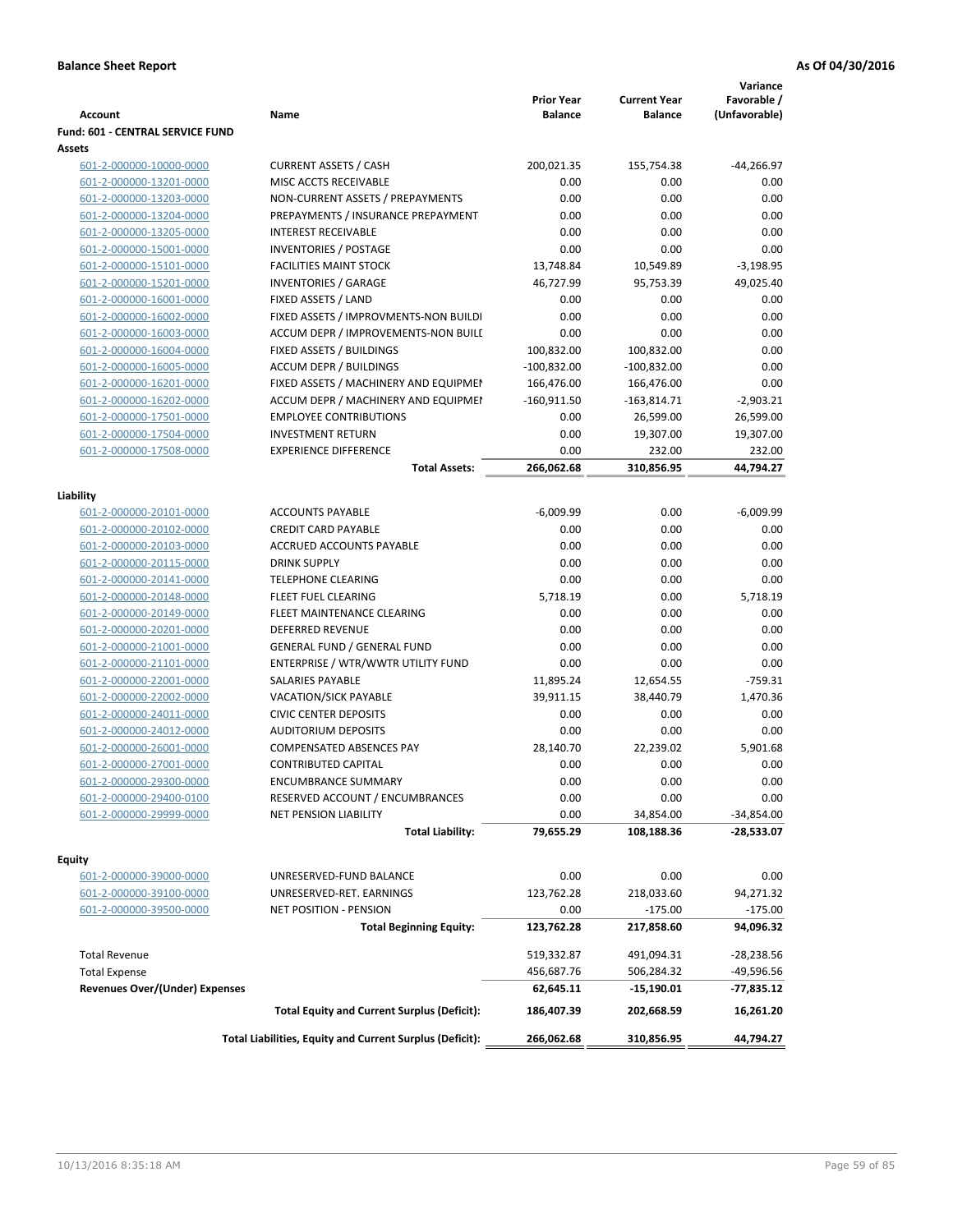| <b>Account</b>                        | Name                                                     | <b>Prior Year</b><br><b>Balance</b> | <b>Current Year</b><br><b>Balance</b> | Variance<br>Favorable /<br>(Unfavorable) |
|---------------------------------------|----------------------------------------------------------|-------------------------------------|---------------------------------------|------------------------------------------|
| <b>Fund: 602 - INSURANCE FUND</b>     |                                                          |                                     |                                       |                                          |
| <b>Assets</b>                         |                                                          |                                     |                                       |                                          |
| 602-2-000000-10000-0000               | <b>CURRENT ASSETS / CASH</b>                             | 1,021,513.52                        | 412,346.26                            | $-609, 167.26$                           |
| 602-2-000000-13201-0000               | MISC ACCTS RECEIVABLE                                    | 0.00                                | 0.00                                  | 0.00                                     |
| 602-2-000000-13204-0000               | PREPAYMENTS / INSURANCE PREPAYMENT                       | 0.00                                | 0.00                                  | 0.00                                     |
| 602-2-000000-13205-0000               | <b>INTEREST RECEIVABLE</b>                               | 0.00                                | 0.00                                  | 0.00                                     |
|                                       | <b>Total Assets:</b>                                     | 1,021,513.52                        | 412,346.26                            | $-609, 167.26$                           |
| Liability                             |                                                          |                                     |                                       |                                          |
| 602-2-000000-20101-0000               | <b>ACCOUNTS PAYABLE</b>                                  | $-1,071.94$                         | $-0.09$                               | $-1,071.85$                              |
| 602-2-000000-20102-0000               | <b>CREDIT CARD PAYABLE</b>                               | 0.00                                | 0.00                                  | 0.00                                     |
| 602-2-000000-20103-0000               | ACCRUED ACCOUNTS PAYABLE                                 | 0.00                                | 0.00                                  | 0.00                                     |
| 602-2-000000-20201-0000               | <b>DEFERRED REVENUE</b>                                  | 0.00                                | 0.00                                  | 0.00                                     |
| 602-2-000000-29300-0000               | <b>ENCUMBRANCE SUMMARY</b>                               | 0.00                                | 0.00                                  | 0.00                                     |
| 602-2-000000-29400-0100               | RESERVED ACCOUNT / ENCUMBRANCES                          | 0.00                                | 0.00                                  | 0.00                                     |
|                                       | <b>Total Liability:</b>                                  | $-1,071.94$                         | $-0.09$                               | $-1,071.85$                              |
| <b>Equity</b>                         |                                                          |                                     |                                       |                                          |
| 602-2-000000-39000-0000               | UNRESERVED-FUND BALANCE                                  | 0.00                                | 0.00                                  | 0.00                                     |
| 602-2-000000-39100-0000               | UNRESERVED-RET. EARNINGS                                 | 1,738,682.76                        | 1,390,194.04                          | $-348,488.72$                            |
|                                       | <b>Total Beginning Equity:</b>                           | 1,738,682.76                        | 1,390,194.04                          | $-348,488.72$                            |
| <b>Total Revenue</b>                  |                                                          | 2,794,908.64                        | 2,845,742.61                          | 50,833.97                                |
| <b>Total Expense</b>                  |                                                          | 3,511,005.94                        | 3,823,590.30                          | $-312,584.36$                            |
| <b>Revenues Over/(Under) Expenses</b> |                                                          | -716,097.30                         | -977,847.69                           | $-261,750.39$                            |
|                                       | <b>Total Equity and Current Surplus (Deficit):</b>       | 1,022,585.46                        | 412,346.35                            | $-610,239.11$                            |
|                                       | Total Liabilities, Equity and Current Surplus (Deficit): | 1,021,513.52                        | 412,346.26                            | $-609.167.26$                            |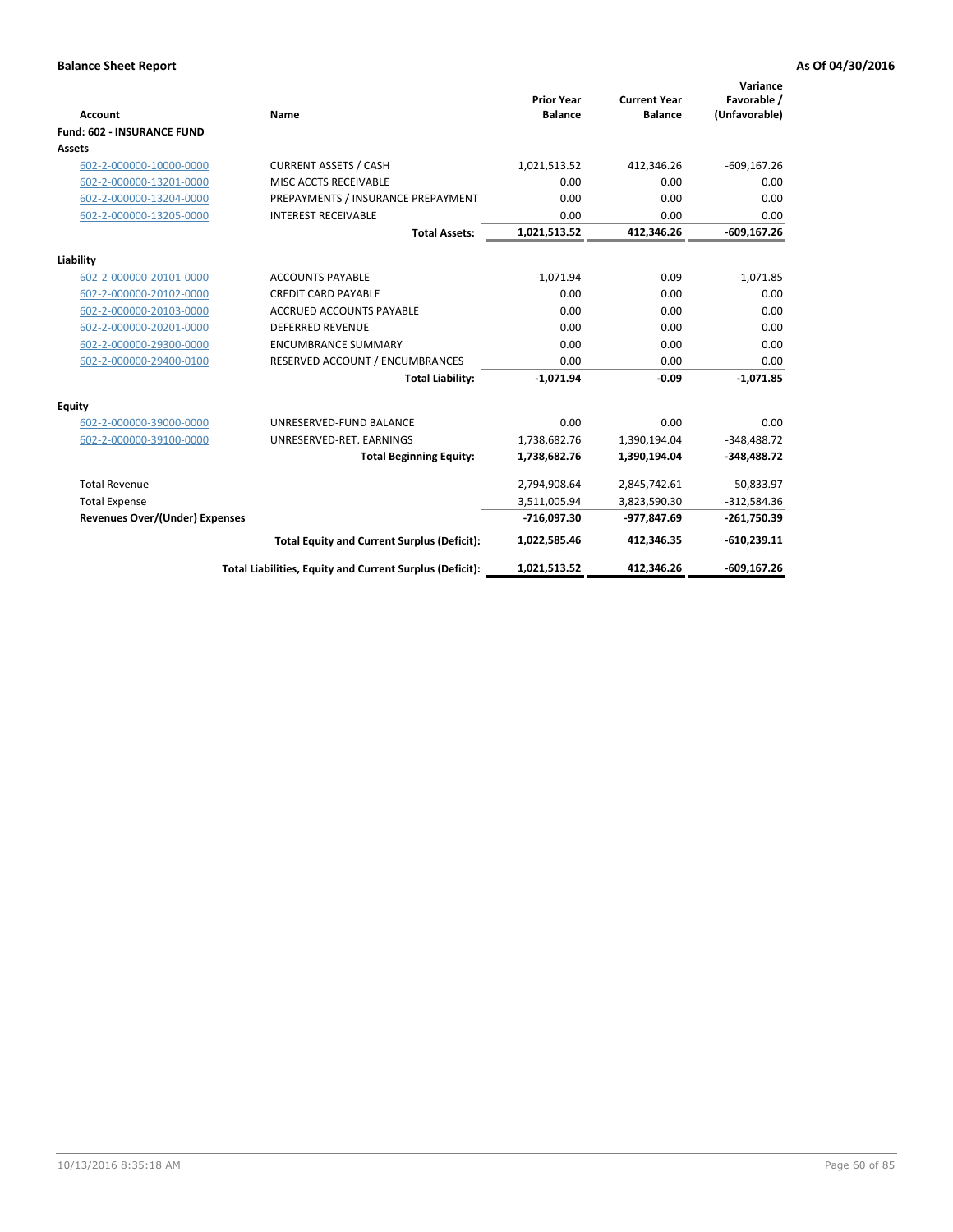|                                       |                                                          | <b>Prior Year</b> | <b>Current Year</b> | Variance<br>Favorable / |
|---------------------------------------|----------------------------------------------------------|-------------------|---------------------|-------------------------|
| <b>Account</b>                        | Name                                                     | <b>Balance</b>    | <b>Balance</b>      | (Unfavorable)           |
| Fund: 604 - MIS FUND                  |                                                          |                   |                     |                         |
| Assets                                |                                                          |                   |                     |                         |
| 604-2-000000-10000-0000               | <b>CURRENT ASSETS / CASH</b>                             | $-14,009.22$      | 65,483.30           | 79,492.52               |
| 604-2-000000-13201-0000               | MISC ACCTS RECEIVABLE                                    | 0.00              | 0.00                | 0.00                    |
| 604-2-000000-13202-1400               | <b>EMPLOYEE ADVANCES</b>                                 | 0.00              | 0.00                | 0.00                    |
| 604-2-000000-13203-0000               | NON-CURRENT ASSETS / PREPAYMENTS                         | 0.00              | 0.00                | 0.00                    |
| 604-2-000000-13205-0000               | <b>INTEREST RECEIVABLE</b>                               | 0.00              | 0.00                | 0.00                    |
| 604-2-000000-15601-0000               | IT NETWORK PRINTER SUPPLY INVENTORY                      | 0.00              | 0.00                | 0.00                    |
| 604-2-000000-16004-0000               | FIXED ASSETS / BUILDINGS                                 | 0.00              | 0.00                | 0.00                    |
| 604-2-000000-16005-0000               | <b>ACCUM DEPR / BUILDINGS</b>                            | 0.00              | 0.00                | 0.00                    |
| 604-2-000000-16201-0000               | FIXED ASSETS / MACHINERY AND EQUIPMEN                    | 1,459,885.19      | 1,513,323.35        | 53,438.16               |
| 604-2-000000-16202-0000               | ACCUM DEPR / MACHINERY AND EQUIPMEI                      | $-1,010,746.76$   | $-1,160,566.21$     | $-149,819.45$           |
| 604-2-000000-16301-0000               | FIXED ASSETS / C W I P                                   | 30,994.80         | 30,994.80           | 0.00                    |
| 604-2-000000-17501-0000               | <b>EMPLOYEE CONTRIBUTIONS</b>                            | 0.00              | 13,299.00           | 13,299.00               |
| 604-2-000000-17504-0000               | <b>INVESTMENT RETURN</b>                                 | 0.00              | 9,654.00            | 9,654.00                |
| 604-2-000000-17508-0000               | <b>EXPERIENCE DIFFERENCE</b>                             | 0.00              | 116.00              | 116.00                  |
|                                       | <b>Total Assets:</b>                                     | 466,124.01        | 472,304.24          | 6,180.23                |
|                                       |                                                          |                   |                     |                         |
| Liability                             |                                                          |                   |                     |                         |
| 604-2-000000-20101-0000               | <b>ACCOUNTS PAYABLE</b>                                  | $-12,712.23$      | 0.00                | $-12,712.23$            |
| 604-2-000000-20102-0000               | <b>CREDIT CARD PAYABLE</b>                               | 0.00              | 0.00                | 0.00                    |
| 604-2-000000-20103-0000               | ACCRUED ACCOUNTS PAYABLE                                 | 0.00              | 0.00                | 0.00                    |
| 604-2-000000-20141-0000               | <b>TELEPHONE CLEARING</b>                                | 0.00              | 0.00                | 0.00                    |
| 604-2-000000-21035-0000               | DEBT SERVICE / DUE TO DEBT SERVICE                       | 0.00              | 0.00                | 0.00                    |
| 604-2-000000-22001-0000               | SALARIES PAYABLE                                         | 7,365.54          | 8,257.21            | $-891.67$               |
| 604-2-000000-22002-0000               | VACATION/SICK PAYABLE                                    | 17,258.05         | 14,533.72           | 2,724.33                |
| 604-2-000000-22208-0000               | INSURANCE / AMERICAN FIDELITY                            | 0.00              | 0.00                | 0.00                    |
| 604-2-000000-23001-0000               | CAPITAL LEASE PAYABLE                                    | 111,930.43        | 56,149.62           | 55,780.81               |
| 604-2-000000-23101-0000               | CAPITAL LEASE PAYABLE                                    | 71,283.48         | 15,133.95           | 56,149.53               |
| 604-2-000000-26001-0000               | COMPENSATED ABSENCES PAY                                 | 0.45              | 10,452.61           | $-10,452.16$            |
| 604-2-000000-27001-0000               | <b>CONTRIBUTED CAPITAL</b>                               | 0.00              | 0.00                | 0.00                    |
| 604-2-000000-29300-0000               | <b>ENCUMBRANCE SUMMARY</b>                               | 0.00              | 0.00                | 0.00                    |
| 604-2-000000-29400-0100               | RESERVED ACCOUNT / ENCUMBRANCES                          | 0.27              | 0.27                | 0.00                    |
| 604-2-000000-29999-0000               | <b>NET PENSION LIABILITY</b>                             | 0.00              | 17,427.00           | $-17,427.00$            |
| 604-2-000000-92194-0101               | <b>BANK ONE / DIGITEC</b>                                | 0.00              | 0.00                | 0.00                    |
|                                       | <b>Total Liability:</b>                                  | 195,125.99        | 121,954.38          | 73,171.61               |
|                                       |                                                          |                   |                     |                         |
| Equity                                |                                                          |                   |                     |                         |
| 604-2-000000-39000-0000               | UNRESERVED-FUND BALANCE                                  | 0.00              | 0.00                | 0.00                    |
| 604-2-000000-39100-0000               | UNRESERVED-RET. EARNINGS                                 | 250,064.38        | 324,409.00          | 74,344.62               |
| 604-2-000000-39500-0000               | NET POSITION - PENSION                                   | 0.00              | $-88.00$            | $-88.00$                |
|                                       | <b>Total Beginning Equity:</b>                           | 250,064.38        | 324,321.00          | 74,256.62               |
| <b>Total Revenue</b>                  |                                                          | 550,884.32        | 531,758.99          | -19,125.33              |
| <b>Total Expense</b>                  |                                                          | 529,950.68        | 505,730.13          | 24,220.55               |
| <b>Revenues Over/(Under) Expenses</b> |                                                          | 20,933.64         | 26,028.86           | 5,095.22                |
|                                       | <b>Total Equity and Current Surplus (Deficit):</b>       | 270,998.02        | 350,349.86          | 79,351.84               |
|                                       | Total Liabilities, Equity and Current Surplus (Deficit): | 466,124.01        | 472,304.24          | 6,180.23                |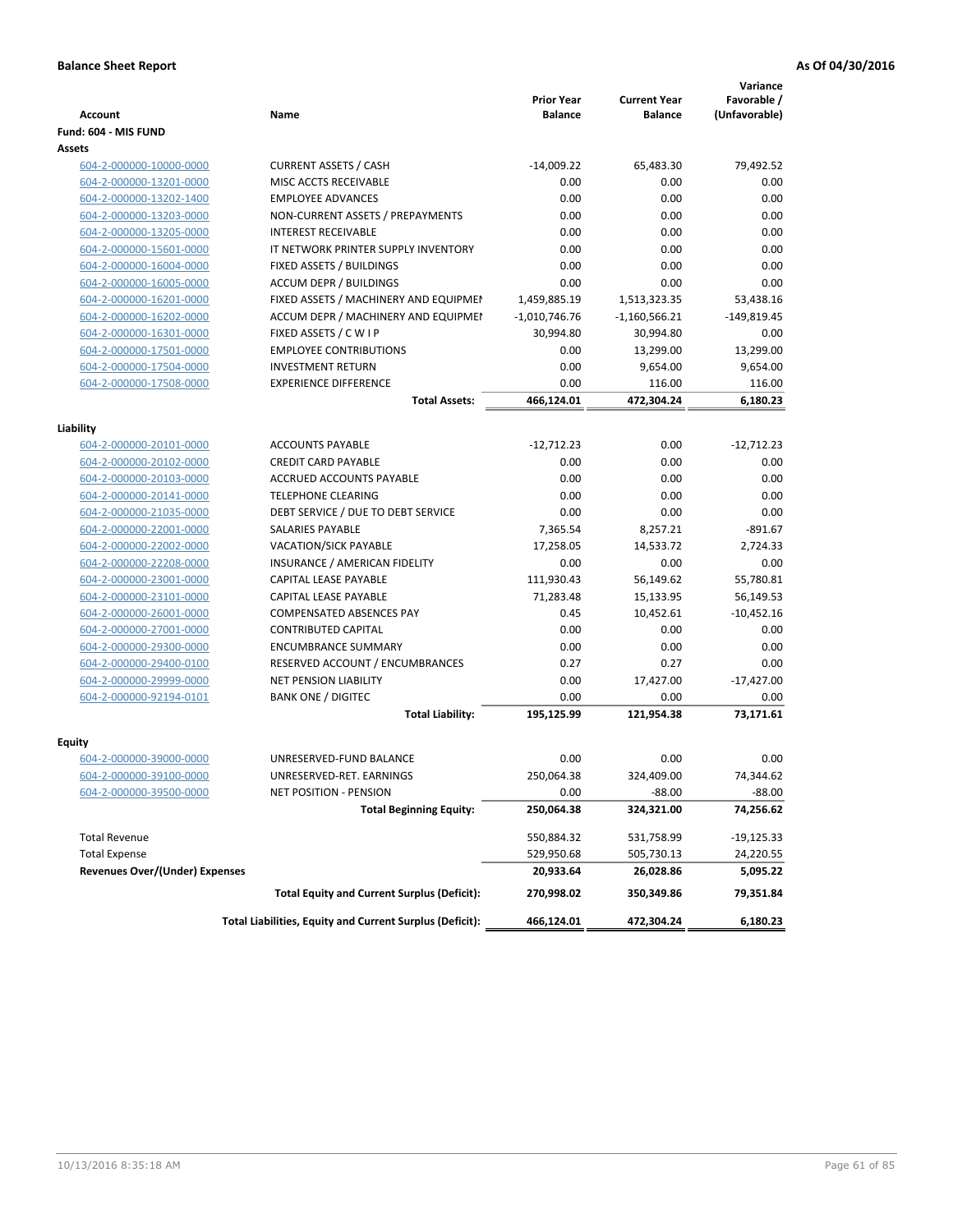| <b>Account</b><br><b>Fund: 660 - VEHICLE REPLACEMENT FUND</b> | Name                                                                  | <b>Prior Year</b><br><b>Balance</b> | <b>Current Year</b><br><b>Balance</b> | Variance<br>Favorable /<br>(Unfavorable) |
|---------------------------------------------------------------|-----------------------------------------------------------------------|-------------------------------------|---------------------------------------|------------------------------------------|
| <b>Assets</b>                                                 |                                                                       |                                     |                                       |                                          |
| 660-2-000000-10000-0000                                       | <b>CURRENT ASSETS / CASH</b>                                          | 162,515.03                          | 60,160.27                             | $-102,354.76$                            |
| 660-2-000000-11309-0000                                       | <b>TAX ANTICIPATION NOTES</b>                                         | 0.00                                | 0.00                                  | 0.00                                     |
| 660-2-000000-11510-0000                                       | PUBLIC SAFETY VEHICLE REPLACEMENT                                     | 3,724.14                            | 906.11                                | $-2,818.03$                              |
| 660-2-000000-11520-0000                                       | <b>CERTIFICATES OF DEPOSIT</b>                                        | 150,000.00                          | 300,000.00                            | 150,000.00                               |
| 660-2-000000-13201-0000                                       | MISC ACCTS RECEIVABLE                                                 | 0.00                                | 0.00                                  | 0.00                                     |
| 660-2-000000-13205-0000                                       | <b>INTEREST RECEIVABLE</b>                                            | 0.00                                | 0.00                                  | 0.00                                     |
| 660-2-000000-16201-0000                                       | FIXED ASSETS / MACHINERY AND EQUIPMEN                                 | 7,688,547.10                        | 8,388,516.27                          | 699,969.17                               |
| 660-2-000000-16202-0000                                       | ACCUM DEPR / MACHINERY AND EQUIPMEI                                   | $-6,076,688.28$                     | $-6,322,566.99$                       | $-245,878.71$                            |
| 660-2-000000-16301-0000                                       | FIXED ASSETS / C W I P                                                | 663,326.00                          | 0.00                                  | $-663,326.00$                            |
| 660-2-000000-39300-0000                                       | RESERVED ACCOUNT / ESCROW BALANCE                                     | 0.00                                | 0.00                                  | 0.00                                     |
|                                                               | <b>Total Assets:</b>                                                  | 2,591,423.99                        | 2,427,015.66                          | -164,408.33                              |
|                                                               |                                                                       |                                     |                                       |                                          |
| Liability                                                     |                                                                       |                                     |                                       |                                          |
| 660-2-000000-20101-0000                                       | <b>ACCOUNTS PAYABLE</b>                                               | 0.00                                | 0.00                                  | 0.00                                     |
| 660-2-000000-20102-0000                                       | <b>CREDIT CARD PAYABLE</b>                                            | 0.00                                | 0.00                                  | 0.00                                     |
| 660-2-000000-20103-0000                                       | <b>ACCRUED ACCOUNTS PAYABLE</b><br><b>GENERAL FUND / GENERAL FUND</b> | 0.00<br>0.00                        | 0.00<br>0.00                          | 0.00<br>0.00                             |
| 660-2-000000-21001-0000                                       | CAPITAL LEASE PAYABLE                                                 | 53,206.08                           |                                       | $-2,498.92$                              |
| 660-2-000000-23001-0000                                       | <b>CAPITAL LEASE PAYABLE</b>                                          | 228,163.85                          | 55,705.00<br>172,458.92               | 55,704.93                                |
| 660-2-000000-23101-0000                                       |                                                                       |                                     |                                       |                                          |
| 660-2-000000-27001-0000<br>660-2-000000-29300-0000            | <b>CONTRIBUTED CAPITAL</b><br><b>ENCUMBRANCE SUMMARY</b>              | 0.00<br>0.00                        | 0.00<br>0.00                          | 0.00<br>0.00                             |
| 660-2-000000-29400-0100                                       | RESERVED ACCOUNT / ENCUMBRANCES                                       | 0.00                                | 0.00                                  | 0.00                                     |
|                                                               | <b>Total Liability:</b>                                               | 281,369.93                          | 228,163.92                            | 53,206.01                                |
|                                                               |                                                                       |                                     |                                       |                                          |
| <b>Equity</b>                                                 |                                                                       |                                     |                                       |                                          |
| 660-2-000000-39000-0000                                       | UNRESERVED-FUND BALANCE                                               | 0.00                                | 0.00                                  | 0.00                                     |
| 660-2-000000-39100-0000                                       | UNRESERVED-RET. EARNINGS                                              | 2,093,987.89                        | 2,068,692.07                          | $-25,295.82$                             |
|                                                               | <b>Total Beginning Equity:</b>                                        | 2,093,987.89                        | 2,068,692.07                          | $-25,295.82$                             |
| <b>Total Revenue</b>                                          |                                                                       | 269,456.55                          | 950,216.93                            | 680,760.38                               |
| <b>Total Expense</b>                                          |                                                                       | 53,390.38                           | 820,057.26                            | -766,666.88                              |
| <b>Revenues Over/(Under) Expenses</b>                         |                                                                       | 216,066.17                          | 130,159.67                            | $-85,906.50$                             |
|                                                               | <b>Total Equity and Current Surplus (Deficit):</b>                    | 2,310,054.06                        | 2,198,851.74                          | $-111,202.32$                            |
|                                                               | Total Liabilities, Equity and Current Surplus (Deficit):              | 2,591,423.99                        | 2,427,015.66                          | $-164,408.33$                            |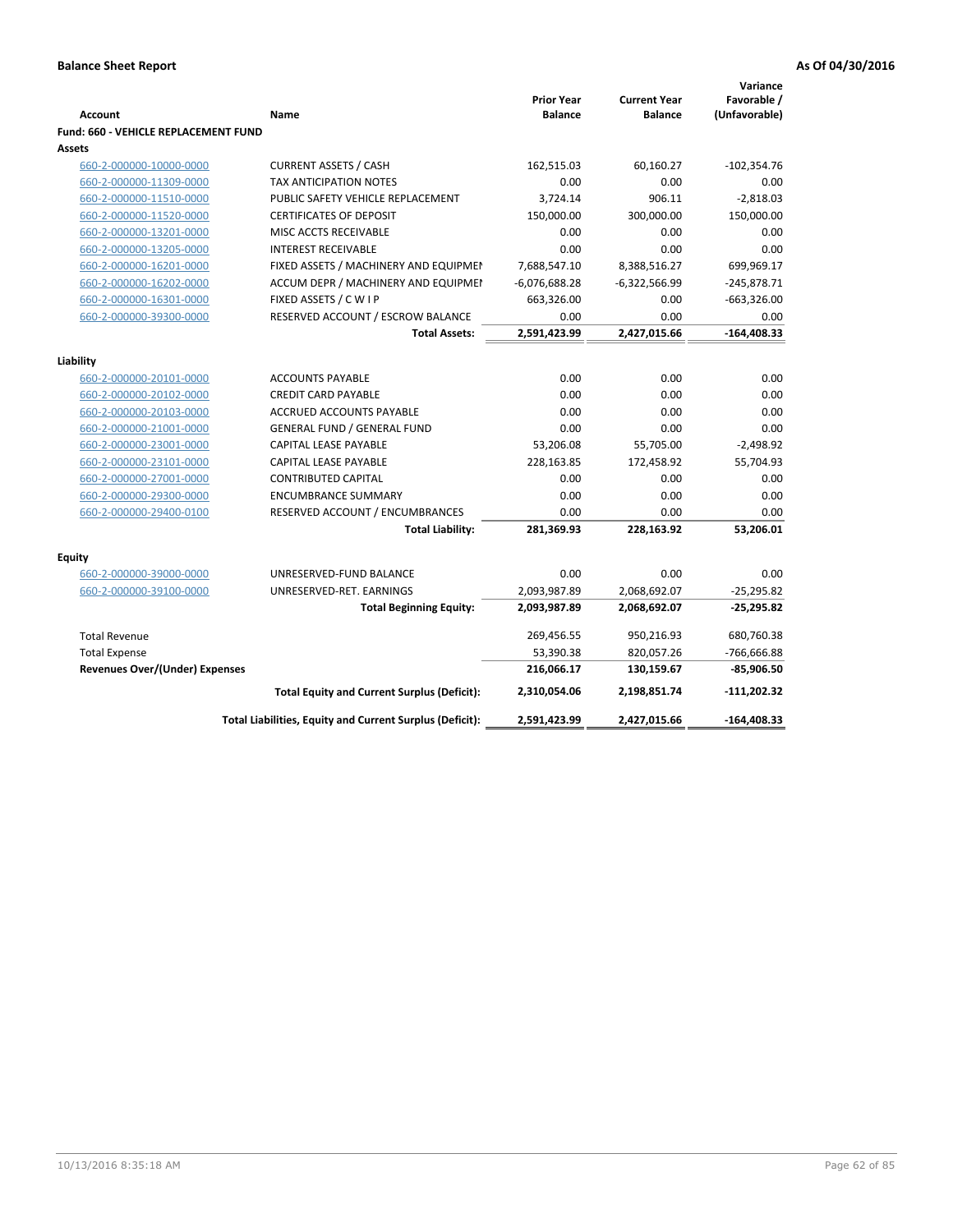| Account                               | Name                                                     | <b>Prior Year</b><br><b>Balance</b> | <b>Current Year</b><br><b>Balance</b> | Variance<br>Favorable /<br>(Unfavorable) |
|---------------------------------------|----------------------------------------------------------|-------------------------------------|---------------------------------------|------------------------------------------|
| Fund: 701 - FIREMEN'S PENSION         |                                                          |                                     |                                       |                                          |
| <b>Assets</b>                         |                                                          |                                     |                                       |                                          |
| 701-1-000000-10000-0000               | <b>CURRENT ASSETS / CASH</b>                             | 0.00                                | 0.00                                  | 0.00                                     |
|                                       | <b>Total Assets:</b>                                     | 0.00                                | 0.00                                  | 0.00                                     |
| Liability                             |                                                          |                                     |                                       |                                          |
| 701-1-000000-20103-0000               | <b>ACCOUNTS PAYABLE</b>                                  | 0.00                                | 0.00                                  | 0.00                                     |
| 701-1-000000-22306-1000               | UNREALIZED GAIN/LOSS                                     | 0.00                                | 543,546.00                            | $-543,546.00$                            |
|                                       | <b>Total Liability:</b>                                  | 0.00                                | 543,546.00                            | $-543,546.00$                            |
| <b>Equity</b>                         |                                                          |                                     |                                       |                                          |
| 701-1-000000-39000-0000               | UNRESERVED-FUND BALANCE                                  | 0.00                                | $-543,546.00$                         | $-543,546.00$                            |
|                                       | <b>Total Beginning Equity:</b>                           | 0.00                                | -543,546.00                           | $-543,546.00$                            |
| <b>Total Expense</b>                  |                                                          | 0.00                                | 0.00                                  | 0.00                                     |
| <b>Revenues Over/(Under) Expenses</b> |                                                          | 0.00                                | 0.00                                  | 0.00                                     |
|                                       | <b>Total Equity and Current Surplus (Deficit):</b>       | 0.00                                | -543,546.00                           | $-543,546.00$                            |
|                                       | Total Liabilities, Equity and Current Surplus (Deficit): | 0.00                                | 0.00                                  | 0.00                                     |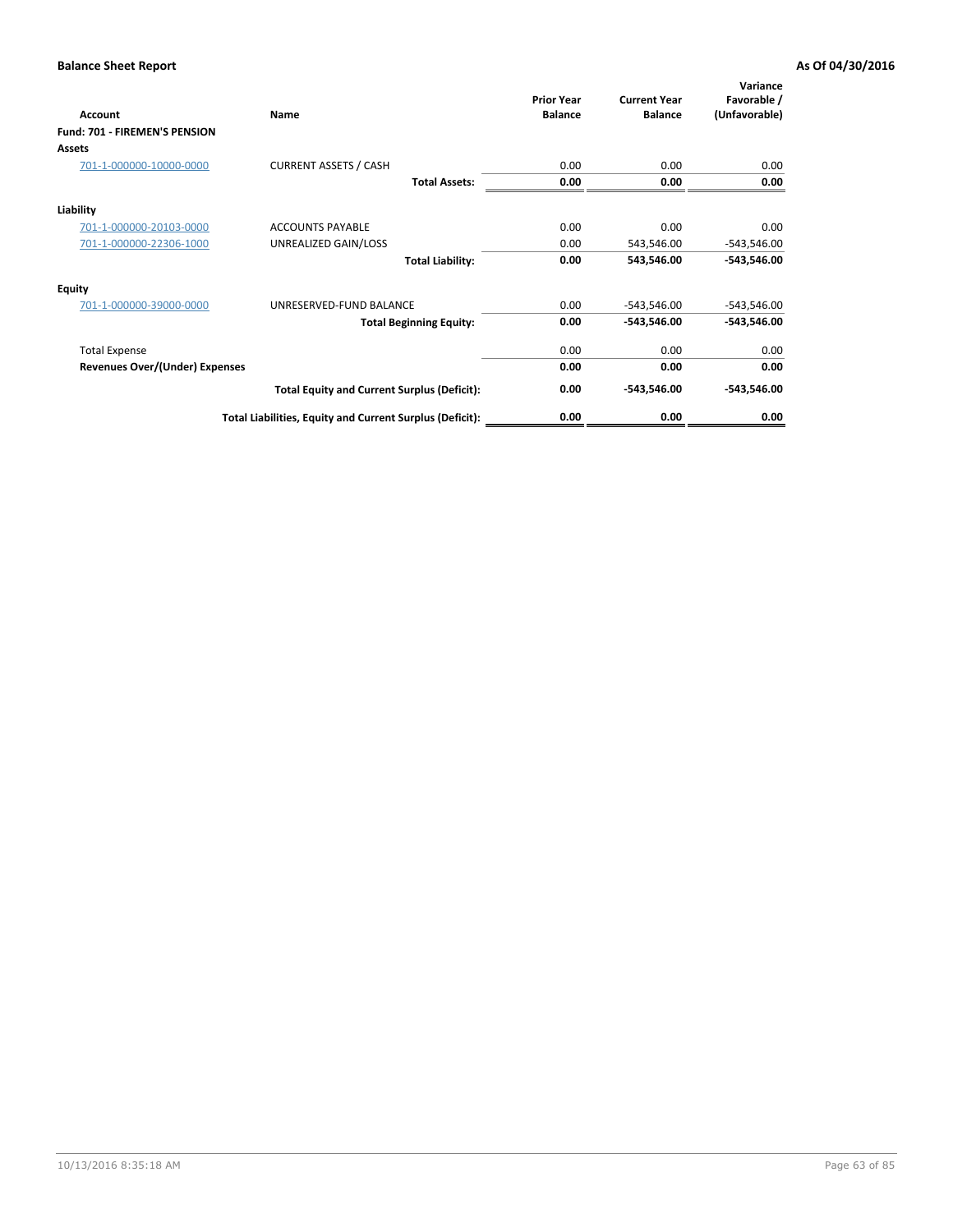|                                |                                                          |                                     |                                       | Variance                     |
|--------------------------------|----------------------------------------------------------|-------------------------------------|---------------------------------------|------------------------------|
| <b>Account</b>                 | Name                                                     | <b>Prior Year</b><br><b>Balance</b> | <b>Current Year</b><br><b>Balance</b> | Favorable /<br>(Unfavorable) |
| Fund: 800 - SPENCE FUND        |                                                          |                                     |                                       |                              |
| Assets                         |                                                          |                                     |                                       |                              |
| 800-3-000000-10000-0000        | <b>CURRENT ASSETS / CASH</b>                             | 250.95                              | 251.57                                | 0.62                         |
| 800-3-000000-11507-0000        | <b>SPENCE ENDOWMENT</b>                                  | 63,456.31                           | 66,935.57                             | 3,479.26                     |
| 800-3-000000-11520-0000        | <b>CERTIFICATES OF DEPOSIT</b>                           | 496.000.00                          | 495,000.00                            | $-1,000.00$                  |
| 800-3-000000-11605-0000        | <b>SPENCE ENDOWMENT</b>                                  | 0.00                                | 0.00                                  | 0.00                         |
| 800-3-000000-13205-0000        | <b>INTEREST RECEIVABLE</b>                               | 1,337.43                            | 1,337.43                              | 0.00                         |
|                                | <b>Total Assets:</b>                                     | 561,044.69                          | 563,524.57                            | 2,479.88                     |
| Liability                      |                                                          |                                     |                                       |                              |
| 800-3-000000-20101-0000        | <b>ACCOUNTS PAYABLE</b>                                  | 0.00                                | 0.00                                  | 0.00                         |
| 800-3-000000-20102-0000        | <b>CREDIT CARD PAYABLE</b>                               | 0.00                                | 0.00                                  | 0.00                         |
| 800-3-000000-20103-0000        | <b>ACCRUED ACCOUNTS PAYABLE</b>                          | 0.00                                | 0.00                                  | 0.00                         |
| 800-3-000000-20139-0000        | <b>RETAINAGES PAYABLE</b>                                | 0.00                                | 0.00                                  | 0.00                         |
| 800-3-000000-21001-0000        | <b>GENERAL FUND / GENERAL FUND</b>                       | 0.00                                | 0.00                                  | 0.00                         |
| 800-3-000000-29300-0000        | <b>ENCUMBRANCE SUMMARY</b>                               | 0.00                                | 0.00                                  | 0.00                         |
| 800-3-000000-29400-0000        | RESERVED ACCOUNT / ENCUMBRANCES                          | 0.00                                | 0.00                                  | 0.00                         |
|                                | <b>Total Liability:</b>                                  | 0.00                                | 0.00                                  | 0.00                         |
| Equity                         |                                                          |                                     |                                       |                              |
| 800-3-000000-39000-0000        | UNRESERVED-FUND BALANCE                                  | 561,367.13                          | 563,757.78                            | 2,390.65                     |
|                                | <b>Total Beginning Equity:</b>                           | 561,367.13                          | 563,757.78                            | 2,390.65                     |
| <b>Total Revenue</b>           |                                                          | 27.65                               | 117.08                                | 89.43                        |
| <b>Total Expense</b>           |                                                          | 350.09                              | 350.29                                | $-0.20$                      |
| Revenues Over/(Under) Expenses |                                                          | $-322.44$                           | $-233.21$                             | 89.23                        |
|                                | <b>Total Equity and Current Surplus (Deficit):</b>       | 561,044.69                          | 563,524.57                            | 2,479.88                     |
|                                | Total Liabilities, Equity and Current Surplus (Deficit): | 561,044.69                          | 563,524.57                            | 2,479.88                     |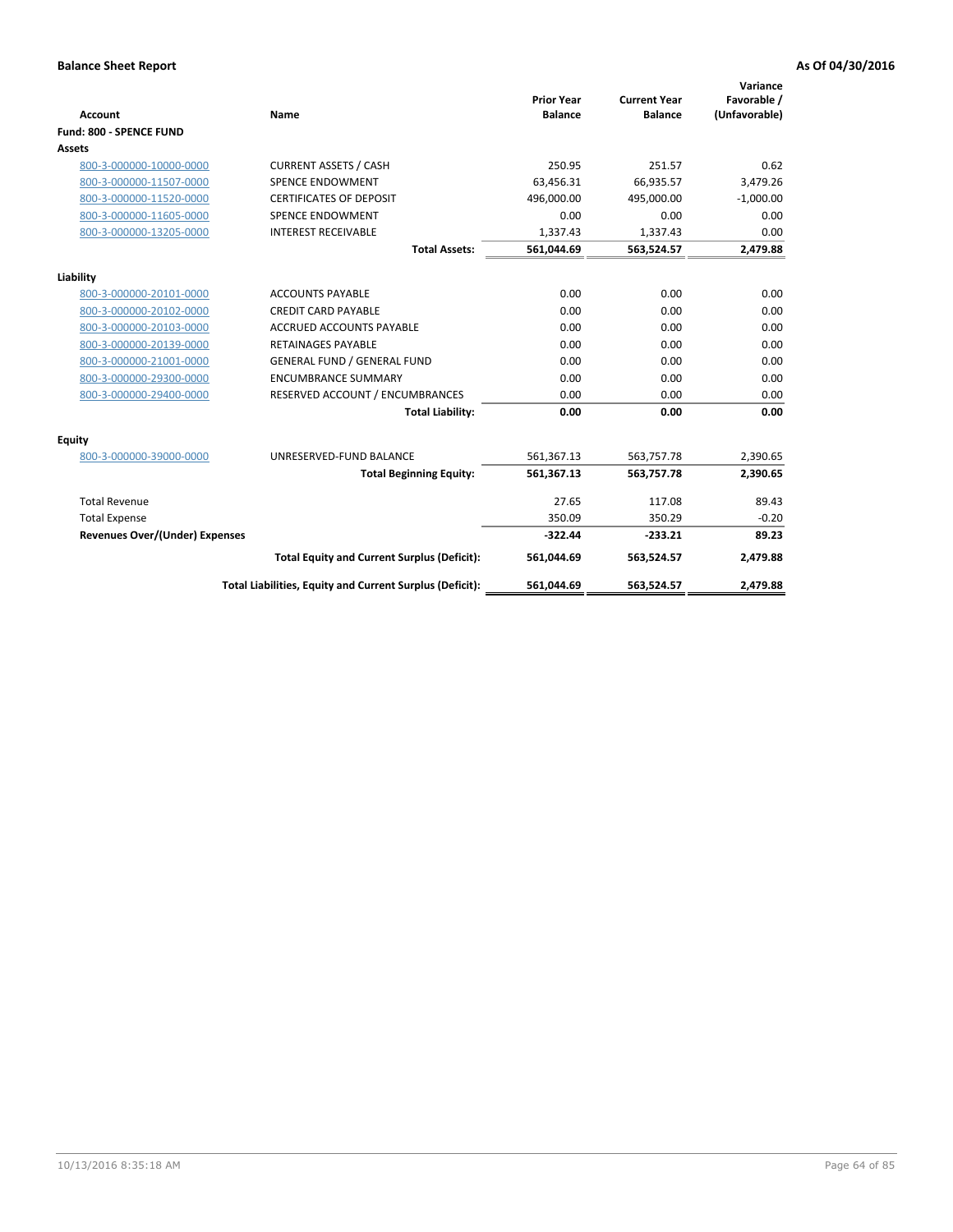| <b>Account</b>                         | <b>Name</b>                                              | <b>Prior Year</b><br><b>Balance</b> | <b>Current Year</b><br><b>Balance</b> | Variance<br>Favorable /<br>(Unfavorable) |
|----------------------------------------|----------------------------------------------------------|-------------------------------------|---------------------------------------|------------------------------------------|
| <b>Fund: 801 - JONES LIBRARY TRUST</b> |                                                          |                                     |                                       |                                          |
| Assets                                 |                                                          |                                     |                                       |                                          |
| 801-3-000000-10000-0000                | <b>CURRENT ASSETS / CASH</b>                             | 15,349.01                           | 15,388.83                             | 39.82                                    |
| 801-3-000000-13201-0000                | MISC ACCTS RECEIVABLE                                    | 0.00                                | 0.00                                  | 0.00                                     |
| 801-3-000000-13205-0000                | <b>INTEREST RECEIVABLE</b>                               | 0.00                                | 0.00                                  | 0.00                                     |
|                                        | <b>Total Assets:</b>                                     | 15,349.01                           | 15,388.83                             | 39.82                                    |
| Liability                              |                                                          |                                     |                                       |                                          |
| 801-3-000000-20101-0000                | <b>ACCOUNTS PAYABLE</b>                                  | 0.00                                | 0.00                                  | 0.00                                     |
| 801-3-000000-20102-0000                | <b>CREDIT CARD PAYABLE</b>                               | 0.00                                | 0.00                                  | 0.00                                     |
| 801-3-000000-20103-0000                | <b>ACCRUED ACCOUNTS PAYABLE</b>                          | 0.00                                | 0.00                                  | 0.00                                     |
|                                        | <b>Total Liability:</b>                                  | 0.00                                | 0.00                                  | 0.00                                     |
| Equity                                 |                                                          |                                     |                                       |                                          |
| 801-3-000000-39000-0000                | UNRESERVED-FUND BALANCE                                  | 15,305.65                           | 15,370.31                             | 64.66                                    |
|                                        | <b>Total Beginning Equity:</b>                           | 15,305.65                           | 15,370.31                             | 64.66                                    |
| <b>Total Revenue</b>                   |                                                          | 47.88                               | 33.00                                 | $-14.88$                                 |
| <b>Total Expense</b>                   |                                                          | 4.52                                | 14.48                                 | $-9.96$                                  |
| <b>Revenues Over/(Under) Expenses</b>  |                                                          | 43.36                               | 18.52                                 | $-24.84$                                 |
|                                        | <b>Total Equity and Current Surplus (Deficit):</b>       | 15,349.01                           | 15,388.83                             | 39.82                                    |
|                                        | Total Liabilities, Equity and Current Surplus (Deficit): | 15,349.01                           | 15,388.83                             | 39.82                                    |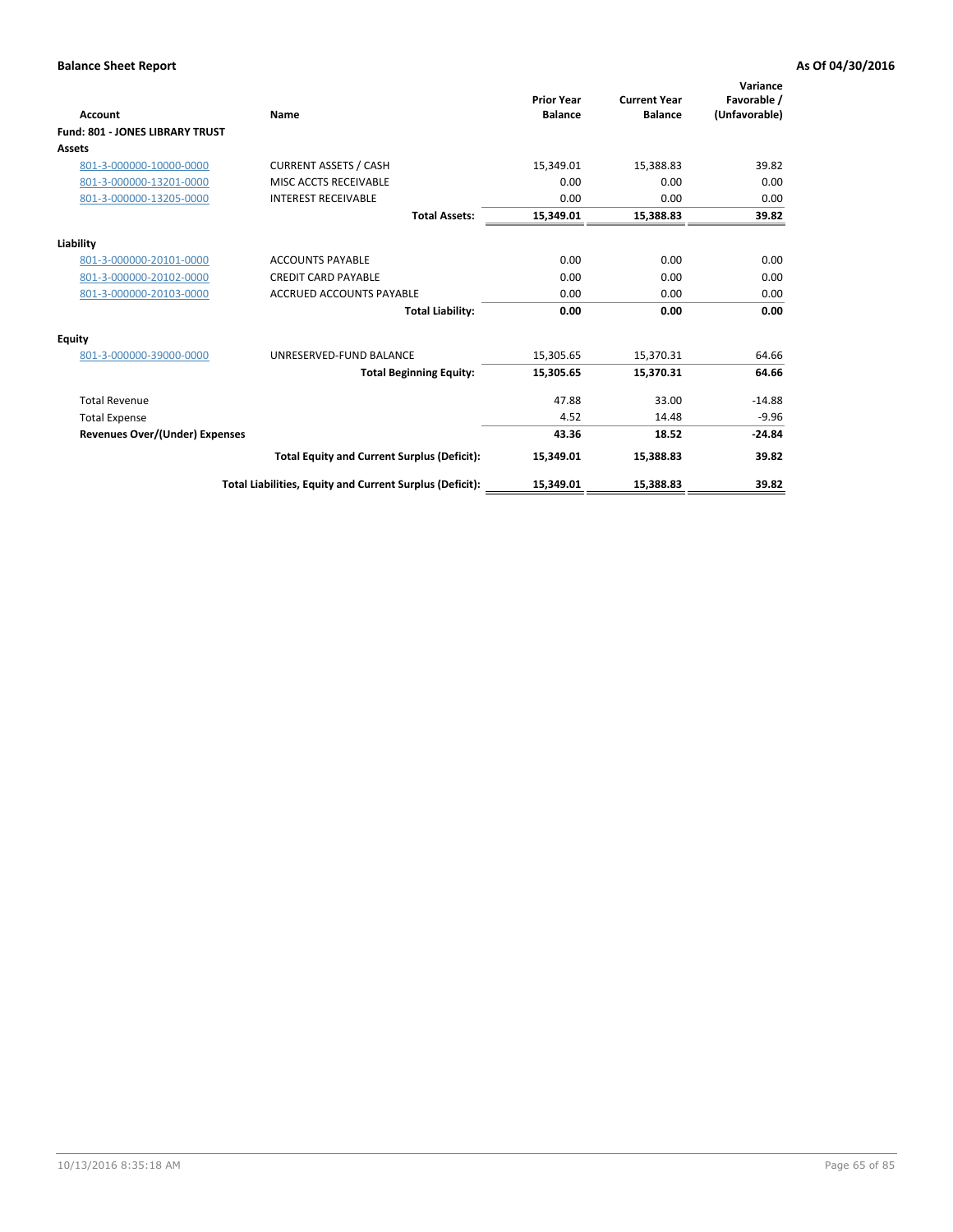| Account                                     | <b>Name</b>                                              | <b>Prior Year</b><br><b>Balance</b> | <b>Current Year</b><br><b>Balance</b> | Variance<br>Favorable /<br>(Unfavorable) |
|---------------------------------------------|----------------------------------------------------------|-------------------------------------|---------------------------------------|------------------------------------------|
| Fund: 803 - GREENVILLE BOARD OF DEVELOPMENT |                                                          |                                     |                                       |                                          |
| Assets                                      |                                                          |                                     |                                       |                                          |
| 803-3-000000-10000-0000                     | <b>CURRENT ASSETS / CASH</b>                             | 0.00                                | 0.00                                  | 0.00                                     |
| 803-3-000000-13201-0000                     | MISC ACCTS RECEIVABLE                                    | 0.00                                | 0.00                                  | 0.00                                     |
| 803-3-000000-13203-0000                     | NON-CURRENT ASSETS / PREPAYMENTS                         | 0.00                                | 0.00                                  | 0.00                                     |
|                                             | <b>Total Assets:</b>                                     | 0.00                                | 0.00                                  | 0.00                                     |
| Liability                                   |                                                          |                                     |                                       |                                          |
| 803-3-000000-20101-0000                     | <b>ACCOUNTS PAYABLE</b>                                  | 0.00                                | 0.00                                  | 0.00                                     |
| 803-3-000000-20102-0000                     | <b>ACCOUNTS PAYABLE</b>                                  | 0.00                                | 0.00                                  | 0.00                                     |
| 803-3-000000-20103-0000                     | <b>ACCRUED ACCOUNTS PAYABLE</b>                          | 0.00                                | 0.00                                  | 0.00                                     |
| 803-3-000000-20139-0000                     | <b>RETAINAGES PAYABLE</b>                                | 0.00                                | 0.00                                  | 0.00                                     |
| 803-3-000000-20141-0000                     | <b>TELEPHONE CLEARING</b>                                | 0.00                                | 0.00                                  | 0.00                                     |
| 803-3-000000-21400-0000                     | <b>ELECTRIC OPERATING FUND</b>                           | 0.00                                | 0.00                                  | 0.00                                     |
| 803-3-000000-22001-0000                     | ACCRUED SALARIES/WAGES                                   | 0.00                                | 0.00                                  | 0.00                                     |
| 803-3-000000-22002-0000                     | <b>ACCRUED SALARIES/WAGES</b>                            | 0.00                                | 0.00                                  | 0.00                                     |
| 803-3-000000-26001-0000                     | <b>COMPENSATED ABSENCES PAY</b>                          | 0.00                                | 0.00                                  | 0.00                                     |
| 803-3-000000-29300-0000                     | <b>ENCUMBRANCE SUMMARY</b>                               | 0.00                                | 0.00                                  | 0.00                                     |
| 803-3-000000-29400-0100                     | RESERVED ACCOUNT / ENCUMBRANCES                          | 103,228.62                          | 103,228.62                            | 0.00                                     |
|                                             | <b>Total Liability:</b>                                  | 103,228.62                          | 103,228.62                            | 0.00                                     |
| <b>Equity</b>                               |                                                          |                                     |                                       |                                          |
| 803-3-000000-39000-0000                     | UNRESERVED-FUND BALANCE                                  | $-100,793.57$                       | $-103,228.62$                         | $-2,435.05$                              |
|                                             | <b>Total Beginning Equity:</b>                           | $-100,793.57$                       | $-103,228.62$                         | $-2,435.05$                              |
| <b>Total Revenue</b>                        |                                                          | 0.00                                | 0.00                                  | 0.00                                     |
| <b>Total Expense</b>                        |                                                          | 2,435.05                            | 0.00                                  | 2,435.05                                 |
| Revenues Over/(Under) Expenses              |                                                          | $-2,435.05$                         | 0.00                                  | 2,435.05                                 |
|                                             | <b>Total Equity and Current Surplus (Deficit):</b>       | $-103,228.62$                       | $-103,228.62$                         | 0.00                                     |
|                                             | Total Liabilities, Equity and Current Surplus (Deficit): | 0.00                                | 0.00                                  | 0.00                                     |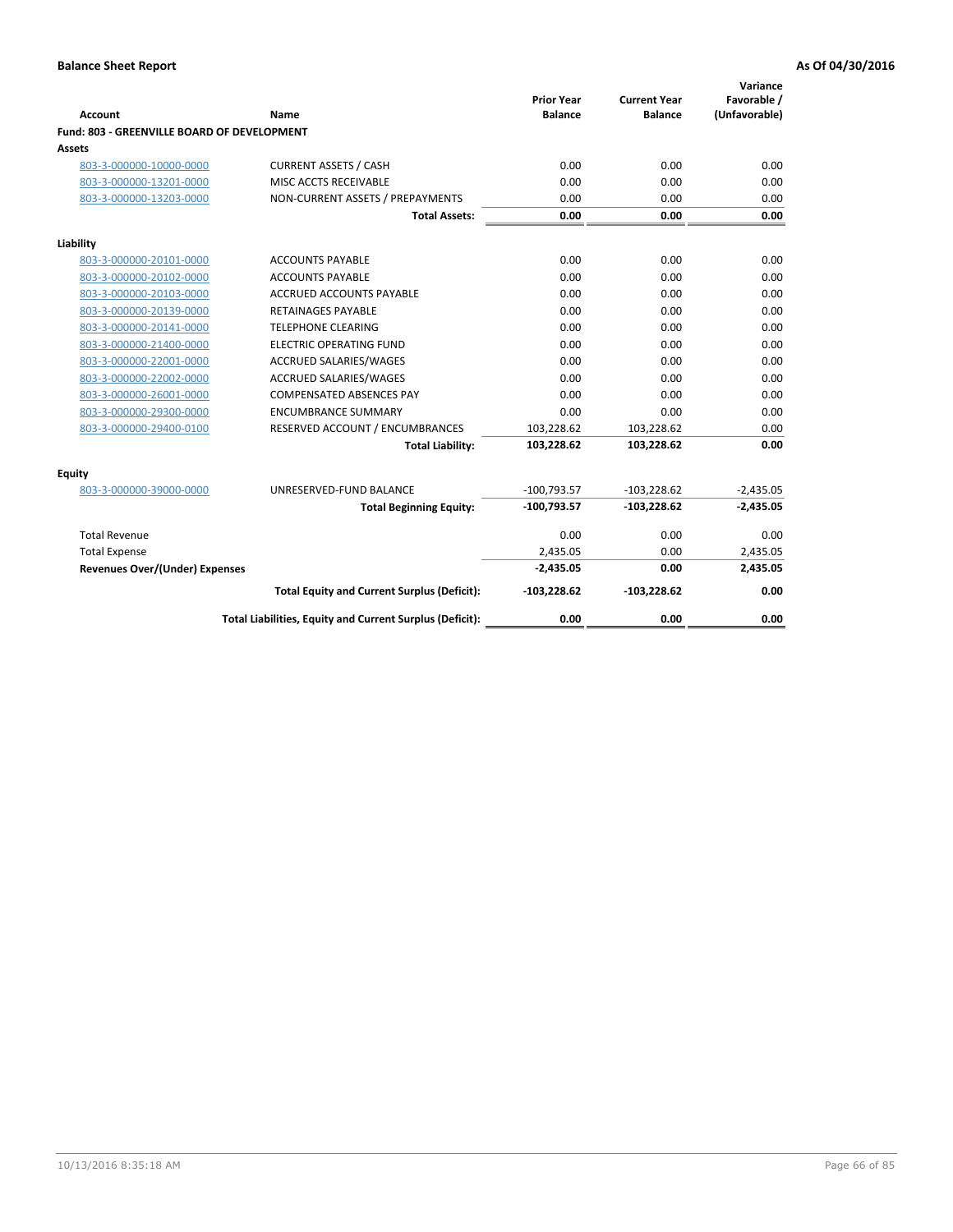| <b>Account</b>                        | Name                                                     | <b>Prior Year</b><br><b>Balance</b> | <b>Current Year</b><br><b>Balance</b> | Variance<br>Favorable /<br>(Unfavorable) |
|---------------------------------------|----------------------------------------------------------|-------------------------------------|---------------------------------------|------------------------------------------|
| <b>Fund: 807 - 4A-EDC</b>             |                                                          |                                     |                                       |                                          |
| <b>Assets</b>                         |                                                          |                                     |                                       |                                          |
| 807-3-000000-10000-0000               | <b>CURRENT ASSETS / CASH</b>                             | 0.00                                | 0.00                                  | 0.00                                     |
| 807-3-000000-13201-0000               | MISC ACCTS RECEIVABLE                                    | 0.00                                | 0.00                                  | 0.00                                     |
| 807-3-000000-16301-0000               | FIXED ASSETS / C W I P                                   | 0.00                                | 0.00                                  | 0.00                                     |
|                                       | <b>Total Assets:</b>                                     | 0.00                                | 0.00                                  | 0.00                                     |
| Liability                             |                                                          |                                     |                                       |                                          |
| 807-3-000000-20101-0000               | <b>ACCOUNTS PAYABLE</b>                                  | 0.00                                | 0.00                                  | 0.00                                     |
| 807-3-000000-20103-0000               | <b>ACCOUNTS PAYABLE</b>                                  | 0.00                                | 0.00                                  | 0.00                                     |
| 807-3-000000-20139-0000               | <b>RETAINAGES PAYABLE</b>                                | 0.00                                | 0.00                                  | 0.00                                     |
| 807-3-000000-26105-0000               | INV NET OF RELATED DEBT                                  | 305,846.00                          | 305,846.00                            | 0.00                                     |
| 807-3-000000-29300-0000               | <b>ENCUMBRANCE SUMMARY</b>                               | 0.00                                | 0.00                                  | 0.00                                     |
| 807-3-000000-29400-0100               | RESERVED ACCOUNT / ENCUMBRANCES                          | 18,078.76                           | 18,078.76                             | 0.00                                     |
| 807-3-495000-20180-0000               | <b>CURRENT DEBT</b>                                      | 0.00                                | 0.00                                  | 0.00                                     |
| 807-3-495000-26002-0000               | CA - LONG-TERM DEBT / AMT TO BE PROVIL                   | 0.00                                | 0.00                                  | 0.00                                     |
|                                       | <b>Total Liability:</b>                                  | 323,924.76                          | 323,924.76                            | 0.00                                     |
| Equity                                |                                                          |                                     |                                       |                                          |
| 807-3-000000-39000-0000               | UNRESERVED-FUND BALANCE                                  | $-318,881.46$                       | $-323,924.76$                         | $-5,043.30$                              |
|                                       | <b>Total Beginning Equity:</b>                           | $-318,881.46$                       | $-323,924.76$                         | $-5,043.30$                              |
| <b>Total Revenue</b>                  |                                                          | 0.00                                | 0.00                                  | 0.00                                     |
| <b>Total Expense</b>                  |                                                          | 5.043.30                            | 0.00                                  | 5,043.30                                 |
| <b>Revenues Over/(Under) Expenses</b> |                                                          | $-5,043.30$                         | 0.00                                  | 5,043.30                                 |
|                                       | <b>Total Equity and Current Surplus (Deficit):</b>       | $-323,924.76$                       | $-323,924.76$                         | 0.00                                     |
|                                       | Total Liabilities, Equity and Current Surplus (Deficit): | 0.00                                | 0.00                                  | 0.00                                     |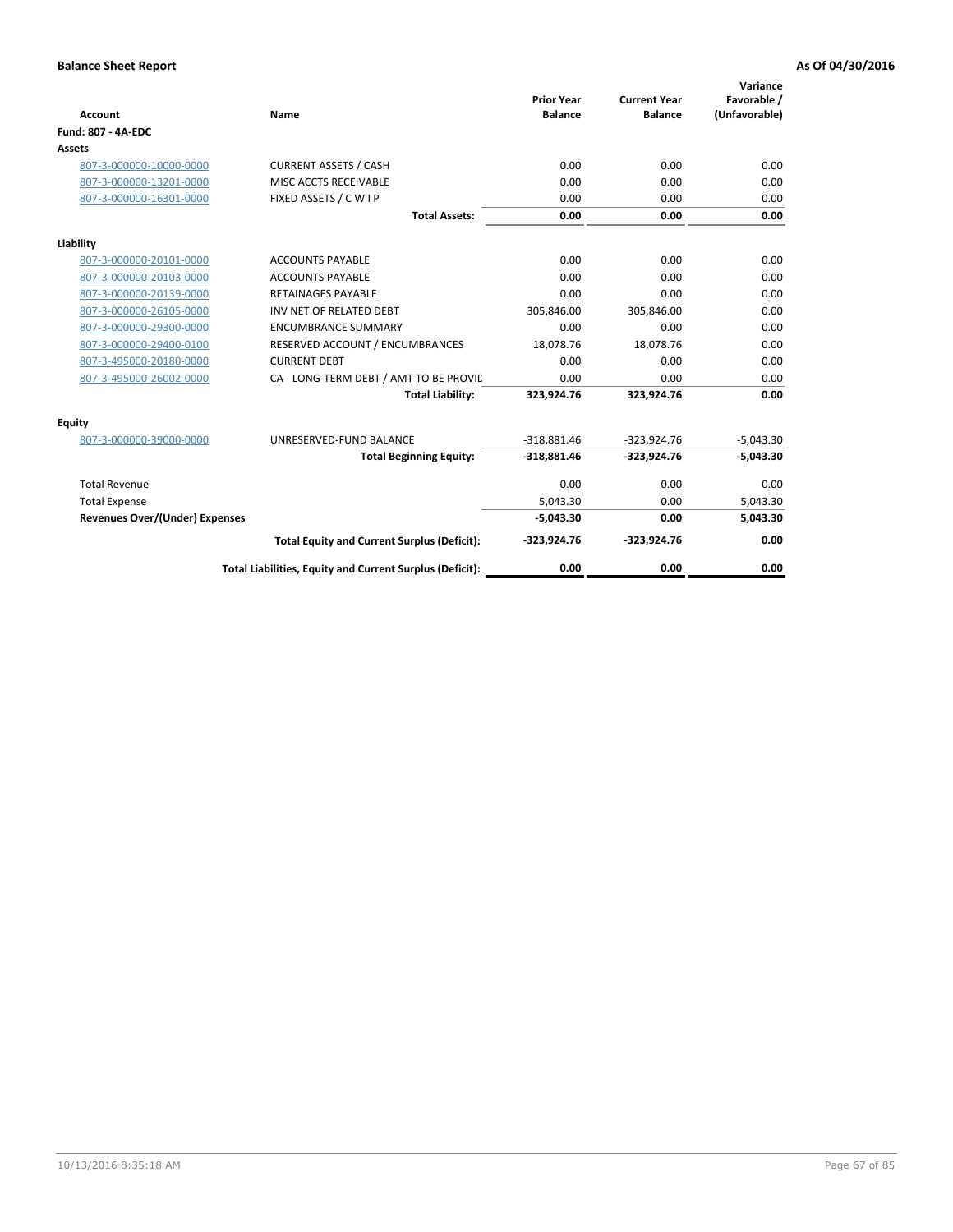| <b>Account</b>                        | Name                                                     | <b>Prior Year</b><br><b>Balance</b> | <b>Current Year</b><br><b>Balance</b> | Variance<br>Favorable /<br>(Unfavorable) |
|---------------------------------------|----------------------------------------------------------|-------------------------------------|---------------------------------------|------------------------------------------|
| Fund: 809 - GREENVILLE IDC (L-3)      |                                                          |                                     |                                       |                                          |
| <b>Assets</b>                         |                                                          |                                     |                                       |                                          |
| 809-3-000000-10000-0000               | <b>CURRENT ASSETS / CASH</b>                             | 55,942.00                           | 0.00                                  | $-55,942.00$                             |
| 809-3-000000-13201-0000               | MISC ACCTS RECEIVABLE                                    | 0.00                                | 0.00                                  | 0.00                                     |
|                                       | <b>Total Assets:</b>                                     | 55,942.00                           | 0.00                                  | $-55,942.00$                             |
| Liability                             |                                                          |                                     |                                       |                                          |
| 809-3-000000-20101-0000               | <b>ACCOUNTS PAYABLE</b>                                  | 0.00                                | 0.00                                  | 0.00                                     |
| 809-3-000000-20103-0000               | <b>ACCRUED ACCOUNTS PAYABLE</b>                          | 93,469.84                           | 0.00                                  | 93,469.84                                |
| 809-3-000000-21001-0000               | <b>GENERAL FUND / GENERAL FUND</b>                       | 0.00                                | 0.00                                  | 0.00                                     |
|                                       | <b>Total Liability:</b>                                  | 93,469.84                           | 0.00                                  | 93,469.84                                |
| Equity                                |                                                          |                                     |                                       |                                          |
| 809-3-000000-39000-0000               | UNRESERVED-FUND BALANCE                                  | 0.00                                | 0.00                                  | 0.00                                     |
| 809-3-000000-39100-0000               | UNRESERVED-RET. EARNINGS                                 | 0.00                                | 0.00                                  | 0.00                                     |
| 809-3-000000-39150-0000               | RESERVED-RET. EARNINGS                                   | 0.00                                | 0.00                                  | 0.00                                     |
|                                       | <b>Total Beginning Equity:</b>                           | 0.00                                | 0.00                                  | 0.00                                     |
| <b>Total Revenue</b>                  |                                                          | 6,335,589.65                        | 2,113,889.25                          | $-4,221,700.40$                          |
| <b>Total Expense</b>                  |                                                          | 6,373,117.49                        | 2,113,889.25                          | 4,259,228.24                             |
| <b>Revenues Over/(Under) Expenses</b> |                                                          | $-37,527.84$                        | 0.00                                  | 37,527.84                                |
|                                       | <b>Total Equity and Current Surplus (Deficit):</b>       | $-37,527.84$                        | 0.00                                  | 37,527.84                                |
|                                       | Total Liabilities, Equity and Current Surplus (Deficit): | 55,942.00                           | 0.00                                  | $-55.942.00$                             |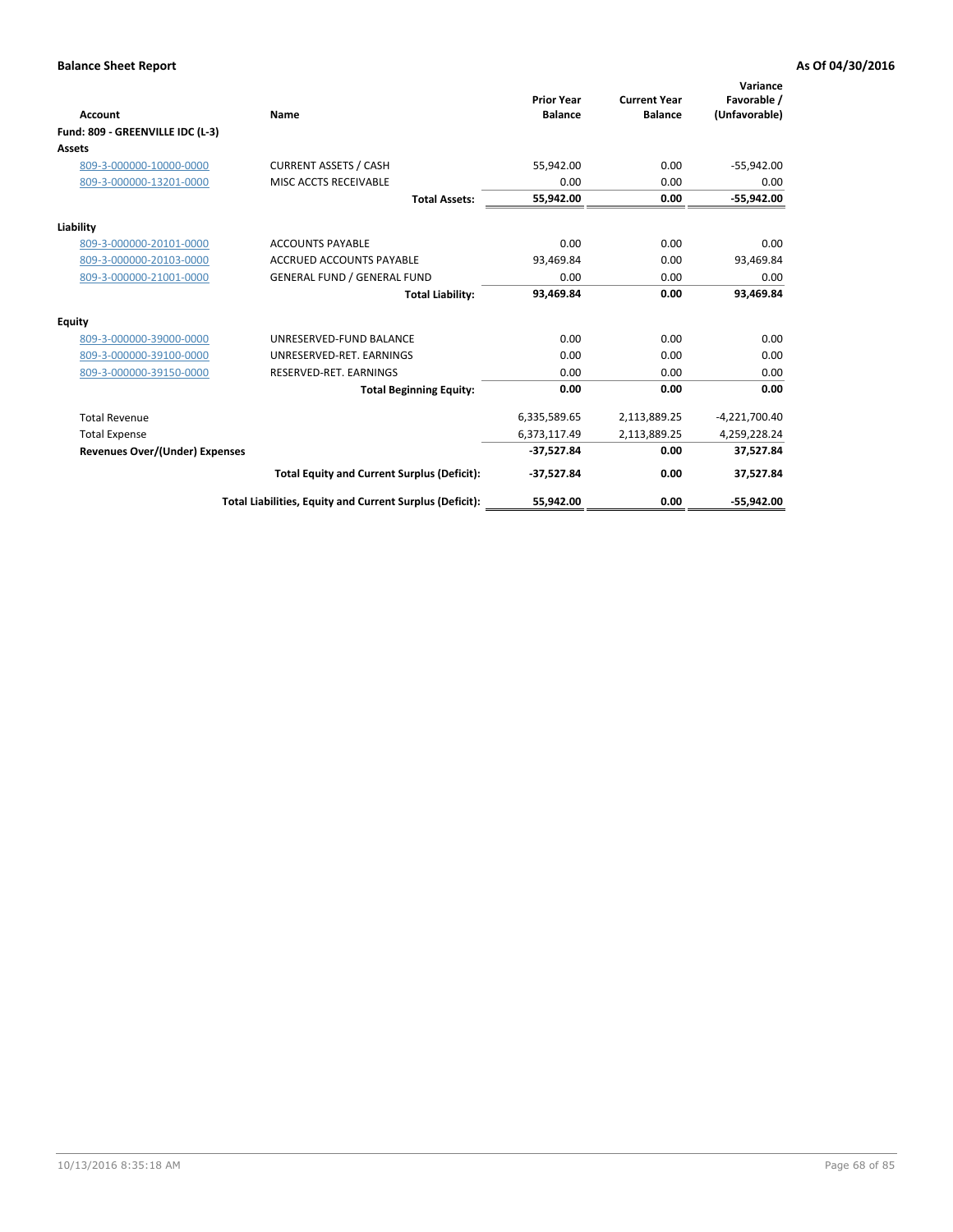| <b>Account</b>                          | Name                                                     | <b>Prior Year</b><br><b>Balance</b> | <b>Current Year</b><br><b>Balance</b> | Variance<br>Favorable /<br>(Unfavorable) |
|-----------------------------------------|----------------------------------------------------------|-------------------------------------|---------------------------------------|------------------------------------------|
| Fund: 810 - SEIZURE FUNDS - STATE RULES |                                                          |                                     |                                       |                                          |
| Assets                                  |                                                          |                                     |                                       |                                          |
| 810-3-000000-10000-0000                 | <b>CURRENT ASSETS / CASH</b>                             | 319,987.26                          | 320,802.97                            | 815.71                                   |
| 810-3-000000-13201-0000                 | MISC ACCTS RECEIVABLE                                    | 0.00                                | 0.00                                  | 0.00                                     |
| 810-3-000000-13202-1400                 | <b>EMPLOYEE ADVANCES</b>                                 | 0.00                                | 0.00                                  | 0.00                                     |
| 810-3-000000-13205-0000                 | <b>INTEREST RECEIVABLE</b>                               | 0.00                                | 0.00                                  | 0.00                                     |
| 810-3-000000-16201-0000                 | MACHINERY AND EQUIPMENT                                  | 0.00                                | 0.00                                  | 0.00                                     |
| 810-3-000000-16202-0000                 | <b>ACCUMULATED DEPRECATION</b>                           | 0.00                                | 0.00                                  | 0.00                                     |
|                                         | <b>Total Assets:</b>                                     | 319,987.26                          | 320,802.97                            | 815.71                                   |
|                                         |                                                          |                                     |                                       |                                          |
| Liability                               |                                                          |                                     |                                       |                                          |
| 810-3-000000-20101-0000                 | <b>ACCOUNTS PAYABLE</b>                                  | 0.00                                | 0.00                                  | 0.00                                     |
| 810-3-000000-20102-0000                 | <b>CREDIT CARD PAYABLE</b>                               | 0.00                                | 0.00                                  | 0.00                                     |
| 810-3-000000-20103-0000                 | <b>ACCRUED ACCOUNTS PAYABLE</b>                          | 0.00                                | 0.00                                  | 0.00                                     |
| 810-3-000000-29300-0000                 | <b>ENCUMBRANCE SUMMARY</b>                               | 0.00                                | 0.00                                  | 0.00                                     |
| 810-3-000000-29400-0100                 | RESERVED ACCOUNT / ENCUMBRANCES                          | 0.00                                | 0.00                                  | 0.00                                     |
| 810-3-000000-92520-0600                 | RESERVED ACCOUNT/HB65 SIEZURES                           | 0.00                                | 0.00                                  | 0.00                                     |
|                                         | <b>Total Liability:</b>                                  | 0.00                                | 0.00                                  | 0.00                                     |
| Equity                                  |                                                          |                                     |                                       |                                          |
| 810-3-000000-39000-0000                 | UNRESERVED-FUND BALANCE                                  | 105,477.90                          | 320,424.68                            | 214,946.78                               |
|                                         | <b>Total Beginning Equity:</b>                           | 105,477.90                          | 320,424.68                            | 214,946.78                               |
| <b>Total Revenue</b>                    |                                                          | 214,530.35                          | 688.30                                | $-213,842.05$                            |
| <b>Total Expense</b>                    |                                                          | 20.99                               | 310.01                                | $-289.02$                                |
| Revenues Over/(Under) Expenses          |                                                          | 214,509.36                          | 378.29                                | $-214,131.07$                            |
|                                         | <b>Total Equity and Current Surplus (Deficit):</b>       | 319,987.26                          | 320,802.97                            | 815.71                                   |
|                                         | Total Liabilities, Equity and Current Surplus (Deficit): | 319,987.26                          | 320,802.97                            | 815.71                                   |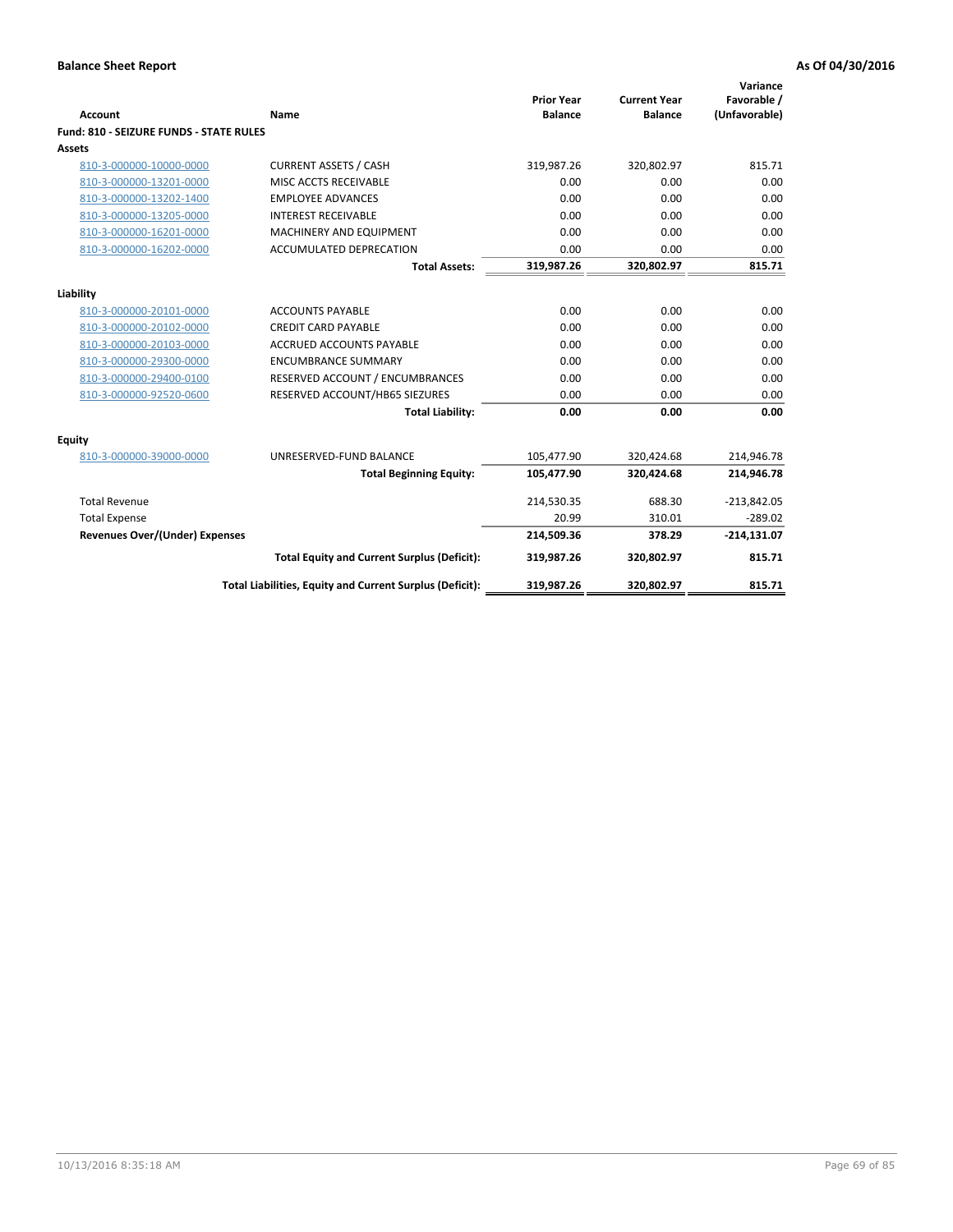| <b>Account</b>                        | Name                                                     | <b>Prior Year</b><br><b>Balance</b> | <b>Current Year</b><br><b>Balance</b> | Variance<br>Favorable /<br>(Unfavorable) |
|---------------------------------------|----------------------------------------------------------|-------------------------------------|---------------------------------------|------------------------------------------|
| Fund: 811 - SEIZURE FUNDS - FED RULES |                                                          |                                     |                                       |                                          |
| <b>Assets</b>                         |                                                          |                                     |                                       |                                          |
| 811-3-000000-10000-0000               | <b>CURRENT ASSETS / CASH</b>                             | 142,063.86                          | 132,389.68                            | $-9,674.18$                              |
| 811-3-000000-13201-0000               | MISC ACCTS RECEIVABLE                                    | 0.00                                | 0.00                                  | 0.00                                     |
| 811-3-000000-13205-0000               | <b>INTEREST RECEIVABLE</b>                               | 0.00                                | 0.00                                  | 0.00                                     |
| 811-3-000000-16201-0000               | <b>MACHINERY AND EQUIPMENT</b>                           | 0.00                                | 0.00                                  | 0.00                                     |
| 811-3-000000-16202-0000               | <b>ACCUMULATED DEPRECATION</b>                           | 0.00                                | 0.00                                  | 0.00                                     |
|                                       | <b>Total Assets:</b>                                     | 142,063.86                          | 132,389.68                            | $-9,674.18$                              |
| Liability                             |                                                          |                                     |                                       |                                          |
| 811-3-000000-20101-0000               | <b>ACCOUNTS PAYABLE</b>                                  | 0.00                                | 0.00                                  | 0.00                                     |
| 811-3-000000-20102-0000               | <b>CREDIT CARD PAYABLE</b>                               | 0.00                                | 0.00                                  | 0.00                                     |
| 811-3-000000-20103-0000               | <b>ACCRUED ACCOUNTS PAYABLE</b>                          | 0.00                                | 0.00                                  | 0.00                                     |
| 811-3-000000-29300-0000               | <b>ENCUMBRANCE SUMMARY</b>                               | 0.00                                | 0.00                                  | 0.00                                     |
| 811-3-000000-29400-0100               | RESERVED ACCOUNT / ENCUMBRANCES                          | 0.00                                | 0.00                                  | 0.00                                     |
| 811-3-000000-92521-0700               | RESERVED ACCOUNT/FED SIEZURES                            | 0.00                                | 0.00                                  | 0.00                                     |
|                                       | <b>Total Liability:</b>                                  | 0.00                                | 0.00                                  | 0.00                                     |
| Equity                                |                                                          |                                     |                                       |                                          |
| 811-3-000000-39000-0000               | UNRESERVED-FUND BALANCE                                  | 147,963.57                          | 111,383.41                            | $-36,580.16$                             |
|                                       | <b>Total Beginning Equity:</b>                           | 147,963.57                          | 111,383.41                            | $-36,580.16$                             |
| <b>Total Revenue</b>                  |                                                          | 450.86                              | 22,670.03                             | 22,219.17                                |
| <b>Total Expense</b>                  |                                                          | 6,350.57                            | 1,663.76                              | 4,686.81                                 |
| <b>Revenues Over/(Under) Expenses</b> |                                                          | $-5,899.71$                         | 21,006.27                             | 26,905.98                                |
|                                       | <b>Total Equity and Current Surplus (Deficit):</b>       | 142,063.86                          | 132,389.68                            | $-9,674.18$                              |
|                                       | Total Liabilities, Equity and Current Surplus (Deficit): | 142,063.86                          | 132,389.68                            | $-9,674.18$                              |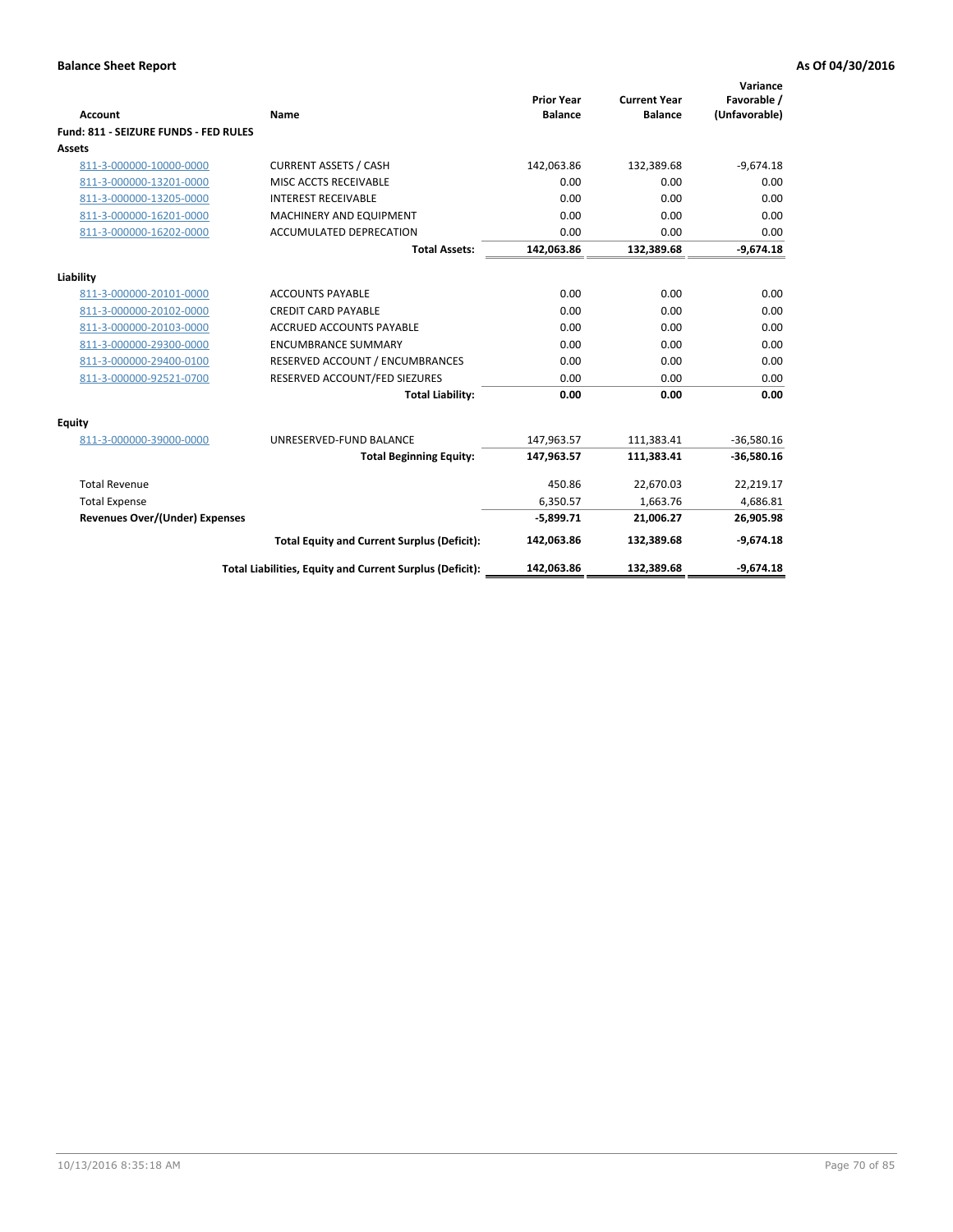| <b>Account</b>                                          | Name                                                     | <b>Prior Year</b><br><b>Balance</b> | <b>Current Year</b><br><b>Balance</b> | Variance<br>Favorable /<br>(Unfavorable) |
|---------------------------------------------------------|----------------------------------------------------------|-------------------------------------|---------------------------------------|------------------------------------------|
| Fund: 820 - TIRZ FUND (Tax Increment Reinvestment Zone) |                                                          |                                     |                                       |                                          |
| <b>Assets</b>                                           |                                                          |                                     |                                       |                                          |
| 820-3-000000-10000-0000                                 | <b>CURRENT ASSETS / CASH</b>                             | 497,504.70                          | 929,393.12                            | 431,888.42                               |
| 820-3-000000-13101-0000                                 | <b>TAX RECEIVABLE-CURRENT</b>                            | 10,080.66                           | 1,926.02                              | $-8,154.64$                              |
| 820-3-000000-13102-0000                                 | <b>TAXES REC-DELINQUENT</b>                              | 2,151.32                            | 11,690.56                             | 9,539.24                                 |
| 820-3-000000-13103-0000                                 | ALLOW FOR UNCOLLECT TAXES                                | $-1,106.94$                         | $-1,232.23$                           | $-125.29$                                |
| 820-3-000000-13201-0000                                 | MISC ACCTS RECEIVABLE                                    | 0.00                                | 0.00                                  | 0.00                                     |
| 820-3-000000-13205-0000                                 | <b>INTEREST RECEIVABLE</b>                               | 0.00                                | 0.00                                  | 0.00                                     |
| 820-3-000000-13221-0000                                 | MISC A/R - PROPERTY TAXES                                | 96.53                               | 0.00                                  | $-96.53$                                 |
|                                                         | <b>Total Assets:</b>                                     | 508,726.27                          | 941,777.47                            | 433,051.20                               |
| Liability                                               |                                                          |                                     |                                       |                                          |
| 820-3-000000-20101-0000                                 | <b>ACCOUNTS PAYABLE</b>                                  | 0.00                                | 0.00                                  | 0.00                                     |
| 820-3-000000-20103-0000                                 | <b>ACCRUED ACCOUNTS PAYABLE</b>                          | 0.00                                | 0.00                                  | 0.00                                     |
| 820-3-000000-20203-0000                                 | <b>DEFERRED TAX REVENUE</b>                              | 12,548.88                           | 13,808.19                             | $-1,259.31$                              |
| 820-3-000000-29300-0000                                 | <b>ENCUMBRANCE SUMMARY</b>                               | 0.00                                | 0.00                                  | 0.00                                     |
| 820-3-000000-29400-0100                                 | RESERVED ACCOUNT / ENCUMBRANCES                          | 0.00                                | 0.00                                  | 0.00                                     |
|                                                         | <b>Total Liability:</b>                                  | 12,548.88                           | 13,808.19                             | $-1,259.31$                              |
| <b>Equity</b>                                           |                                                          |                                     |                                       |                                          |
| 820-3-000000-39000-0000                                 | UNRESERVED-FUND BALANCE                                  | 270,040.22                          | 575,485.23                            | 305,445.01                               |
| 820-3-000000-39100-0000                                 | UNRESERVED-RET. EARNINGS                                 | 0.00                                | 0.00                                  | 0.00                                     |
|                                                         | <b>Total Beginning Equity:</b>                           | 270,040.22                          | 575,485.23                            | 305,445.01                               |
| <b>Total Revenue</b>                                    |                                                          | 226,238.15                          | 354,989.45                            | 128,751.30                               |
| <b>Total Expense</b>                                    |                                                          | 100.98                              | 2,505.40                              | $-2,404.42$                              |
| <b>Revenues Over/(Under) Expenses</b>                   |                                                          | 226,137.17                          | 352,484.05                            | 126,346.88                               |
|                                                         | <b>Total Equity and Current Surplus (Deficit):</b>       | 496,177.39                          | 927,969.28                            | 431,791.89                               |
|                                                         | Total Liabilities, Equity and Current Surplus (Deficit): | 508,726.27                          | 941,777.47                            | 433,051.20                               |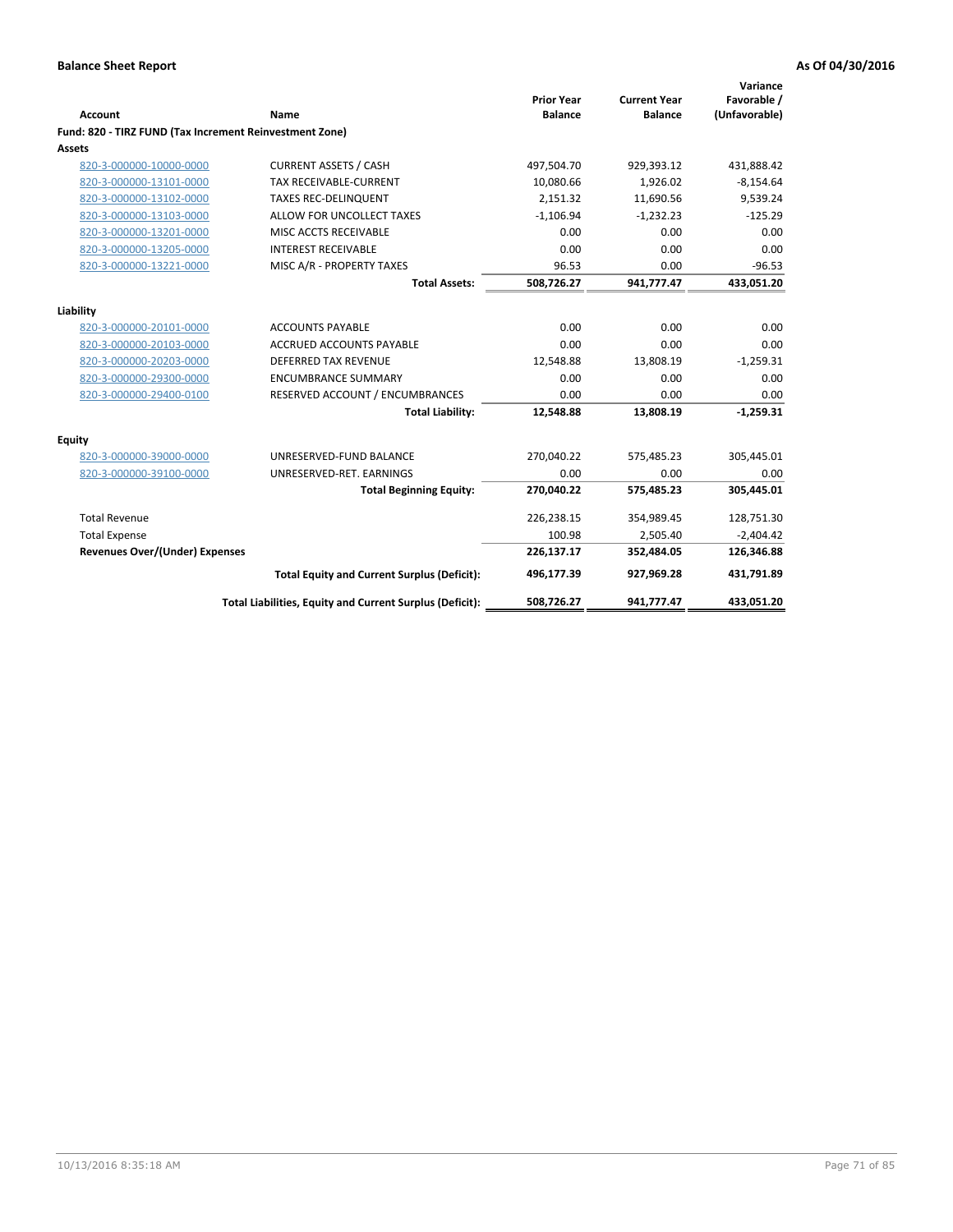| <b>Account</b>                           | Name                                                     | <b>Prior Year</b><br><b>Balance</b> | <b>Current Year</b><br><b>Balance</b> | Variance<br>Favorable /<br>(Unfavorable) |
|------------------------------------------|----------------------------------------------------------|-------------------------------------|---------------------------------------|------------------------------------------|
| Fund: 890 - GRNVL IDC (L-3) FIXED ASSETS |                                                          |                                     |                                       |                                          |
| Assets                                   |                                                          |                                     |                                       |                                          |
| 890-3-000000-10000-0000                  | <b>CURRENT ASSETS / CASH</b>                             | 0.00                                | 0.00                                  | 0.00                                     |
| 890-3-000000-16004-0000                  | FIXED ASSETS / BUILDINGS                                 | 0.00                                | 0.00                                  | 0.00                                     |
| 890-3-000000-16005-0000                  | <b>ACCUMULATED DEPRECIATION</b>                          | 0.00                                | 0.00                                  | 0.00                                     |
| 890-3-000000-16301-0000                  | FIXED ASSETS / C W I P                                   | 3,376,338.58                        | $-5,430,983.85$                       | $-8,807,322.43$                          |
|                                          | <b>Total Assets:</b>                                     | 3,376,338.58                        | $-5,430,983.85$                       | $-8,807,322.43$                          |
|                                          |                                                          |                                     |                                       |                                          |
| Liability<br>890-3-000000-20101-0000     | <b>ACCOUNTS PAYABLE</b>                                  | 0.00                                | 0.00                                  | 0.00                                     |
| 890-3-000000-27001-0000                  | <b>CONTRIBUTED CAPITAL</b>                               | 0.00                                | 0.00                                  | 0.00                                     |
| 890-3-000000-27101-0000                  | INVESTMENT IN GFA / GENERAL FUND                         | 0.00                                | 0.00                                  | 0.00                                     |
| 890-3-000000-27102-0000                  | <b>SPECIAL REVENUE FUNDS</b>                             | 0.00                                | 0.00                                  | 0.00                                     |
| 890-3-000000-27103-0000                  | <b>GENERAL CIP FUND</b>                                  | 6,622,217.36                        | 8,822,863.78                          | $-2,200,646.42$                          |
| 890-3-000000-27104-0000                  | <b>PROPRIETARY FUNDS</b>                                 | $-3,245,878.78$                     | $-14,253,847.63$                      | 11,007,968.85                            |
| 890-3-000000-27201-0000                  | CAFR USE / MUNICIPAL BUILDINGS                           | 0.00                                | 0.00                                  | 0.00                                     |
| 890-3-000000-27202-0000                  | CAFR USE / OTHER GENERAL GOVERNMEN                       | 0.00                                | 0.00                                  | 0.00                                     |
| 890-3-000000-27205-0000                  | CAFR USE / PUBLIC WORKS                                  | 0.00                                | 0.00                                  | 0.00                                     |
| 890-3-000000-27210-0000                  | CAFR USE / INVESTMENT IN GFA                             | 0.00                                | 0.00                                  | 0.00                                     |
| 890-3-000000-27301-0000                  | DONATIONS/GRANTS                                         | 0.00                                | 0.00                                  | 0.00                                     |
|                                          | <b>Total Liability:</b>                                  | 3,376,338.58                        | -5,430,983.85                         | 8,807,322.43                             |
| <b>Equity</b>                            |                                                          |                                     |                                       |                                          |
| 890-3-000000-39000-0000                  | UNRESERVED-FUND BALANCE                                  | 0.00                                | 0.00                                  | 0.00                                     |
|                                          | <b>Total Beginning Equity:</b>                           | 0.00                                | 0.00                                  | 0.00                                     |
| <b>Total Expense</b>                     |                                                          | 0.00                                | 0.00                                  | 0.00                                     |
| Revenues Over/(Under) Expenses           |                                                          | 0.00                                | 0.00                                  | 0.00                                     |
|                                          | <b>Total Equity and Current Surplus (Deficit):</b>       | 0.00                                | 0.00                                  | 0.00                                     |
|                                          | Total Liabilities, Equity and Current Surplus (Deficit): | 3,376,338.58                        | -5,430,983.85                         | -8,807,322.43                            |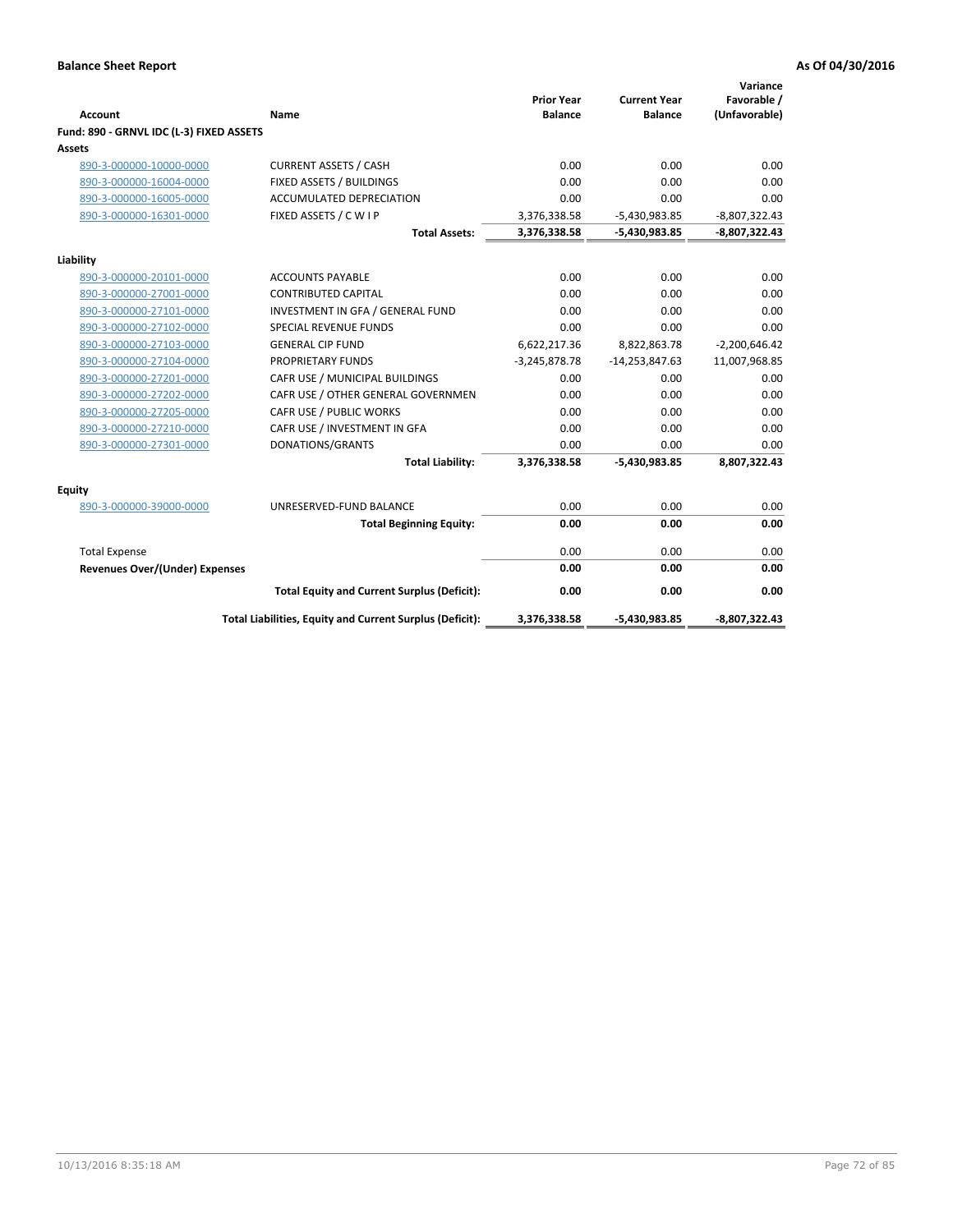|                                                    |                                                                         |                          |                       | Variance              |
|----------------------------------------------------|-------------------------------------------------------------------------|--------------------------|-----------------------|-----------------------|
|                                                    |                                                                         | <b>Prior Year</b>        | <b>Current Year</b>   | Favorable /           |
| <b>Account</b><br>Fund: 899 - POOLED CASH          | Name                                                                    | <b>Balance</b>           | <b>Balance</b>        | (Unfavorable)         |
| Assets                                             |                                                                         |                          |                       |                       |
| 899-8-000000-10000-0000                            | <b>CURRENT ASSETS / CASH</b>                                            | 0.00                     | 0.00                  | 0.00                  |
| 899-8-000000-10101-0000                            | CHASE OUTBOUND OPERATING                                                | $-768,247.46$            | $-1,277,473.66$       | $-509,226.20$         |
| 899-8-000000-10102-0000                            | CHASE INBOUND OPERATING                                                 | 13,972,159.32            | 18,124,960.09         | 4,152,800.77          |
| 899-8-000000-10103-0000                            | OPERATING ACCOUNT / CLAIMS ACCOUNT                                      | 0.00                     | 0.00                  | 0.00                  |
| 899-8-000000-10105-0000                            | CHASE BANK / SAVINGS - 3003113077                                       | 1,537,593.25             | 1,538,276.88          | 683.63                |
| 899-8-000000-10106-0000                            | CHASE BANK / SAVINGS - 2911913371                                       | 1,612,041.30             | 1,612,758.03          | 716.73                |
| 899-8-000000-10107-0000                            | CHASE TASC FLEX SPENDING                                                | 0.00                     | 0.00                  | 0.00                  |
| 899-8-000000-10401-0000                            | <b>CURRENT ASSETS / INTERNAL CLEARING</b>                               | 11.46                    | 0.00                  | $-11.46$              |
| 899-8-000000-10402-0000                            | <b>CREDIT CARD CLEARING</b>                                             | 0.00                     | 0.00                  | 0.00                  |
| 899-8-000000-10403-0000                            | <b>NET BILL PAYMENTS</b>                                                | 0.00                     | 0.00                  | 0.00                  |
| 899-8-000000-11101-0000                            | TX CLASS / OPERATING                                                    | 0.00                     | 0.00                  | 0.00                  |
| 899-8-000000-11201-0000                            | LOGIC INVESTMENTS / OPERATING                                           | 1,001,670.21             | 1,004,286.15          | 2,615.94              |
| 899-8-000000-11401-0000                            | <b>TEXSTAR ACCT - OPERATING</b>                                         | 0.00                     | 0.00                  | 0.00                  |
| 899-8-000000-11601-0000                            | TEXPOOL ACCT - OPERATING                                                | 1,001,739.51             | 1,003,374.92          | 1,635.41              |
| 899-8-000000-12001-0000                            | AMERICAN NATIONAL OPERATING                                             | 0.00                     | 0.00                  | 0.00                  |
| 899-8-000000-12002-0000                            | PFM ACCT OPERATING                                                      | 18,379,520.86            | 18,342,083.55         | $-37,437.31$          |
| 899-8-000000-12003-0000                            | TREASURIES - CITY ONLY                                                  | 0.00                     | 0.00                  | 0.00                  |
| 899-8-000000-12301-0000                            | <b>BOND PROCEEDS / PURCHASED INTEREST</b><br><b>INTEREST RECEIVABLE</b> | 0.00                     | 0.00                  | 0.00                  |
| 899-8-000000-13205-0000<br>899-8-000000-14100-0000 | DUE FROM FUND 100                                                       | 32,363.57<br>$-3,846.30$ | 44,608.63<br>$-50.00$ | 12,245.06<br>3,796.30 |
| 899-8-000000-14101-0000                            | DUE FROM FUND 101                                                       | 0.00                     | 0.00                  | 0.00                  |
| 899-8-000000-14102-0000                            | DUE FROM FUND 102                                                       | 0.00                     | 0.00                  | 0.00                  |
| 899-8-000000-14103-0000                            | DUE FROM FUND 103                                                       | 0.00                     | 0.00                  | 0.00                  |
| 899-8-000000-14110-0000                            | DUE FROM FUND 110                                                       | 0.00                     | 0.00                  | 0.00                  |
| 899-8-000000-14111-0000                            | DUE FROM FUND 111                                                       | $-39.75$                 | 0.00                  | 39.75                 |
| 899-8-000000-14112-0000                            | DUE FROM FUND 112                                                       | $-70.00$                 | 0.00                  | 70.00                 |
| 899-8-000000-14113-0000                            | DUE FROM FUND 113                                                       | 0.00                     | 0.00                  | 0.00                  |
| 899-8-000000-14114-0000                            | DUE FROM FUND 114                                                       | 0.00                     | 0.00                  | 0.00                  |
| 899-8-000000-14115-0000                            | DUE FROM FUND 115                                                       | 0.00                     | 0.00                  | 0.00                  |
| 899-8-000000-14116-0000                            | DUE FROM FUND 116                                                       | 0.00                     | 0.00                  | 0.00                  |
| 899-8-000000-14117-0000                            | DUE FROM FUND 117                                                       | 0.00                     | 0.00                  | 0.00                  |
| 899-8-000000-14118-0000                            | DUE FROM FUND 118                                                       | 0.00                     | 0.00                  | 0.00                  |
| 899-8-000000-14119-0000                            | DUE FROM FUND 119                                                       | 0.00                     | 0.00                  | 0.00                  |
| 899-8-000000-14120-0000                            | DUE FROM FUND 120                                                       | 0.00                     | 0.00                  | 0.00                  |
| 899-8-000000-14121-0000                            | DUE FROM FUND 121                                                       | 0.00                     | 0.00                  | 0.00                  |
| 899-8-000000-14122-0000                            | DUE FROM FUND 122                                                       | 0.00                     | 0.00                  | 0.00                  |
| 899-8-000000-14123-0000                            | DUE FROM FUND 123                                                       | 0.00                     | 0.00                  | $0.00\,$              |
| 899-8-000000-14124-0000<br>899-8-000000-14125-0000 | DUE FROM FUND 124<br>DUE FROM FUND 125                                  | 0.00<br>0.00             | 0.00<br>0.00          | 0.00<br>0.00          |
| 899-8-000000-14126-0000                            | DUE FROM FUND 126                                                       | 0.00                     | 0.00                  | 0.00                  |
| 899-8-000000-14140-0000                            | DUE FROM FUND 140                                                       | 0.00                     | 0.00                  | 0.00                  |
| 899-8-000000-14160-0000                            | DUE FROM FUND 160                                                       | 0.00                     | 0.00                  | 0.00                  |
| 899-8-000000-14161-0000                            | DUE FROM FUND 161                                                       | 0.00                     | 0.00                  | 0.00                  |
| 899-8-000000-14162-0000                            | DUE FROM FUND 162                                                       | 0.00                     | 0.00                  | 0.00                  |
| 899-8-000000-14163-0000                            | DUE FROM FUND 163                                                       | 0.00                     | 0.00                  | 0.00                  |
| 899-8-000000-14164-0000                            | DUE FROM FUND 164                                                       | 0.00                     | 0.00                  | 0.00                  |
| 899-8-000000-14165-0000                            | DUE FROM FUND 165                                                       | 0.00                     | 0.00                  | 0.00                  |
| 899-8-000000-14170-0000                            | DUE FROM FUND 170                                                       | 0.00                     | 0.00                  | 0.00                  |
| 899-8-000000-14171-0000                            | DUE FROM FUND 171                                                       | 0.00                     | 0.00                  | 0.00                  |
| 899-8-000000-14172-0000                            | DUE FROM FUND 172                                                       | 0.00                     | 0.00                  | 0.00                  |
| 899-8-000000-14173-0000                            | DUE FROM FUND 173                                                       | 0.00                     | 0.00                  | 0.00                  |
| 899-8-000000-14174-0000                            | DUE FROM FUND 174                                                       | 0.00                     | 0.00                  | 0.00                  |
| 899-8-000000-14175-0000                            | DUE FROM FUND 175                                                       | 0.00                     | 0.00                  | 0.00                  |
| 899-8-000000-14176-0000                            | DUE FROM FUND 176                                                       | 0.00                     | 0.00                  | 0.00                  |
| 899-8-000000-14177-0000                            | DUE FROM FUND 177                                                       | 0.00                     | 0.00                  | 0.00                  |
| 899-8-000000-14190-0000                            | DUE FROM FUND 190                                                       | 0.00                     | 0.00                  | 0.00                  |
| 899-8-000000-14192-0000                            | DUE FROM FUND 192                                                       | $-10,231.94$             | 0.00                  | 10,231.94             |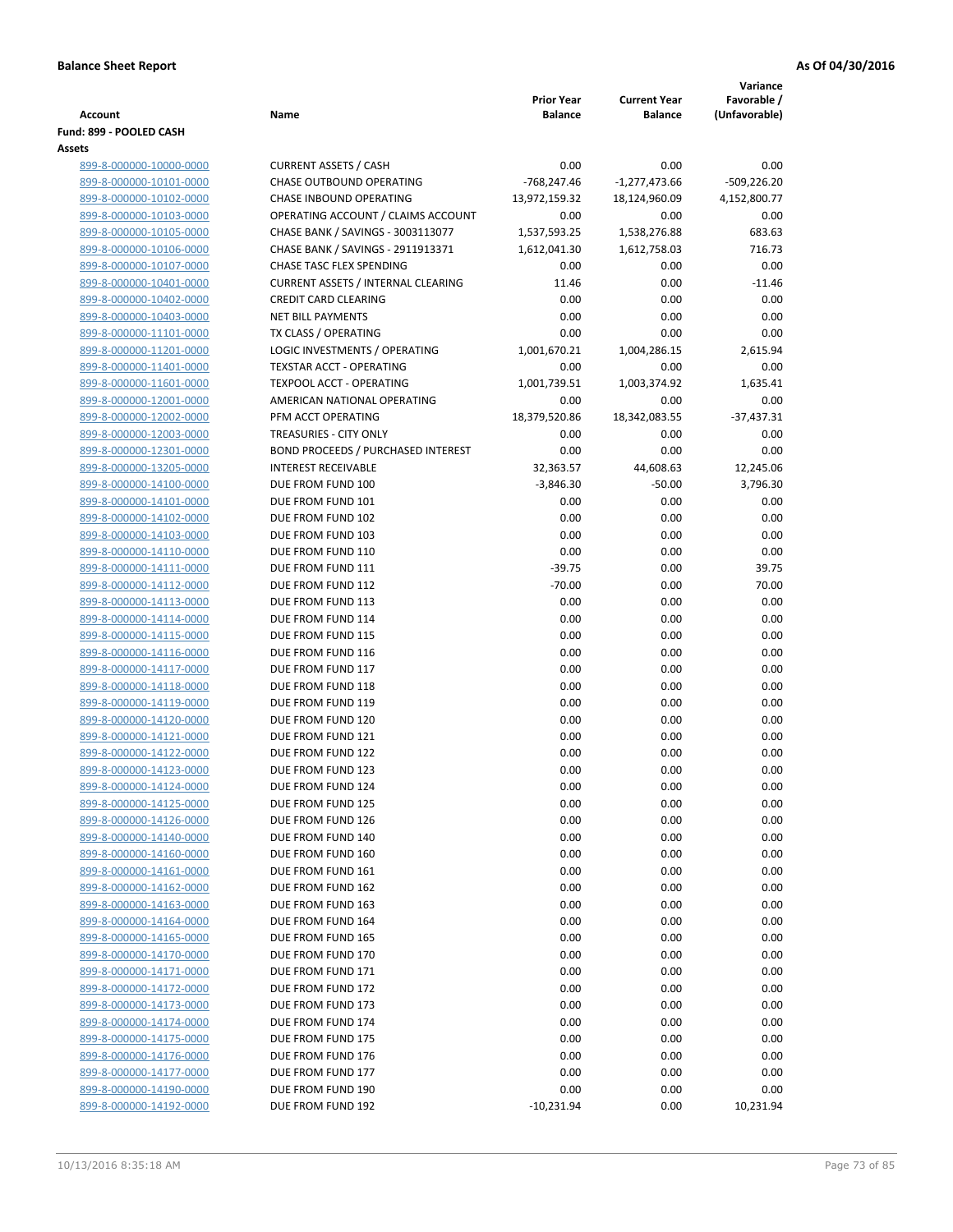|                         |                                       |                   |                     | Variance        |
|-------------------------|---------------------------------------|-------------------|---------------------|-----------------|
|                         |                                       | <b>Prior Year</b> | <b>Current Year</b> | Favorable /     |
| Account                 | Name                                  | <b>Balance</b>    | <b>Balance</b>      | (Unfavorable)   |
| 899-8-000000-14200-0000 | DUE FROM FUND 200                     | $-110, 177.76$    | 0.00                | 110,177.76      |
| 899-8-000000-14210-0000 | DUE FROM FUND 210                     | 0.00              | 0.00                | 0.00            |
| 899-8-000000-14211-0000 | DUE FROM FUND 211                     | 0.00              | 0.00                | 0.00            |
| 899-8-000000-14212-0000 | DUE FROM FUND 212                     | 0.00              | 0.00                | 0.00            |
| 899-8-000000-14216-0000 | DUE FROM FUND 216                     | $-5,135.88$       | 0.00                | 5,135.88        |
| 899-8-000000-14217-0000 | DUE FROM FUND 217                     | 0.00              | 0.00                | 0.00            |
| 899-8-000000-14300-0000 | DUE FROM FUND 300                     | $-90.00$          | 0.00                | 90.00           |
| 899-8-000000-14320-0000 | DUE FROM FUND 320                     | 0.00              | 0.00                | 0.00            |
| 899-8-000000-14360-0000 | DUE FROM FUND 360                     | 0.00              | 0.00                | 0.00            |
| 899-8-000000-14361-0000 | DUE FROM FUND 361                     | 0.00              | 0.00                | 0.00            |
| 899-8-000000-14400-0000 | DUE FROM FUND 400                     | $-1,813.79$       | 0.00                | 1,813.79        |
| 899-8-000000-14500-0000 | DUE FROM FUND 500                     | 0.00              | 0.00                | 0.00            |
| 899-8-000000-14561-0000 | DUE FROM FUND 561                     | 0.00              | 0.00                | 0.00            |
| 899-8-000000-14601-0000 | DUE FROM FUND 601                     | $-6,009.99$       | 0.00                | 6,009.99        |
| 899-8-000000-14602-0000 | DUE FROM FUND 602                     | $-1,071.94$       | $-0.09$             | 1,071.85        |
| 899-8-000000-14604-0000 | DUE FROM FUND 604                     | $-12,712.23$      | 0.00                | 12,712.23       |
| 899-8-000000-14660-0000 | DUE FROM FUND 660                     | 0.00              | 0.00                | 0.00            |
| 899-8-000000-14800-0000 | DUE FROM FUND 800                     | 0.00              | 0.00                | 0.00            |
| 899-8-000000-14801-0000 | DUE FROM FUND 801                     | 0.00              | 0.00                | 0.00            |
| 899-8-000000-14802-0000 | DUE FROM FUND 802                     | 0.00              | 0.00                | 0.00            |
| 899-8-000000-14803-0000 | DUE FROM FUND 803                     | 0.00              | 0.00                | 0.00            |
| 899-8-000000-14807-0000 | DUE FROM FUND 807                     | 0.00              | 0.00                | 0.00            |
| 899-8-000000-14809-0000 | DUE FROM FUND 809                     | 0.00              | 0.00                | 0.00            |
| 899-8-000000-14810-0000 | DUE FROM FUND 810                     | 0.00              | 0.00                | 0.00            |
| 899-8-000000-14811-0000 | DUE FROM FUND 811                     | 0.00              | 0.00                | 0.00            |
| 899-8-000000-14820-0000 | DUE FROM TIRZ FUND                    | 0.00              | 0.00                | 0.00            |
| 899-8-000000-14890-0000 | DUE FROM GRNVL IDC (L-3) FIXED ASSETS | 0.00              | 0.00                | 0.00            |
| 899-8-000000-14910-0000 | DUE FROM FUND 910                     | $-1,703.29$       | -563,736.84         | $-562,033.55$   |
| 899-8-000000-14911-0000 | DUE FROM FUND 911                     | 0.00              | 0.00                | 0.00            |
| 899-8-000000-14912-0000 | DUE FROM FUND 912                     | 0.00              | 0.00                | 0.00            |
| 899-8-000000-14913-0000 | DUE FROM FUND 913                     | 0.00              | 0.00                | 0.00            |
| 899-8-000000-14916-0000 | DUE FROM FUND 916                     | 0.00              | 0.00                | 0.00            |
| 899-8-000000-14950-0000 | DUE FROM FUND 950                     | 0.00              | 0.00                | 0.00            |
| 899-8-000000-91011-1001 | <b>BANK OF AMERICA</b>                | 0.00              | 0.00                | 0.00            |
|                         | <b>Total Assets:</b>                  | 36,615,949.15     | 39,829,087.66       | 3,213,138.51    |
|                         |                                       |                   |                     |                 |
| Liability               |                                       |                   |                     |                 |
| 899-8-000000-20101-0000 | <b>ACCOUNTS PAYABLE</b>               | $-152,902.87$     | -563,786.93         | 410,884.06      |
| 899-8-000000-20102-0000 | <b>CREDIT CARD PAYABLE</b>            | 0.00              | 0.00                | 0.00            |
| 899-8-000000-21040-0000 | DUE TO OTHER FUNDS                    | 36,768,852.02     | 40,392,874.59       | $-3,624,022.57$ |
|                         | <b>Total Liability:</b>               | 36,615,949.15     | 39,829,087.66       | $-3,213,138.51$ |
| <b>Equity</b>           |                                       |                   |                     |                 |
| 899-8-000000-14362-0000 | DUE FROM FUND 362                     | 0.00              | 0.00                | 0.00            |
| 899-8-000000-39200-0101 | EQUITY IN POOLED CASH                 | 0.00              | 0.00                | 0.00            |
| 899-8-000000-39200-0110 | EQUITY IN POOLED CASH                 | 0.00              | 0.00                | 0.00            |
| 899-8-000000-39200-0111 | EQUITY IN POOLED CASH                 | 0.00              | 0.00                | 0.00            |
| 899-8-000000-39200-0112 | EQUITY IN POOLED CASH                 | 0.00              | 0.00                | 0.00            |
| 899-8-000000-39200-0190 | EQUITY IN POOLED CASH                 | 0.00              | 0.00                | 0.00            |
| 899-8-000000-39200-0201 | EQUITY IN POOLED CASH                 | 0.00              | 0.00                | 0.00            |
| 899-8-000000-39200-0202 | EQUITY IN POOLED CASH                 | 0.00              | 0.00                | 0.00            |
| 899-8-000000-39200-0203 | EQUITY IN POOLED CASH                 | 0.00              | 0.00                | 0.00            |
| 899-8-000000-39200-0204 | EQUITY IN POOLED CASH                 | 0.00              | 0.00                | 0.00            |
| 899-8-000000-39200-0205 | EQUITY IN POOLED CASH                 | 0.00              | 0.00                | 0.00            |
|                         |                                       |                   |                     |                 |
| 899-8-000000-39200-0206 | EQUITY IN POOLED CASH                 | 0.00              | 0.00                | 0.00            |
| 899-8-000000-39200-0207 | EQUITY IN POOLED CASH                 | 0.00              | 0.00                | 0.00            |
| 899-8-000000-39200-0208 | EQUITY IN POOLED CASH                 | 0.00              | 0.00                | 0.00            |
| 899-8-000000-39200-0209 | EQUITY IN POOLED CASH                 | 0.00              | 0.00                | 0.00            |
| 899-8-000000-39200-0210 | EQUITY IN POOLED CASH                 | 0.00              | 0.00                | 0.00            |
| 899-8-000000-39200-0211 | EQUITY IN POOLED CASH                 | 0.00              | 0.00                | 0.00            |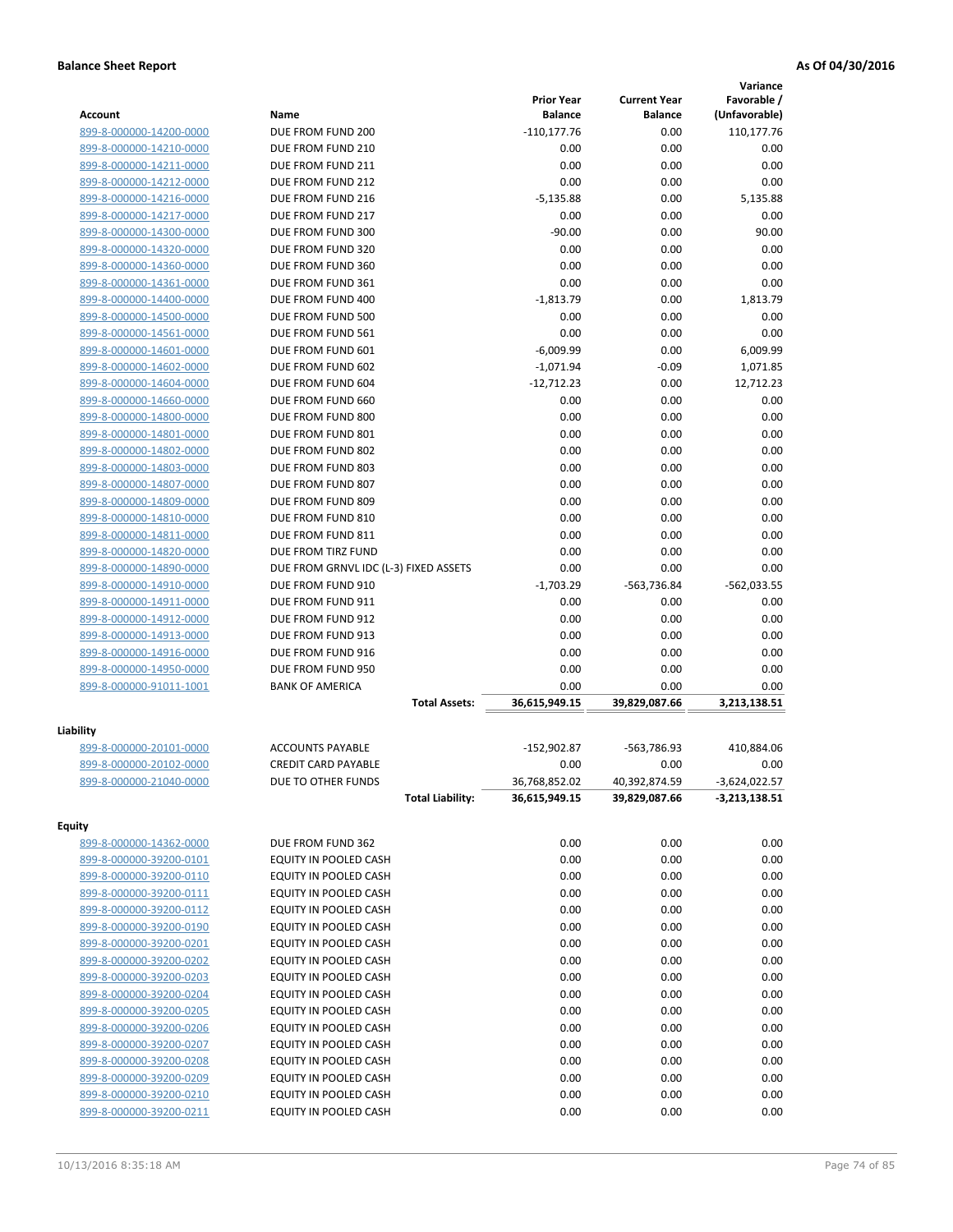**Variance**

| Account                                            | Name                                           | <b>Prior Year</b><br><b>Balance</b> | <b>Current Year</b><br><b>Balance</b> | Favorable /<br>(Unfavorable) |
|----------------------------------------------------|------------------------------------------------|-------------------------------------|---------------------------------------|------------------------------|
| 899-8-000000-39200-0212                            | EQUITY IN POOLED CASH                          | 0.00                                | 0.00                                  | 0.00                         |
| 899-8-000000-39200-0213                            | EQUITY IN POOLED CASH                          | 0.00                                | 0.00                                  | 0.00                         |
| 899-8-000000-39200-0214                            | EQUITY IN POOLED CASH                          | 0.00                                | 0.00                                  | 0.00                         |
| 899-8-000000-39200-0215                            | EQUITY IN POOLED CASH                          | 0.00                                | 0.00                                  | 0.00                         |
| 899-8-000000-39200-0216                            | <b>EQUITY IN POOLED CASH</b>                   | 0.00                                | 0.00                                  | 0.00                         |
| 899-8-000000-39200-0217                            | EQUITY IN POOLED CASH                          | 0.00                                | 0.00                                  | 0.00                         |
| 899-8-000000-39200-0218                            | EQUITY IN POOLED CASH                          | 0.00                                | 0.00                                  | 0.00                         |
| 899-8-000000-39200-0219                            | EQUITY IN POOLED CASH                          | 0.00                                | 0.00                                  | 0.00                         |
| 899-8-000000-39200-0220                            | EQUITY IN POOLED CASH                          | 0.00                                | 0.00                                  | 0.00                         |
| 899-8-000000-39200-0221                            | <b>EQUITY IN POOLED CASH</b>                   | 0.00                                | 0.00                                  | 0.00                         |
| 899-8-000000-39200-0222                            | EQUITY IN POOLED CASH                          | 0.00                                | 0.00                                  | 0.00                         |
| 899-8-000000-39200-0223                            | EQUITY IN POOLED CASH                          | 0.00                                | 0.00                                  | 0.00                         |
| 899-8-000000-39200-0224                            | EQUITY IN POOLED CASH                          | 0.00                                | 0.00                                  | 0.00                         |
| 899-8-000000-39200-0225                            | EQUITY IN POOLED CASH                          | 0.00                                | 0.00                                  | 0.00                         |
| 899-8-000000-39200-0226                            | EQUITY IN POOLED CASH                          | 0.00                                | 0.00                                  | 0.00                         |
| 899-8-000000-39200-0227                            | EQUITY IN POOLED CASH                          | 0.00                                | 0.00                                  | 0.00                         |
| 899-8-000000-39200-0228                            | EQUITY IN POOLED CASH                          | 0.00                                | 0.00                                  | 0.00                         |
| 899-8-000000-39200-0229                            | EQUITY IN POOLED CASH                          | 0.00                                | 0.00                                  | 0.00                         |
| 899-8-000000-39200-0231                            | EQUITY IN POOLED CASH                          | 0.00                                | 0.00                                  | 0.00                         |
| 899-8-000000-39200-0232                            | EQUITY IN POOLED CASH                          | 0.00                                | 0.00                                  | 0.00                         |
| 899-8-000000-39200-0233                            | EQUITY IN POOLED CASH                          | 0.00                                | 0.00                                  | 0.00                         |
| 899-8-000000-39200-0234                            | EQUITY IN POOLED CASH                          | 0.00                                | 0.00                                  | 0.00                         |
| 899-8-000000-39200-0235                            | EQUITY IN POOLED CASH                          | 0.00                                | 0.00                                  | 0.00                         |
| 899-8-000000-39200-0236                            | EQUITY IN POOLED CASH                          | 0.00                                | 0.00                                  | 0.00                         |
| 899-8-000000-39200-0241                            | EQUITY IN POOLED CASH                          | 0.00                                | 0.00                                  | 0.00                         |
| 899-8-000000-39200-0247                            | EQUITY IN POOLED CASH                          | 0.00                                | 0.00                                  | 0.00                         |
| 899-8-000000-39200-0250                            | EQUITY IN POOLED CASH                          | 0.00                                | 0.00                                  | 0.00                         |
| 899-8-000000-39200-0251                            | EQUITY IN POOLED CASH                          | 0.00                                | 0.00                                  | 0.00                         |
| 899-8-000000-39200-0252                            | EQUITY IN POOLED CASH                          | 0.00                                | 0.00                                  | 0.00                         |
| 899-8-000000-39200-0253                            | EQUITY IN POOLED CASH                          | 0.00                                | 0.00                                  | 0.00                         |
| 899-8-000000-39200-0254                            | EQUITY IN POOLED CASH                          | 0.00                                | 0.00                                  | 0.00                         |
| 899-8-000000-39200-0301                            | EQUITY IN POOLED CASH                          | 0.00                                | 0.00                                  | 0.00                         |
| 899-8-000000-39200-0302                            | EQUITY IN POOLED CASH                          | 0.00                                | 0.00                                  | 0.00                         |
| 899-8-000000-39200-0401                            | EQUITY IN POOLED CASH                          | 0.00                                | 0.00                                  | 0.00                         |
| 899-8-000000-39200-0402<br>899-8-000000-39200-0403 | EQUITY IN POOLED CASH<br>EQUITY IN POOLED CASH | 0.00<br>0.00                        | 0.00<br>0.00                          | 0.00<br>0.00                 |
| 899-8-000000-39200-0405                            | EQUITY IN POOLED CASH                          | 0.00                                | 0.00                                  | 0.00                         |
| 899-8-000000-39200-0406                            | EQUITY IN POOLED CASH                          | 0.00                                | 0.00                                  | 0.00                         |
| 899-8-000000-39200-0410                            | <b>EQUITY IN POOLED CASH</b>                   | 0.00                                | 0.00                                  | 0.00                         |
| 899-8-000000-39200-0411                            | EQUITY IN POOLED CASH                          | 0.00                                | 0.00                                  | 0.00                         |
| 899-8-000000-39200-0501                            | EQUITY IN POOLED CASH                          | 0.00                                | 0.00                                  | 0.00                         |
| 899-8-000000-39200-0502                            | EQUITY IN POOLED CASH                          | 0.00                                | 0.00                                  | 0.00                         |
| 899-8-000000-39200-0503                            | EQUITY IN POOLED CASH                          | 0.00                                | 0.00                                  | 0.00                         |
| 899-8-000000-39200-0504                            | <b>EQUITY IN POOLED CASH</b>                   | 0.00                                | 0.00                                  | 0.00                         |
| 899-8-000000-39200-0505                            | EQUITY IN POOLED CASH                          | 0.00                                | 0.00                                  | 0.00                         |
| 899-8-000000-39200-0506                            | EQUITY IN POOLED CASH                          | 0.00                                | 0.00                                  | 0.00                         |
| 899-8-000000-39200-0507                            | EQUITY IN POOLED CASH                          | 0.00                                | 0.00                                  | 0.00                         |
| 899-8-000000-39200-0511                            | EQUITY IN POOLED CASH                          | 0.00                                | 0.00                                  | 0.00                         |
| 899-8-000000-39200-0513                            | EQUITY IN POOLED CASH                          | 0.00                                | 0.00                                  | 0.00                         |
| 899-8-000000-39200-0521                            | EQUITY IN POOLED CASH                          | 0.00                                | 0.00                                  | 0.00                         |
| 899-8-000000-39200-0522                            | <b>EQUITY IN POOLED CASH</b>                   | 0.00                                | 0.00                                  | 0.00                         |
| 899-8-000000-39200-0523                            | EQUITY IN POOLED CASH                          | 0.00                                | 0.00                                  | 0.00                         |
| 899-8-000000-39200-0601                            | EQUITY IN POOLED CASH                          | 0.00                                | 0.00                                  | 0.00                         |
| 899-8-000000-39200-0602                            | EQUITY IN POOLED CASH                          | 0.00                                | 0.00                                  | 0.00                         |
| 899-8-000000-39200-0603                            | EQUITY IN POOLED CASH                          | 0.00                                | 0.00                                  | 0.00                         |
| 899-8-000000-39200-0604                            | EQUITY IN POOLED CASH                          | 0.00                                | 0.00                                  | 0.00                         |
| 899-8-000000-39200-0702                            | EQUITY IN POOLED CASH                          | 0.00                                | 0.00                                  | 0.00                         |
| 899-8-000000-39200-0703                            | EQUITY IN POOLED CASH                          | 0.00                                | 0.00                                  | 0.00                         |
| 899-8-000000-39200-0704                            | EQUITY IN POOLED CASH                          | 0.00                                | 0.00                                  | 0.00                         |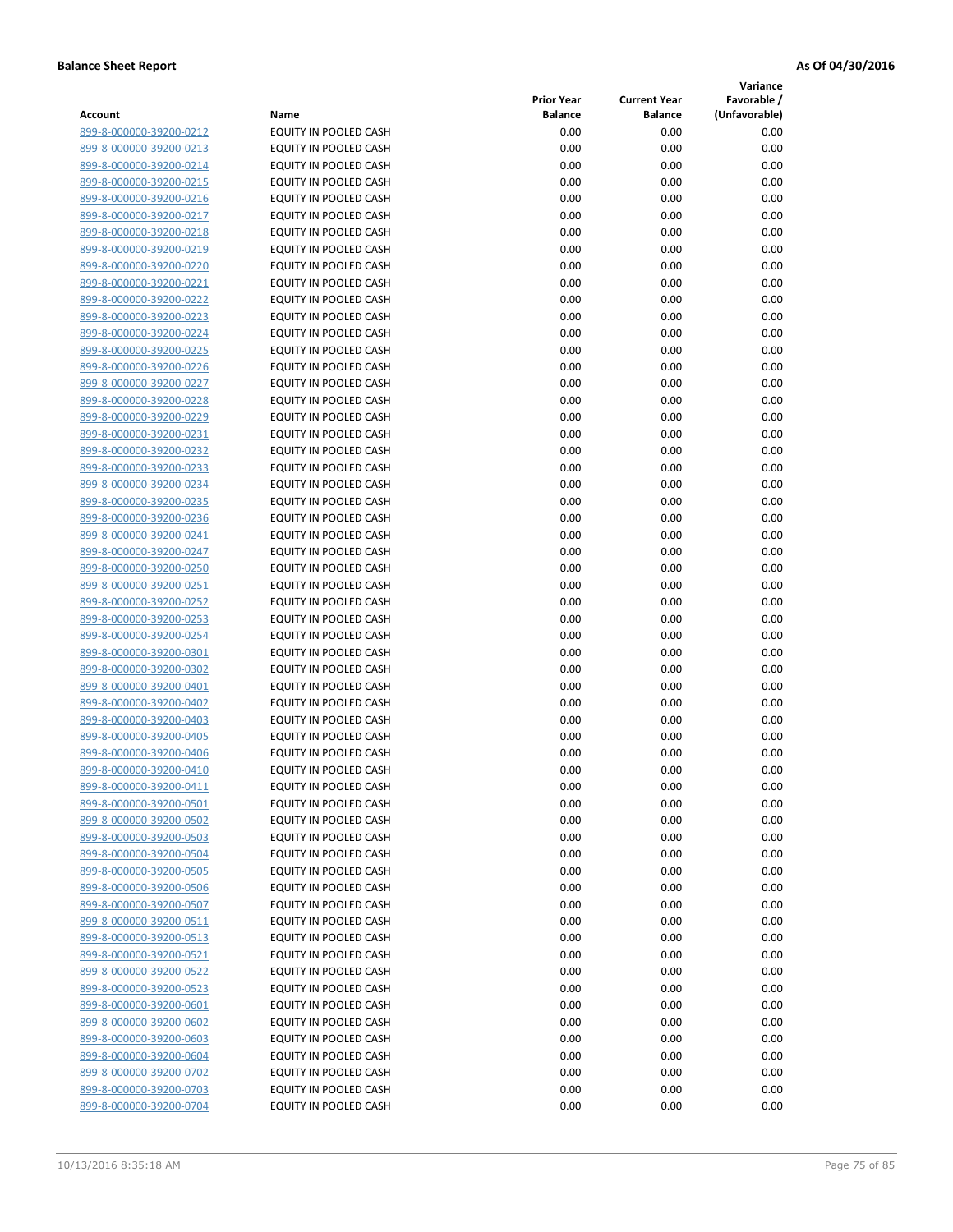| <b>Account</b>                        | Name                                                     | <b>Prior Year</b><br><b>Balance</b> | <b>Current Year</b><br><b>Balance</b> | Variance<br>Favorable /<br>(Unfavorable) |
|---------------------------------------|----------------------------------------------------------|-------------------------------------|---------------------------------------|------------------------------------------|
| 899-8-000000-39200-0705               | <b>EQUITY IN POOLED CASH</b>                             | 0.00                                | 0.00                                  | 0.00                                     |
| 899-8-000000-39200-0706               | <b>EQUITY IN POOLED CASH</b>                             | 0.00                                | 0.00                                  | 0.00                                     |
| 899-8-000000-39200-0707               | <b>EQUITY IN POOLED CASH</b>                             | 0.00                                | 0.00                                  | 0.00                                     |
| 899-8-000000-39200-0708               | <b>EQUITY IN POOLED CASH</b>                             | 0.00                                | 0.00                                  | 0.00                                     |
| 899-8-000000-39200-0710               | <b>EQUITY IN POOLED CASH</b>                             | 0.00                                | 0.00                                  | 0.00                                     |
| 899-8-000000-39200-0721               | EQUITY IN POOLED CASH                                    | 0.00                                | 0.00                                  | 0.00                                     |
| 899-8-000000-39200-0722               | EQUITY IN POOLED CASH                                    | 0.00                                | 0.00                                  | 0.00                                     |
| 899-8-000000-39200-0723               | <b>EQUITY IN POOLED CASH</b>                             | 0.00                                | 0.00                                  | 0.00                                     |
| 899-8-000000-39200-0731               | EQUITY IN POOLED CASH                                    | 0.00                                | 0.00                                  | 0.00                                     |
| 899-8-000000-39200-0825               | <b>EQUITY IN POOLED CASH</b>                             | 0.00                                | 0.00                                  | 0.00                                     |
| 899-8-000000-39200-0901               | <b>EQUITY IN POOLED CASH</b>                             | 0.00                                | 0.00                                  | 0.00                                     |
| 899-8-000000-39200-0902               | EQUITY IN POOLED CASH                                    | 0.00                                | 0.00                                  | 0.00                                     |
| 899-8-000000-39200-0903               | <b>EQUITY IN POOLED CASH</b>                             | 0.00                                | 0.00                                  | 0.00                                     |
| 899-8-000000-39200-0904               | <b>EQUITY IN POOLED CASH</b>                             | 0.00                                | 0.00                                  | 0.00                                     |
| 899-8-000000-39200-0905               | EQUITY IN POOLED CASH                                    | 0.00                                | 0.00                                  | 0.00                                     |
| 899-8-000000-39200-0909               | <b>EQUITY IN POOLED CASH</b>                             | 0.00                                | 0.00                                  | 0.00                                     |
| 899-8-000000-39200-0910               | <b>EQUITY IN POOLED CASH</b>                             | 0.00                                | 0.00                                  | 0.00                                     |
| 899-8-000000-39200-0960               | EQUITY IN POOLED CASH                                    | 0.00                                | 0.00                                  | 0.00                                     |
| 899-8-000000-39200-9999               | EQUITY IN POOLED CASH                                    | 0.00                                | 0.00                                  | 0.00                                     |
|                                       | <b>Total Beginning Equity:</b>                           | 0.00                                | 0.00                                  | 0.00                                     |
| <b>Total Revenue</b>                  |                                                          | 0.00                                | 0.00                                  | 0.00                                     |
| <b>Revenues Over/(Under) Expenses</b> |                                                          | 0.00                                | 0.00                                  | 0.00                                     |
|                                       | <b>Total Equity and Current Surplus (Deficit):</b>       | 0.00                                | 0.00                                  | 0.00                                     |
|                                       | Total Liabilities, Equity and Current Surplus (Deficit): | 36,615,949.15                       | 39,829,087.66                         | 3.213.138.51                             |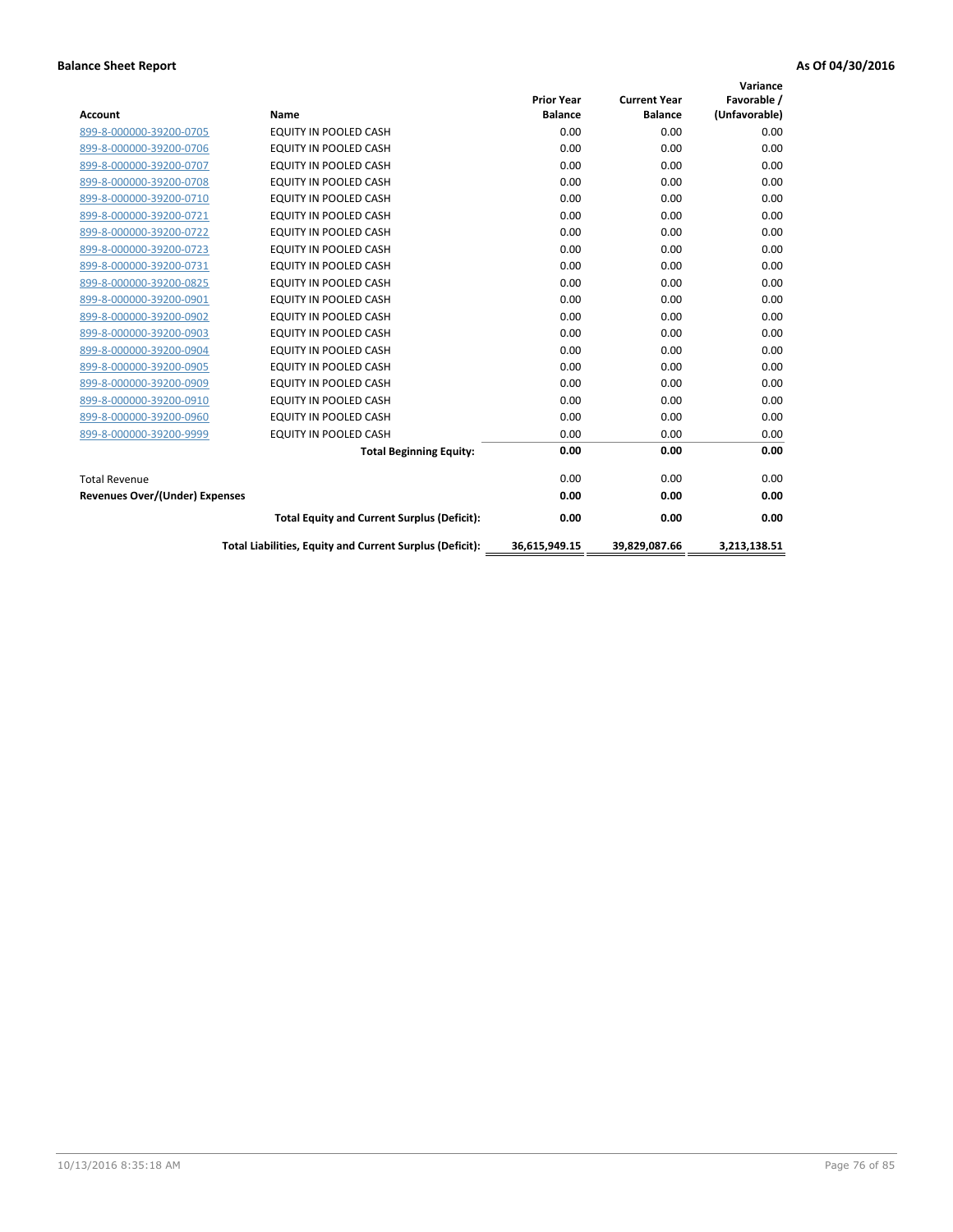|                                                    |                                                          | <b>Prior Year</b> |                                       | Variance<br>Favorable / |
|----------------------------------------------------|----------------------------------------------------------|-------------------|---------------------------------------|-------------------------|
| Account                                            | Name                                                     | <b>Balance</b>    | <b>Current Year</b><br><b>Balance</b> | (Unfavorable)           |
| Fund: 910 - ELECTRIC OPERATING FUND                |                                                          |                   |                                       |                         |
| Assets                                             |                                                          |                   |                                       |                         |
| 910-9-000000-10000-1300                            | CASH                                                     | 10,517,751.06     | 11,344,891.23                         | 827,140.17              |
| 910-9-000000-10209-1300                            | <b>ADMIN PETTY CASH</b>                                  | 658.89            | 658.89                                | 0.00                    |
| 910-9-000000-10308-1300                            | <b>GEUS SERVICE CENTER CHANGE</b>                        | 849.90            | 849.90                                | 0.00                    |
| 910-9-000000-10309-1300                            | <b>GEUS DOWNTOWN CHANGE</b>                              | 1,650.00          | 1,650.00                              | 0.00                    |
| 910-9-000000-12190-1810                            | DEFERRED ISSUANCE COSTS 2001                             | 0.00              | 0.00                                  | 0.00                    |
| 910-9-000000-12191-1810                            | DEFERRED ISSUANCE COST 2008 ENGINE PR                    | 0.00              | 0.00                                  | 0.00                    |
| 910-9-000000-12192-1810                            | DEFERRED ISSUANCE COSTS 2010 BOA ENGI                    | 0.00              | 0.00                                  | 0.00                    |
| 910-9-000000-12193-1810                            | DEFERRED ISSUANCE COSTS 2010 SCRUBBEI                    | 0.00              | 0.00                                  | 0.00                    |
| 910-9-000000-12194-1810                            | DEFERRED ISSUANCE COSTS 2010 TMPA DEI                    | 0.00              | 0.00                                  | 0.00                    |
| 910-9-000000-12201-1810                            | <b>BOND DISCOUNT</b>                                     | 148,397.15        | 136,516.38                            | $-11,880.77$            |
| 910-9-000000-13000-1420                            | <b>CUSTOMER ACCOUNTS RECEIVABLE</b>                      | 651,343.84        | 1,052,419.20                          | 401,075.36              |
| 910-9-000000-13001-1420                            | NON CURRENT CUSTOMER ACCTS RECEIVAE                      | 293,207.72        | 404,893.70                            | 111,685.98              |
| 910-9-000000-13002-1440                            | ALLOWANCE FOR UNCOLLECTABLE                              | $-276,120.78$     | -394,609.78                           | $-118,489.00$           |
| 910-9-000000-13003-1422                            | UNBILLED YEAR-END ACCRUAL                                | 3,625,487.42      | 5,109,446.76                          | 1,483,959.34            |
| 910-9-000000-13009-1423                            | FUEL ADJUSTMENT - UNDER/OVER                             | 918,934.25        | -592,479.14                           | $-1,511,413.39$         |
| 910-9-000000-13011-1420                            | AMP RECEIVABLE                                           | $-16,827.95$      | 13,926.93                             | 30,754.88               |
| 910-9-000000-13066-1421                            | AMPY CUSTOMER ACCOUNTS RECEIVABLE                        | 0.00              | 0.00                                  | 0.00                    |
| 910-9-000000-13067-1421                            | AMPY ARREARS ACCOUNTS RECEIVABLE                         | 836.15            | $-2,645.03$                           | $-3,481.18$             |
| 910-9-000000-13068-1421                            | AMPY Customers Left With Balance A/R                     | 29,074.74         | 36,849.82                             | 7,775.08                |
| 910-9-000000-13201-1430                            | MISCELLANEOUS ACCOUNTS RECEIVABLE                        | 0.00              | 0.00                                  | 0.00                    |
| 910-9-000000-13205-1710                            | <b>INTEREST RECEIVABLE</b>                               | 0.00              | 0.00                                  | 0.00                    |
| 910-9-000000-13290-1650                            | PREPAYMENTS                                              | 0.00              | 0.00                                  | 0.00                    |
| 910-9-000000-13291-1651                            | TMPA SCRUBBER PREPAYMENT                                 | 8,075,940.58      | 7,758,198.58                          | $-317,742.00$           |
| 910-9-000000-13293-1653                            | TMPA FIXED COSTS PREPAYMENT                              | 28,267,234.95     | 30,080,427.14                         | 1,813,192.19            |
| 910-9-000000-13294-1654                            | TMPA DEMAND COSTS ESCROW<br><b>ERCOT CRR PREPAYMENTS</b> | 0.00              | 0.00                                  | 0.00                    |
| 910-9-000000-13297-1657                            | <b>ERCOT COLLATERAL</b>                                  | 94,565.97         | 108,928.91                            | 14,362.94<br>110,000.00 |
| 910-9-000000-13299-1655<br>910-9-000000-14001-1461 | DUE FROM COG - GENERAL FUND                              | 1,550.00<br>0.00  | 111,550.00<br>0.00                    | 0.00                    |
| 910-9-000000-14402-1469                            | DUE FROM DEBT SERVICE FUND                               | 4,443,984.42      | 4,625,445.97                          | 181,461.55              |
| 910-9-000000-14501-1467                            | DUE FROM GBOD                                            | 0.00              | 0.00                                  | 0.00                    |
| 910-9-000000-14916-1469                            | DUE FROM FUND 916                                        | 0.00              | 0.00                                  | 0.00                    |
| 910-9-000000-14999-1910                            | DUE FROM 906                                             | 0.00              | 0.00                                  | 0.00                    |
| 910-9-000000-15900-1540                            | <b>INVENTORY</b>                                         | 2,513,869.84      | 2,329,245.85                          | $-184,623.99$           |
| 910-9-000000-15901-1541                            | <b>GEUS UNLEADED GASOLINE</b>                            | $-992.49$         | $-246.17$                             | 746.32                  |
| 910-9-000000-15902-1542                            | <b>GEUS DIESEL GASOLINE</b>                              | 1,877.40          | 2,751.33                              | 873.93                  |
| 910-9-000000-15903-1543                            | <b>INVENTORIES / SUBSTATION</b>                          | 7,771.80          | 7,771.80                              | 0.00                    |
| 910-9-000000-15909-1510                            | STEAM PLANT FUEL OIL INVENTORY                           | 583,760.74        | 582,687.63                            | $-1,073.11$             |
| 910-9-000000-16301-1070                            | <b>CWIP</b>                                              | 0.00              | 368,786.52                            | 368,786.52              |
| 910-9-000000-17501-9260                            | <b>EMPLOYEE CONTRIBUTIONS</b>                            | 0.00              | 465,482.00                            | 465,482.00              |
| 910-9-000000-17504-9260                            | <b>INVESTMENT RETURN</b>                                 | 0.00              | 337,872.00                            | 337,872.00              |
| 910-9-000000-17508-9260                            | <b>EXPERIENCE DIFFERENCE</b>                             | 0.00              | 4,057.00                              | 4,057.00                |
| 910-9-000000-19000-3100                            | <b>STEAM - LAND</b>                                      | 117,340.90        | 117,340.90                            | 0.00                    |
| 910-9-000000-19001-3110                            | STEAM PLANT - STRUCTURES                                 | 1,056,896.04      | 1,056,896.04                          | 0.00                    |
| 910-9-000000-19002-3120                            | STEAM PLANT - BOILER PLANT EQUIPMENT                     | 4,483,733.44      | 4,815,449.65                          | 331,716.21              |
| 910-9-000000-19003-3130                            | STEAM PLANT - ENGINES                                    | 0.00              | 0.00                                  | 0.00                    |
| 910-9-000000-19004-3140                            | STEAM PLANT - GENERATORS                                 | 16,936,710.31     | 9,067,106.70                          | $-7,869,603.61$         |
| 910-9-000000-19005-3150                            | STEAM PLANT - ACCESSORY ELECTRIC EQUIF                   | 1,027,042.39      | 667,175.88                            | -359,866.51             |
| 910-9-000000-19006-3160                            | STEAM PLANT - MISC POWER PLANT EQUIPI                    | 692,818.75        | 12,912.88                             | -679,905.87             |
| 910-9-000000-19100-3400                            | <b>ENGINE PLANT - LAND</b>                               | 43,850.00         | 43,850.00                             | 0.00                    |
| 910-9-000000-19101-3410                            | <b>ENGINE PLANT - STRUCTURES</b>                         | 4,655,874.20      | 4,655,874.20                          | 0.00                    |
| 910-9-000000-19101-3411                            | <b>ENGINE PLANT - STRUCTURES</b>                         | 0.00              | 0.00                                  | 0.00                    |
| 910-9-000000-19104-3440                            | ENGINE PLANT - ENGINE PLANT GENERATOF                    | 28,654,263.02     | 28,654,263.02                         | 0.00                    |
| 910-9-000000-19105-3450                            | ENGINE PLANT - ACCESSORY ELECTRIC EQUI                   | 182,210.98        | 182,210.98                            | 0.00                    |
| 910-9-000000-19106-3460                            | ENGINE PLANT - MISCELLANEOUS POWER P                     | 10,452.64         | 10,452.64                             | 0.00                    |
| 910-9-000000-19204-3442                            | <b>ENGINE PLANT - RENEWABLE GENERATORS</b>               | 245,000.01        | 245,000.01                            | 0.00                    |
| 910-9-000000-19301-3500                            | TRANSMISSION - LAND                                      | 53,501.21         | 53,501.21                             | 0.00                    |
| 910-9-000000-19302-3530                            | TRANSMISSION - SUBSTATIONS                               | 7,831,687.72      | 5,552,341.27                          | $-2,279,346.45$         |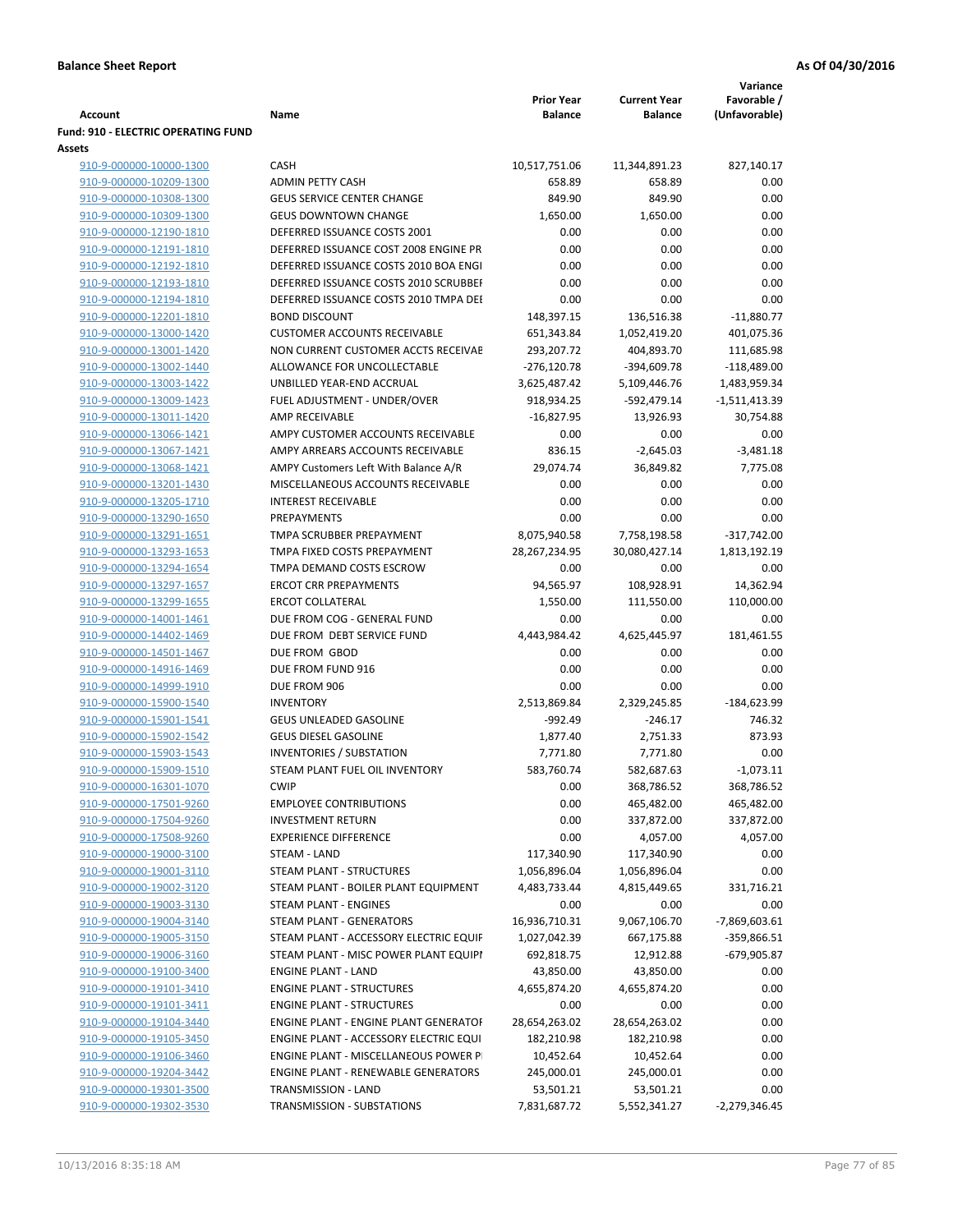|                                                    |                                                                     |                               |                             | Variance                |
|----------------------------------------------------|---------------------------------------------------------------------|-------------------------------|-----------------------------|-------------------------|
|                                                    |                                                                     | <b>Prior Year</b>             | <b>Current Year</b>         | Favorable /             |
| Account                                            | Name                                                                | <b>Balance</b>                | <b>Balance</b>              | (Unfavorable)           |
| 910-9-000000-19303-3572                            | TRANSMISSION - TMPA LINES                                           | 1,156,631.80                  | 1,156,631.80                | 0.00                    |
| 910-9-000000-19304-3571                            | TRANSMISSION - GEUS LINES                                           | 3,738,862.73                  | 3,722,472.15                | $-16,390.58$            |
| 910-9-000000-19401-3600                            | <b>DISTRIBUTION - LAND</b>                                          | 218,418.15                    | 218,418.15                  | 0.00                    |
| 910-9-000000-19402-3620                            | <b>DISTRIBUTION - SUBSTATIONS</b>                                   | 7,368,630.14                  | 5,985,037.00                | $-1,383,593.14$         |
| 910-9-000000-19403-3640                            | <b>DISTRIBUTION - POLES</b>                                         | 4,380,982.61                  | 4,381,552.51                | 569.90                  |
| 910-9-000000-19404-3650                            | DISTRIBUTION - OH CONDUCTOR & DEVICES                               | 3,454,657.19                  | 3,518,976.80                | 64,319.61               |
| 910-9-000000-19405-3660                            | DISTRIBUTION - UNDERGROUND CONDUIT                                  | 1,425,999.07                  | 1,454,708.84                | 28,709.77               |
| 910-9-000000-19406-3670                            | DISTRIBUTION - UG CONDUCTOR & DEVICES                               | 2,869,847.13                  | 2,833,506.40                | $-36,340.73$            |
| 910-9-000000-19407-3680                            | DISTRIBUTION - TRANSFORMERS                                         | 4,252,699.30<br>636,988.82    | 4,279,270.60<br>647,016.84  | 26,571.30               |
| 910-9-000000-19408-3690                            | DISTRIBUTION - SERVICE CONNECTIONS<br><b>DISTRIBUTION - METERS</b>  | 1,721,546.29                  | 1,864,415.78                | 10,028.02<br>142,869.49 |
| 910-9-000000-19409-3700<br>910-9-000000-19410-3710 | <b>DISTRIBUTION - VAPOR LIGHTS</b>                                  | 85,651.21                     | 83,944.20                   | $-1,707.01$             |
| 910-9-000000-19411-3750                            | DISTRIBUTION - STREET LIGHTS & SIGNALS                              | 89,896.48                     | 89,881.93                   | $-14.55$                |
| 910-9-000000-19501-3890                            | <b>GENERAL - LAND</b>                                               | 110,503.10                    | 110,503.10                  | 0.00                    |
| 910-9-000000-19502-3900                            | <b>GENERAL - STRUCTURES</b>                                         | 5,881,580.20                  | 5,881,580.20                | 0.00                    |
| 910-9-000000-19503-3910                            | <b>GENERAL - FURNITURE &amp; OFFICE EQUIPMEN</b>                    | 520,295.62                    | 555,753.77                  | 35,458.15               |
| 910-9-000000-19504-3941                            | <b>GENERAL - METER READING ASSETS</b>                               | 38,482.00                     | 38,482.00                   | 0.00                    |
| 910-9-000000-19505-3911                            | <b>GENERAL - CUSTOMER SERVICE EQUIPMENT</b>                         | 11,750.00                     | 11.750.00                   | 0.00                    |
| 910-9-000000-19506-3914                            | <b>GENERAL - BILLING EQUIPMENT</b>                                  | 0.00                          | 0.00                        | 0.00                    |
| 910-9-000000-19507-3915                            | GENERAL - CASHIERING EQUIPMENT                                      | 7,033.54                      | 7,033.54                    | 0.00                    |
| 910-9-000000-19508-3920                            | <b>GENERAL - TRANSPORTATION EQUIPMENT</b>                           | 2,362,158.17                  | 2,500,400.72                | 138,242.55              |
| 910-9-000000-19509-3930                            | <b>GENERAL - WAREHOUSE EQUIPMENT</b>                                | 63,375.94                     | 69,324.02                   | 5,948.08                |
| 910-9-000000-19510-3940                            | <b>GENERAL - TOOLS</b>                                              | 13,918.37                     | 13,918.37                   | 0.00                    |
| 910-9-000000-19511-3950                            | <b>GENERAL - LABORATORY EQUIPMENT</b>                               | 336,291.99                    | 336,291.99                  | 0.00                    |
| 910-9-000000-19512-3960                            | <b>GENERAL - POWER OPERATED EQUIPMENT</b>                           | 338,718.53                    | 338,718.53                  | 0.00                    |
| 910-9-000000-19513-3970                            | <b>GENERAL - COMMUNICATIONS EQUIPMENT</b>                           | 47,808.65                     | 47,808.65                   | 0.00                    |
| 910-9-000000-19514-3980                            | <b>GENERAL - MISCELLANEOUS EQUIPMENT</b>                            | 0.00                          | 0.00                        | 0.00                    |
| 910-9-000000-19999-1080                            | <b>ACCUMULATED DEPRECIATION</b>                                     | -49,059,154.56                | -38,561,238.83              | 10,497,915.73           |
|                                                    |                                                                     |                               |                             |                         |
|                                                    | <b>Total Assets:</b>                                                | 117,949,759.68                | 120,615,861.86              | 2,666,102.18            |
|                                                    |                                                                     |                               |                             |                         |
| Liability                                          |                                                                     |                               |                             |                         |
| 910-9-000000-20101-2320                            | <b>ACCOUNTS PAYABLE</b>                                             | $-1,703.29$                   | -563,736.84                 | 562,033.55              |
| 910-9-000000-20102-2321                            | <b>CREDIT CARD PAYABLE</b>                                          | 0.00                          | $-7,272.36$                 | 7,272.36                |
| 910-9-000000-20103-2322                            | ACCRUED ACCOUNTS PAYABLE                                            | 0.00                          | 0.00                        | 0.00                    |
| 910-9-000000-20139-2323                            | RETAINAGES PAYABLE                                                  | 0.00                          | 0.00                        | 0.00                    |
| 910-9-000000-20141-0000                            | <b>TELEPHONE CLEARING</b>                                           | 0.00                          | 0.00                        | 0.00                    |
| 910-9-000000-20142-0000                            | <b>ESCROW</b>                                                       | 0.00                          | 0.00                        | 0.00                    |
| 910-9-000000-20815-2410                            | SALES TAX PAYABLE - IN THE CITY                                     | 51,450.41                     | 62,019.55                   | $-10.569.14$            |
| 910-9-000000-20816-2411                            | SALES TAX PAYABLE - OUT OF CITY                                     | 1,766.64                      | 2,536.74                    | $-770.10$               |
| 910-9-000000-21001-2341                            | DUE TO COG - GEN FUND                                               | 0.00                          | 0.00                        | 0.00                    |
| 910-9-000000-21406-2329                            | <b>DUE TO 906</b>                                                   | 0.00                          | 0.00                        | 0.00                    |
| 910-9-000000-21507-2347                            | DUE TO GBOD                                                         | 0.00                          | 0.00                        | 0.00                    |
| 910-9-000000-22001-2327                            | SALARIES PAYABLE                                                    | 211,438.74                    | 233,865.12                  | $-22,426.38$            |
| 910-9-000000-22002-2328                            | PTO PAYABLE                                                         | 296,393.57                    | 421,442.27                  | $-125,048.70$           |
| 910-9-000000-23011-2211                            | <b>REVENUE BONDS</b>                                                | 435,000.00                    | 455,000.00                  | $-20,000.00$            |
| 910-9-000000-24000-2350                            | <b>CUSTOMER DEPOSITS</b>                                            | 1,697,388.38                  | 1,962,867.09                | $-265,478.71$           |
| 910-9-000000-24014-2359                            | <b>CUSTOMER DEPOSITS / AMPY EQUIPMENT</b>                           | 91,624.23                     | 107,668.03                  | $-16,043.80$            |
| 910-9-000000-24015-2350                            | AMP RESERVE                                                         | $-16,827.95$                  | 13,926.93                   | $-30,754.88$            |
| 910-9-000000-25069-2530                            | PREPAID ELECTRICITY - AMPY                                          | 159,548.76                    | 94,119.81                   | 65,428.95               |
| 910-9-000000-26001-2283<br>910-9-000000-26102-2210 | <b>OBLIGATION FOR COMPENSATED ABSENCES</b><br>REVENUE BONDS PAYABLE | 440,273.03                    | 362,637.83                  | 77,635.20               |
| 910-9-000000-26107-2250                            | PREMIUM ON 2010 ISSUE                                               | 35,975,000.00                 | 38,763,000.00               | $-2,788,000.00$         |
| 910-9-000000-26108-2250                            | <b>SCRUBBER DEBT - 2010</b>                                         | 233, 164. 14<br>10,395,000.00 | 218,231.30<br>10,395,000.00 | 14,932.84<br>0.00       |
| 910-9-000000-26109-2250                            | PREMIUM ON SCRUBBER                                                 | 198,221.85                    | 185,526.87                  | 12,694.98               |
| 910-9-000000-26110-2250                            | TMPA DEBT - 2010                                                    | 20,640,000.00                 | 20,640,000.00               | 0.00                    |
| 910-9-000000-26111-2250                            | PREMIUM ON TMPA DEBT                                                | 393,138.15                    | 367,959.88                  | 25,178.27               |
| 910-9-000000-29300-0000                            | <b>ENCUMBRANCE SUMMARY</b>                                          | 0.00                          | 0.00                        | 0.00                    |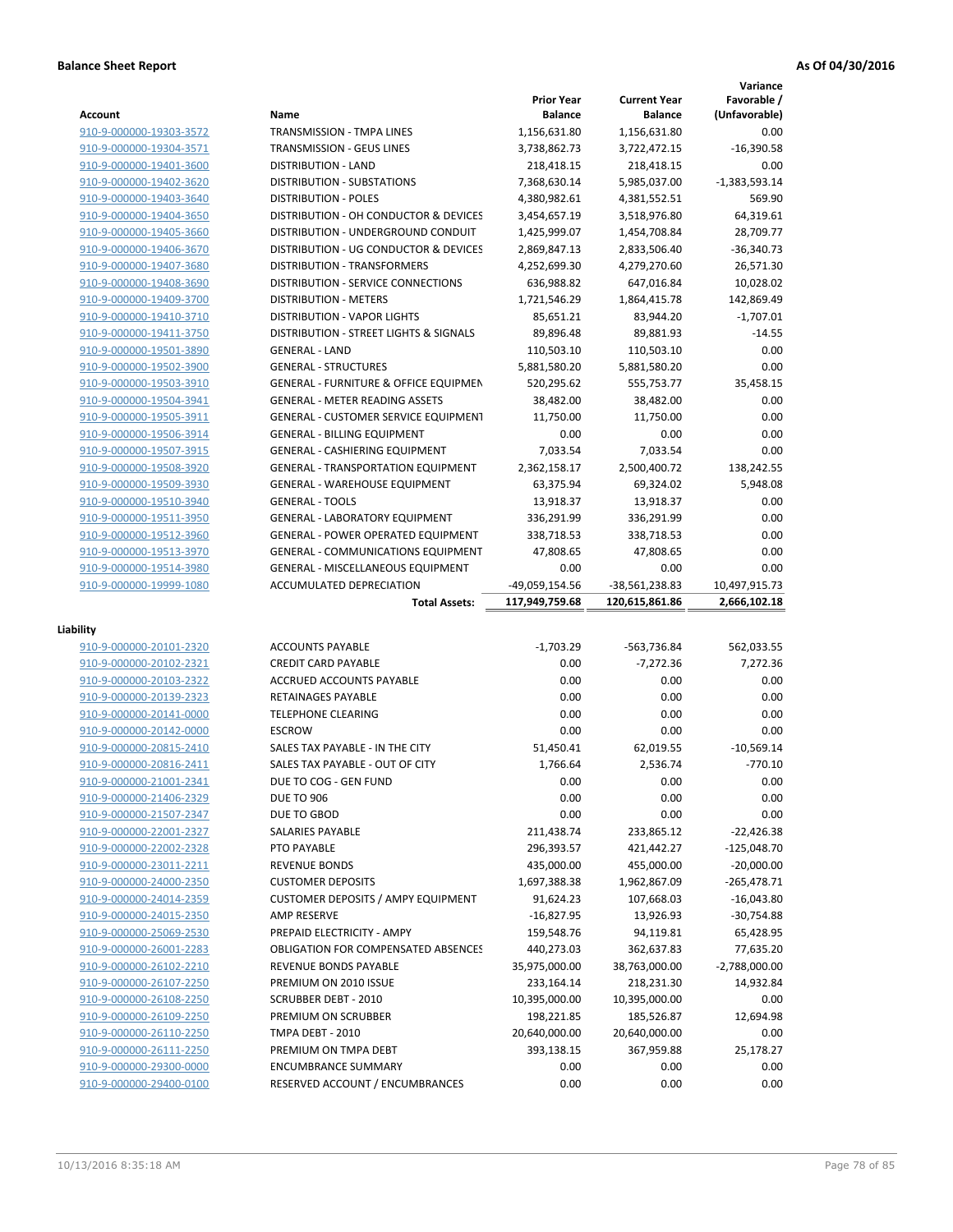| <b>Account</b>                 | Name                                                     | <b>Prior Year</b><br><b>Balance</b> | <b>Current Year</b><br><b>Balance</b> | Variance<br>Favorable /<br>(Unfavorable) |
|--------------------------------|----------------------------------------------------------|-------------------------------------|---------------------------------------|------------------------------------------|
| 910-9-000000-29999-9260        | <b>NET PENSION LIABILITY</b>                             | 0.00                                | 609,947.00                            | $-609,947.00$                            |
|                                | <b>Total Liability:</b>                                  | 71,200,876.66                       | 74,324,739.22                         | $-3,123,862.56$                          |
| <b>Equity</b>                  |                                                          |                                     |                                       |                                          |
| 910-9-000000-39100-2160        | UNRESERVED RETAINED EARNINGS                             | 44,331,048.75                       | 47,623,065.55                         | 3,292,016.80                             |
| 910-9-000000-39500-9260        | <b>NET POSITION - PENSION</b>                            | 0.00                                | $-3.070.00$                           | $-3,070.00$                              |
|                                | <b>Total Beginning Equity:</b>                           | 44,331,048.75                       | 47,619,995.55                         | 3,288,946.80                             |
| <b>Total Revenue</b>           |                                                          | 30,292,520.94                       | 26,915,088.15                         | -3,377,432.79                            |
| <b>Total Expense</b>           |                                                          | 27,874,686.67                       | 28,243,961.06                         | -369,274.39                              |
| Revenues Over/(Under) Expenses |                                                          | 2,417,834.27                        | -1,328,872.91                         | -3,746,707.18                            |
|                                | <b>Total Equity and Current Surplus (Deficit):</b>       | 46,748,883.02                       | 46,291,122.64                         | -457,760.38                              |
|                                | Total Liabilities, Equity and Current Surplus (Deficit): | 117,949,759.68                      | 120,615,861.86                        | 2,666,102.18                             |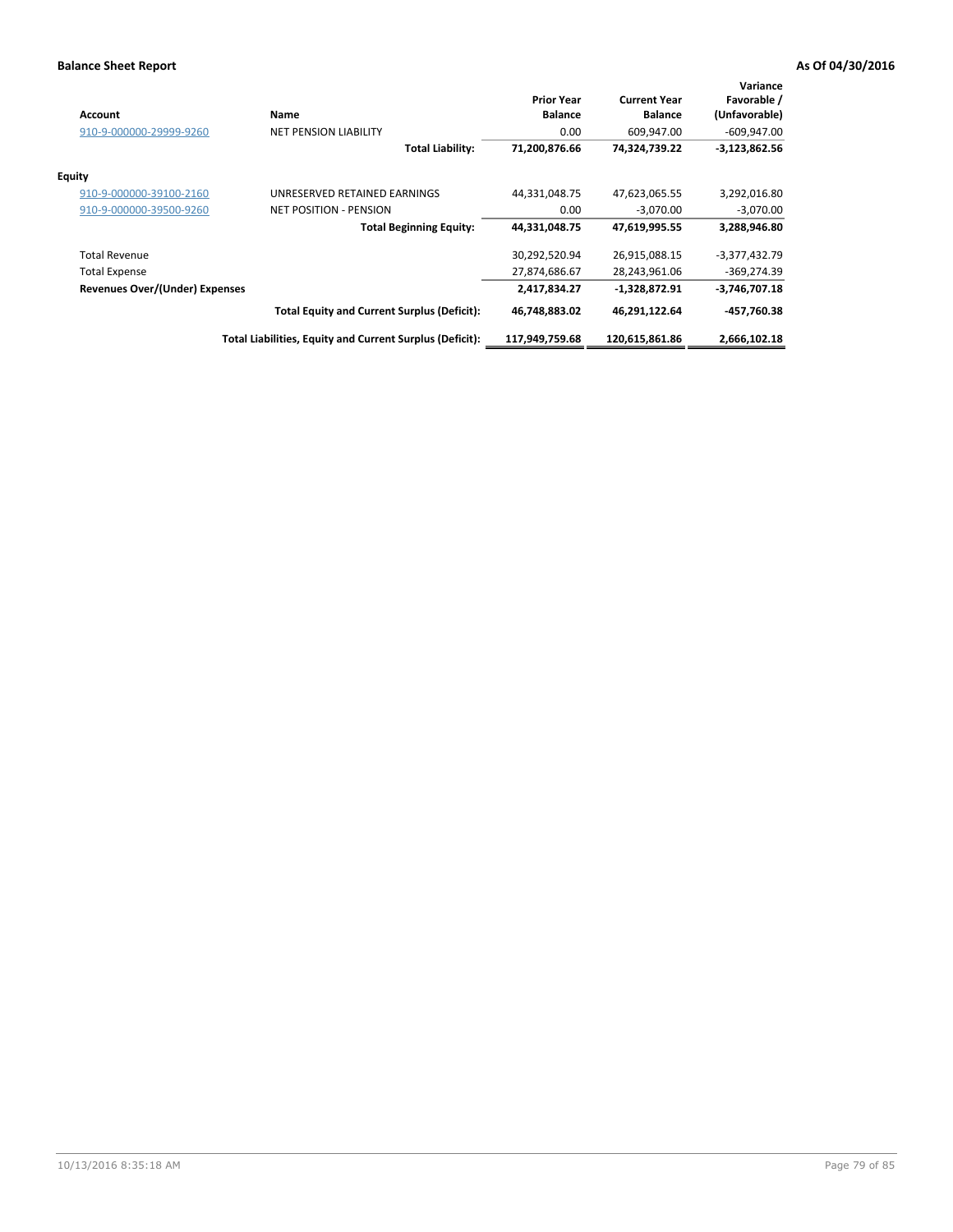| <b>Account</b>                             | Name                                                     | <b>Prior Year</b><br><b>Balance</b> | <b>Current Year</b><br><b>Balance</b> | Variance<br>Favorable /<br>(Unfavorable) |
|--------------------------------------------|----------------------------------------------------------|-------------------------------------|---------------------------------------|------------------------------------------|
| <b>Fund: 911 - ELECTRIC DEBT REDUCTION</b> |                                                          |                                     |                                       |                                          |
| Assets                                     |                                                          |                                     |                                       |                                          |
| 911-9-000000-10000-1300                    | CASH                                                     | 220,202.55                          | 3,020,804.21                          | 2,800,601.66                             |
| 911-9-000000-12002-0000                    | <b>GOVERNMENT OBLIGATIONS / AGENCIES</b>                 | 0.00                                | 0.00                                  | 0.00                                     |
| 911-9-000000-13201-1430                    | MISCELLANEOUS ACCOUNTS RECEIVABLE                        | 0.00                                | 0.00                                  | 0.00                                     |
| 911-9-000000-13205-1710                    | <b>INTEREST RECEIVABLE</b>                               | 0.00                                | 0.00                                  | 0.00                                     |
|                                            | <b>Total Assets:</b>                                     | 220,202.55                          | 3,020,804.21                          | 2,800,601.66                             |
| Liability                                  |                                                          |                                     |                                       |                                          |
| 911-9-000000-20101-0000                    | <b>ACCOUNTS PAYABLE</b>                                  | 0.00                                | 0.00                                  | 0.00                                     |
| 911-9-000000-20103-0100                    | <b>ACCRUED ACCOUNTS PAYABLE</b>                          | 0.00                                | 0.00                                  | 0.00                                     |
| 911-9-000000-Z2430-0000                    | RESERVED ACCOUNT / ENCUMBRANCE SUM                       | 0.00                                | 0.00                                  | 0.00                                     |
| 911-9-000000-Z2520-0100                    | RESERVED ACCOUNT / ENCUMBRANCES                          | 0.00                                | 0.00                                  | 0.00                                     |
|                                            | <b>Total Liability:</b>                                  | 0.00                                | 0.00                                  | 0.00                                     |
| Equity                                     |                                                          |                                     |                                       |                                          |
| 911-9-000000-39100-2160                    | UNRESERVED RETAINED EARNINGS                             | 219,580.61                          | 220,508.21                            | 927.60                                   |
|                                            | <b>Total Beginning Equity:</b>                           | 219,580.61                          | 220,508.21                            | 927.60                                   |
| <b>Total Revenue</b>                       |                                                          | 621.94                              | 2,800,296.00                          | 2,799,674.06                             |
| <b>Total Expense</b>                       |                                                          | 0.00                                | 0.00                                  | 0.00                                     |
| <b>Revenues Over/(Under) Expenses</b>      |                                                          | 621.94                              | 2,800,296.00                          | 2,799,674.06                             |
|                                            | <b>Total Equity and Current Surplus (Deficit):</b>       | 220,202.55                          | 3,020,804.21                          | 2,800,601.66                             |
|                                            | Total Liabilities, Equity and Current Surplus (Deficit): | 220,202.55                          | 3,020,804.21                          | 2,800,601.66                             |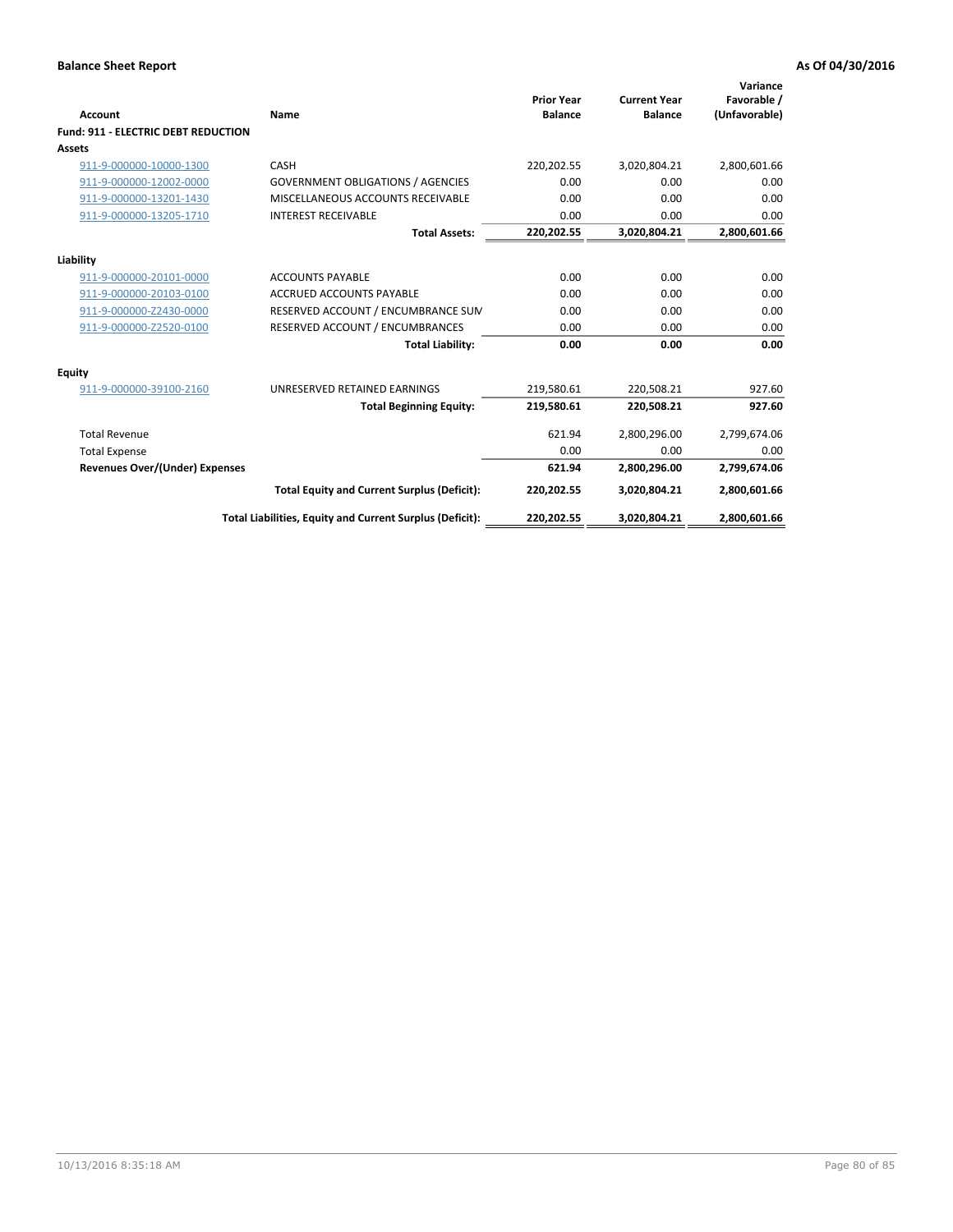| Account                                  | Name                                                     | <b>Prior Year</b><br><b>Balance</b> | <b>Current Year</b><br><b>Balance</b> | Variance<br>Favorable /<br>(Unfavorable) |
|------------------------------------------|----------------------------------------------------------|-------------------------------------|---------------------------------------|------------------------------------------|
| <b>Fund: 912 - ELECTRIC DEBT SERVICE</b> |                                                          |                                     |                                       |                                          |
| <b>Assets</b>                            |                                                          |                                     |                                       |                                          |
| 912-9-000000-10000-1300                  | CASH                                                     | 2,099,888.17                        | 2,117,519.58                          | 17,631.41                                |
| 912-9-000000-11504-1301                  | RESERVE FUND - 2008 BOND ISSUE                           | 1,128,639.25                        | 1,130,261.75                          | 1,622.50                                 |
| 912-9-000000-11506-1301                  | RESERVE FUND - 2010 BOND ISSUE                           | 3,301,859.15                        | 3,306,619.50                          | 4,760.35                                 |
| 912-9-000000-11515-1301                  | RESERVE FUND - 2015 BOND ISSUE                           | 0.00                                | 136,382.99                            | 136,382.99                               |
| 912-9-000000-11516-1301                  | <b>RESERVE FUND - 2015 TAXABLE BONDS</b>                 | 0.00                                | 44,364.88                             | 44,364.88                                |
| 912-9-000000-13205-1710                  | <b>INTEREST RECEIVABLE</b>                               | 4.160.26                            | 0.00                                  | $-4,160.26$                              |
|                                          | <b>Total Assets:</b>                                     | 6,534,546.83                        | 6,735,148.70                          | 200,601.87                               |
| Liability                                |                                                          |                                     |                                       |                                          |
| 912-9-000000-20101-2320                  | <b>ACCOUNTS PAYABLE</b>                                  | 0.00                                | 0.00                                  | 0.00                                     |
| 912-9-000000-20107-2370                  | <b>ACCRUED INTEREST PAYABLE</b>                          | 413,995.19                          | 422,482.15                            | $-8,486.96$                              |
| 912-9-000000-21400-2999                  | DUE TO GEUS 910 - ELECTRIC OPERATING                     | 4,443,984.42                        | 4,625,445.97                          | $-181,461.55$                            |
| 912-9-000000-Z2430-0000                  | <b>ENCUMBRANCE SUMMARY</b>                               | 0.00                                | 0.00                                  | 0.00                                     |
| 912-9-000000-Z2520-0100                  | RESERVED ACCOUNT / ENCUMBRANCES                          | 0.00                                | 0.00                                  | 0.00                                     |
|                                          | <b>Total Liability:</b>                                  | 4,857,979.61                        | 5,047,928.12                          | $-189,948.51$                            |
| Equity                                   |                                                          |                                     |                                       |                                          |
| 912-9-000000-39100-2150                  | SEMI RESERVED RETAINED EARNINGS                          | 1,595,533.48                        | 1,582,715.98                          | $-12,817.50$                             |
|                                          | <b>Total Beginning Equity:</b>                           | 1,595,533.48                        | 1,582,715.98                          | $-12,817.50$                             |
| <b>Total Revenue</b>                     |                                                          | 2,180,500.00                        | 2,240,000.00                          | 59,500.00                                |
| <b>Total Expense</b>                     |                                                          | 2,099,466.26                        | 2,135,495.40                          | $-36,029.14$                             |
| <b>Revenues Over/(Under) Expenses</b>    |                                                          | 81,033.74                           | 104,504.60                            | 23,470.86                                |
|                                          | <b>Total Equity and Current Surplus (Deficit):</b>       | 1,676,567.22                        | 1,687,220.58                          | 10,653.36                                |
|                                          | Total Liabilities, Equity and Current Surplus (Deficit): | 6,534,546.83                        | 6,735,148.70                          | 200,601.87                               |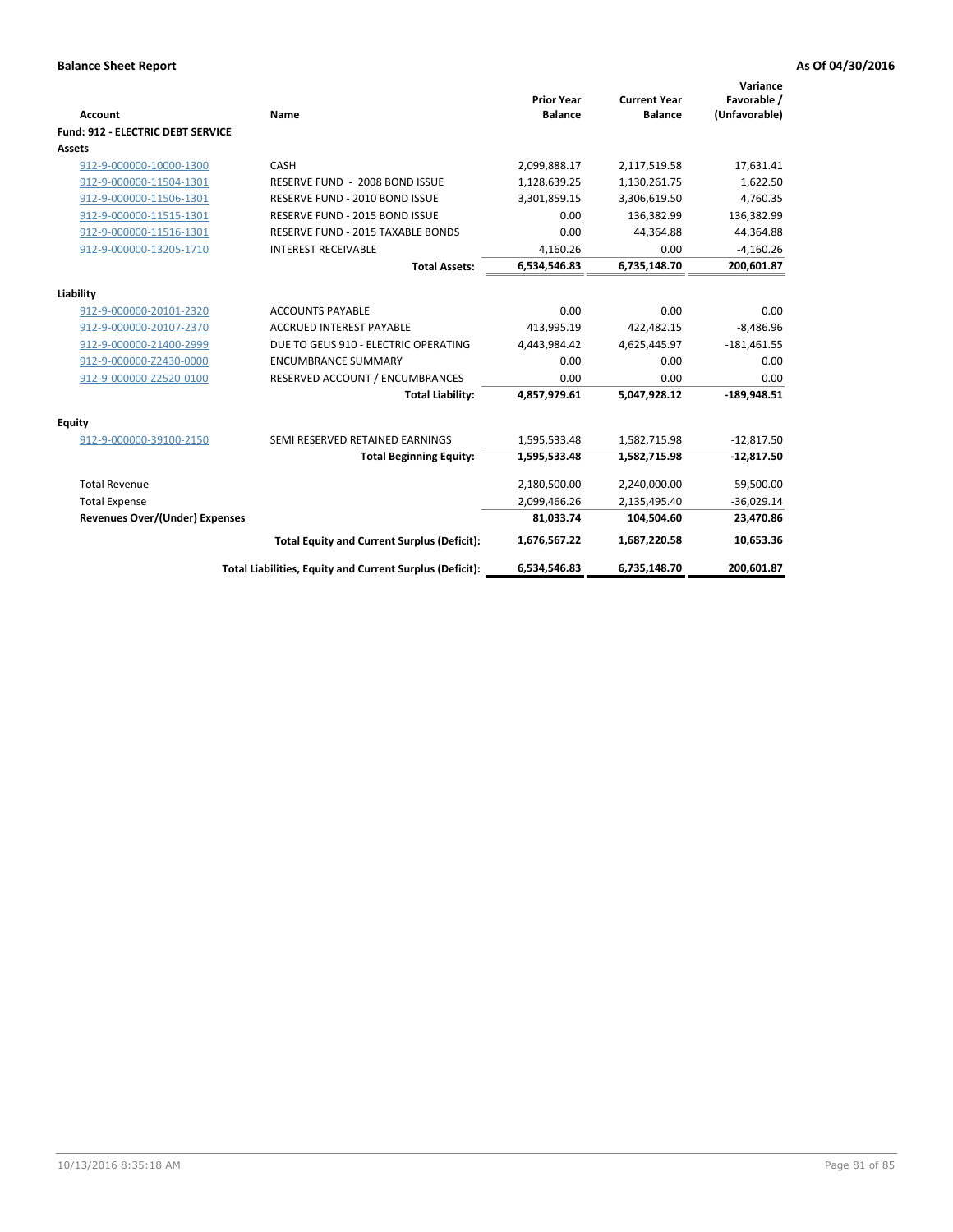| Account                                       | Name                                                     | <b>Prior Year</b><br><b>Balance</b> | <b>Current Year</b><br><b>Balance</b> | Variance<br>Favorable /<br>(Unfavorable) |
|-----------------------------------------------|----------------------------------------------------------|-------------------------------------|---------------------------------------|------------------------------------------|
| <b>Fund: 913 - ELECTRIC CONSTRUCTION FUND</b> |                                                          |                                     |                                       |                                          |
| Assets                                        |                                                          |                                     |                                       |                                          |
| 913-9-000000-10000-1300                       | CASH                                                     | 100,543.21                          | 100,804.46                            | 261.25                                   |
| 913-9-000000-13201-1430                       | MISCELLANEOUS ACCOUNTS RECEIVABLE                        | 0.00                                | 0.00                                  | 0.00                                     |
| 913-9-000000-13205-1710                       | <b>INTEREST RECEIVABLE</b>                               | 0.00                                | 0.00                                  | 0.00                                     |
|                                               | <b>Total Assets:</b>                                     | 100,543.21                          | 100,804.46                            | 261.25                                   |
| Liability                                     |                                                          |                                     |                                       |                                          |
| 913-9-000000-20101-2320                       | <b>ACCOUNTS PAYABLE</b>                                  | 0.00                                | 0.00                                  | 0.00                                     |
| 913-9-000000-20102-2321                       | <b>CREDIT CARD PAYABLE</b>                               | 0.00                                | 0.00                                  | 0.00                                     |
| 913-9-000000-20103-0000                       | <b>ACCRUED ACCOUNTS PAYABLE</b>                          | 0.00                                | 0.00                                  | 0.00                                     |
| 913-9-000000-29300-0000                       | <b>ENCUMBRANCE SUMMARY</b>                               | 0.00                                | 0.00                                  | 0.00                                     |
| 913-9-000000-29400-0100                       | RESERVED ACCOUNT / ENCUMBRANCES                          | 0.00                                | 0.00                                  | 0.00                                     |
|                                               | <b>Total Liability:</b>                                  | 0.00                                | 0.00                                  | 0.00                                     |
|                                               |                                                          |                                     |                                       |                                          |
| <b>Equity</b>                                 |                                                          |                                     |                                       |                                          |
| 913-9-000000-39100-2160                       | SEMI RESERVED RETAINED EARNINGS                          | 100,259.27                          | 100,682.87                            | 423.60                                   |
|                                               | <b>Total Beginning Equity:</b>                           | 100,259.27                          | 100.682.87                            | 423.60                                   |
| <b>Total Revenue</b>                          |                                                          | 283.94                              | 121.59                                | $-162.35$                                |
| <b>Total Expense</b>                          |                                                          | 0.00                                | 0.00                                  | 0.00                                     |
| <b>Revenues Over/(Under) Expenses</b>         |                                                          | 283.94                              | 121.59                                | $-162.35$                                |
|                                               | <b>Total Equity and Current Surplus (Deficit):</b>       | 100,543.21                          | 100.804.46                            | 261.25                                   |
|                                               | Total Liabilities, Equity and Current Surplus (Deficit): | 100,543.21                          | 100,804.46                            | 261.25                                   |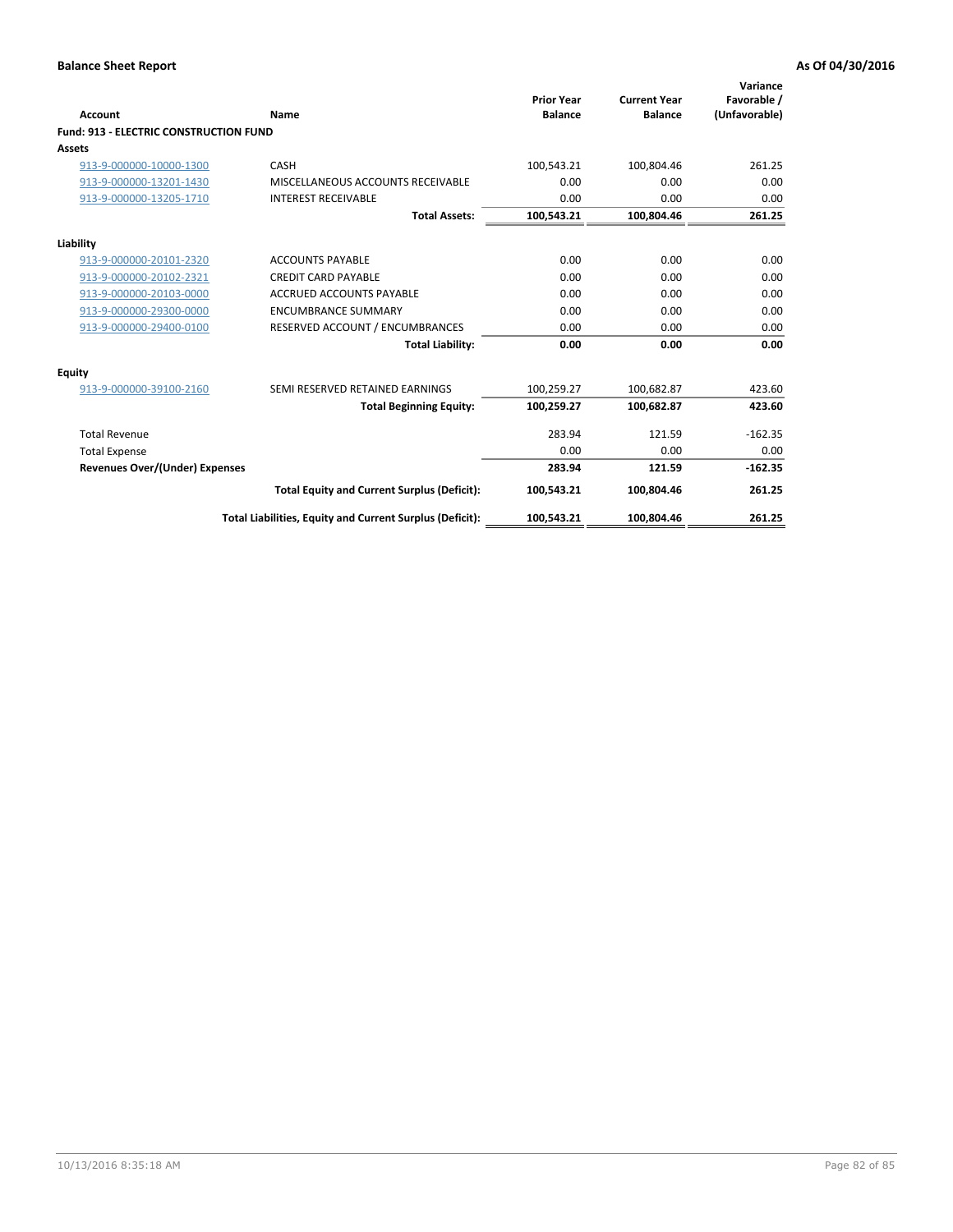| <b>Account</b>                      | Name                                                     | <b>Prior Year</b><br><b>Balance</b> | <b>Current Year</b><br><b>Balance</b> | Variance<br>Favorable /<br>(Unfavorable) |
|-------------------------------------|----------------------------------------------------------|-------------------------------------|---------------------------------------|------------------------------------------|
| Fund: 916 - 08 ENGINE BOND PROCEEDS |                                                          |                                     |                                       |                                          |
| Assets                              |                                                          |                                     |                                       |                                          |
| 916-9-000000-10000-1300             | CASH                                                     | 0.00                                | 0.00                                  | 0.00                                     |
| 916-9-000000-12189-0000             | 08 ENGINE BOND PROCEEDS                                  | 0.00                                | 0.00                                  | 0.00                                     |
| 916-9-000000-13201-1430             | MISCELLANOEUS ACCOUNTS RECEIVABLE                        | 0.00                                | 0.00                                  | 0.00                                     |
| 916-9-000000-13205-1710             | <b>INTEREST RECEIVABLE</b>                               | 0.00                                | 0.00                                  | 0.00                                     |
| 916-9-000000-Z1030-1202             | 2008 GEUS REVENUE BOND - TEXAS TERM                      | 0.00                                | 0.00                                  | 0.00                                     |
| 916-9-000000-Z1030-1401             | 2008 GEUS REVENUE BOND - PFM                             | 0.00                                | 0.00                                  | 0.00                                     |
| 916-9-000000-Z1030-1402             | 2009 GEUS REVENUE BOND - PFM                             | 0.00                                | 0.00                                  | 0.00                                     |
| 916-9-000000-Z1030-3123             | 2009 GEUS REVENUE BOND - TEXAS TERM                      | 0.00                                | 0.00                                  | 0.00                                     |
|                                     | <b>Total Assets:</b>                                     | 0.00                                | 0.00                                  | 0.00                                     |
| Liability                           |                                                          |                                     |                                       |                                          |
| 916-9-000000-20101-2320             | <b>ACCOUNTS PAYABLE</b>                                  | 0.00                                | 0.00                                  | 0.00                                     |
| 916-9-000000-20139-2323             | <b>RETAINAGES PAYABLE</b>                                | 0.00                                | 0.00                                  | 0.00                                     |
| 916-9-000000-21401-2330             | DUE TO ELECTRIC OPERATING                                | 0.00                                | 0.00                                  | 0.00                                     |
| 916-9-000000-29300-0000             | <b>ENCUMBRANCE SUMMARY</b>                               | 0.00                                | 0.00                                  | 0.00                                     |
| 916-9-000000-29400-0100             | RESERVED ACCOUNT / ENCUMBRANCES                          | 0.00                                | 0.00                                  | 0.00                                     |
|                                     | <b>Total Liability:</b>                                  | 0.00                                | 0.00                                  | 0.00                                     |
| Equity                              |                                                          |                                     |                                       |                                          |
| 916-9-000000-39100-2150             | <b>RESERVED RETAINED EARNINGS</b>                        | 0.00                                | 0.00                                  | 0.00                                     |
|                                     | <b>Total Beginning Equity:</b>                           | 0.00                                | 0.00                                  | 0.00                                     |
| <b>Total Revenue</b>                |                                                          | 0.00                                | 0.00                                  | 0.00                                     |
| <b>Total Expense</b>                |                                                          | 0.00                                | 0.00                                  | 0.00                                     |
| Revenues Over/(Under) Expenses      |                                                          | 0.00                                | 0.00                                  | 0.00                                     |
|                                     | <b>Total Equity and Current Surplus (Deficit):</b>       | 0.00                                | 0.00                                  | 0.00                                     |
|                                     | Total Liabilities, Equity and Current Surplus (Deficit): | 0.00                                | 0.00                                  | 0.00                                     |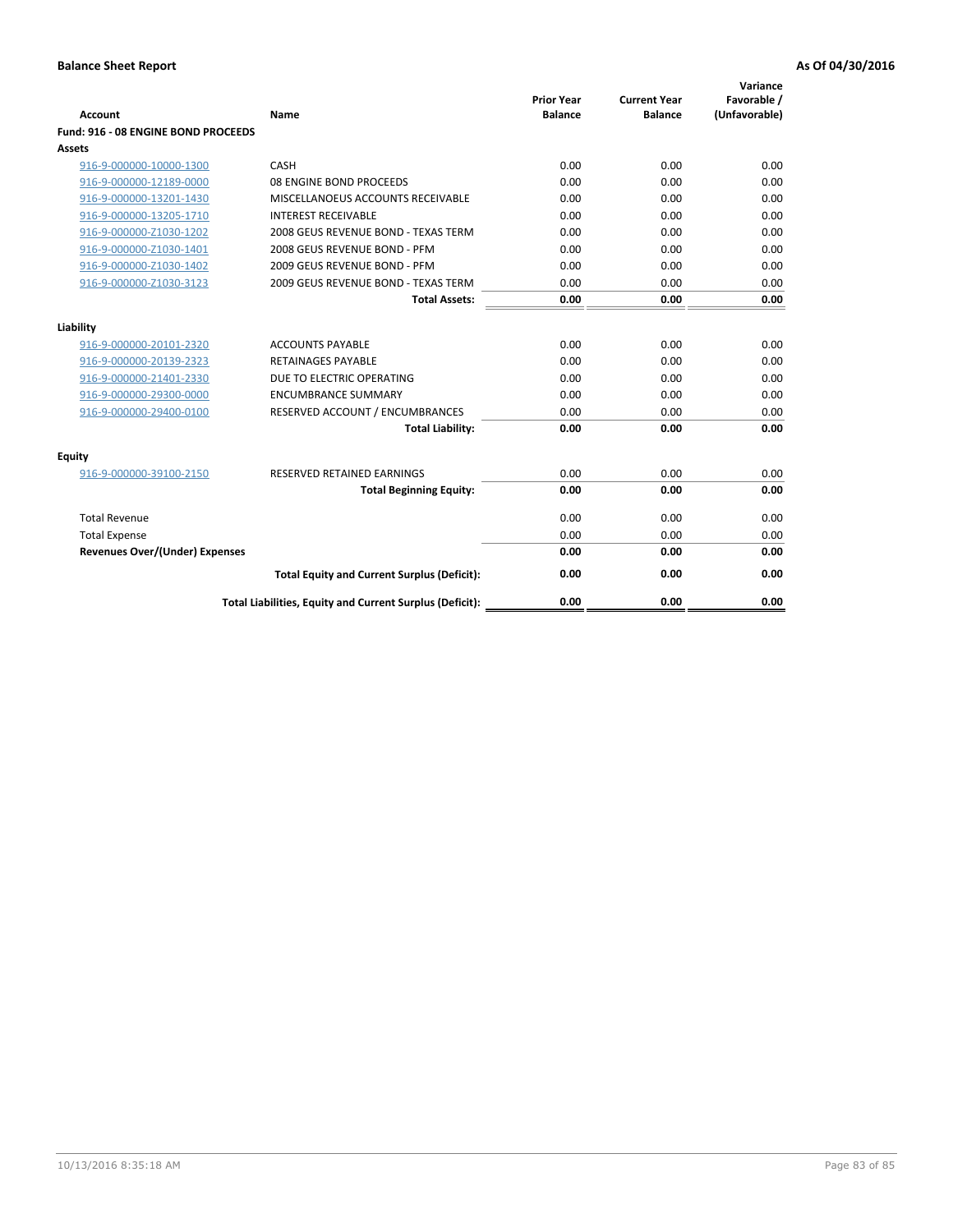| <b>Account</b>                                     | Name                                                     | <b>Prior Year</b><br><b>Balance</b> | <b>Current Year</b><br><b>Balance</b> | Variance<br>Favorable /<br>(Unfavorable) |
|----------------------------------------------------|----------------------------------------------------------|-------------------------------------|---------------------------------------|------------------------------------------|
| Fund: 950 - CABLE / INTERNET                       |                                                          |                                     |                                       |                                          |
| <b>Assets</b>                                      |                                                          |                                     |                                       |                                          |
| 950-9-000000-10000-1300                            | CASH                                                     | 948,144.30                          | 964,411.37                            | 16,267.07                                |
| 950-9-000000-13000-1420                            | <b>CUSTOMER ACCOUNTS RECEIVABLE</b>                      | 192,534.03                          | 252,371.98                            | 59,837.95                                |
| 950-9-000000-13001-1420                            | NON CURRENT CUSTOMER ACCTS RECEIVAE                      | 141,183.80                          | 183,612.12                            | 42,428.32                                |
| 950-9-000000-13002-1440                            | ALLOWANCE FOR UNCOLLECTABLE                              | $-77,469.51$                        | -140,386.51                           | $-62,917.00$                             |
| 950-9-000000-13003-1421                            | UNBILLED YEAR-END ACCRUAL                                | 376,843.69                          | 534,908.95                            | 158,065.26                               |
| 950-9-000000-13201-1430                            | MISCELLANEOUS ACCOUNTS RECEIVABLE                        | 0.00                                | 0.00                                  | 0.00                                     |
| 950-9-000000-13205-1710                            | <b>INTEREST RECEIVABLE</b>                               | 0.00                                | 0.00                                  | 0.00                                     |
| 950-9-000000-15801-1540                            | <b>INVENTORY</b>                                         | 195,098.04                          | 185,771.36                            | $-9,326.68$                              |
| 950-9-000000-16301-1070                            | <b>CWIP</b>                                              | 0.00                                | 0.00                                  | 0.00                                     |
| 950-9-000000-17501-9260                            | <b>EMPLOYEE CONTRIBUTIONS</b>                            | 0.00                                | 66,497.00                             | 66,497.00                                |
| 950-9-000000-17504-9260                            | <b>INVESTMENT RETURN</b>                                 | 0.00                                | 48,268.00                             | 48,268.00                                |
| 950-9-000000-17508-9260                            | <b>EXPERIENCE DIFFERENCE</b>                             | 0.00                                | 580.00                                | 580.00                                   |
| 950-9-000000-18001-5110                            | HEADEND, TRUNK & DISTRIBUTION SYSTEM                     | 9,430,358.39                        | 9,516,483.16                          | 86,124.77                                |
| 950-9-000000-18002-5111                            | <b>HEADEND EQUIPMENT</b>                                 | 1,183,617.70                        | 1,242,335.79                          | 58,718.09                                |
| 950-9-000000-18003-5120                            | <b>DROPS</b>                                             | 3,972,552.02                        | 3,921,968.10                          | -50,583.92                               |
| 950-9-000000-18101-5130                            | <b>CUSTOMER PREMISES EQUIPMENT</b>                       | 1,156,040.96                        | 1,196,536.42                          | 40,495.46                                |
| 950-9-000000-18102-5140                            | PRODUCTION EQUIPMENT                                     | 60,397.97                           | 60,397.97                             | 0.00                                     |
| 950-9-000000-18201-5210                            | CENTRAL INTERNET EQUIPMENT                               | 422,769.46                          | 422,769.46                            | 0.00                                     |
| 950-9-000000-18202-5220                            | <b>CUSTOMER INTERFACE EQUIPMENT</b>                      | 194,545.27                          | 215,944.34                            | 21,399.07                                |
| 950-9-000000-18301-5000                            | <b>FIBER OPTICS</b>                                      | 744,208.60                          | 744,208.60                            | 0.00                                     |
| 950-9-000000-18501-5901                            | <b>STRUCTURES &amp; IMPROVEMENTS</b>                     | 518,153.40                          | 608,729.19                            | 90,575.79                                |
| 950-9-000000-18502-5910                            | <b>FURNITURE &amp; OFFICE EQUIPMENT</b>                  | 137,419.19                          | 137,419.19                            | 0.00                                     |
| 950-9-000000-18503-5920                            | <b>TRANSPORTATION EQUIPMENT</b>                          | 431,615.98                          | 372,622.50                            | $-58,993.48$                             |
| 950-9-000000-18504-5950                            | LABORATORY EQUIPMENT                                     | 163,348.67                          | 163,348.67                            | 0.00                                     |
| 950-9-000000-18505-5960                            | POWER OPERATED EQUIPMENT                                 | 5,500.00                            | 5,500.00                              | 0.00                                     |
| 950-9-000000-18506-5980                            | MISCELLANEOUS EQUIPMENT                                  | 0.00                                | 0.00                                  | 0.00                                     |
| 950-9-000000-18999-1080                            | ACCUMULATED DEPRECIATION                                 | $-9,552,471.40$                     | $-10,329,328.35$                      | -776,856.95                              |
|                                                    | <b>Total Assets:</b>                                     | 10,644,390.56                       | 10,374,969.31                         | -269,421.25                              |
|                                                    |                                                          |                                     |                                       |                                          |
| Liability                                          |                                                          |                                     |                                       |                                          |
| 950-9-000000-20101-2320                            | <b>ACCOUNTS PAYABLE</b>                                  | 0.00                                | 0.00                                  | 0.00                                     |
| 950-9-000000-20102-2321<br>950-9-000000-20103-2322 | <b>CREDIT CARD PAYABLE</b>                               | 0.00                                | 7,272.36                              | $-7,272.36$                              |
|                                                    | ACCRUED ACCOUNTS PAYABLE                                 | 0.00                                | 0.00                                  | 0.00                                     |
| 950-9-000000-20815-2410                            | SALES TAX PAYABLE - IN THE CITY                          | 24,171.99                           | 30,026.87                             | $-5,854.88$                              |
| 950-9-000000-20816-2411                            | SALES TAX PAYABLE - OUT OF CITY                          | 0.00                                | 0.00                                  | 0.00                                     |
| 950-9-000000-21001-1101                            | DUE TO COG - GEN FUND                                    | 0.00<br>0.00                        | 0.00                                  | 0.00                                     |
| 950-9-000000-21507-2347                            | DUE TO GBOD                                              |                                     | 0.00                                  | 0.00                                     |
| 950-9-000000-22001-2327                            | SALARIES PAYABLE                                         | 31,168.27                           | 34,330.47                             | $-3,162.20$                              |
| 950-9-000000-22002-2328                            | PTO PAYABLE                                              | 38,452.14                           | 52,687.91                             | $-14,235.77$                             |
| 950-9-000000-24000-2350                            | <b>CUSTOMER DEPOSITS</b>                                 | 11,032.27                           | 11,372.27                             | $-340.00$                                |
| 950-9-000000-26001-2283                            | <b>OBLIGATION FOR COMPENSATED ABSENCES</b>               | 23,892.26                           | 10,900.97                             | 12,991.29                                |
| 950-9-000000-29300-0000                            | <b>ENCUMBRANCE SUMMARY</b>                               | 0.00                                | 0.00                                  | 0.00                                     |
| 950-9-000000-29400-0100                            | RESERVED ACCOUNT / ENCUMBRANCES                          | 0.00                                | 0.00                                  | 0.00                                     |
| 950-9-000000-29999-9260                            | <b>NET PENSION LIABILITY</b>                             | 0.00                                | 87,135.00                             | -87,135.00                               |
|                                                    | <b>Total Liability:</b>                                  | 128,716.93                          | 233,725.85                            | -105,008.92                              |
| Equity                                             |                                                          |                                     |                                       |                                          |
| 950-9-000000-39100-2160                            | UNRESERVED RETAINED EARNINGS                             | 10,069,635.77                       | 9,661,921.93                          | -407,713.84                              |
| 950-9-000000-39500-9260                            | <b>NET POSITION - PENSION</b>                            | 0.00                                | $-438.00$                             | $-438.00$                                |
|                                                    | <b>Total Beginning Equity:</b>                           | 10,069,635.77                       | 9,661,483.93                          | -408,151.84                              |
|                                                    |                                                          |                                     |                                       |                                          |
| <b>Total Revenue</b>                               |                                                          | 3,639,237.99                        | 3,799,686.51                          | 160,448.52                               |
| <b>Total Expense</b>                               |                                                          | 3,193,200.13                        | 3,319,926.98                          | -126,726.85                              |
| <b>Revenues Over/(Under) Expenses</b>              |                                                          | 446,037.86                          | 479,759.53                            | 33,721.67                                |
|                                                    | <b>Total Equity and Current Surplus (Deficit):</b>       | 10,515,673.63                       | 10,141,243.46                         | -374,430.17                              |
|                                                    | Total Liabilities, Equity and Current Surplus (Deficit): | 10,644,390.56                       | 10,374,969.31                         | $-269,421.25$                            |
|                                                    |                                                          |                                     |                                       |                                          |